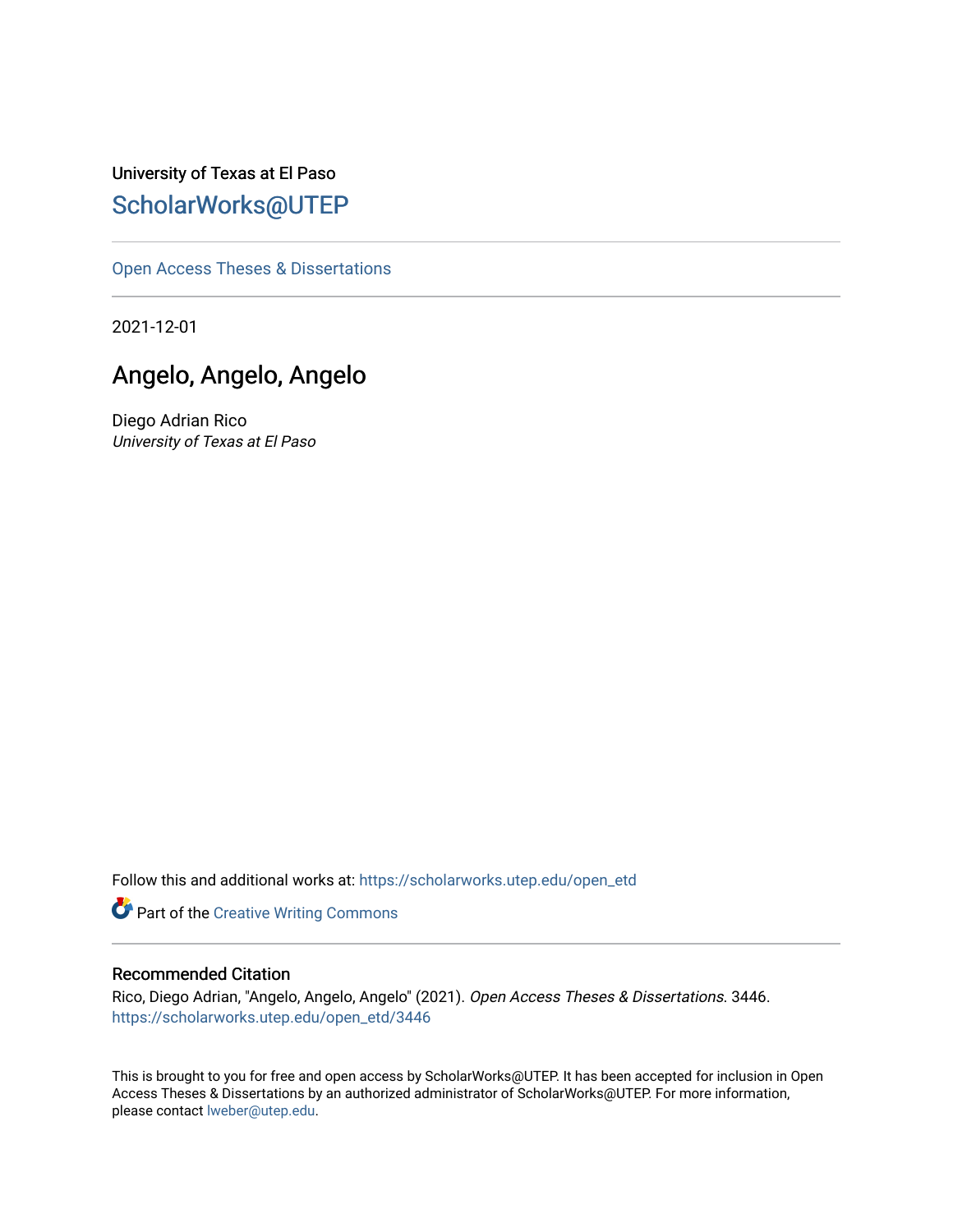## ANGELO, ANGELO, ANGELO

#### DIEGO ADRIAN RICO

Master's Program in Creative Writing

APPROVED:

Jose de Pierola, Ph.D., Chair

Sasha R. Pimentel, M.F.A.

Jonathan Nehls, M.F.A

Stephen L. Crites, Jr., Ph.D. Dean of the Graduate School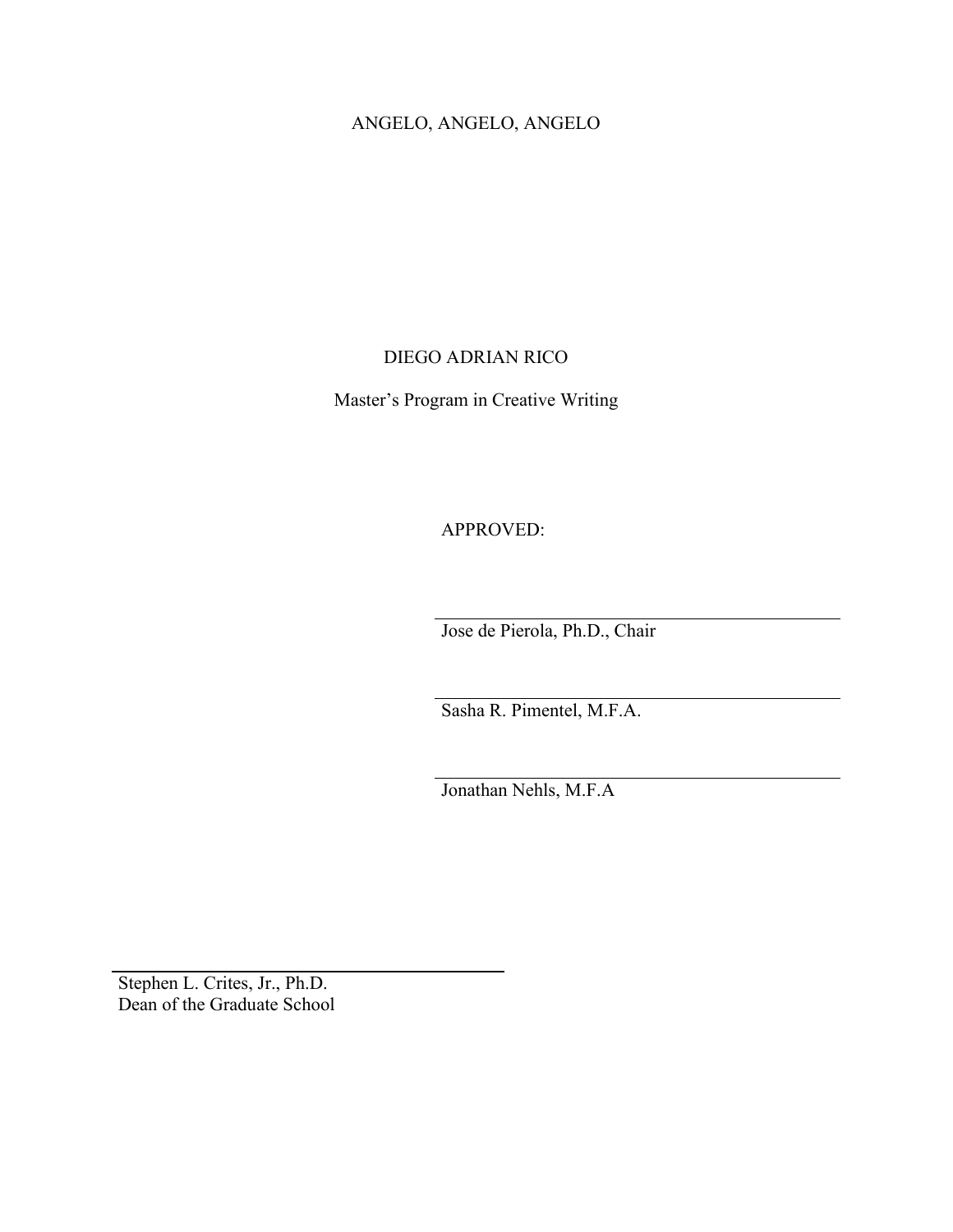Copyright ©

by

Diego Adrian Rico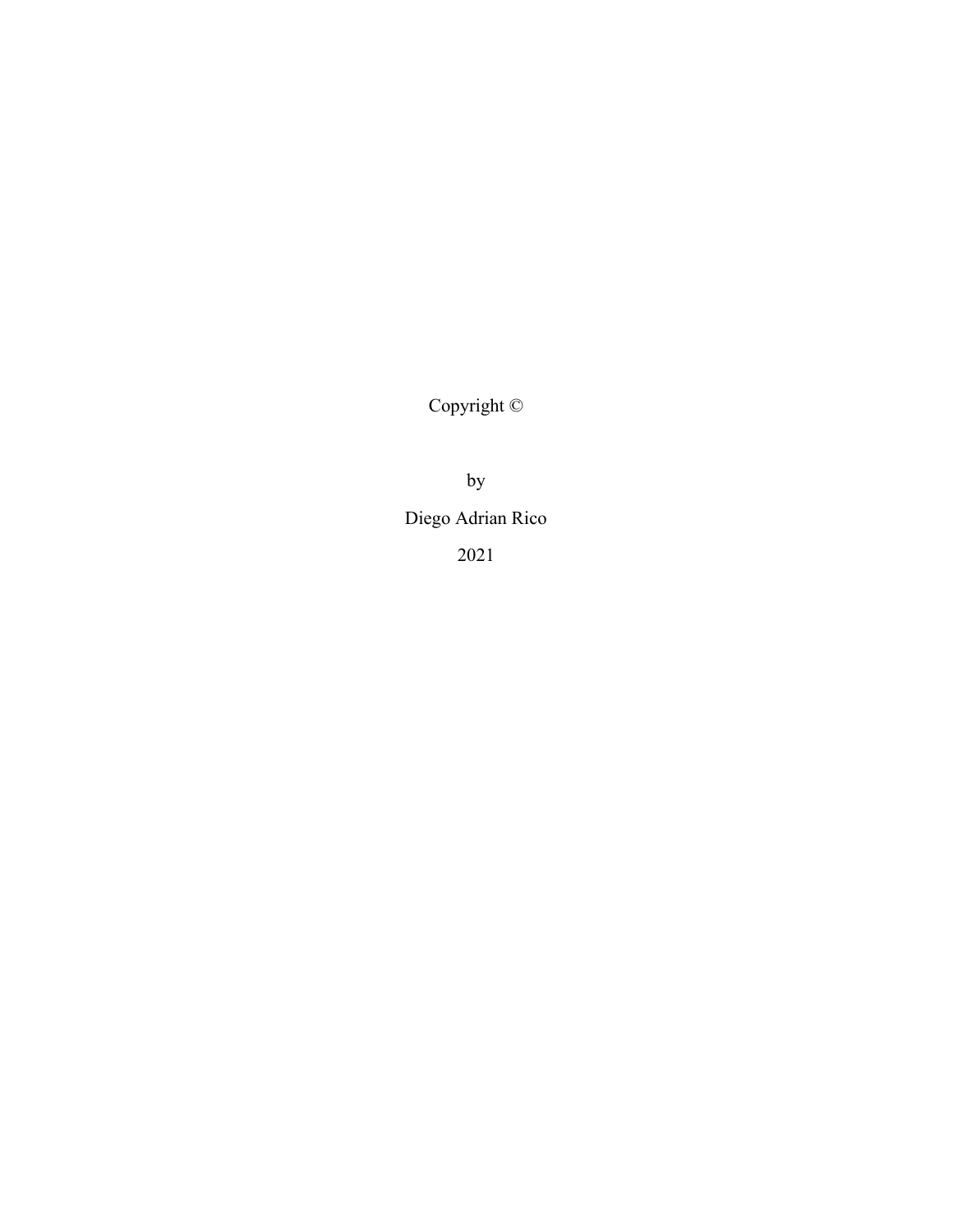## <span id="page-3-0"></span>**Dedication**

Antonio

 $\&$ 

Aaron with an E.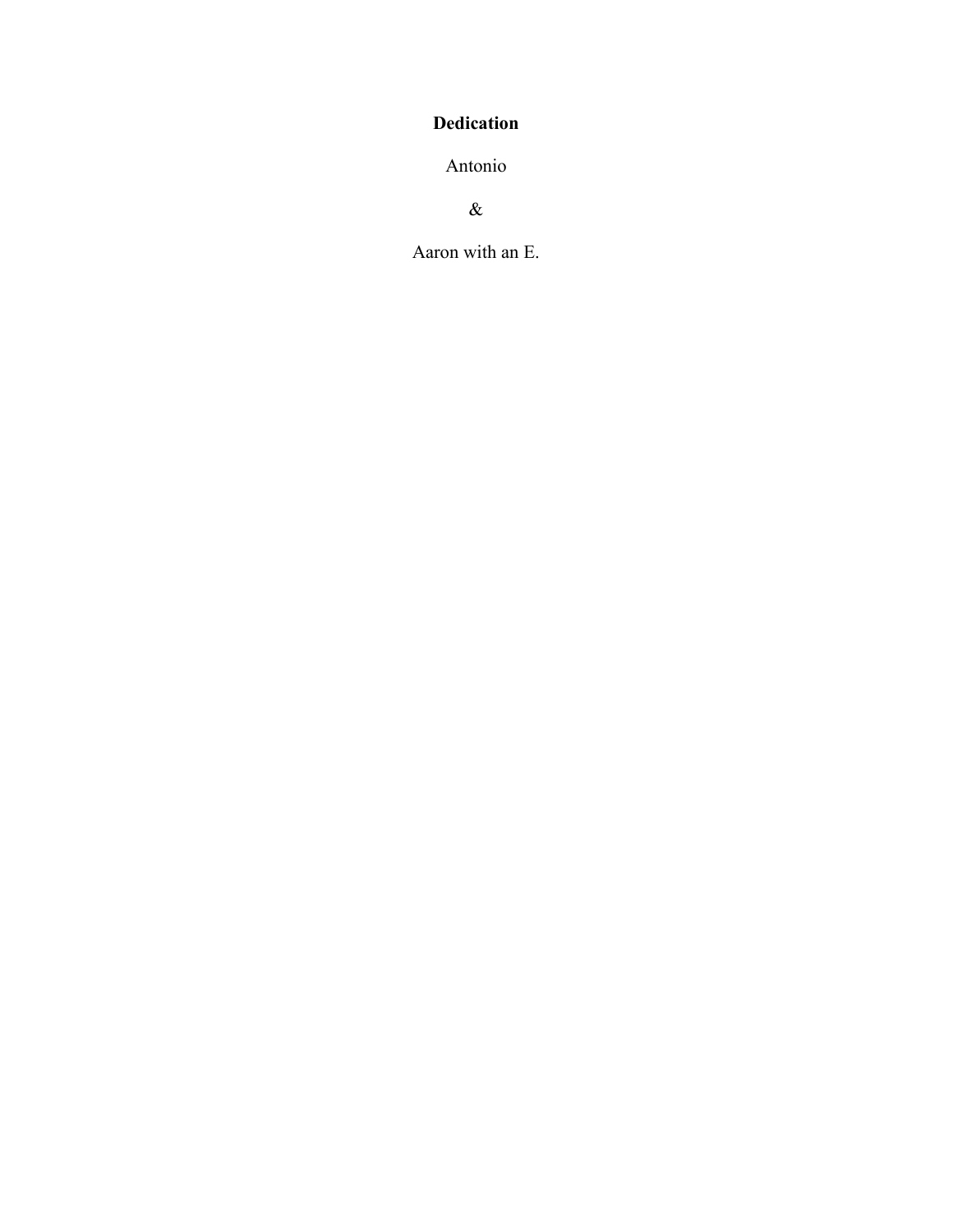## ANGELO, ANGELO, ANGELO

by

#### DIEGO ADRIAN RICO

## THESIS

Presented to the Faculty of the Graduate School of

The University of Texas at El Paso

in Partial Fulfillment

of the Requirements

for the Degree of

## MASTER OF ARTS

Department of Creative Writing THE UNIVERSITY OF TEXAS AT EL PASO December 2021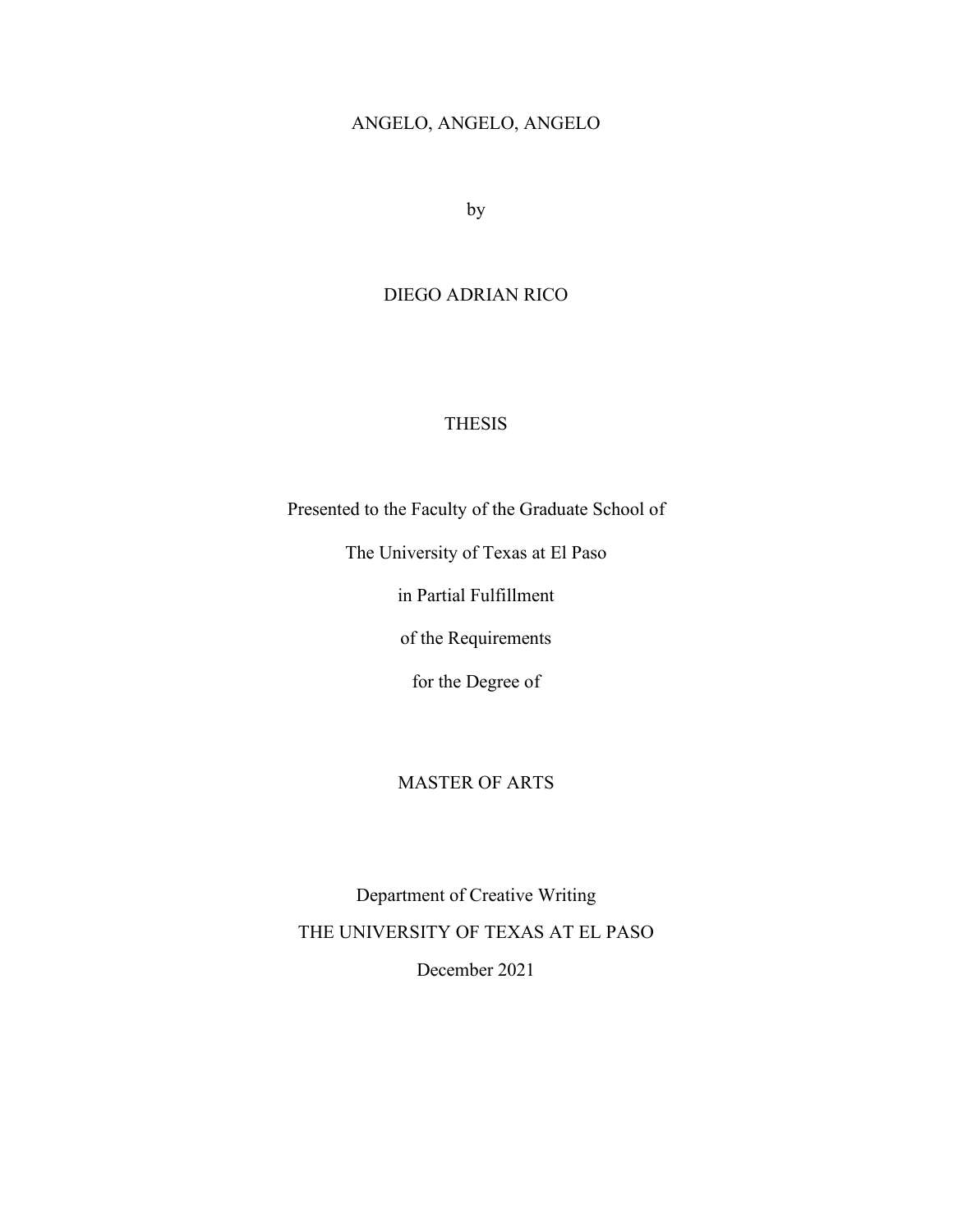# **Acknowledgements**

<span id="page-5-0"></span>I'd like to thank my mother, father, and brother.

The faculty and staff at UTEP's Creative Writing Program.

My friends and family.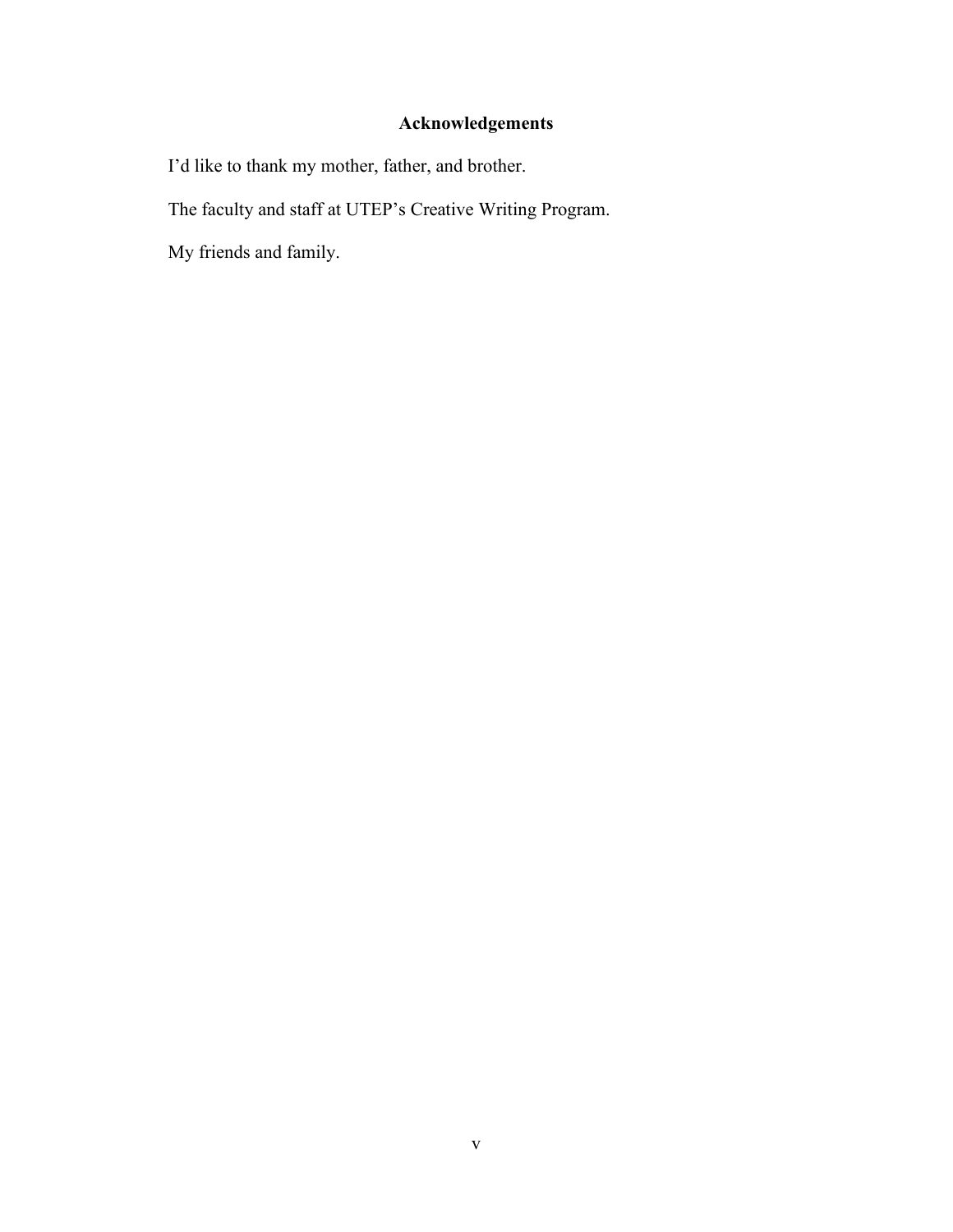# **Table of Contents**

<span id="page-6-0"></span>

| .99 |
|-----|
|     |
|     |
|     |
|     |
|     |
|     |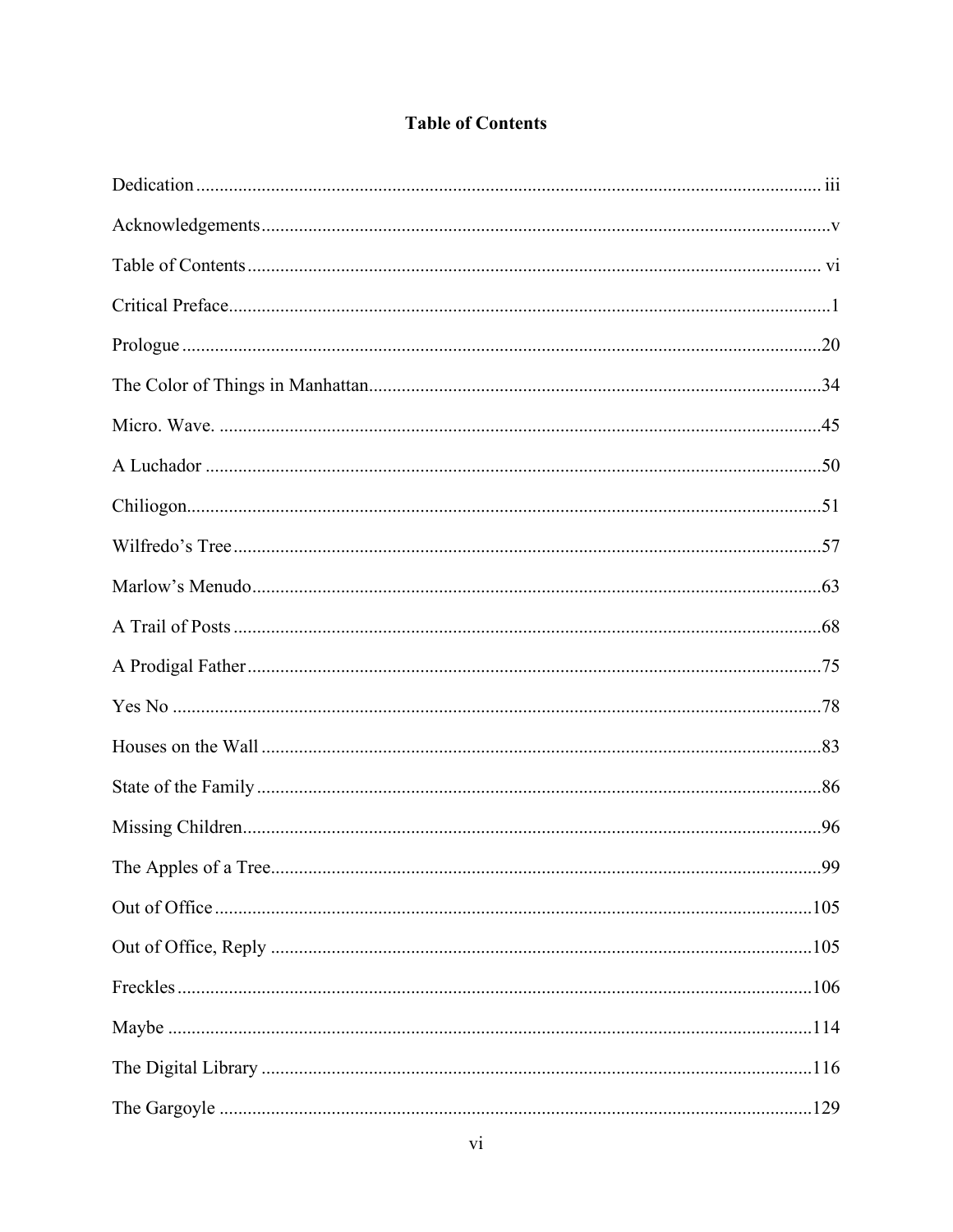| Vita $155$ |  |
|------------|--|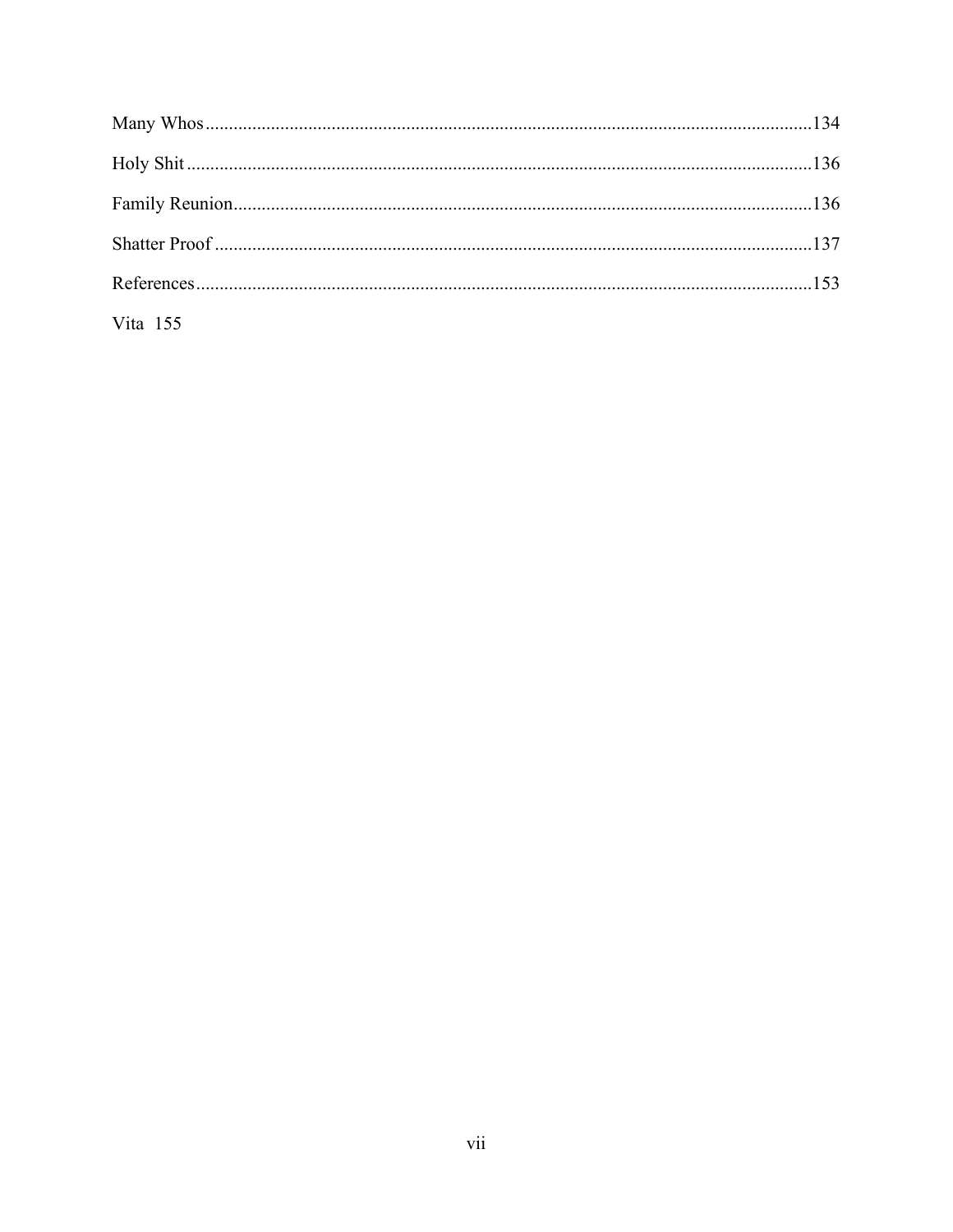#### **Critical Preface**

<span id="page-8-0"></span>"You cannot explain your way out of telling a story." Those were the words told to me by Benjamin Alire Saenz after he read my first draft of what I now consider to be a tedious explanation of human emotion. It took me approximately nine months to understand that. I came to my own understanding of this principle. The explanation of how a roller coaster works is not as thrilling as riding a roller coaster.

Entertainment pushes the mind into arousing the senses in various mediums. Every form of entertainment, regardless of genre, provides thrills to the human mind. Although static on the page, a novel aims to uplift the senses to feel, emote, and imagine- it should be a kind of roller coaster, except safer. An activity to be reflected on the couch, waiting room, or library. Being knocked around a speeding roller coaster or diving from an airplane may be a necessary part of life, a heart-pounding five minutes or seconds of adrenaline, if not that, at least a slow-burning duration of a novel.

I wrote an initial preface for my thesis project nearly ten months ago. After working on my project, it is evident that my original ambition was to explain the experience of the American political, social, and economic turmoil in 2020. The current events of that year have not been forgotten: the pandemic, the promise of life returning to usual, social demands for justice, and in the background, a looming paranoia of the Earth's environment that began with the wildfires of 2019. These events occurred alongside a Presidential campaign that ignited political passions among the American public. In addition, part of the original scope for my novel included an explanation of how technology, specifically the Internet, played a part in the American social fabric. I demanded from my project, and of myself, overwhelmingly, to find a narrative to piece these disparate events together. The first attempt at such an idea explained it through caricatures,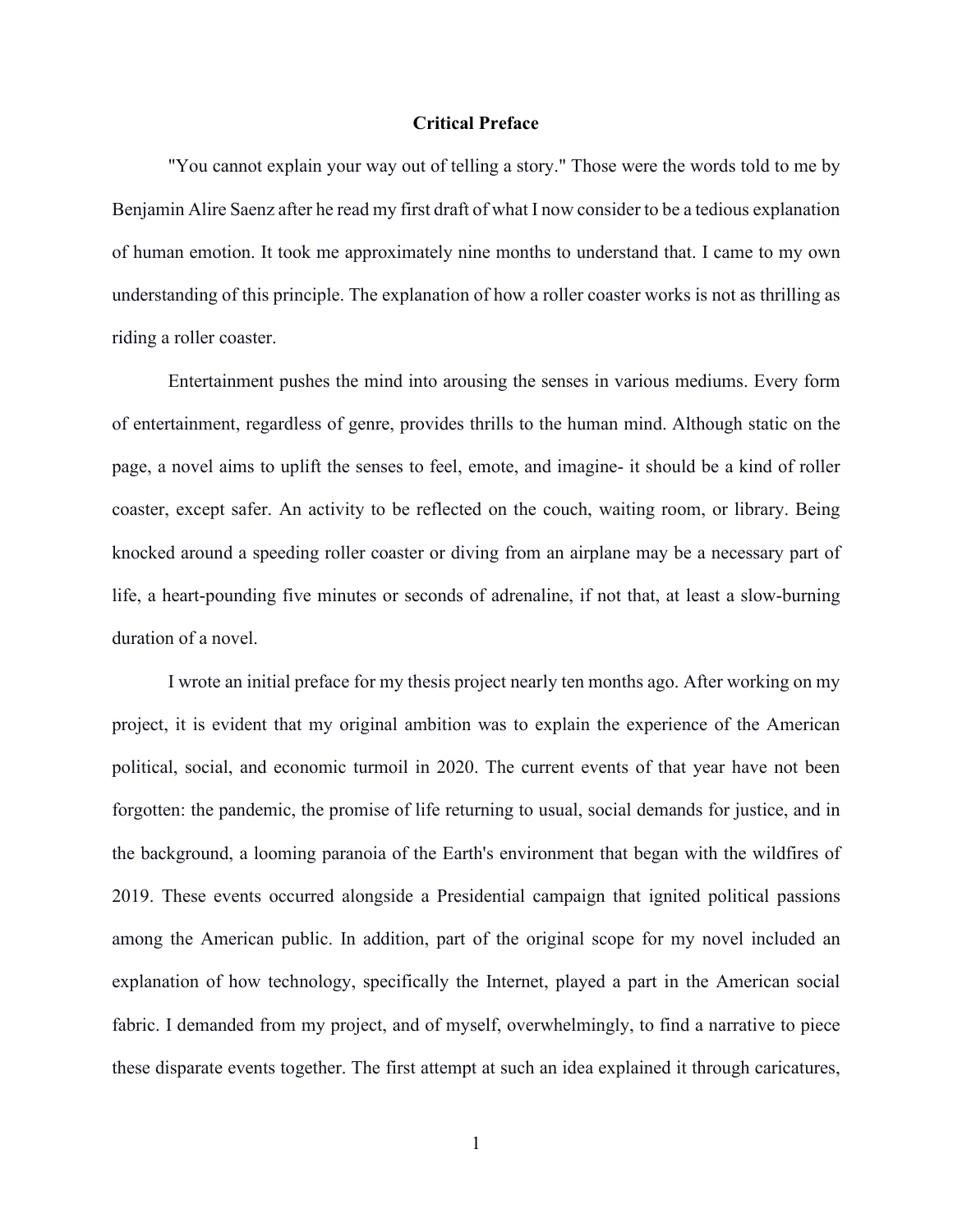not characters. The caricatures were ideas coming out of talking heads. Heads that were still not alive. Instead of using characters to create the thrills themselves, they were talking heads trying to explain how a roller coaster worked. Worse off, I was trying to explain the state of an entire country through the lens of my ambition.

My protagonist was me. The point of view was mine. And all the country was strictly affecting me.

I had to put away my thinking mind and pull myself back into the world of entertainment and in the realm of fiction-writing, more specifically, the world of human emotion. It was my dad who nudged me in the right direction by recommending a book by Steven Pressfield, aptly titled, *Nobody Wants to Read Your S\*\*\*!.*

Pressfield writes, "A real writer (or artist or entrepreneur) has something to give. She has lived enough and suffered enough and thought deeply enough about her experience to be able to process it into something that is of value to others, even if only as entertainment."

With the help of my director, Jose de Pierola, I had to ask myself a series of questions regarding my project. Simple questions like, what was my novel's story about?

I would begin with *who* my story was about.

Me, of course.

Throughout all the story iterations up to that point, the protagonist had not changed. I knew this much. He was somewhere between 25 and 30, and his job was somewhere in New York. And suppose I was honest about who the character was. I could exclude the idealized version of myself. He could be more honest. And I could assess him as a young adult who walked and talked with the confidence of a cocky, fake, self-assured yuppie.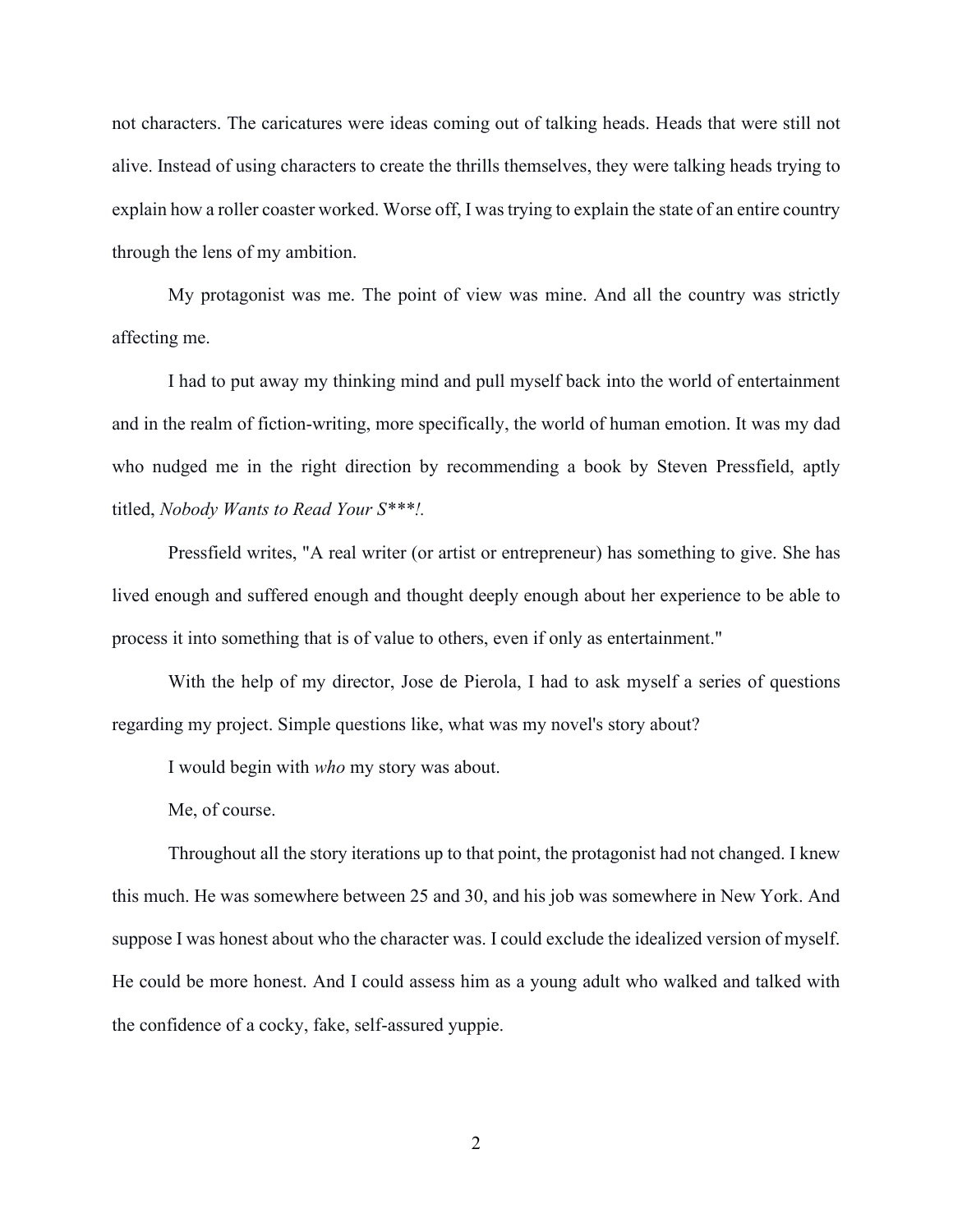Regarding this description, Pressfield writes, "The word 'fake' may be too unkind. Let's say 'young' or 'evolving.'" That life would be the basis for that character's inner life. Anything I could provide as valuable or entertaining had to be from what I have learned from life so far.

Consulting with my director, I discovered that my project was a coming-of-age novel or *Bildungsroman-* a story dealing with one person's formative years or spiritual education. But, there was a discrepancy between this genre and my story's that stood out to me. It was the character's age.

New Adult was recently coined in 2009 by St. Martin's Press. It includes a protagonist between the ages of 18 and 30 years old. The themes explored are the protagonist's journey transitioning from their teenage years into adulthood. They can include themes such as: leaving home, developing sexuality, and facing education/career choices. My protagonist, Angelo, faced those growing pains. He was ignoring calls from home, navigating a budding professional life in a metropolis, and dealing with his feelings over a woman 16 years older than him. That was progress. I finally arrived at a more specific genre centered around an emotional, possibly entertaining, story concerning a young man growing up.

That was the story's genre. Still, the story was missing.

The next step was to define my character's story. Joseph Campbell's non-fiction book *The Hero With a Thousand Faces* pushed me to imagine my hero moving through their journey. There had to be a beginning, middle, and end. But, earlier on, every version of a three-act structure changed nearly every week. Going through my notes, I realized I had to anchor the story somehow. I needed something to ground it, a pike that would bring the story's flying tent back to Earth. But, at least, I knew I had a character.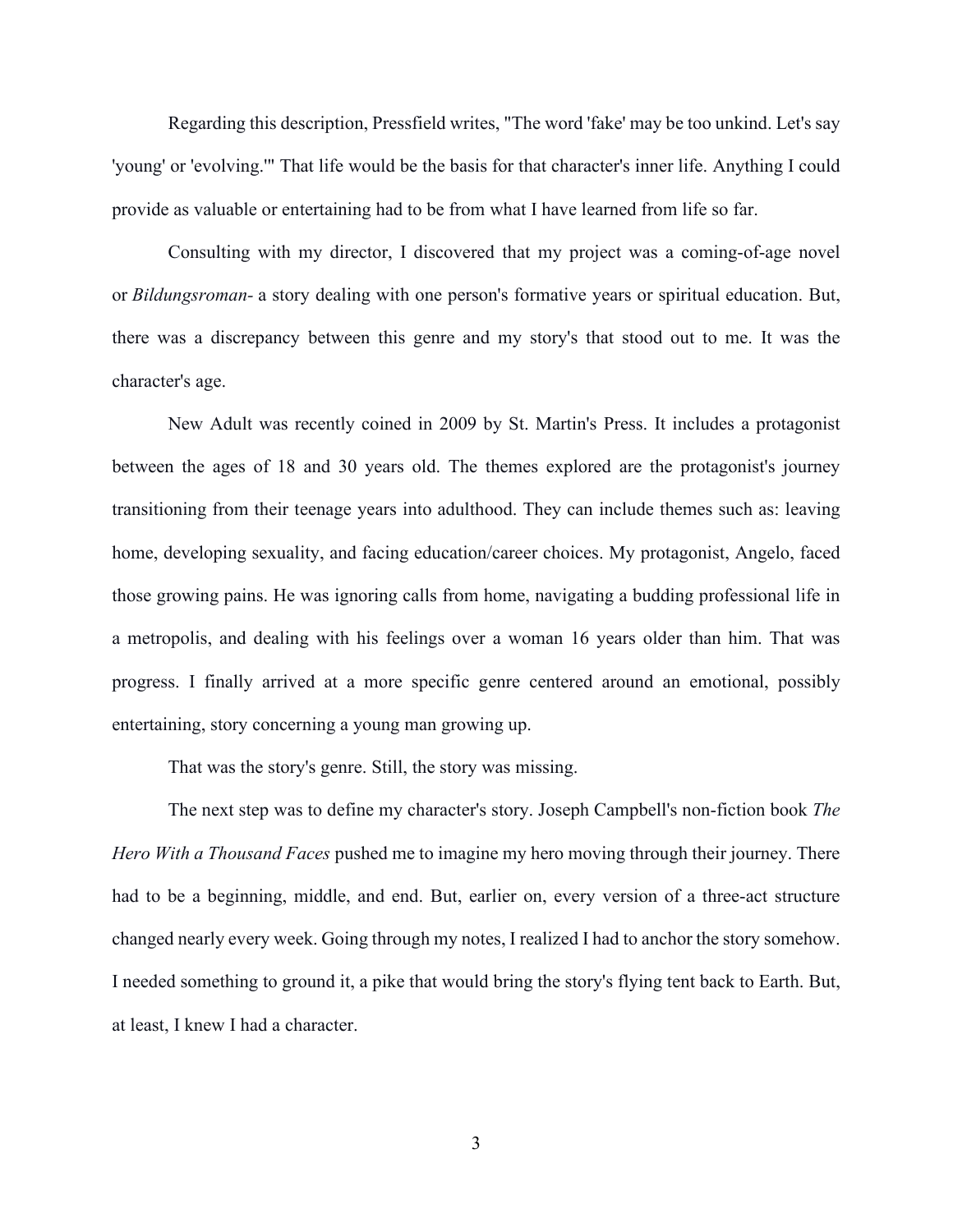In reviewing my drafts, I discovered two recurring elements. 1) My protagonist was in New York dealing with his professional and romantic life, and 2) my protagonist's brother called from home asking him to visit.

Pressfield writes, "The writer must know what genre he is working in and the conventions of that genre, just as the bridge builder must understand the science of foundational integrity and the means of mitigating stress on strung steel." This genre creates expectations for the reader, forcing the writer to meet those expectations. I had defined my story as a New Adult novel. That action forced me to think in terms of a character growing into adulthood. The defining of my genre furthered my story by identifying what narrative questions I was going to raise to the readers. There were at least three. They were: 1) Would Angelo's romantic relationship be a success or failure? And, 2) Would Angelo return home as his brother, Marlow, had asked, or would he continue living his dream life in New York?

The question repeated itself, what was my story about?

Again, the problem from months before kept recurring. Every version of the story had a different plot. The story I wanted to tell was somehow always different. But at least now I was equipped with a series of birds-eye-view maps to get me where I wanted to be. I knew who my protagonist was, but what did he want? And why?

I could have come up with any desire. But all the story's iterations were still bouncing around in my head. I could not infer one desire from the elements I had just finished grounding.

As part of my thesis proposal from ten months before, I had to list a series of books that I would use as literary references. As a symptom of my initial overwhelming ambition, the references I listed came from a variety of genres, including *The Curious Incident of the Dog in the Night Time* by Mark Haddon (mystery novel), *The Crying of Lot 49* by Thomas Pynchon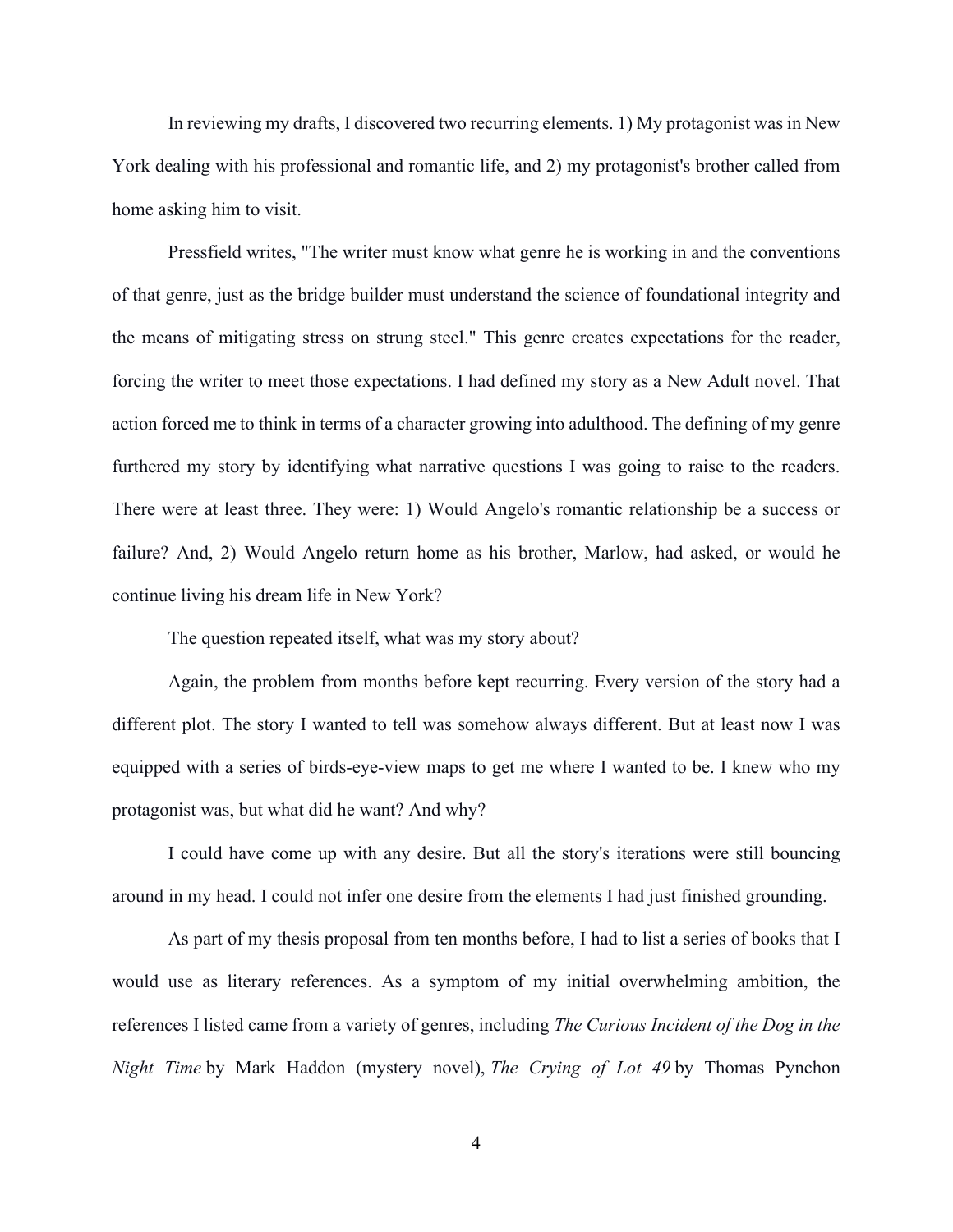(postmodern novel/paranoid fiction), *Stranger in a Strange Land* by Robert A. Heinlein (science fiction), *Aristotle and Dante Discover the Secrets of the Universe* by Benjamin Alire Saenz (young adult, *Bildungsroman*), and *The Great Gatsby* by F. Scott Fitzgerald (literary fiction/tragedy.)

If I had any chance at defining my protagonist's desire, it would have to come from studying the books I referenced ten months before. I scrutinized their core conflicts and worked out the relationship between the story's genre, protagonist, and hero's journey—each book distilled into a one-line story synopsis. At this point, the hero's journey became a suitcase-like catchword. Inside that suitcase, I put several things inside. They were the protagonist's desire, conflict, and the plot they followed to reach their desire. For the one-line story synopsis, I could have avoided reading all the books and just read the back cover of each title. But, the answer was not going to be given to me after spending three years of my life learning to write. Oh, no. I was going to find out my way.

*The Curious Incident of the Dog in the Night Time* follows Christopher John Francis Boone. A fifteen-year-old boy implied to be autistic decides to investigate the neighborhood crime after discovering the murder of his neighbor's dog. It explores the protagonist's inner life. Christopher faces a series of dilemmas that challenge his mental and emotional stamina. In short, it is a book about a boy who decides to solve a mystery and ends up maturing his way through to the conclusion of the neighborhood crime.

In *The Crying of Lot 49* by Thomas Pynchon, Oedipa Maas, entrusted with the estate of her ex-lover, Pierce Inverarity, after his death, embarks on a journey into a conspiracy theory where she follows the clues in her attempt to find out the true nature of her ex-lover. A recurring symbol, a muted horn, shows up along the way that both confuses her and woes her deeper into a strange, surreal world.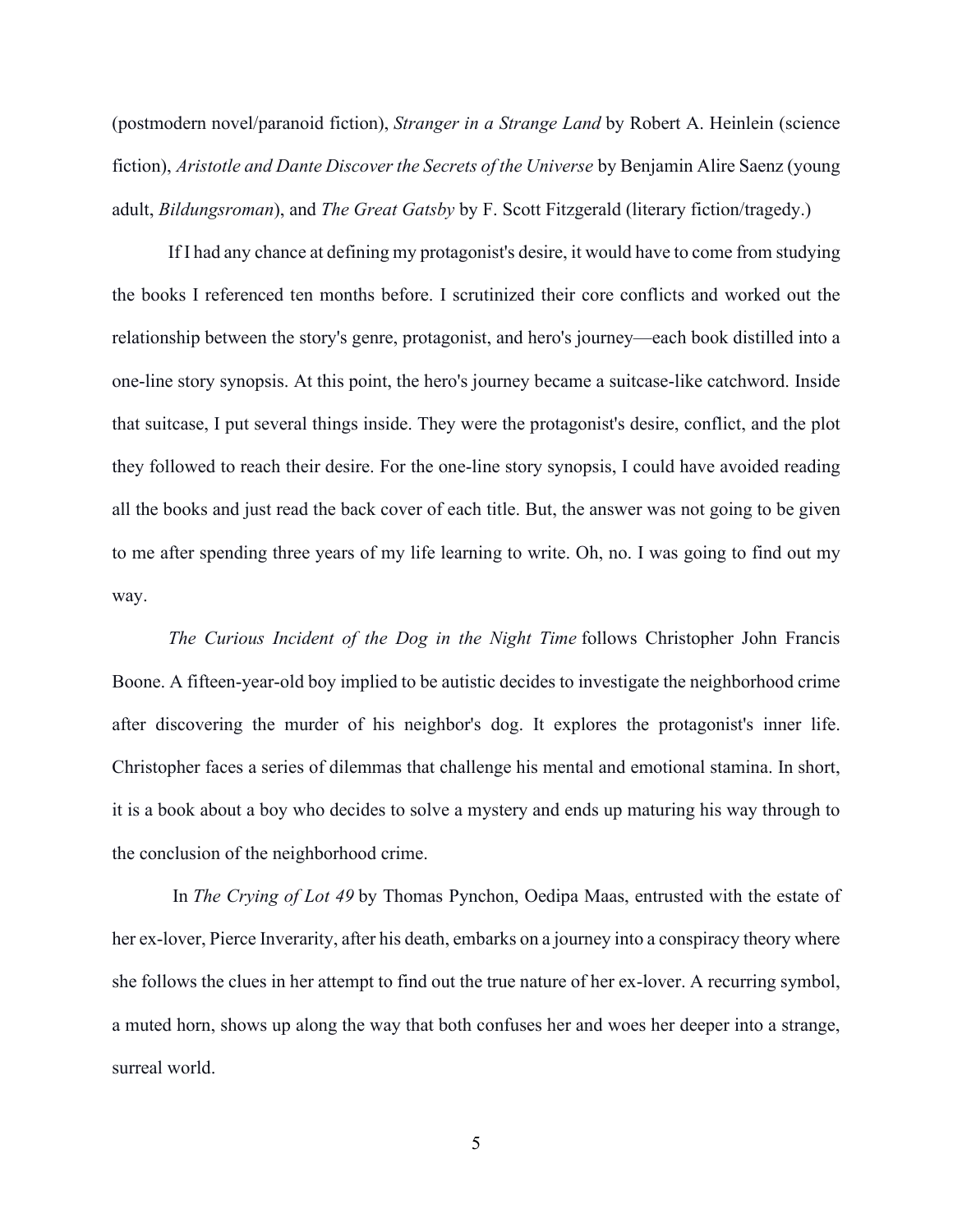*Stranger in a Strange Land* by Robert A. Heinlein follows Valentine Michael Smith, a human rescued from Mars and brought back to Earth. The arrival of a martian with extraordinary powers on Earth sets off a series of political events. The characters around Valentine Smith attempt to rescue him.

*Aristotle and Dante Discover the Secrets of the Universe* by Benjamin Alire Saenz follows two Mexican-American teenagers. Between each other, throughout the novel, Aristotle Mendoza and Dante Quintana establish their family relationships, racial and ethnic identity, and human sexuality.

*The Great Gatsby* by F. Scott Fitzgerald centers the heart of its story in an unfulfilled romance, specifically, Jay Gatsby's obsession to woe Daisy.

Each one-line synopsis contained the protagonist's fatal flaw, which created the story's central conflict. The conflict between the protagonist's desire and their fatal flaw demanded a series of events. I took three or four steps back and paced around my apartment. After returning to square one, I saw that the genre of the book further determined how the narrative questions were going to be answered by the end of the novel. I noticed that the protagonist's fatal flaw must work against the protagonist's primary desire in a closer inspection.

Chris in *The Curious Incident* is autistic. His deficiency in understanding human interaction creates narrative momentum for the story to be resolved. His desire to discover the dog's murderer pits him directly against his fatal flaw.

Oedipa Maas' "fatal" flaw is the lingering curiosity over her ex-lover Pierce Inverarity. That curiosity pulls her into the conspiracy theory. It clouds her judgment regarding her feelings and decisions about the estate she has inherited from him.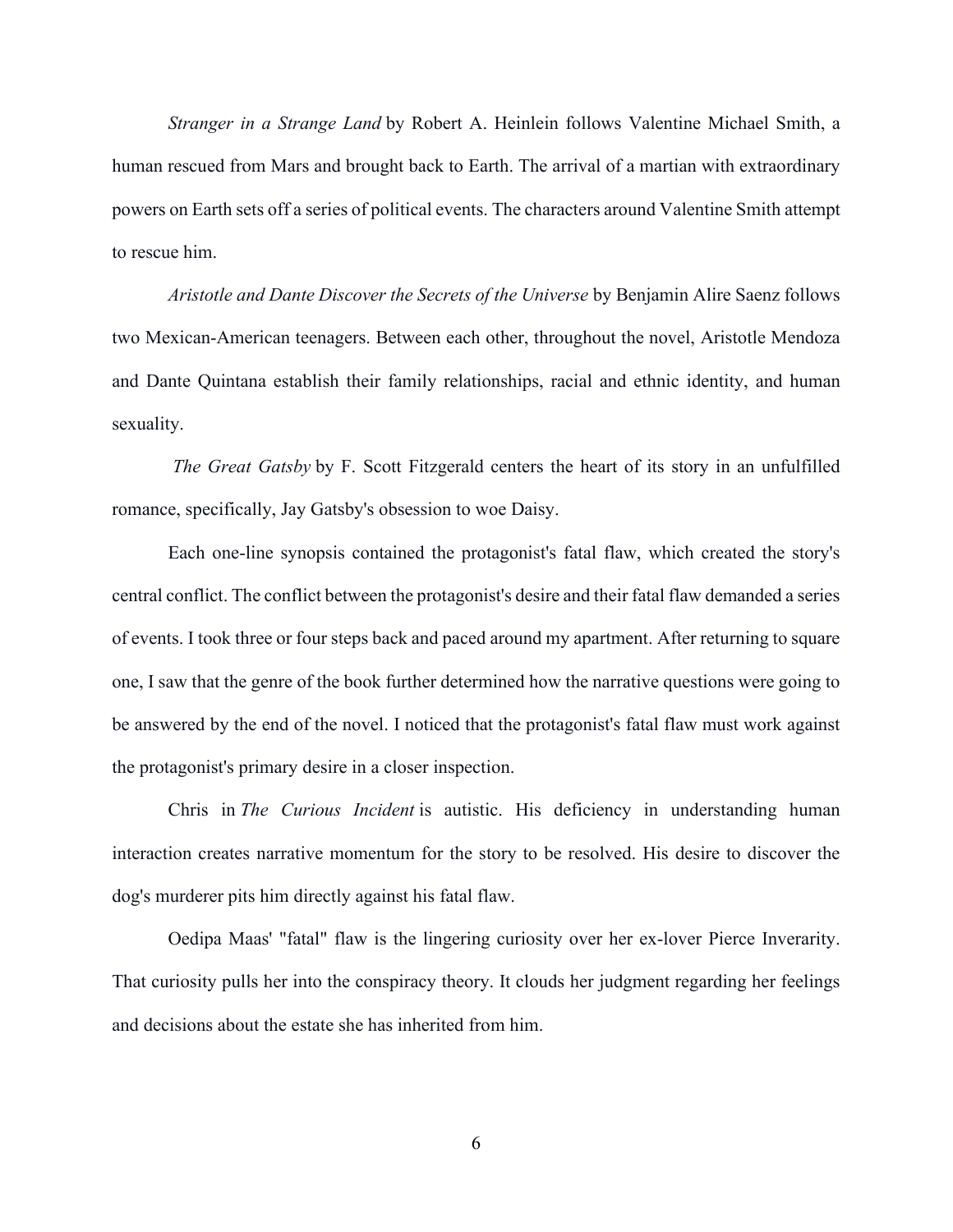In *Stranger in a Strange Land,* Valentine Michael Smith's fatal flaw is his foreign, martian, extraterrestrial nature. His obliviousness over human nature on Earth leads to his demise.

In *Aristotle & Dante Discover the Secrets of the Universe,* Aristotle lives with a clear, pure, and genuine commitment to the nature of his desires. That sincerity pulls him closer to Dante, a high school teenager of the same age in a world that is unaccustomed to the idea that two boys can fall in love with each other.

I asked a series of questions that should never be asked. How did they do it? Did each author know the genre of their story before they had written it? Had they decided on their protagonist first and then discovered their fatal flaw? Or had they chosen a fatal flaw and packed it into a character's life story? Alternatively, maybe, in all likelihood, they experienced an epiphany and wrote their entire book in one sitting.

I could not wait for the answers to come and decided to make one up.

Although many institutions of writing, both academic and commercial, try to categorize each work of art into specific genres, all of them borrow elements from outside their designated labels. I began to see the gray areas of writing. Building a novel required me to build and meet reader expectations with a subtle blend of genre-bending. *The Curious Incident of the Dog in the Night Time* blended elements of mystery and *Bildungsroman*. *The Crying of Lot 49* involved love, romance, and unfulfilled desire with paranoid fiction. *Stranger in a Strange Land* also included elements of romance between the martian and a human. I began to see writing as a blend of expectations. That made sense to me. After all, nothing, especially human emotion, is as simple as black and white.

In my last Hail Mary of figuring out the end of possibilities for my novel, I contrasted my protagonist's desire with that of Jay Gatsby's. His desire was for the lost affection of a woman,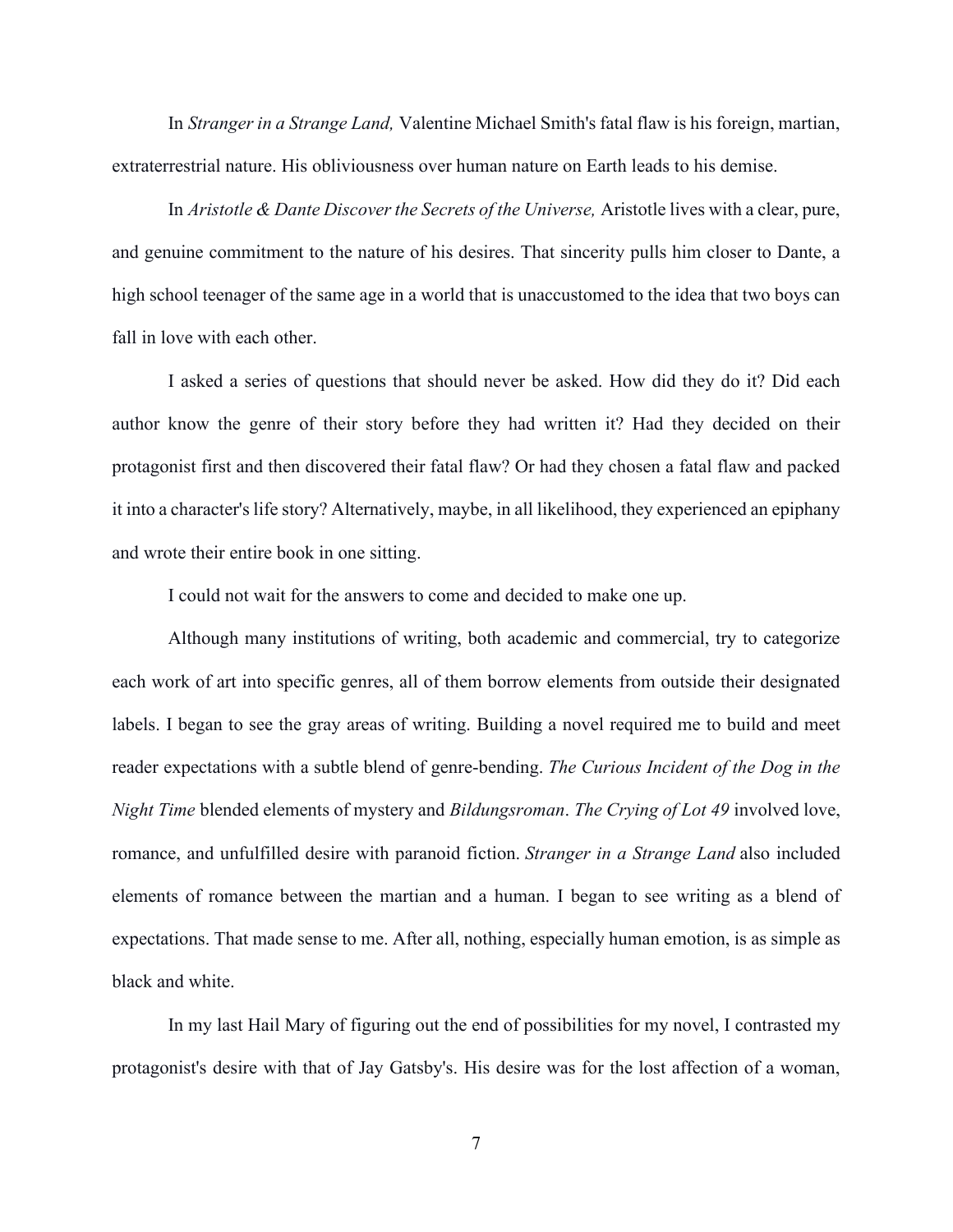Daisy. Could that be Angelo's? But there was a differentiator between my story and *The Great Gatsby.* It was the age of each protagonist. Gatsby is around 30 years old and has served in the war. He has entered adulthood. The story's context is Gatsby dealing with not having been able to get over a lost love, Daisy. In my story, Angelo is in the middle of the breakup. Gatsby's "obsession" with Daisy is his fatal flaw. In contrast, Angelo's fatal flaw cannot be his obsession with Sophia if his obsession is in the making. Therefore, another fatal flaw must exist within Angelo that creates tension against his desire to provide an entertaining novel to the reader.

From Mario Vargas Llosa's non-fiction book, *Letters to a Young Novelist,* I remember conceptualizing an element of fiction writing. That concept was the following. Each decided element of a story transforms the story. Choosing a particular protagonist over another changes the story. The narrative device, deciding it, and changing it, changes the story. And with my research, deciding the genre of a story defines the reader's expectations and, therefore, must change the story. I concluded that once I assigned a fatal flaw to my protagonist, my story would not only change, but it could and finally find its ground.

William Faulkner said, "the young man or woman writing today has forgotten the problems of the human heart in conflict with itself which alone can make good writing because only that is worth writing about, worth the agony and the sweat." If I were explaining my story, there would be little room to explore the novel's, human heart. In short, I had to stop running away from what I was trying to avoid. And what I was trying to avoid was nothing short of Angelo's heart in conflict with itself.

With that in mind, I decided I needed to change the direction of my novel inward and into the characters' lives.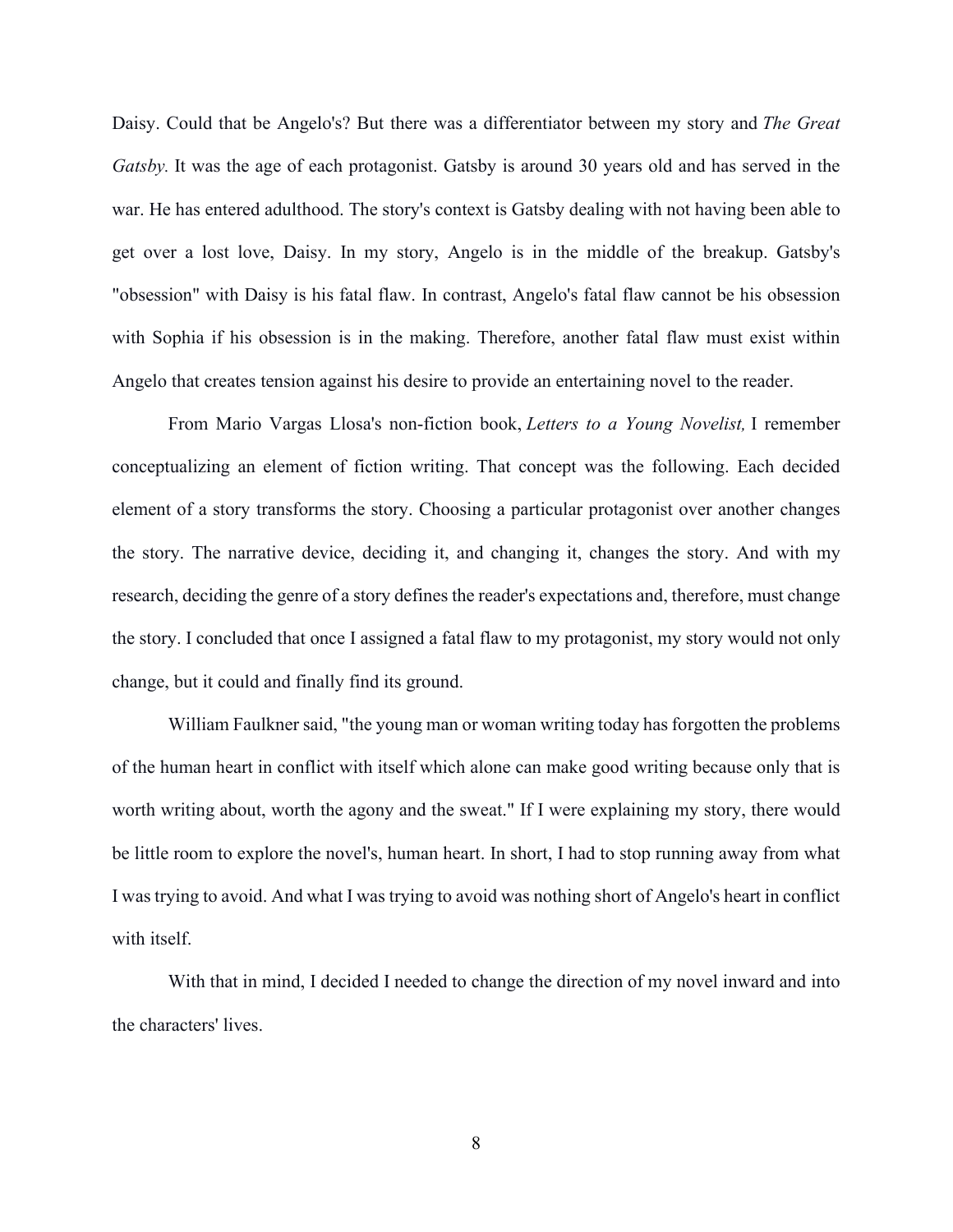Unbeknown to him, Angelo desires to find and express love. What could be the fatal flaw in Angelo's character that works against his desire? Based on my decision to pursue a New Adult novel, Angelo's fatal flaw had to be his incomplete understanding of what love means. Angelo's age is the main culprit in obstructing him from getting what he wants. His work as a political consultant requires him to understand the emotional thinking of the masses. But for all his cerebral knowledge, he lacks the subtle understanding of personal relationships.

I had finally arrived at a singular story. At the end of the country's pandemic, Angelo, a twenty-five-year-old political consultant, falls in love with his boss, a woman 16 years older than him, and decides he will ask her to marry him.

There was progress for my novel, after all. I had a protagonist, knew his desire and fatal flaw, and knew the narrative questions I would raise. Those three elements were essential, but my story lacked something else.

I asked another series of questions that should never be asked. Does every author know their story's theme before writing the story?

I can never be sure. I know that from my process, scenes and images begin a story. From there, as I have detailed in this critical preface so far, the work of wrestling out something valuable begins.

Grant it, my character, a younger man, was in love with an older woman, but would the story be about that?

No, it could not be about just that. There had to be something more valuable than that.

Returning to Pressfield, each story needs to have a theme or a concept. The theme or concept is the invisible answer, never explicitly stated, which answers the narrative questions with something greater than plot points. Sometimes the theme can be identified by the reader.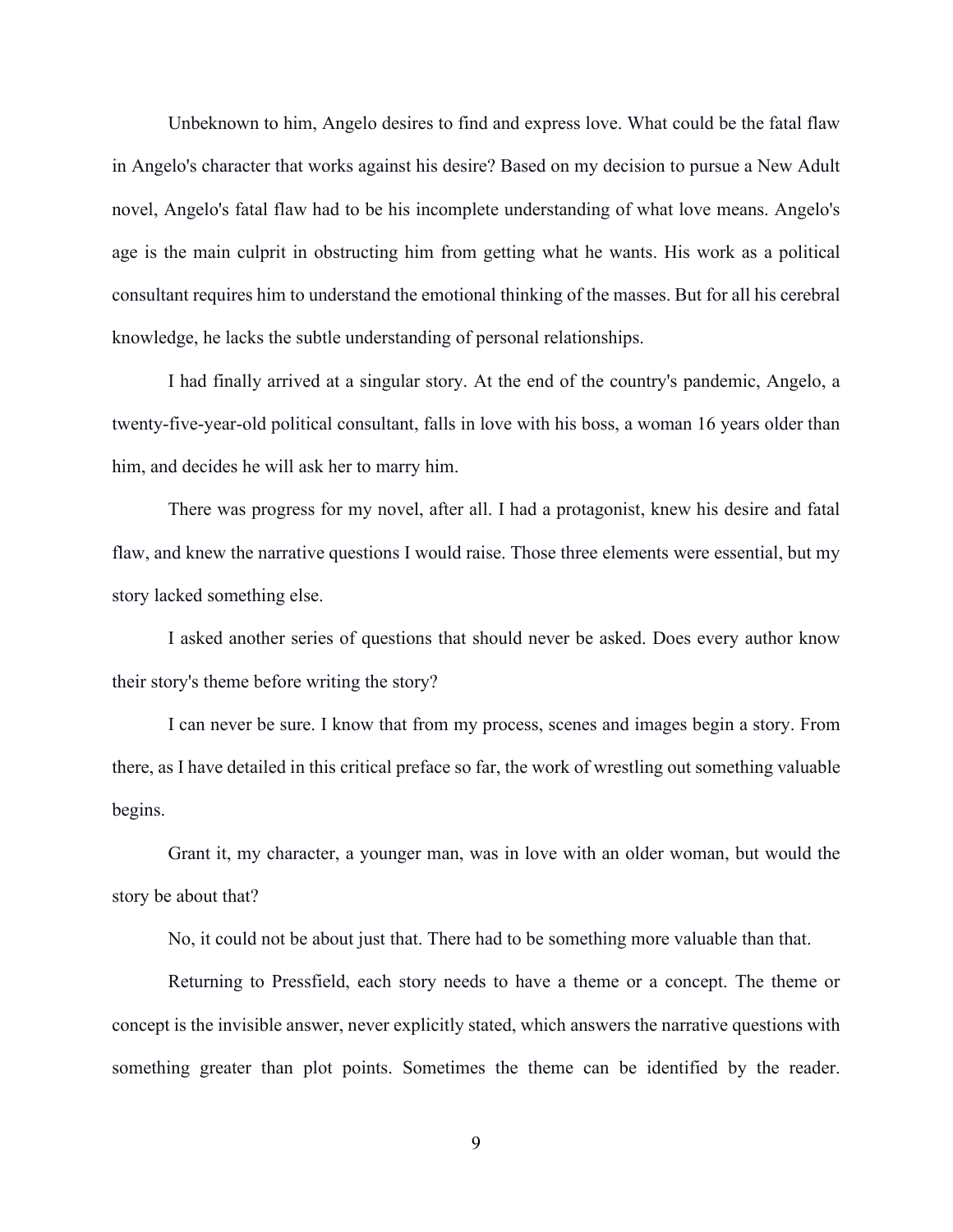Sometimes it lacks definition, stays elusive, and cannot be detailed as quickly as the plot. When someone asks, what is it about? The person who reads the story will answer with the story's plot or hero's journey most of the time. But sometimes, the reader will answer the question, without knowing it, with the plot and the theme.

For example, what is *The Matrix* about? Let's assume you have watched it as many times as I have.

A viewer might answer with the following. The movie is about a guy who discovers that all of life is a computer program. With the help of some rogue humans, he is unplugged from the virtual reality machine called the Matrix and becomes a total badass. He gets so good at fighting in the Matrix that he learns to dodge bullets and eventually defeats the machines that had him plugged into the Matrix in the first place.

That is the answer to the story's "about" question, but it does not discuss the theme.

A fuller answer could include the theme and explain the movie's magic touch.

*The Matrix* is about a young man named Neo who is allowed the opportunity to change his life when he is unplugged from the Matrix. Neo conquers his fears and insecurities. With the courage he builds up with the help of his friends, he rises to defeat the preconceptions of what his life means to him.

The theme is what gives each story its magic. The invisible attribute pushes someone to tell the story to their friends and family. The theme or concept stays with the reader after the story is told, even if they cannot put the theme into exact words. But the paragraph above, I believe, is what makes *The Matrix* feel true to the human experience.

I reviewed the story's iterations with the writing I had accomplished in the previous nine months.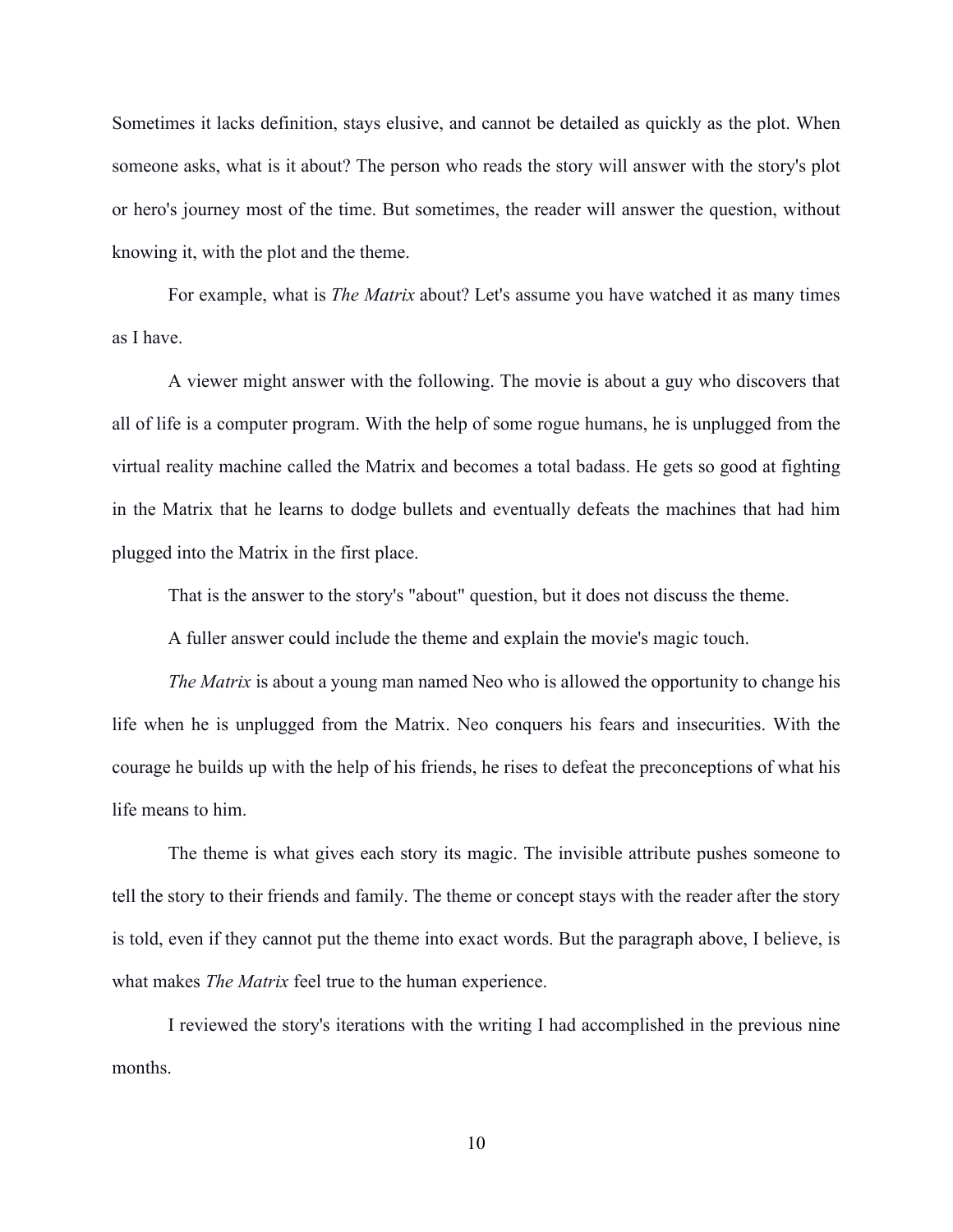In my novel, each character navigates the gap between their youthful world fantasies and what the world is. Thematically, my new adult novel concerns a protagonist who understands that what he wanted as a young adult may or may not translate into becoming an adult. The character has to negotiate between the fictional world he believes in and the external reality the world presents to him. In the case of Angelo, he is learning to barter in life with time. From youth to manhood, an exchange occurs in Angelo's mind, one that remains unaware to him, between an idolized version of love and the reality of love. The story centralizes around this conflict. How will Angelo navigate the discrepancy between what he feels inside and what he experiences outside?

According to Faulkner, good writing must always be the human heart in conflict with itself. I would extend that further and say that every good theme reflects a human heart in conflict with itself. The theme in *Angelo, Angelo, Angelo* fits those parameters. A human heart conflicts when deciding between pursuing selfish pleasures or social responsibilities.

"What is youth? A dream. What is love? The dream's content." (Søren Kierkegaard, *Either/Or: A Fragment of Life*)

I began to understand that my writing process must always return to two things: the reader's expectations and the theme.

The genre, and more specifically, the narrative questions raised, must be presented and met by the beginning and end of the novel. In *Angelo, Angelo, Angelo,* the genre is new adult. A reader expects the protagonist to navigate into adulthood from youth. Specifically, the narrative questions raised are: Will Angelo's marriage proposal to Sophia be accepted? Will Angelo heed the advice and warnings of his best friend, Terra, regarding the proposal? Will Angelo's career in New York go as planned? Will Angelo return home to visit his brother, Marlow?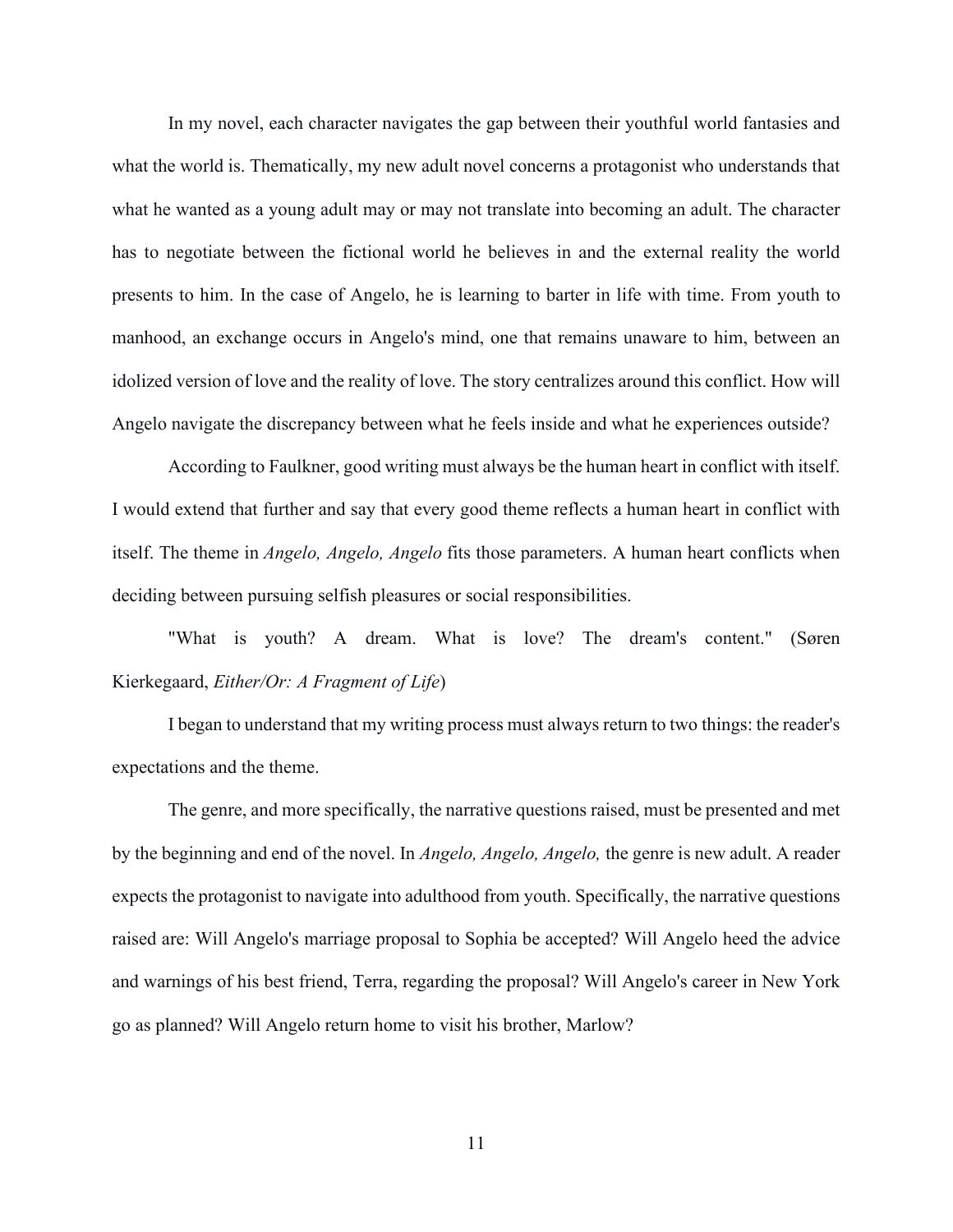The theme must also be addressed constantly, but not directly. A theme cannot be expressly stated because that would explain the story and would disallow the reader to enjoy the thrill of reading the story. But the theme will manifest itself by following the protagonist through his hero's journey to attain what he desires. The character's flaw directly conflicts with what he desires through that journey. What follows is an iteration of the theme. The sacrifice of entering adulthood requires the abandonment of youth's fantasies. The death of idolized dreams pays the fruits of adulthood. Without sacrificing one's selfish desires, a person may never enter adulthood. The gap between personal fiction and external reality must be dealt with in entering adulthood. And last, the death of idolized dreams requires personal growth by the individual.

Angelo is trying to discover how he will live. His first concern is regarding love. That should be the focus of the work. My original thesis proposal shows that my work as a writer does not force me to explain why the country is in its state. That question is overly ambitious and cannot be answered by one story. But I can place a character within a tumultuous country and have that character figure things out for himself. Creating a difficult situation for a character allows the reader to connect with the story. And in that way, I am closer to attaining the goal I set out to achieve- writing an entertaining novel. I no longer have to worry about explaining why life happens. Life happens. What is interesting is how we deal with life. And this falls in line with Karl Jung's treatise on the collective consciousness. That principle tenant dictates that humanity shares similar experiences that bind us together in mutual understanding. A writer does not have to prove why life happens. They must only illustrate it- or worse yet, write it.

I have marked an X on a map by knowing my story's theme, genre, and character. With that stake in the ground, becoming lost in writing the novel becomes much less likely to happen.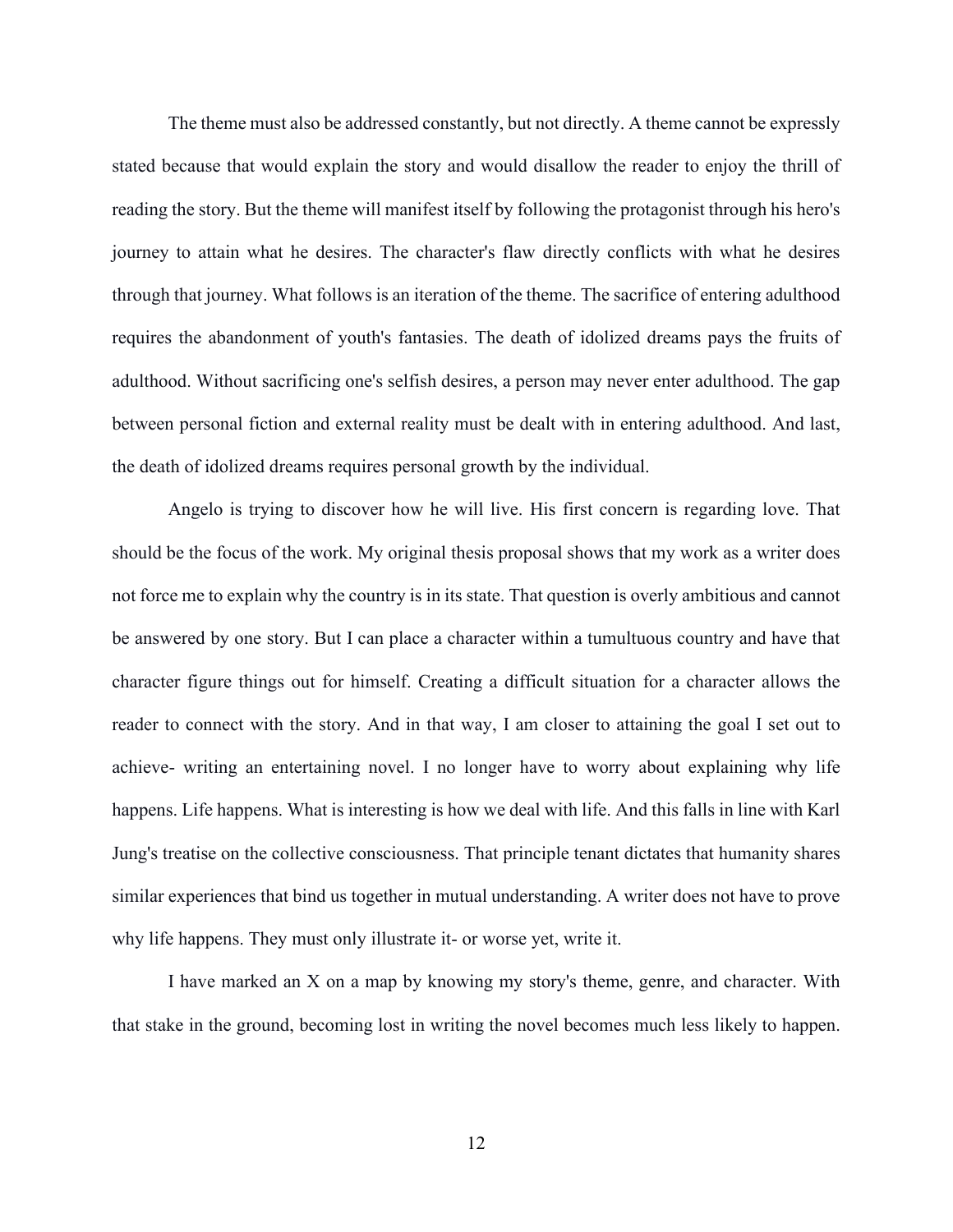The decisions have been made. No matter how far away I steer through the hero's journey, I know where my story returns home.

What follows is a brief narrative summary of my novel. My committee members may have read various versions. But the following describes the general story in its new structure.

The beginning of the first book in the novel is Angelo exploring his relationship with Sophia. Sophia is a separated, single mother raising her son, Beau, who works as a political consultant alongside Angelo. Angelo has been assigned to a team, with Sophia leading it, focused on winning the next Presidential election using social media and mass data gathering. Angelo is particularly well-suited for this task for his natural consulting talent and begins working on the project. But the pandemic that allowed for his relationship to occur with Sophia is now ending. Angelo and Sophia must re-enter the reality of their lives. Sophia breaks up with Angelo. Terra, Angelo's childhood friend, visits Angelo and tries to convince him to return home to see his brother, Marlow, back home. Angelo refuses and is unwilling to let go of Sophia. But Marlow is not letting go of Angelo either. Angelo receives a phone call from Marlow to reconnect with Angelo, but Angelo is hesitant about his younger brother's proposition. Sophia discovers that Angelo's third brother, Wilfredo, and Josefina's mother are dead. Angelo carries with him a guilty conscience about both deaths and refuses to acknowledge the deaths in his family. By the end of the book, all of Angelo's attempts to ignore his brother's phone calls result in him endangering his and Sophia's life. Marlow has warned Angelo about an impending car bomb threat in New York. When the bomb goes off, Angelo is injured gravely into a coma. Without anyone related to him in New York, Angelo is forced to recover back in El Paso. The book ends with Angelo's New York dreams.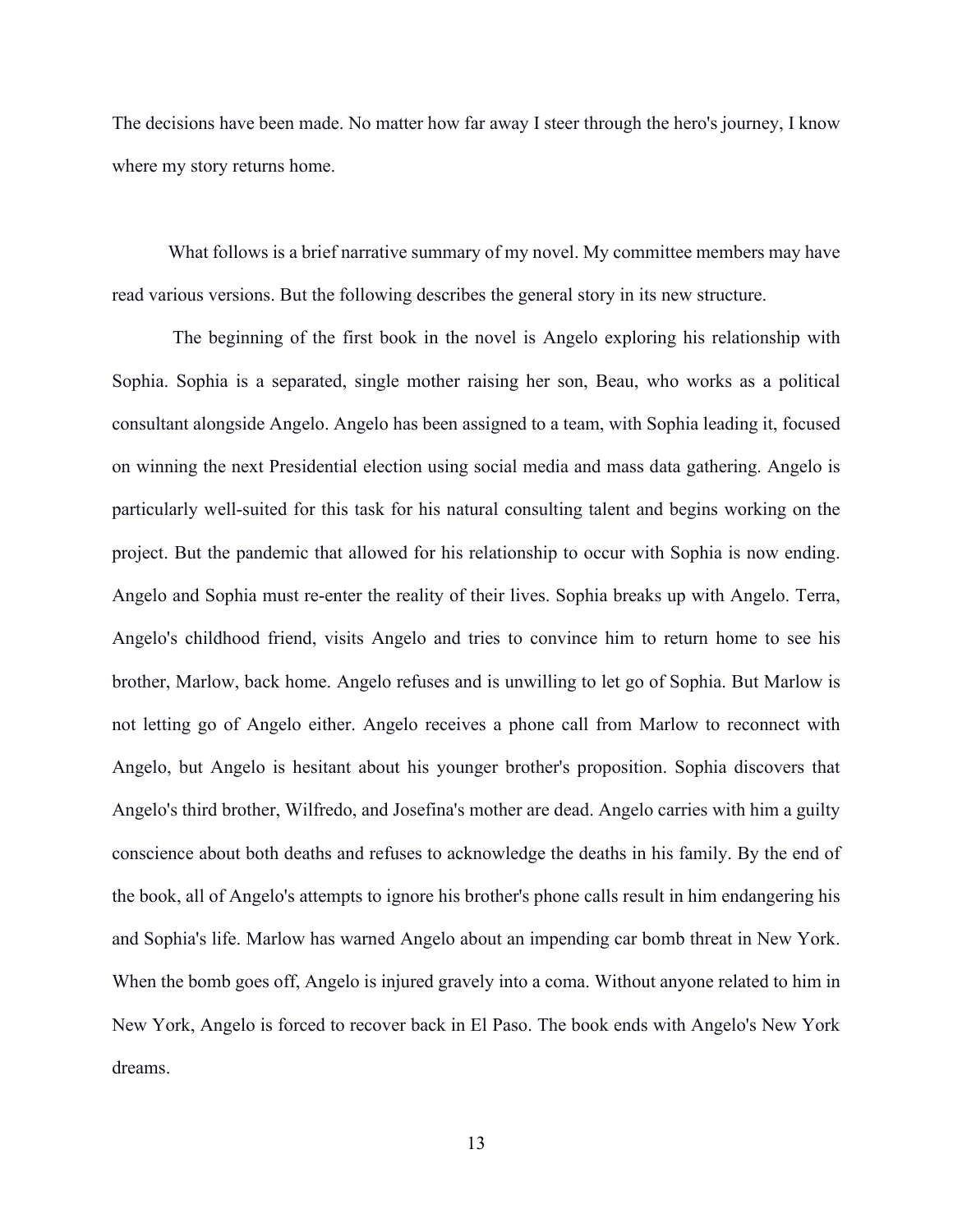Altogether, a different problem, technique faced me in my manuscript. Several instances of jarring changes in point of view, transitions, settings, locations, and inner lives, occurred in my drafts.

I returned to my class notes to deal with the loss of narrative momentum I was experiencing. In reviewing my notes, I came to a clearer understanding of Professor Sasha Pimentel's principle. Each sentence must reveal an image, scene, or character desire.

Theme, genre, character, and plot have illustrated my novel's roadmap. But the technique is what I need to effectively get to my final destination. The writing must reveal the primary storytelling elements by writing an image, scene, or character desire, sentence to sentence, paragraph to paragraph, chapter to chapter.

Image, scene, character desire.

Image can be defined in a physical realm, an objective reality. A pear. An empty theater. A blanket in a field. An office cubicle. A spaceship. Those are images.

Scene. A scene is an incident that implies people, and if not people, at least emotions that people can understand, especially if the work is fiction. Because as mentioned before, a reader, regardless of genre, is investigating a narrative question that the author raises at the beginning of the work. The only thing that keeps a reader engaged in fiction is the emotional journey that the protagonist will work through that implicates the reader within it.

Part of my initial research, including detours into science and non-fiction books, was due to the possibility of writing a science fiction novel that included an artificially intelligent character. This aim proved to be overwhelming, but the research I did still proved helpful.

*The Emotion Machine* by Marvin Minsky is a non-fiction book regarding how the human brain works and what possibilities exist in mapping out the processes of the human brain in hopes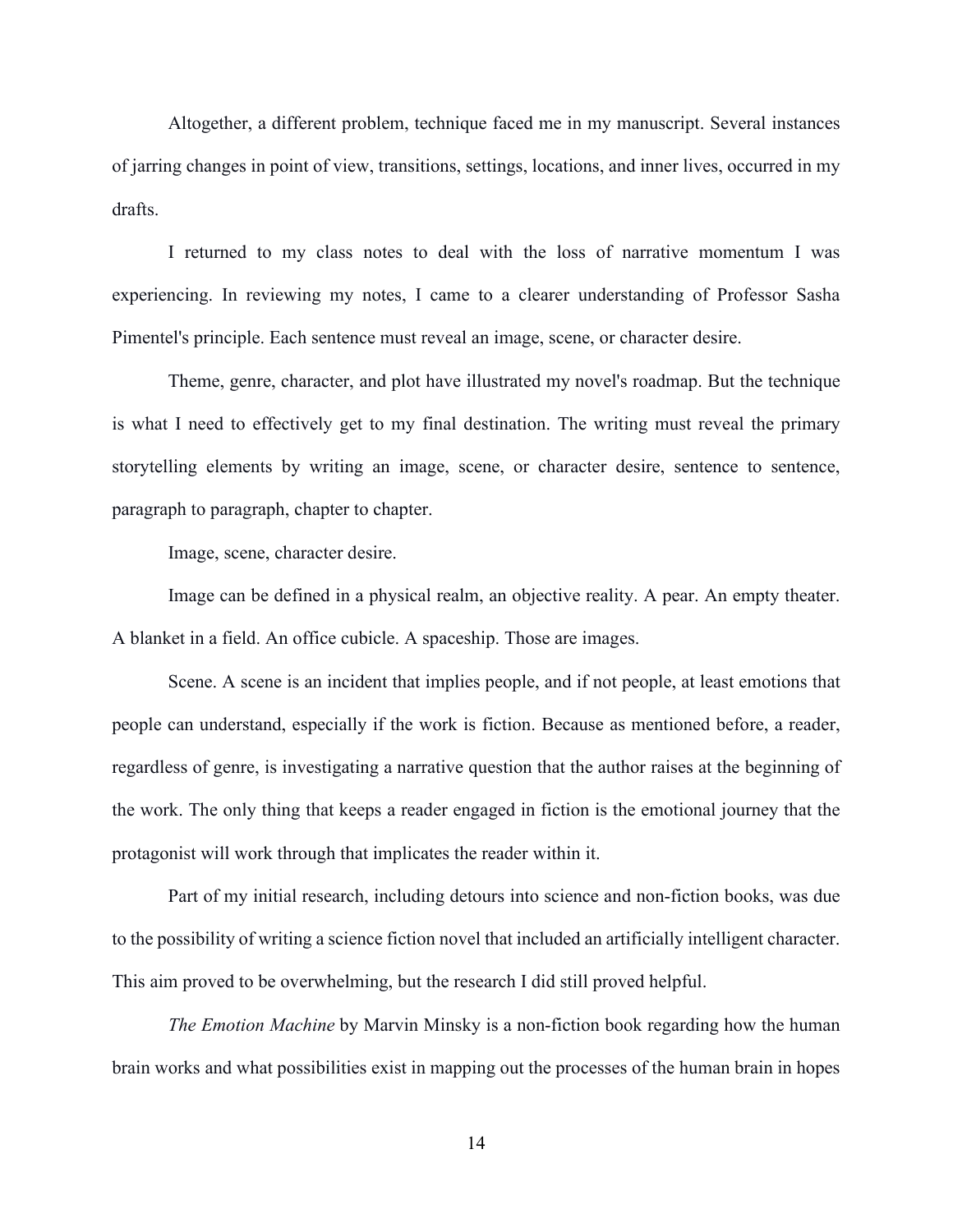of one day replicating it in the form of artificial intelligence. *Intelligence* is defined as "the ability to acquire and apply knowledge and skills." In the book, intelligence is defined in parallel with this definition but by using the metaphor of maps. Intelligence is the ability of the human brain to map out the external world through the five senses, receive information from the external world, and use emotions, the brain's internal processes, to apply prior knowledge and skills to the external world. Every emotion is a mental process. And because of the brain's nature, the processes that have been learned from the past implicate how a human may react to a situation in a given future. Therefore, the actions occurring around the character via the setting or another character must catalyst an emotion. And it is the job of the writer to present that emotional state. It is the emotional state that is creating the thrills for the reader. The experience of emotion is the cornerstone for the entertainment of reading a novel.

Everything outside the character, the setting, can become a catalyst for an emotional change. This creates many opportunities and gifts for the writer. Since I had chosen the setting of a country during a pandemic and election year, this created opportunities for me to explore how those events could shift the story's characters.

In setting scenes, I typically rely on objective information to describe the characters' location. There were two particular scenes in which this happened, one on a beach and the other in a desert. My encyclopedic tendency pushed me towards web searches that add color, specificity, and details about both settings. At the end of writing both scenes, my writing felt like a completed homework assignment for school rather than a story being told about human beings. The lesson I gained was that even in describing the world around characters, i.e. setting, the inner life of characters could be extended, consulted, contrasted, or compared. It was a hard lesson to learn that every word and sentence does matter and either add to the story's momentum or takes away from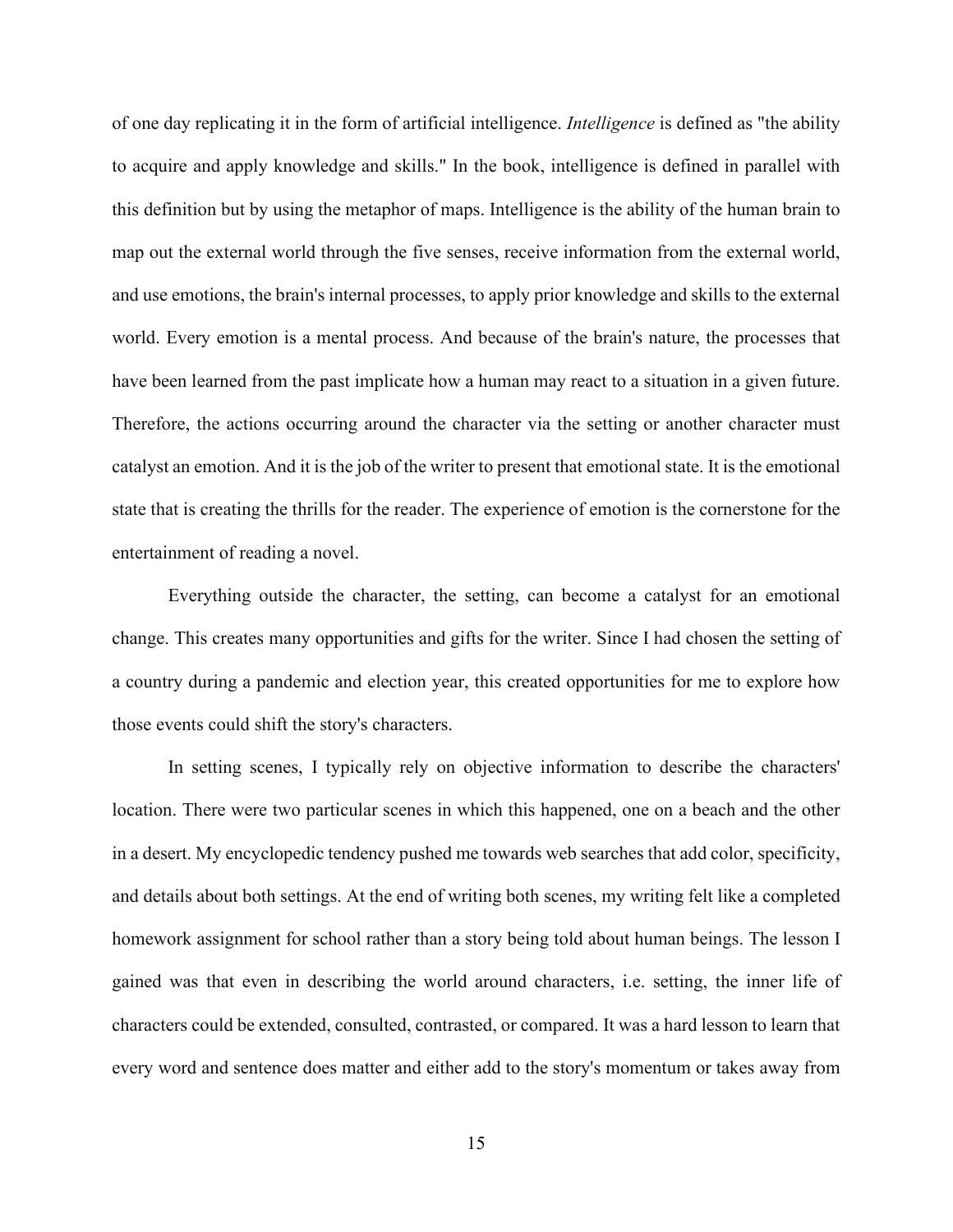it. My first drafts relied heavily on long paragraphs, detailed explanations, and conceptual abstractions. In contrast, better writing involves the senses, but only as a texture to human emotion and desire.

Using imagery, scenes, and character desires will create tension. The story's central conflict is Angelo's love for his boss- a secret. There are other secrets on Angelo's mind, such as his family's history, the reasons he refuses to go home, and his relationship with Marlow, his last surviving sibling.

Narrative momentum can also be accomplished with dramatic irony, image repetition, and sonic repetition. Part of Angelo's intentions are ironic and can provide dramatic irony. After all, he is a political consultant. He is paid to understand the feelings and emotions of the masses. However, he has little tact when it comes to personal relationships. In addition, he is attempting to woe a woman with a lot more experience in personal relationships.

In *Camera Lucida* by Roland Barthes, a photographer, studies the effectiveness of portrait photography. His criteria can be defined by two parts 1) studium and 2) punctum. Studium, as broken down by Prof. Pimentel, involves four parts: imagery, language, form, and tension. Tension can be created by the events facing the character. A recurring problem with my writing throughout my coursework and working on this manuscript has been to avoid coyness.

In his feedback, Jonathan Nehls pointed it out to me when he wrote, "Why are you being coy about this? It seems important that the reader knows what the characters seem to know." This problem comes from a misunderstood concept of where tension originates.

Initially, and mistakenly, I believed tension was created by the reader putting the puzzle pieces together. The pieces were chapters, scenes, characters, and their intentions. But this is only partially true. The true nature of tension comes from intimacy, as taught to me. The nearing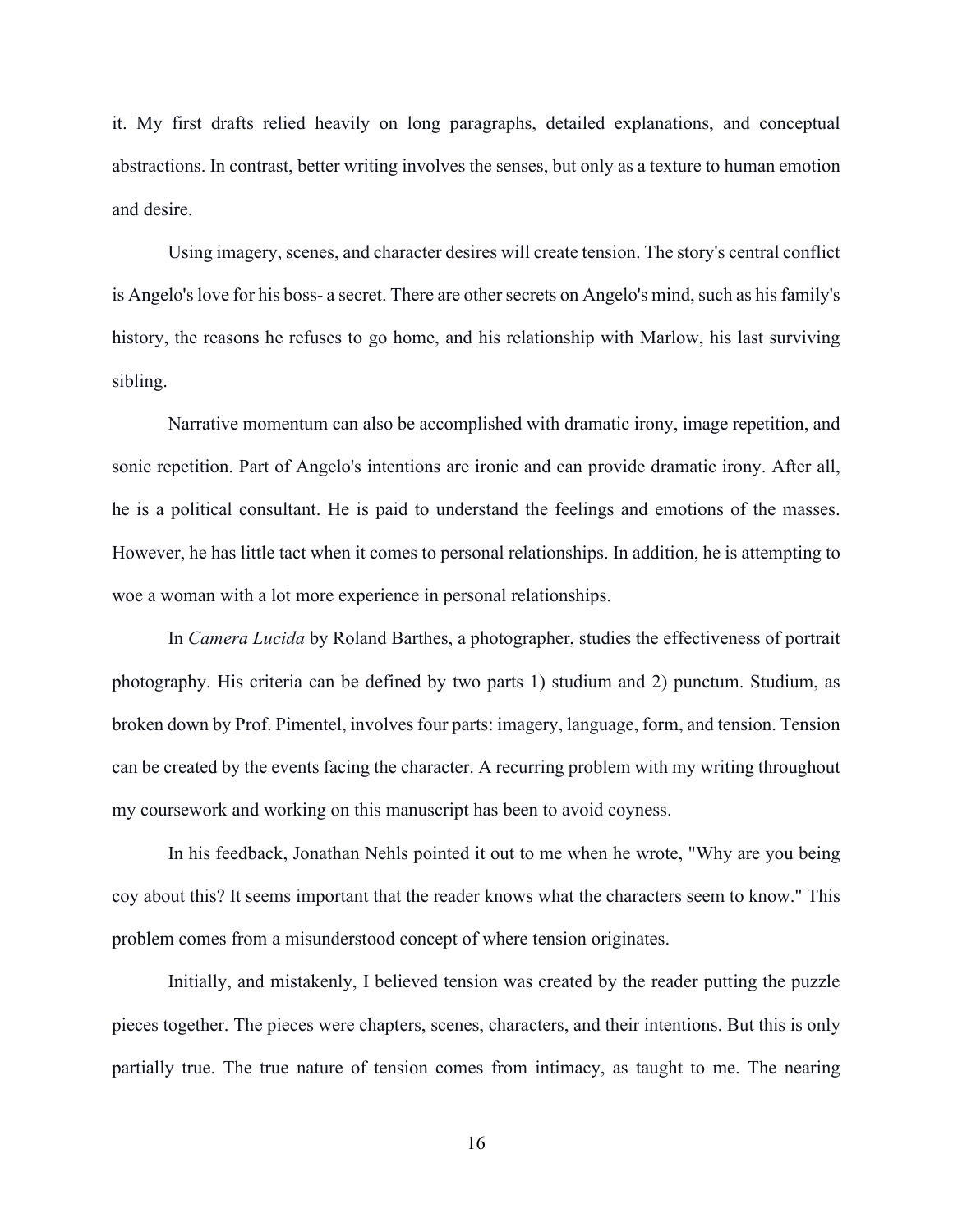proximity of the two elements creates tension. In the case of fiction, it is most likely that those two elements are characters. And those characters' motivations, intentions, secrets, and goals are posited against each other. Think of a secret being held between two people. Talking about something related to the secret creates tension regarding the revelation of the secret. But in order for this tension to successfully translate onto the page, the reader must know the secret in the first place.

Returning to my feedback from Jonathan Nehls, I was mistakenly withholding information from the reader. Without the reader knowing the "secret" of each character, there is little to no chance of creating tension effectively on the page. To answer Prof. Nehls' question, I was coy because of my initial trepidation regarding exposition. But exposition is necessary for the reader to understand the context in which the characters are interacting. The reader must become close to the character. And the reader must witness the character becoming closer to the subject of their character. That proximity is what builds to the story's punctum- the story's risk.

For the punctum of the story, the urgency of it, that thing at risk or stake, is Angelo's vulnerability in asking Sophia to marry him. Their age discrepancy adds to the urgency of his situation. His fidelity to what he feels is that things that prick the reader's ear. Something about it rings risky, but also true. What will happen if Sophia rejects him? After she does, how will he respond? How accurate is his love for her? Is what is at stake Angelo's entire identity? Is his identity tied to the love he has for Sophia?

What is at stake?

Angelo's dream self.

I mentioned the narrative summary that I wrote for a "first" book in the preceding sections. In a conversation with my director, I discovered that the original draft of my manuscript had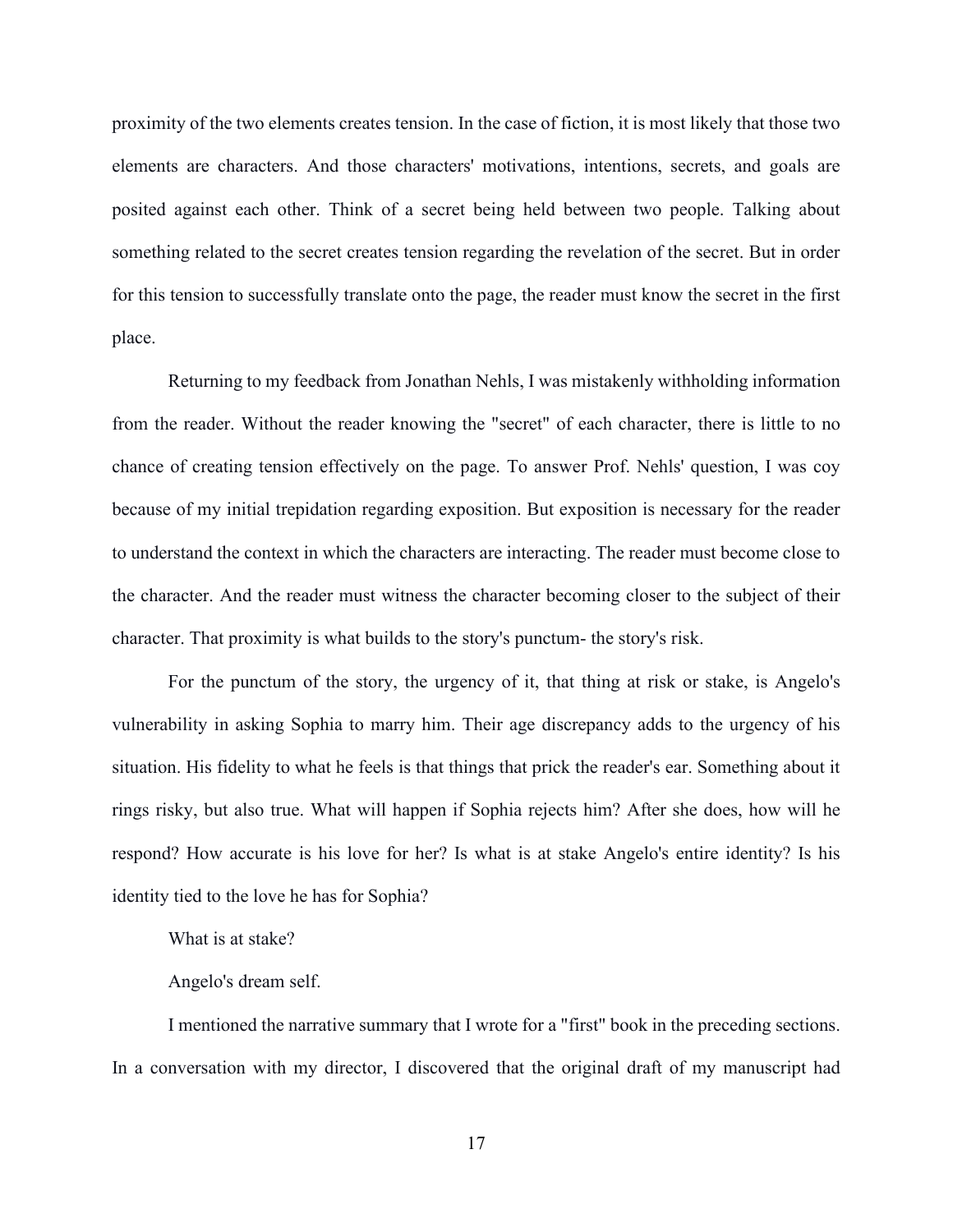several stories within it. My first attempt was to work each story into the novel. But that problem created the list of solutions mentioned above. However, the untouched storylines that have yet to be written will come about in the two following books, which may or may not be part of one novel.

The first book ends with the death of Angelo's New York dreams. He survives a car bomb but is in a coma.

In the second book, Angelo wakes up, but his memory is impaired. It is his brother, Marlow, who takes care of Angelo. While taking care of his older brother, Marlow investigates the conspiracy theory he was involved in. Marlow believes the conspiracy theory was behind the car bombing. The second book ends with Marlow facing a fictional world he believed in against the real world of his brother's injury. When Angelo wakes up, Marlow begins to wake up, as well.

In the third book, Terra, a character that plays a role in both the first and second book, becomes the protagonist. Her struggle is in navigating how to help Angelo remember during the same time of the second book. Because Angelo cannot remember everything, she can help him recall his memories. But what memories will she choose for him?

Angelo remains an integral part of each book. Angelo has a dream about who he is and what he is. His ambitions, goals, desires, secrets engulf him. Angelo lives for his dream life, not his current life. He believes his life's purpose is to achieve his life's purpose. Angelo, whom things happened to before the accident, would know that answer. That particular Angelo, the person he created to live and work in the world, would know who Angelo was without a doubt. The Angelo of the public, the one who had a reputation and who was preceded by his reputation, would know the purpose of Angelo's life. But what if Angelo had in some way forgotten his life's purpose? What if the car bomb obstructs him from achieving his perfect life. What was his life supposed to be? Angelo's impaired memories cannot allow him to remember. He cannot remember what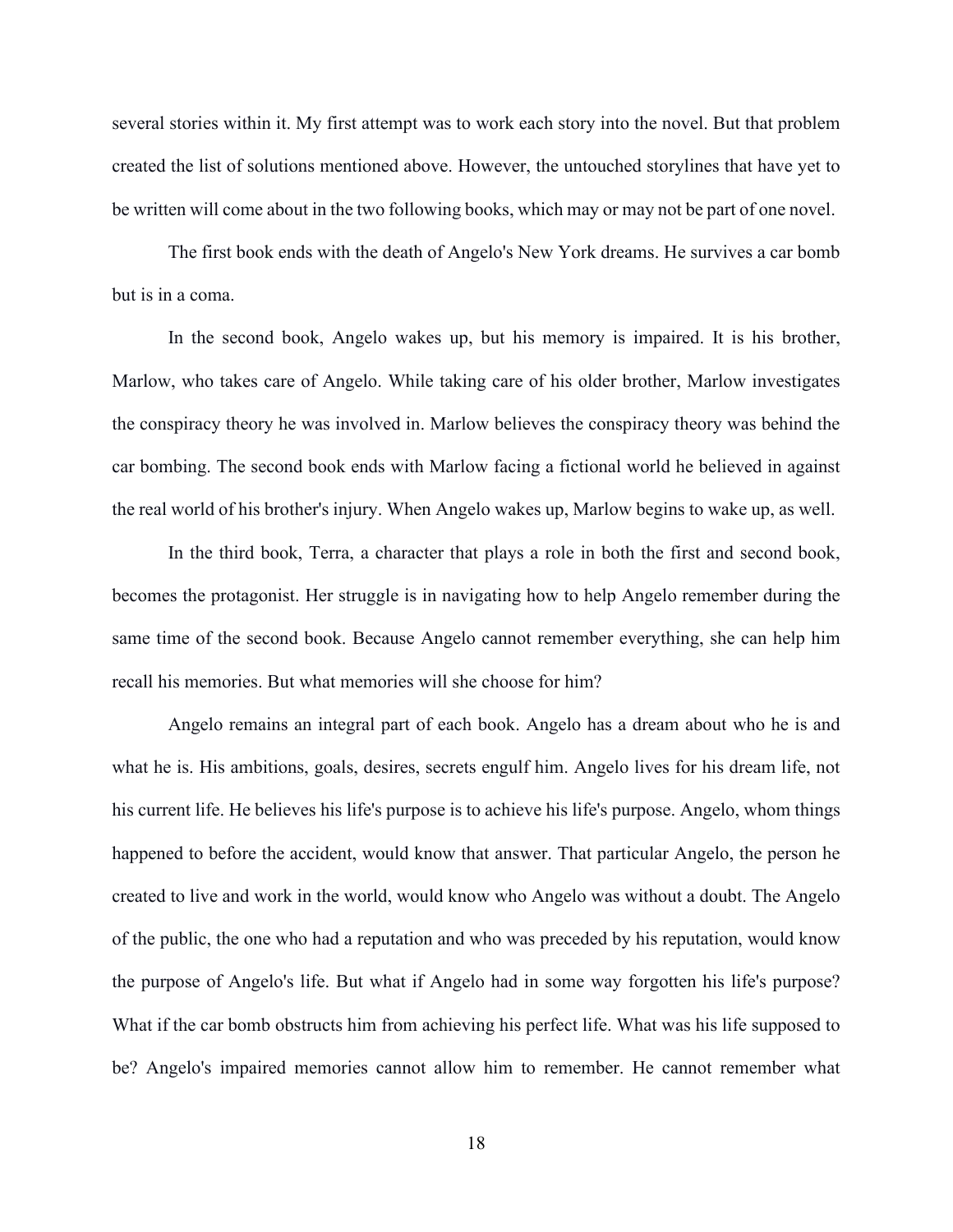Angelo wanted. That could serve to raise the stakes of the story for Angelo. Because if Angelo cannot know what he wants, then any road would take him there. So maybe the central conflict of the three combining stories is Angelo's heart searching for his heart's desire. But is he remembering everything correctly? Did Sophia say she was in love with him or not? Did he believe her? Did she believe him?

The three stories follow Angelo and his friends, trying to piece back together Angelo's person. But each character has an unspoken power over Angelo. If Angelo cannot remember everything he was, then his people can steer him towards their desires. Or will they steer him toward becoming the Angelo he once was?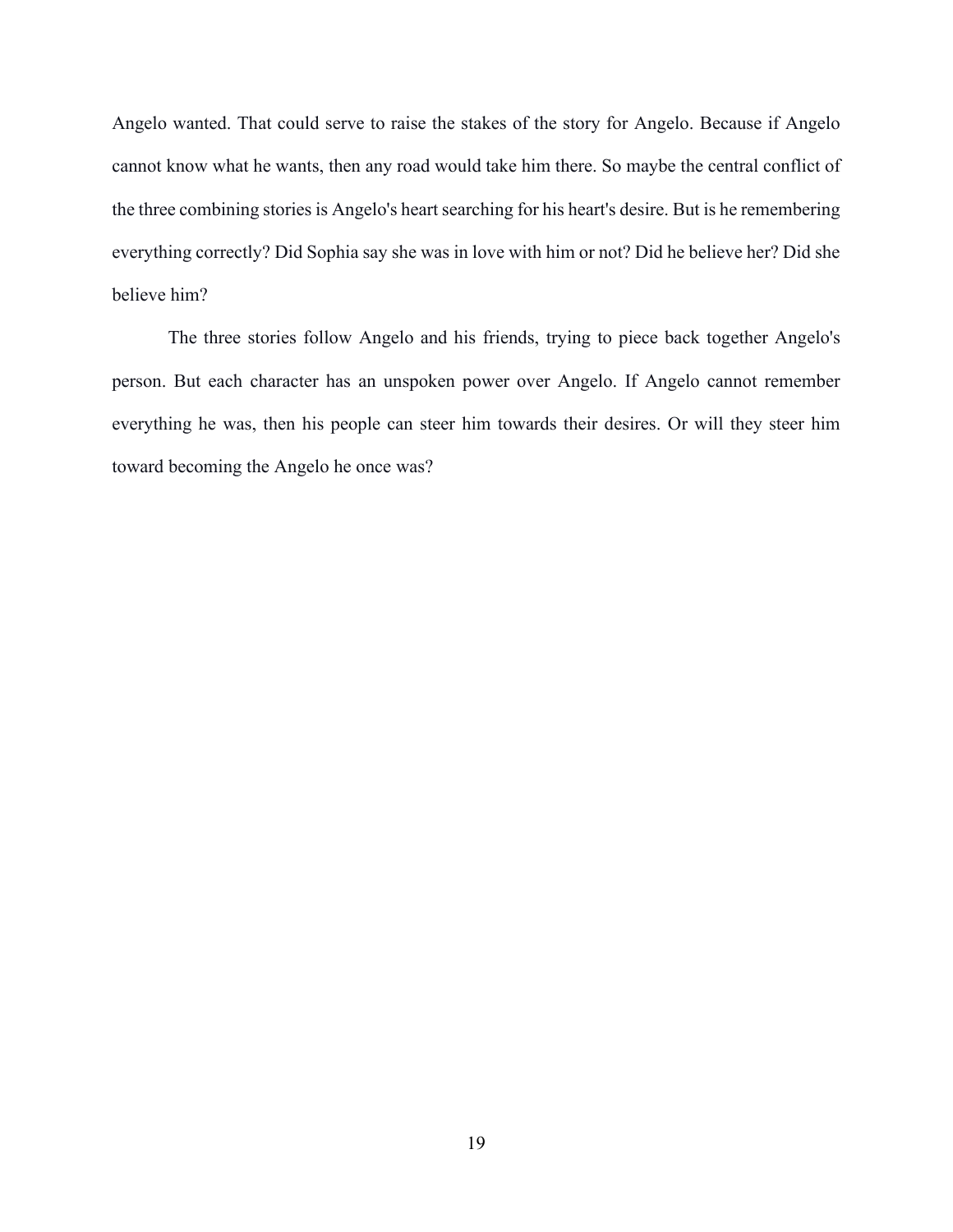#### **Prologue**

<span id="page-27-0"></span>From: Rios, Angelo  $\langle$ angelo  $r$ @electricave.com> Sent: Thursday, August 24, 2021, 4:13 AM To: Rincon, Terra <rincon t@memesystem.com> Subject: Re: XYZ Gen

I need to keep a paper trail. I don't know if this is important, but I think it might be.

The first time God saved me was at Imperial Beach. I decided to swim, but I changed my mind, so I floated out to sea. Clusters of people passed by me like ships and islands. Who were they? I didn't know and didn't care. I was floating.

My eyes gazed at God's gray heaven, a cloud full of rain. The light shined in aluminum. It floated, and the sky breathed life into it. I saw a man. A machine man- a sort of automaton. One of its arms was bionic, shiny, and chromed. The machine man stretched its metallic arm to me, and its fingers rolled from its hand like God to Adam. There was one eye missing, like it had been torn away, a stratus cloud whiffed out. The other eye, made from another cloud, looked like it was made from metal scraps that glowed red. The cluster of cumulus clouds multiplied colors, the sunlight cracked an infinite palette. My eyes locked on the man in the shadows. I noticed there was only one ear. The machine man's helmet covered the other. I wondered if he could hear me.

*How far was heaven?*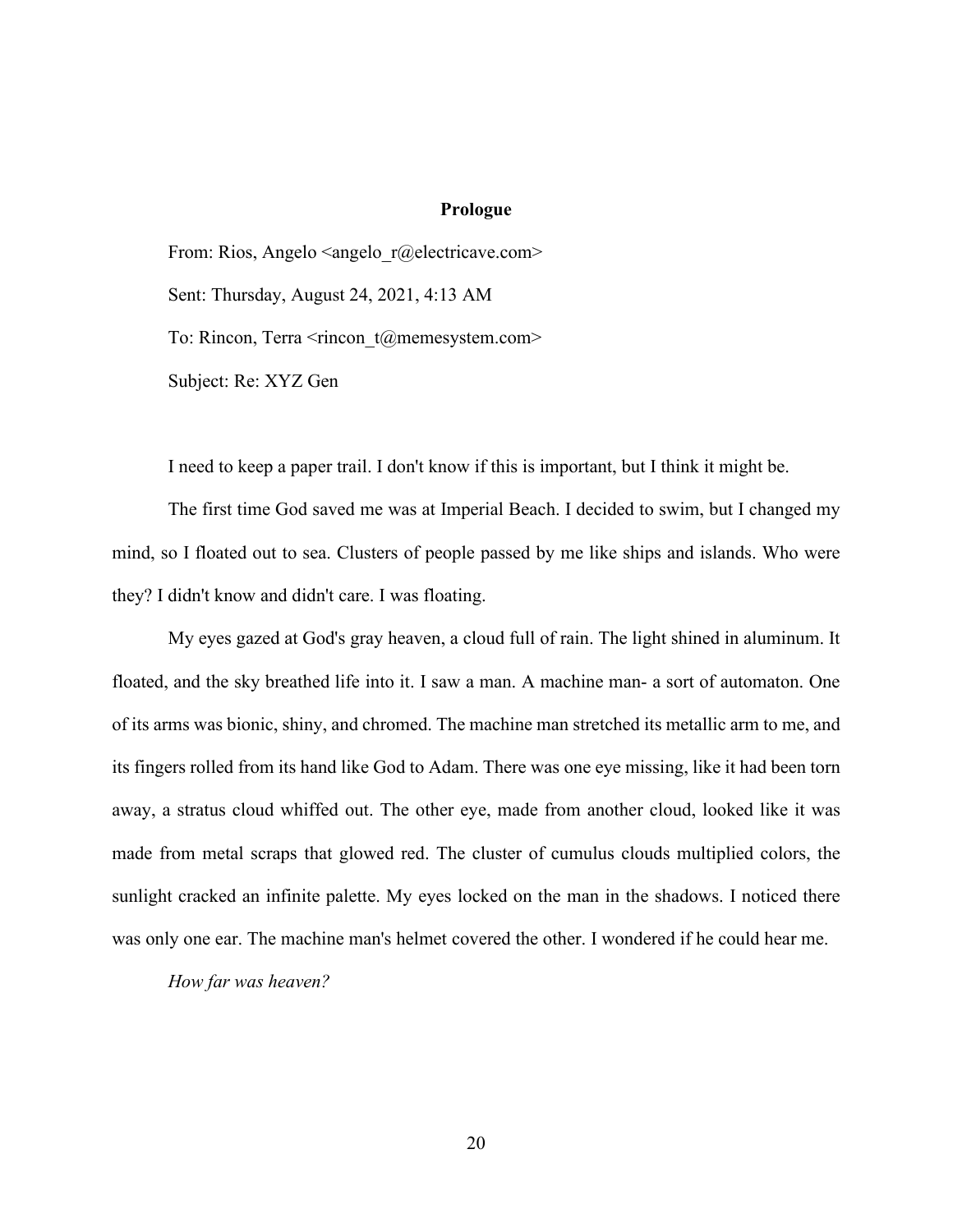Then a wall slammed my body, and I was buried in water. Was it Marlow waving at me? It might have been him. I'm not sure if I remember things the way they happened or if I'm placing a piece of a dream inside of it.

There was nothing but white.

Then there was darkness.

*I promise to be a good boy. I promise I'll take care.*

*I'll take care.*

*My brothers and sisters, I'll take care, my fathers and mothers, I'll take care.*

*Please, God, calm this storm. Calm the storm. Save me.*

I felt sand. I was safe now.

The shadow of a body reached me. It was Marlow.

"You know, for the smartest guy in the class, you're kind of a dumb ass." As strong as the

riptide, he picked me up. We walked to the umbrella.

"Don't tell mom or dad. It'll ruin everything."

"When they see you, I won't have to say anything."

"What happened?" dad asked.

"Your son fought the ocean, the dumb ass."

"Don't cuss."

She closed her cookbook. She peeked under the towel that covered my face. Her look traced my face with affectionate disapproval- or disappointment, "We would have missed you if you drowned."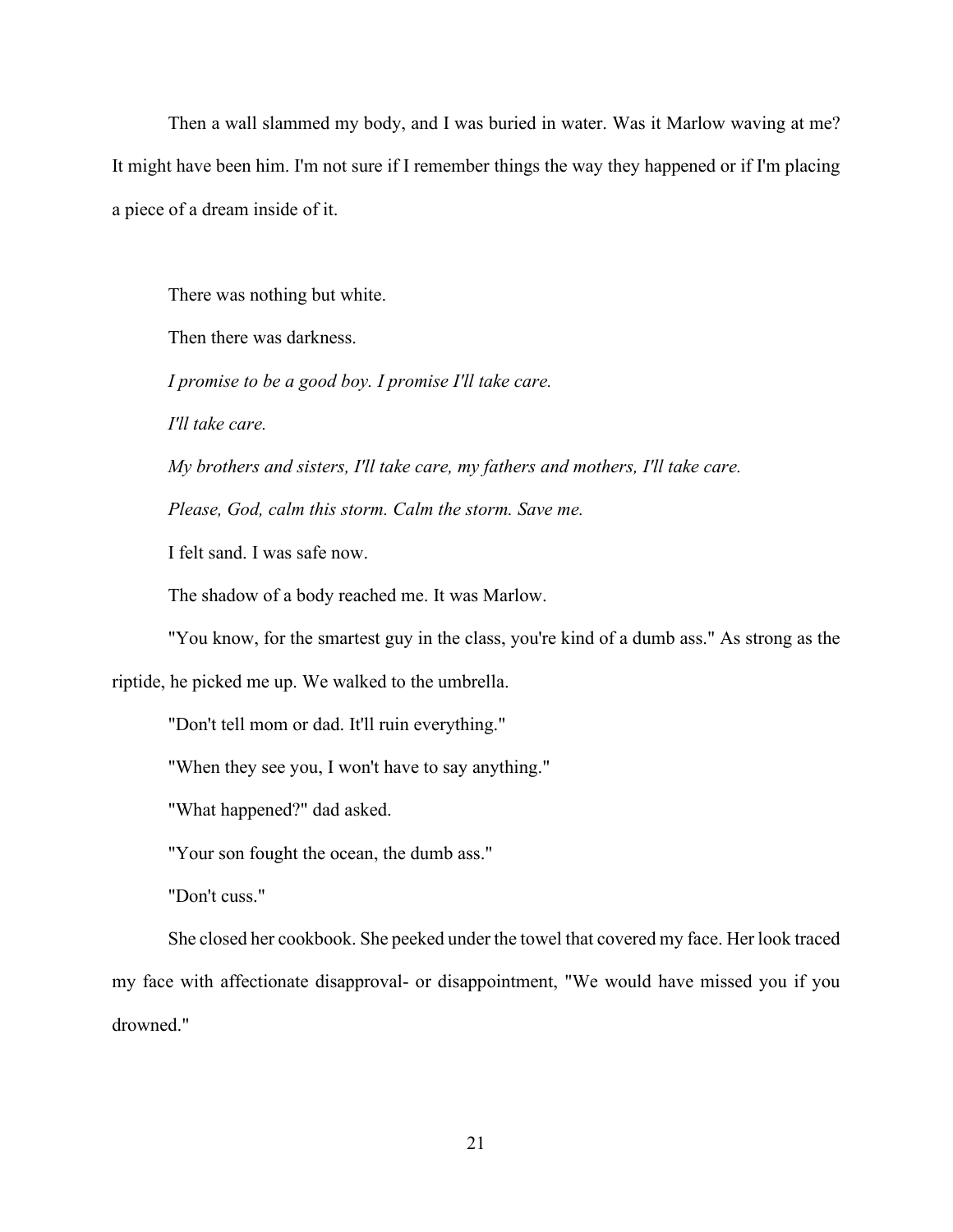I should have drowned that day. Later I was to think it was a person who pulled me down. I may be paranoid, but I'm not dismissing the idea entirely.

Marlow was hungry, "Wilfredo, do you want to get some ice cream?"

"I can't eat ice cream, too much sugar," and kept listening to his mp3 player.

Mom encouraged him, "Wilfredo, go with Marlow."

I remember you left with them. I heard my dad get up from his folding chair. "I'm getting in for a bit."

"Careful, Jacinto," she said. I was sure he was gone when I started crying. Mom didn't tell anyone. "You have to be careful." I heard the cookbook open, and she turned another page.

\*\*\*\*

After reading the email, Terra was at his disposal. She would have skipped to the following email if anyone else asked to help them keep a paper trail.

Angelo's message made her look over her shoulder if anyone could see her tears walking past her workstation. Angelo became a friend again with a single note, someone closer to the person she recognized as Angelo. This was part of his therapy. It was what she promised Marlow she would do, help Angelo rescue bits and pieces of who he was before February 2021.

Before starting the day in the office, from the 14th floor of the company skyscraper, she relived the feeling of being the unofficial fourth sibling of the Rios family.

In the prism of her own memory, she was the fourth sibling and considered herself the balance. 22 years ago, she knew enough about each Rios to come in and out of their household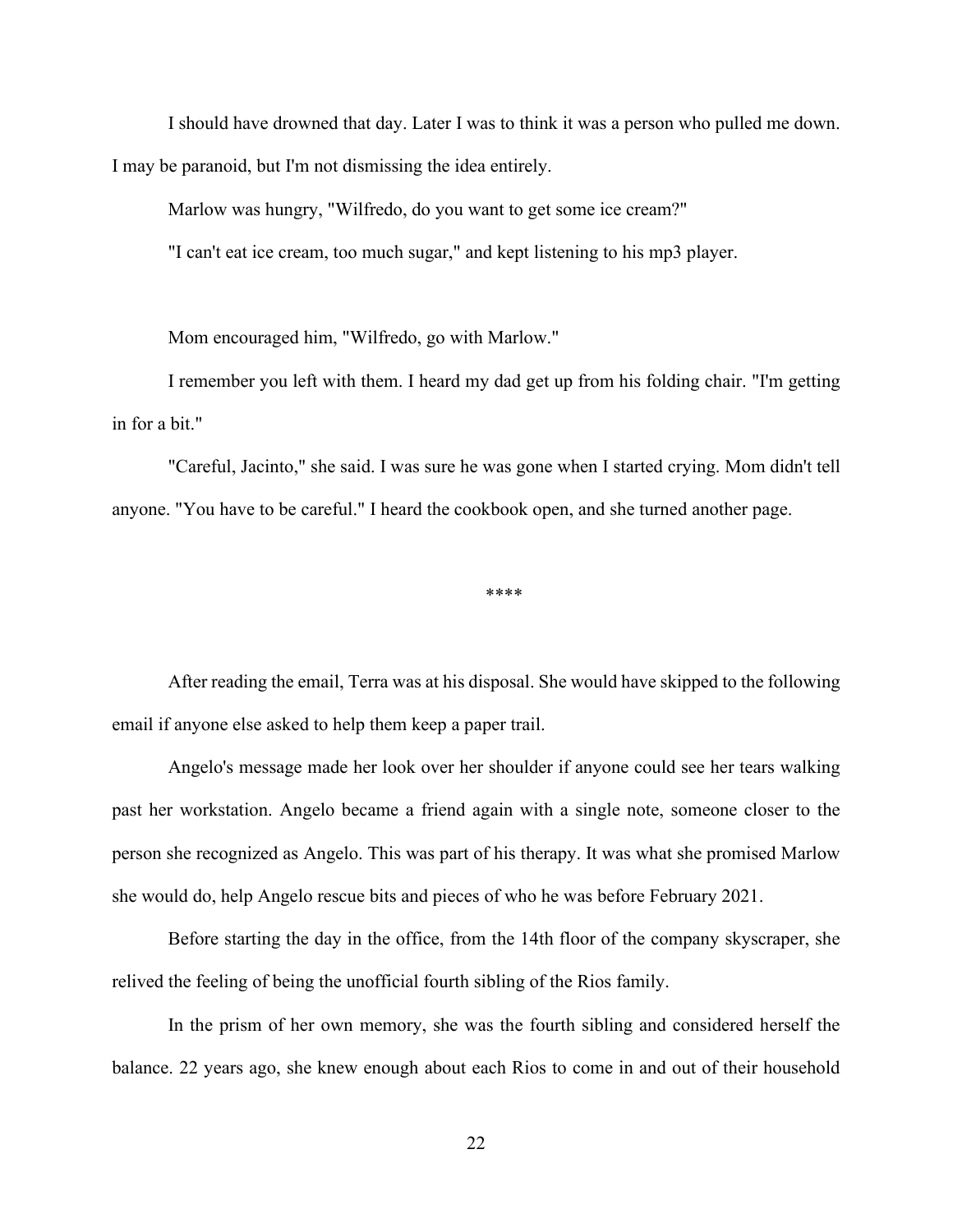without tipping fate in either direction. That was her job. There was something special about the three brothers, dad, and mother that she wanted to protect. She didn't want to ruin it. Careful in not being noticed, hiding in plain sight, careful in not making things change around her, careful in not affecting the Rios. She tried to stay in their house, watching them be. She wouldn't mind being unnoticed because the experiment of who the Rios were would never stop. She could just see them forever. Terra could observe them from outside their window, from the living room peeking into the kitchen, at their family reunions, in their backyard, waiting for them to come back from the movies. She wasn't sure what it was. Their X factor was what kept her close. After all those years, she wasn't any closer to finding out what they had that her family didn't. The question of who the Rios became a series of different questions that led to her job now.

But right now, the morning tasks were pushed aside.

She wrote a note back.

\*\*\*\*

From: Rincon, Terra  $\leq$ rincon t@memesystem.com> Sent: Thursday, August 24, 2021, 9:27 AM To: Rincon, Angelo  $\langle$ angelo  $r$ @electricave.com> Subject: Re: Re: XYZ Gen

Angelo,

I haven't forgotten about your request. You haven't sent much, but I'm keeping records for you.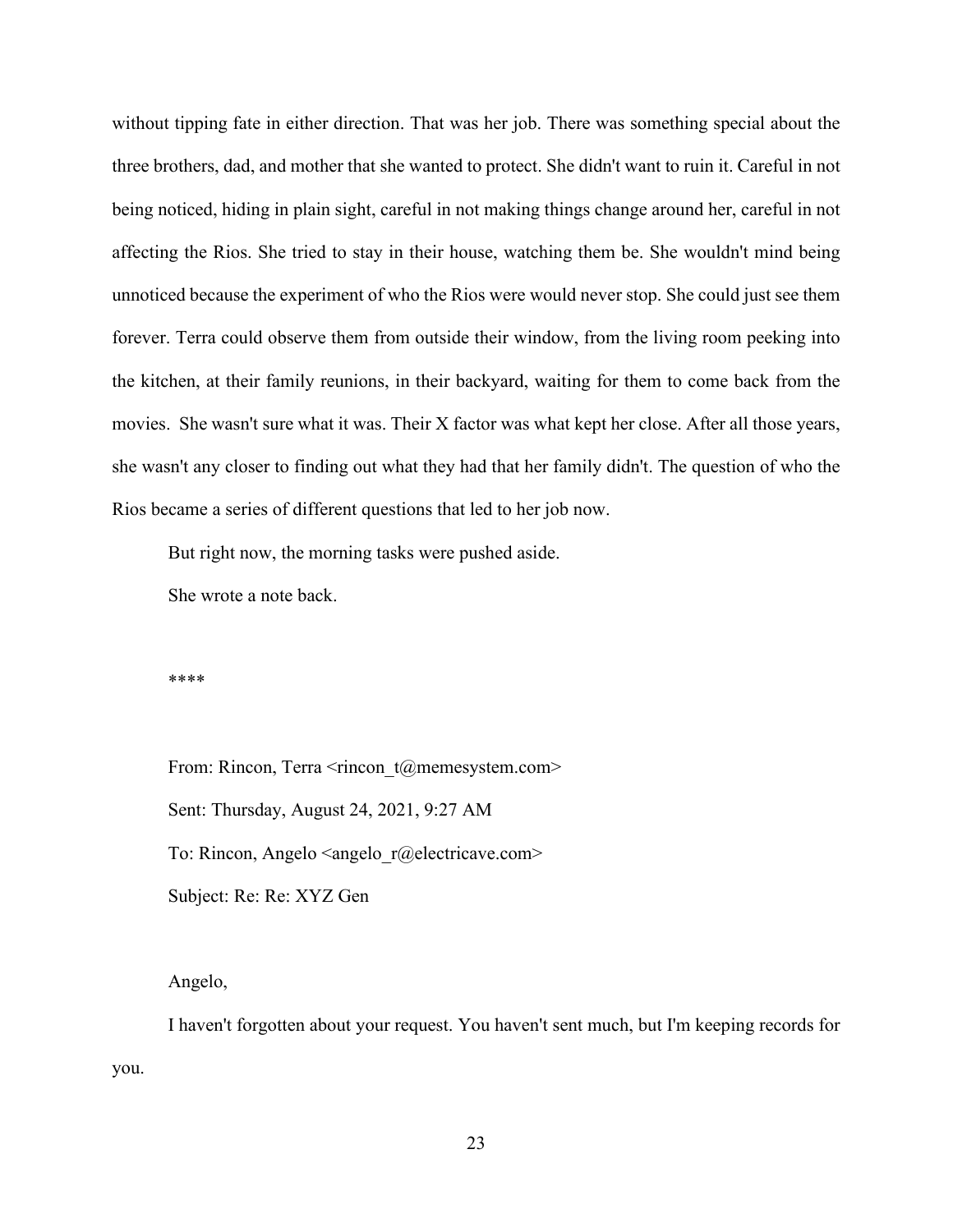I remember Marlow telling me about how you went into the soup after it happened. So many years have passed since grade school, but you're right- it was him who waved at you before the surf took you under. He saw you looking at him just before you disappeared. You might not know this, but that day was terrifying for Marlow. The big blue was enough to keep him out of the water, but watching you locked in made it worse. He froze when he saw you. It still haunts him. All he could do was pray that you would come out of the water. Like Josefina said, you would have been missed.

I've missed you. Sincerely, Terra

\*\*\*\*

Maybe Angelo would reply soon. She refreshed her email and sat at her cubicle desk, waiting. Angelo, the stoic and shrewd businessman, without a hair out of place, never referenced God, never forgot anything, either. That was what was so strange about helping Angelo recover. It wasn't the Angelo she knew.

There was no reply. Breaking for her one-hour lunch, she left her desk. On the 10th floor of the company skyscraper at the cafeteria, she remembered school and her classmates waiting in line with their lunch money as kids. Now, Marlow had been gone for a month, Angelo had woken up from his coma two months ago, and Wilfredo was gone. He had been gone for a long time.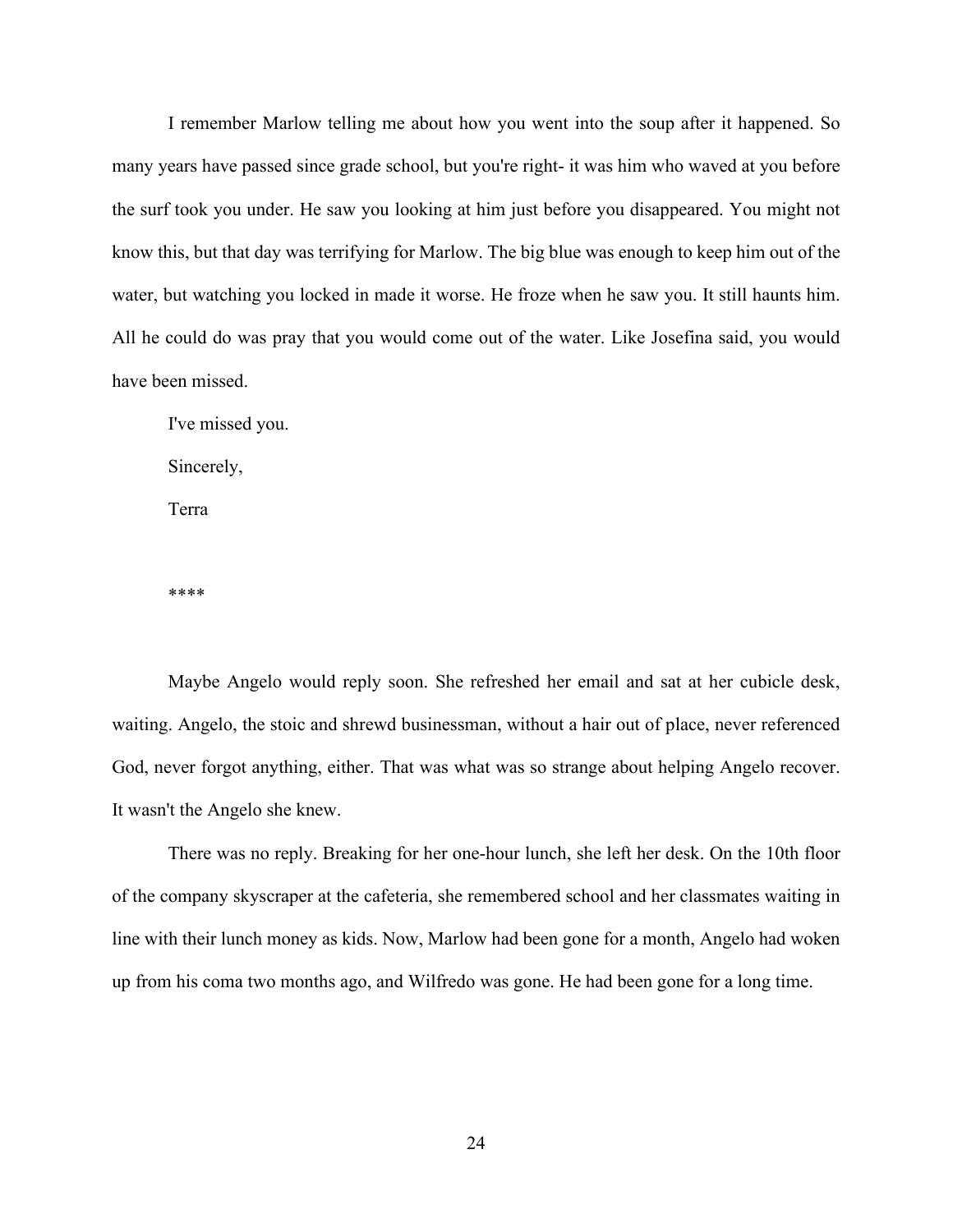Waiting in line, a headache came over her. She left her tray. On the ninth floor, at the company's small clinic, she reported feeling a migraine and chills. The nurse emailed her a note copying her boss. She went home.

She visited Angelo at the Rios' old house. He was awake and in El Paso, the place where she never imagined he would return.

As the doctors had said, Angelo's memory was severely impaired, at least his semantic memory. It would take time for it to recover while his usual functioning self was absent.

"I bought the ring for Sophia," he said.

Angelo didn't remember that Sophia had said no.

The experiment was over. There was a new one beginning.

"That's not Sophia's ring, Angelo."

Angelo edged his finger along the ring without an idea of what it meant to him. It was a silver circle. Terra caught Angelo's reflection. The circle reflected light, and their heads bent upside down. He was a vision. A man carrying a silver circle. And the ring had no weight to it, physically or metaphysically. Anything was possible. Angelo didn't know that, but Terra did.

"How did you feel when you bought the ring?" She asked. And underneath her breath answered her own wandering question, "Sometimes clarity comes in hindsight."

But Angelo chimed in, "What if clarity never comes at all?"

She felt alone even with Angelo by her side. With a clean slate, with his brain washed away from memory, who was the man sitting beside her anyway? Angelo's moments of clarity came in every day and disappeared by the next.

Still, his dialog surprised her. "Where did that come from?"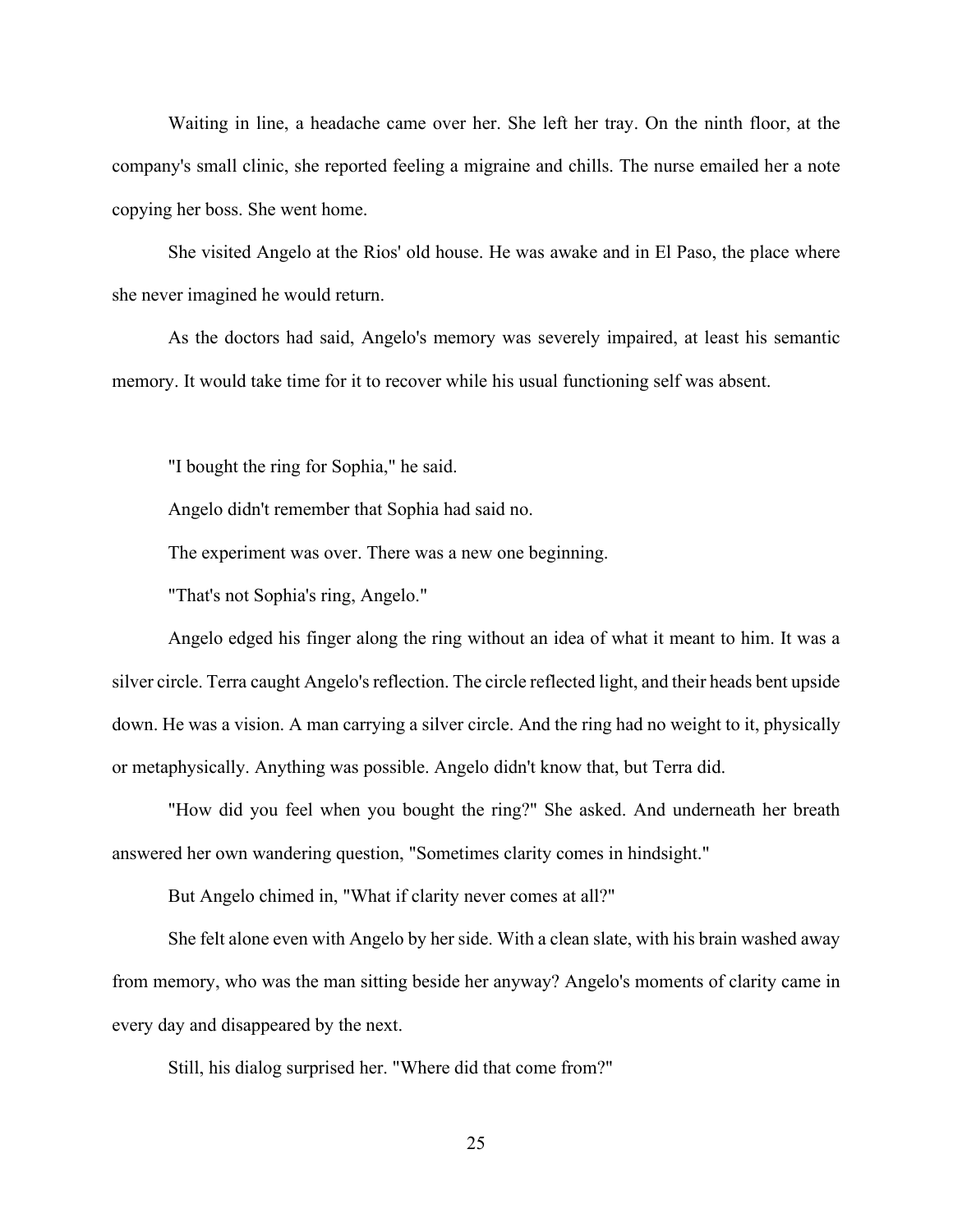Angelo looked at Terra. "I know your face."

"I know yours too." She flicked his hair behind his ear. It was the way it should have always been, neatly in place, always according to his plan. That plan was now absent. And she felt that she was taking care of a ghost. A beautiful, handsome, still tan spirit who looked at her the way she always wanted to be seen by him. Without a memory. In the moment.

Angelo asked who Sophia was. And why her name was inscribed in the ring.

The day before, he had talked vividly about how he would propose. He spoke about it like he was reciting a memorized set of lines that confused him, as much as it surprised her. Terra listened. A trusted adviser like Eleanor Roosevelt, Henry Kissinger, and Judas Iscariot.

The doctor had said that this would happen, Terra remembered. That his recovery would take time, there would be peaks and valleys. It wouldn't be a linear path.

\*\*\*\*

Just last week, Angelo had plans to start a family.

"We are going to have the biggest family," he said. "It feels like its time, you know, growing up and raising a family."

"Everyone is getting married and having kids, with intent, too," Terra said and laughed by herself.

"It's time to settle down. We've had fun. Now we need to sow for the future- with God and for God. I want to teach little Beau as much as I know about what's coming, friends, family, life, love, enemies, everything, to be ready for the world. I want you by my side."

Angelo was confusing her with Sophia.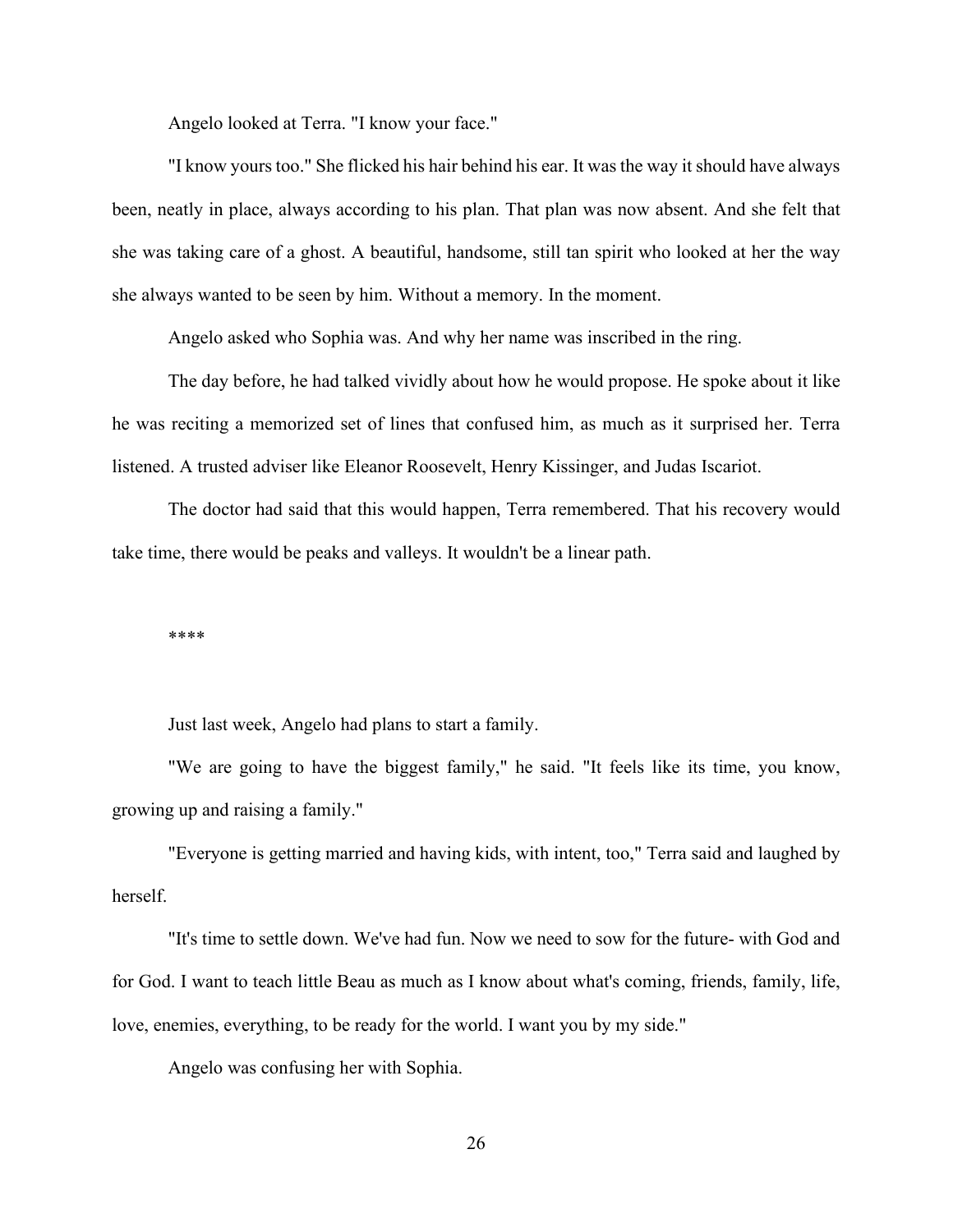Terra tried on the words. They felt fake, and she imagined what Sophia would have said if she were there. She imagined what it would be like if she had a kid named Beau. What would she teach him?

Values, of course. That's what everyone wanted to teach their kids. Children should grow up and be the better version of their parents with the correct values and discipline.

\*\*\*\*

Although Angelo had beaten Terra in their last semester for the highest honors, Terra had done her work alone and without help. In public, after high school, Angelo held himself as an honest person. Terra knew that it was a lie, and both ideas were lies. Angelo was not an honest person, and Angelo did not consider himself to be an honest person.

It was Marlow who had shared Angelo's secret.

Angelo had convinced his brothers to work together. He cited utilitarianism as his principal argument: the greatest good for the greatest amount of people. All three brothers would benefit from the plan- and they did. They broke out and would share their schoolwork. Angelo focused on history and social studies, and Wilfredo summarized math and science chapters. At the same time, Marlow gained the most out of the deal. He received his brothers' notes, learned mnemonic strategies, and contributed by not telling anyone why they worked so closely. It was an added benefit for him to find a place to practice reading. Taking his time, he could read the captions underneath the black and white photographs- Nazi Germany, the Antebellum South, the Great Depression, the Dust Bowl.

"Is this for real?" Marlow would say, "can you imagine living back then?"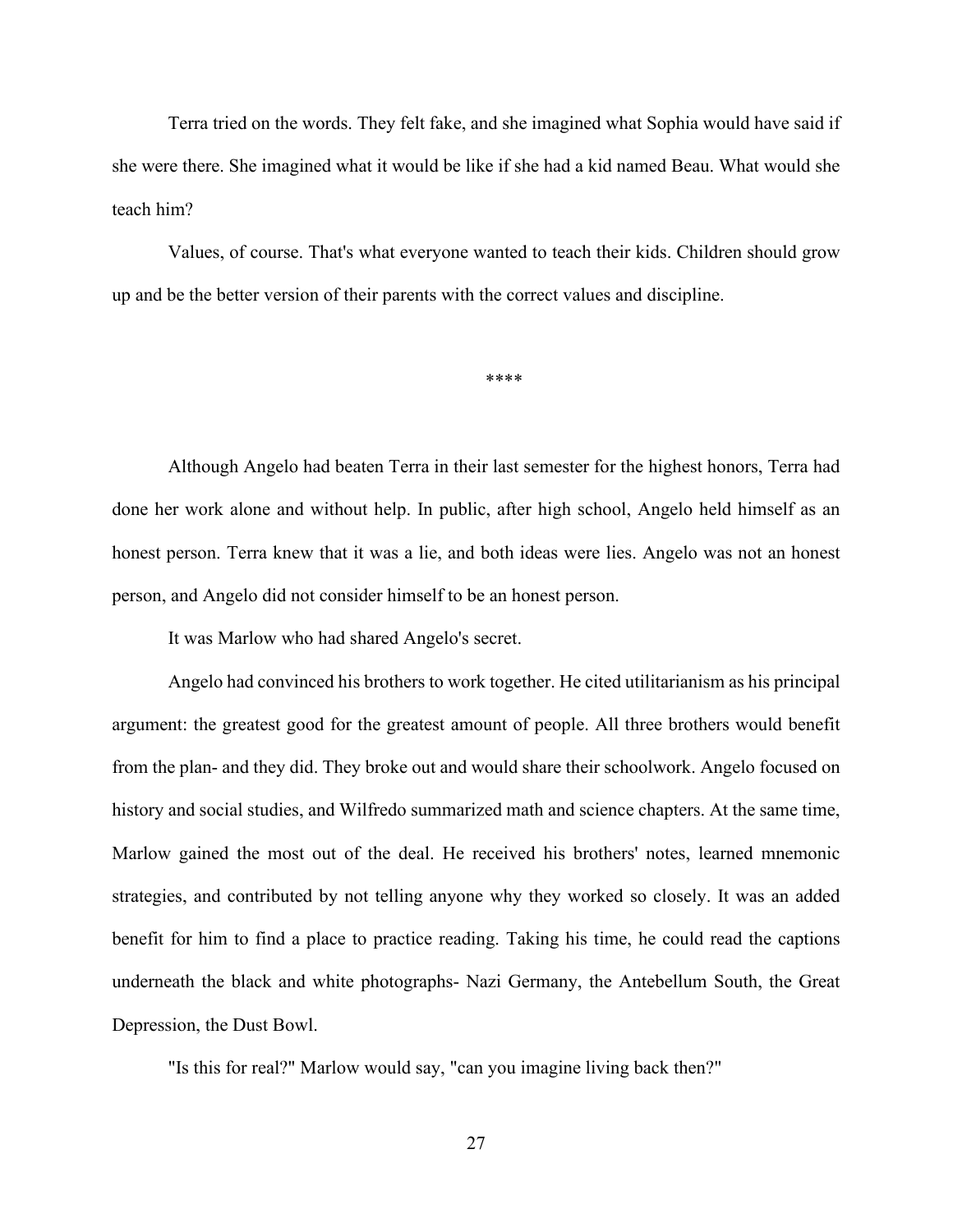They considered the atrocities of history a myth, perhaps even a fiction. In El Paso, in America, they believed those things were dead. Black and white photographs served as evidence.

There was no evidence proving that Angelo had gotten help from his brothers. The only proof would be their word. And the brothers were loyal. Even if that loyalty had a time stamp. It was only after a year that Marlow told Terra about Angelo's secret strategy.

Angelo never knew that Terra had learned his secret strategy of winning the highest honors. She kept it to herself. After that, everything Angelo said was bent through the prism of Angelo not knowing. Angelo never knew she knew him that well.

That was her game, her purpose. At a very early age, she had dedicated herself to that purpose. It was her purpose without her even knowing it.

\*\*\*\*

The Rios were all dreamy people.

Beginning with Josefina, their mother, who Terra dreamed was her own mother. She listened to her advice more than she did her own while eating her food at their dinner table. Their father. The man was sought out by the boys in high school for his advice and free internet connection. And three boys with seemingly invented names like her own were names that didn't fit anywhere, except maybe in history books. But they needed to do something meaningful to get into a history book. What that was, she had no idea, but she knew that with their names and with their family, they had a chance. Even when she looked, she would change the entire structure of their lives.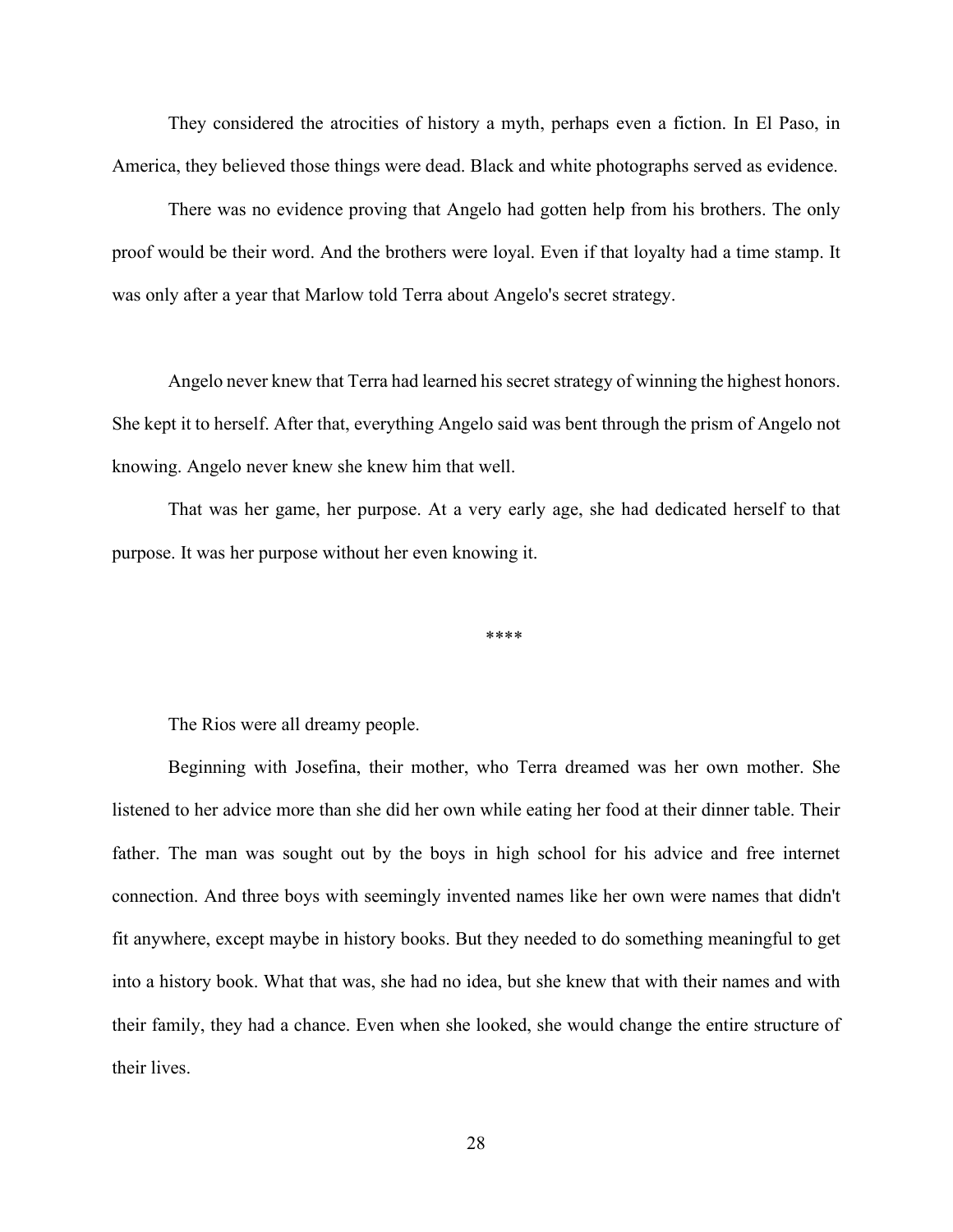She became different things to the three brothers.

To Angelo, she became an invisible consciousness. Terra believed it came from his cheating. Although he never knew, she knew. Terra's eyes would make him remember, she thought. And her eyes did that, among many other things, like secreting testosterone around her that made his groin itch. She knew she had that effect on him before he did. That became even more fun. When her breasts came in before anyone else's, she took advantage by hiding them from him.

To Marlow, she became a sister. She listened to him complain about the brother's differences. In hindsight, with the clarity of the science, she knew now, the majority of Marlow's complaints were impossible to bridge. Even between brothers, the gene pool proved to be an ocean. It still surprised her how different two brothers nurtured under the same house could be so different. In other cases, the two siblings were nearly the same. What was life like there? Was it more dreamlike?

To Wilfredo? Although she wanted to believe she was his best friend. She knew that wasn't the truth. In fact, she didn't know if Wilfredo died knowing she was his enemy.

Terra kept her attention on the living brothers and did what nobody considered necessarythat's what she did. Terra would never be able to put it into words, not even on her death bed. But she believed it to be true. Even when she didn't want to do anything but just watch, she actively changed something around them, around Angelo, Marlow, and Wilfredo- maybe the air they breathed.

It was a mystery of her life, like black holes and dark matter.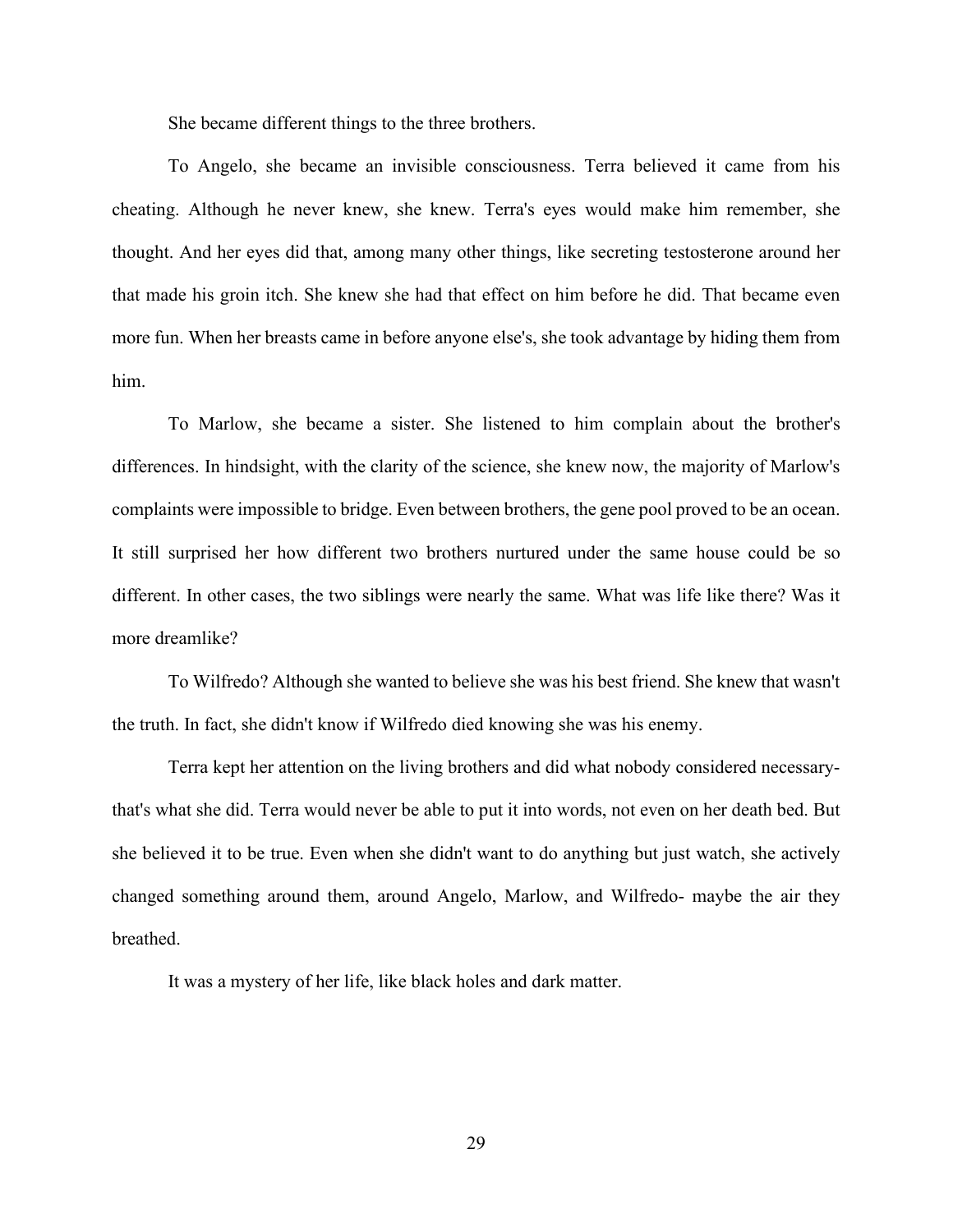Where did their differences come from? Where would they go? And would she be there with them? Or would she die away before they all reached where they needed to be? Was there such a place called destiny?

\*\*\*\*

That was almost ten years ago. How many versions of themselves had they cycled through, Terra thought? Their bodies re-animated themselves entirely in seven years, but their minds kept the same stories. The stories hadn't changed while their bodies had grown. But they hadn't outgrown the stories that never seemed to change. They were in the middle of a second cycle since she estimated.

Now, on the next day, Angelo had forgotten about the ring, and Terra had taken it with her home to not distract him on this particular new day.

Terra concluded that Angelo loved Sophia, but he also loved Sophia because he wanted to father little Beau.

"I miss how I used to be."

"How's that?"

"More confident, more sure about things, decisive. I was a decisive person."

\*\*\*\*

Terra was helping Angelo retrace a picture of a memory he had. Angelo thought about it over some more and resigned the idea of being a north star for little Beau.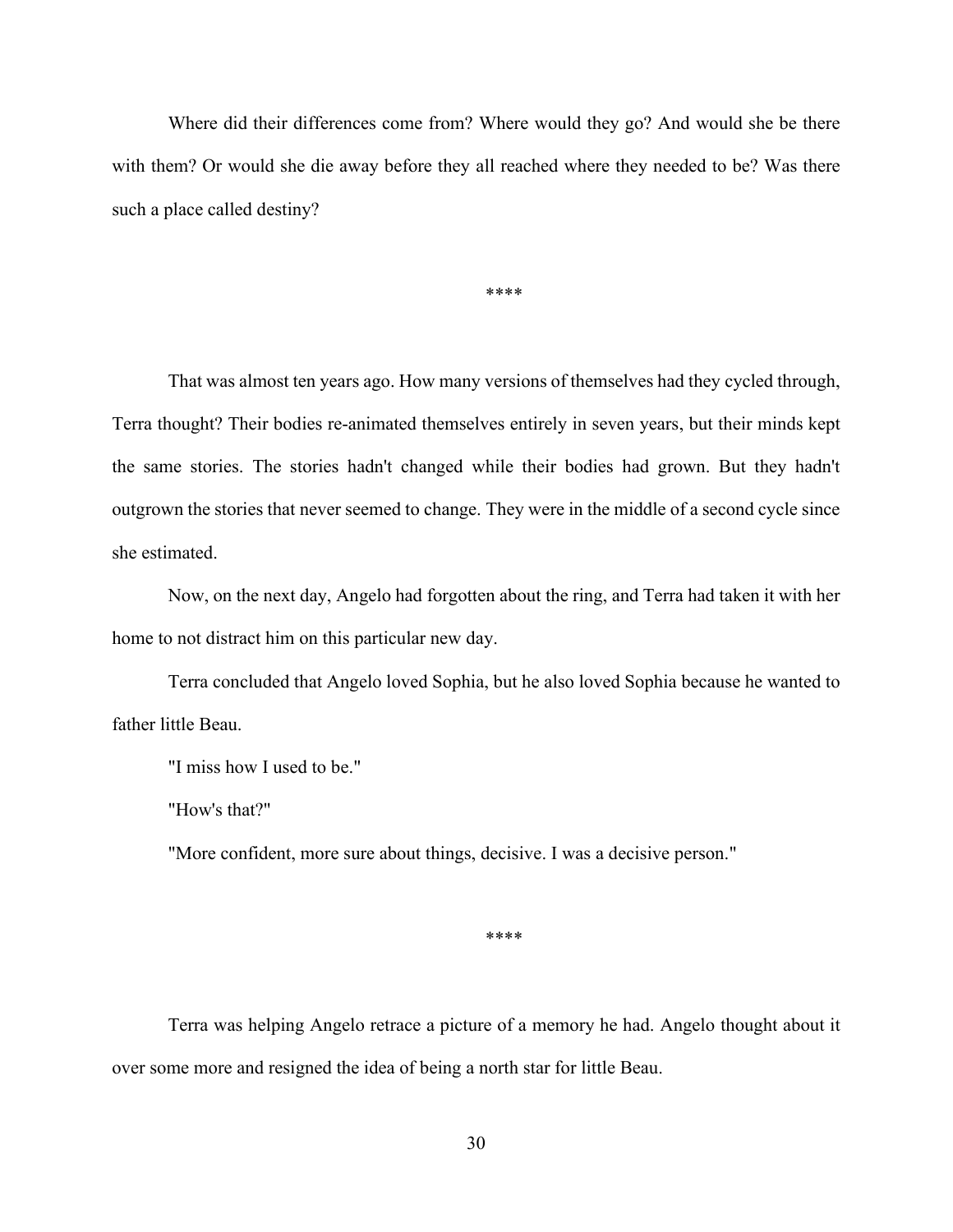"Do you think you always loved Sophia? Or do you think it was temporary?"

"How's that?"

"One day, you might have wanted to have your own kid. Did Sophia want more kids? Could she have had more kids?"

Compared to what he could say, Sophia said more about Angelo than Angelo could say for himself. A woman older than Angelo by 16 years. Terra didn't judge. She had given up on judging people. It was another cloud that could fog her mind from seeing through people. That was her job. To see what motivated people and reconstruct how motivation was built inside people's mindsa sort of psychologist, but with other applications outside of therapy like building artificial intelligence. That goal was far away, but at least, she was studying how the mind worked.

\*\*\*\*

From: Rincon, Terra  $\leq$ rincon t@memesystem.com> Sent: Thursday, April 29, 2021, 9:27 AM To: Olivers, Sophia  $\leq$ sofi olivia@genetika.net> Subject: Thank you note Hi Sophia,

Thank you for meeting with me. Everything you shared has been invaluable.

I'll keep you updated on Angelo's recovery. The first days can be confusing. Patients like him can lose pieces of their short or long-term memory. They can regain and lose consciousness. His head is healing. It can last for a day or two, but everyone expects him to make a full recovery in about five or seven days. The doctors have said they are thinking about the possibility of an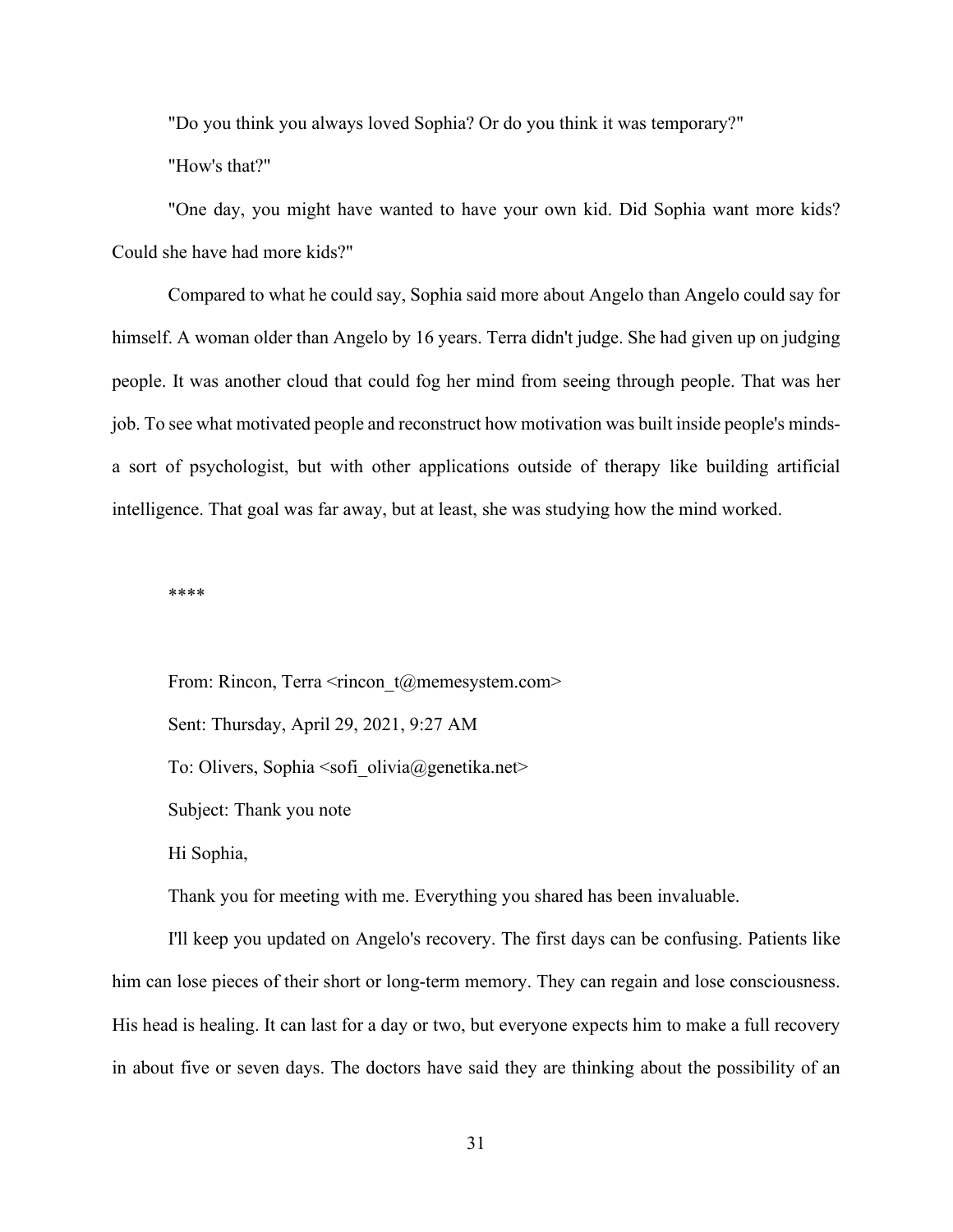artificial prosthesis leg and possibly an eye, too. There are many options, but none of them can be explored until he's fully recovered.

The doctors expect he'll wake up soon.

Sincerely,

Terra

\*\*\*\*

"Do you remember what Marlow said yesterday?"

"Who's Marlow?"

"Your brother."

"Oh, yeah."

She could tell he was lying. But he wasn't lying like Angelo would lie. Angelo lied with intent. This person, the one in front of her, encased the genes and brain that made up the Angelo she knew. That particular person was lying, not with intent, but because of a slight blush. The blush came from a rapid change in body temperature. Visibly it would have been lost to most people. It was so subtle nobody would see it. But she saw it and noticed it. It was a sign of little embarrassment of not knowing. That same embarrassment would cause the Angelo she knew to bolt out the door at the very thought he was caught without knowing something he should have.

Although it was useless for Angelo, she recalled to Angelo what Marlow had said. She liked hearing it. Maybe that's why girls wanted to talk after all. She was always the quiet one until now. Now she was the one who needed to speak. She had just noticed it now. She hadn't seen it because nobody was there. But something in her mind ticked. What would Marlow say again if he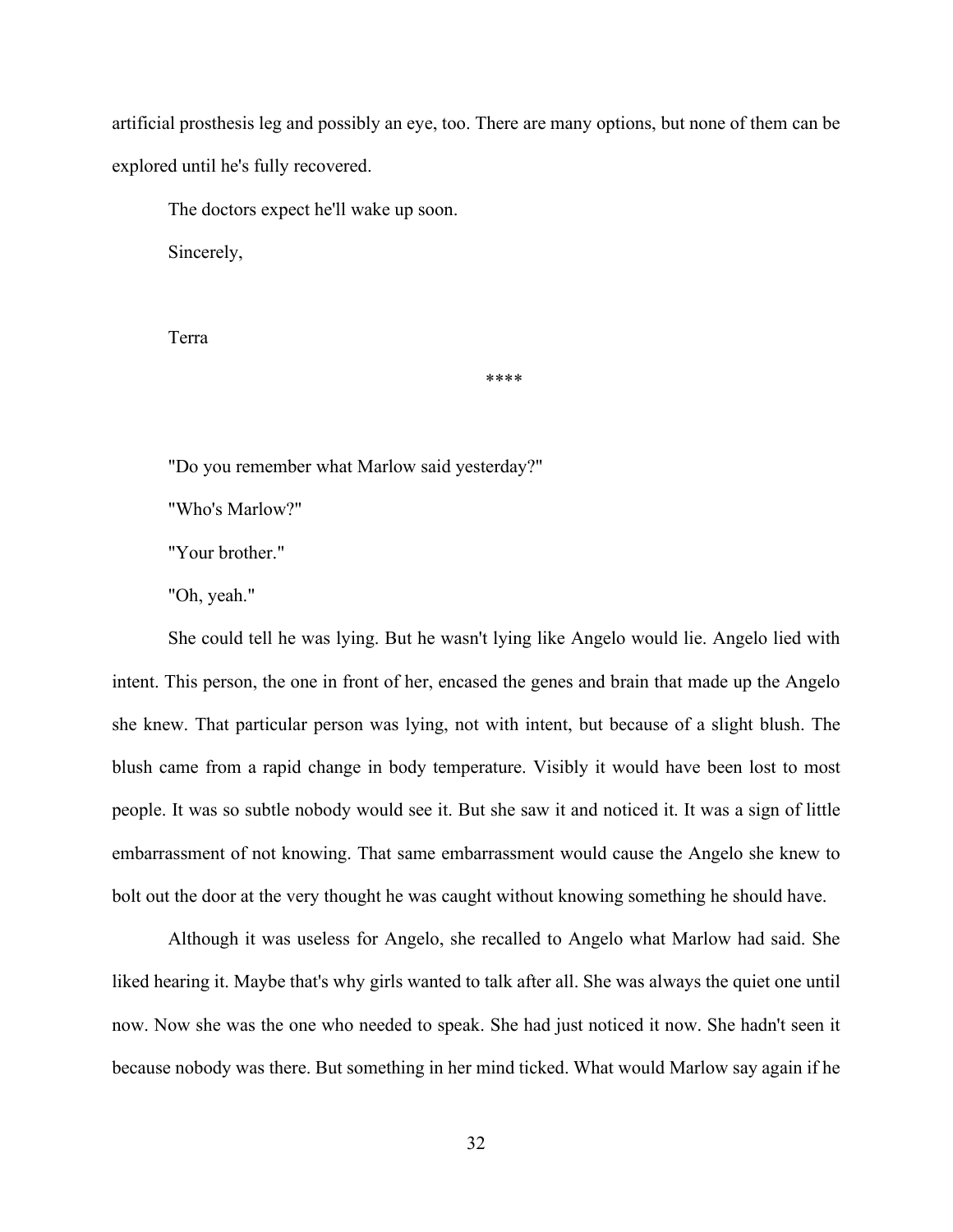were there? That was enough for her to become self-conscious. She was talking a lot. A lot more than Angelo. She had never talked so much. She wasn't girly that way, according to her mother, the school's mother gossip queen.

Terra remembered for Angelo, "Marlow won't start his family until you get better."

Was she losing him?

Angelo didn't like to talk about Marlow. There was an ocean between them, a distance long enough to cut any ties, more than conscious memory.

"He might come back to see you before Christmas."

She wanted to be a Rios sister again and dreamed of being a part of the Rios family constellation- wanting to be the forever young aunt in the family, always staying relevant. Their sons or daughters would have her as a point on a map named aunt.

\*\*\*\*

Terra arrived home after taking care of Angelo for most of the day. Before nightfall, before being too tired to do anything, she put on her running shoes. She ran through a desert trail behind her house.

At the end of the trail, she stood on top of a stone at the top of a cliff. She looked out, catching her breath. Then she grabbed a fistful of rocks. Limestone, dolomite, siltstone, the ones they studied as Boy Scouts. She was the only girl. There wasn't a Girl Scout troop in their side of town. Picking at each rock in the palm of her hand, she counted each kind. The desert wind pushed them out from her cupped hand. The Earth rumbled and gave way. Falling, stopping, slipping, the hard sand broke underneath her weight and shoes. With the edge of the cliff, things, alive and dead,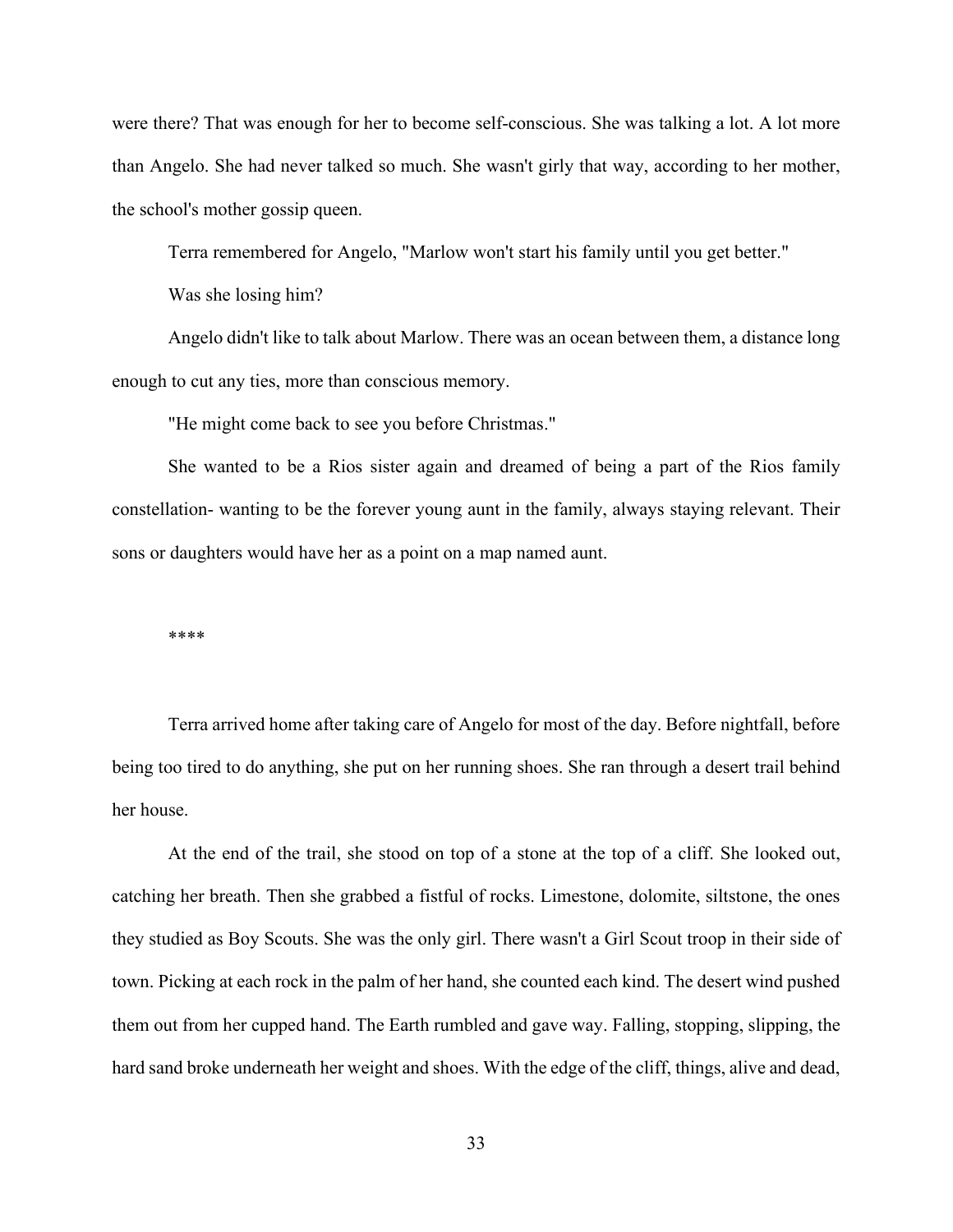came running down. Limestone, dolomite, siltstone, ocotillo, sagebrush, barrel cactus, Mexican elder branches. Once at the bottom of the embankment, she pulled her body out of the thicket without time to think. Needles were sticking out from her knees and along her torso. She pinched out as many she could see.

Limping back home, she figured it was the same mistake Angelo had made at Imperial Beach. On that family vacation, 22 years ago, on the way to the hotel from their day under the sun, after everyone, except Marlow, tested the water, Josefina warned them about the ocean's beguiling nature. To be in the heart of nature required one to constantly look over their shoulder. "The world does not love you. Make sure you remember that. A bolt of lightning will kill you before you hear a thunderstorm whisper." Josefina's voice replayed inside her head. She had never left El Paso before going to San Diego with them. Josefina had given her the ocean and advice on how to avoid the wrath of nature.

Hobbling, she arrived at her apartment hoping there would be a missed call from Angelo. There wasn't. Her legs and hands burned. Sweating and bleeding, how could she have been so stupid? It hurt so much she wiped tears from her face. She remembered Josefina and Wilfredo; neither Angelo nor Marlow ever talked about them. She wished they would. But not all Mexicans are in love with death. Remembering the dead is not an easy mountain to climb.

### **The Color of Things in Manhattan**

It was 2020. Angelo said he was in love with Sophia. Maybe. Maybe not. No. Yes. He was. He was definitely in love with her.

After that, Angelo took another month to call again and called more frequently. There was so much on his mind. Love was on his mind- past and present.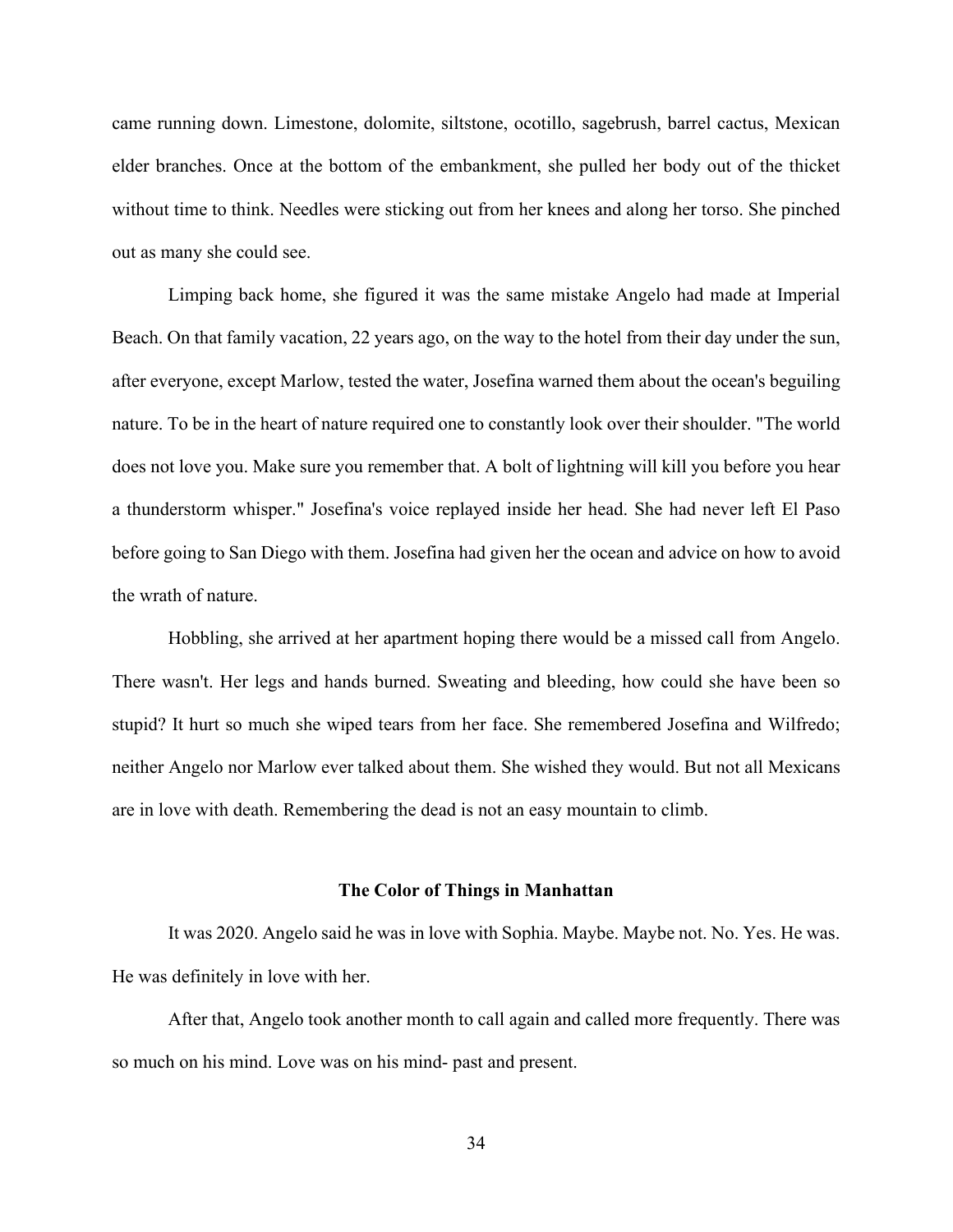Before Ava, there was Sophia. In early December, Sophia planned on getting to Angelo's apartment a little after 2:00 pm. She arrived fifteen minutes earlier than usual and walked into the snow covered apartment courtyard. Angelo had given her a key since the last summer. She opened the door and walked into Apartment E.

Inside the studio apartment, passing the bedroom in five steps, she opened the window to the garden. She took the potted plants from outside the window and rested them on the window sill.

Angelo edged inside the apartment, "Don't worry."

Sophia screamed and slapped him, "Cabron."

"They're fake plants."

Sophia regained her breath, "I've seen you water them."

"I spray them with alcohol to clean them."

"Well now they're inside, even if they're fake, they won't get dirty."

"Do you want a drink?"

Angelo remembered how it had started. It was after day drinks in summer 2019. She lifted herself into the driver's seat of her new Tesla, her summer blue jean dress skirted up her legs. They were tanned and glowing and there were new freckles. He pointed them out with the tip of his finger. She finally looked at him looking at her.

Seven months later, the tryst was ending. Angelo was leaving the company and Sophia was returning to her ex-husband.

She toasted, "Congratulations, competitor. Good-bye, ex-colleague."

"That's the first time you consider me your colleague."

"Ex-colleague."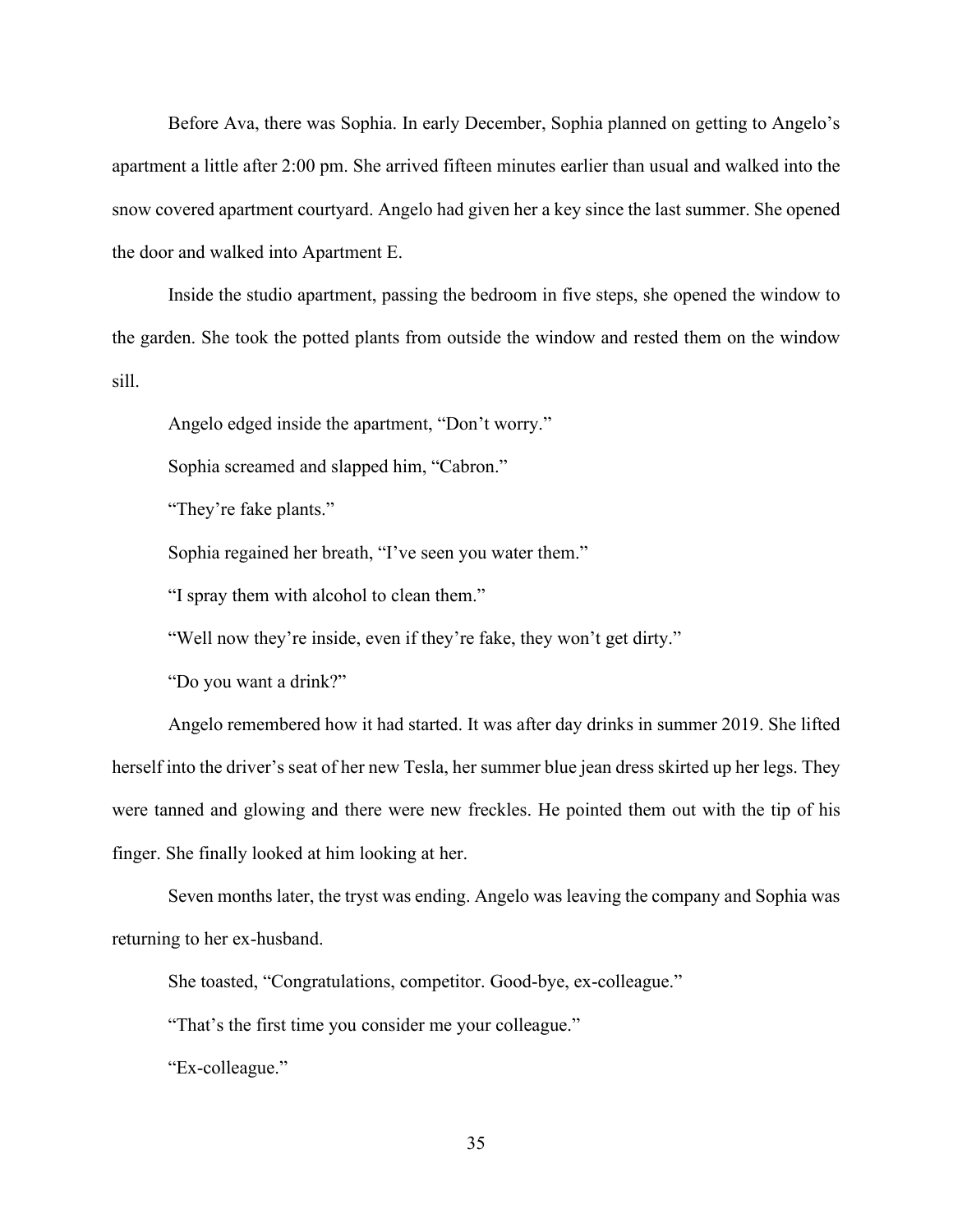"Soon to be dearly missed ex-colleague."

Sitting on the Murphy bed, Sophia leaned her head over her shoulder, coquettishly. Angelo fell in love with her again, for the same reason- a romantic idea.

"Are you doing better?" He asked.

"I say I'm over it, but I'm not. When you grow up, don't be like Sloan. And don't have any

kids, Angelo, or at least wait. Sloan and I should have waited."

"If you two had waited, do you think things would have been different?"

"No, probably not. But I should have waited."

"You should have waited to have married Sloan or have kids?"

"Which one do you think?"

"You two have been together since you were 11 years-old, which means you're the same age. You both could have waited to have kids."

"Maybe I should have waited to meet another Sloan."

"And then you wouldn't be with him. I would have been your other Sloan."

"You're my first other man, Angelo." She reached her hand and touched his face.

"How's Sloan?" Angelo asked, hoping he wasn't doing too well, renewing his vows, or coming back from the dead in Sophia's mind.

"I met her," and leaned her head on her shoulder caressing her bare arms hugging the sheets. "She's 23 and absolutely beautiful. She's perfect."

"How did you meet her?"

"I asked Sloan to introduce me. The three of us met. She said she didn't know about me or the kids. She apologized for that, too. She said she hopes Sloan and I can work it out, that our story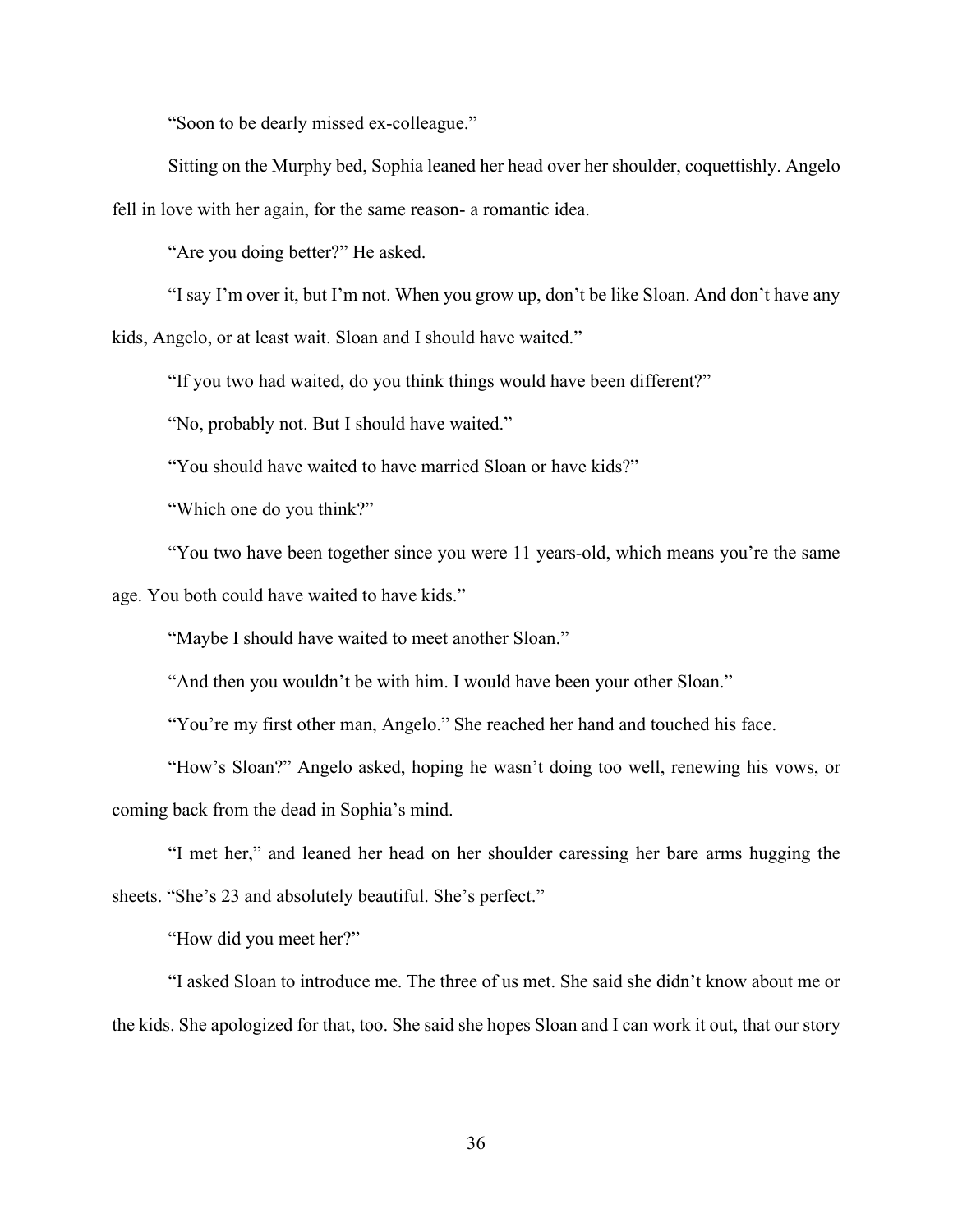makes her jealous, how Sloan and I found each other so early in life. She said she always wanted to know her true place- not having to think about it."

"Takes the mystery out of being alone," Angelo didn't know he, like the perfect 23 yearold mistress, was jealous of Sophia and Sloan.

"I asked Sloan to have her meet with him and me so I could see them together. I needed to see them as a couple. They were beautiful together. You can tell the age difference, he's sixteen years older, but he was older in a complimentary way."

"Doesn't sound very complimentary. Or do you mean complimentary in a Continental breakfast sort of way? You have breakfast and don't feel very complimented at all."

"It's not funny, Angelo," Sophia laughed, swiping tears from beneath her eyes, drying the water before dampening her mascara. "That was part of the deal."

"What deal?"

"The deal I gave Sloan to come back home."

Without feeling it, Angelo's heart sank. This was temporary, too. "Damn it, I'm going to miss you."

Sophia cradled his cheek, "Be honest."

"I'm going to miss you like hell."

"Look at me, be honest."

"Did you love me?"

"Yes."

"Why?"

"Nobody knows why they love someone, they just do."

"That's not true. I do. So why did you love me?"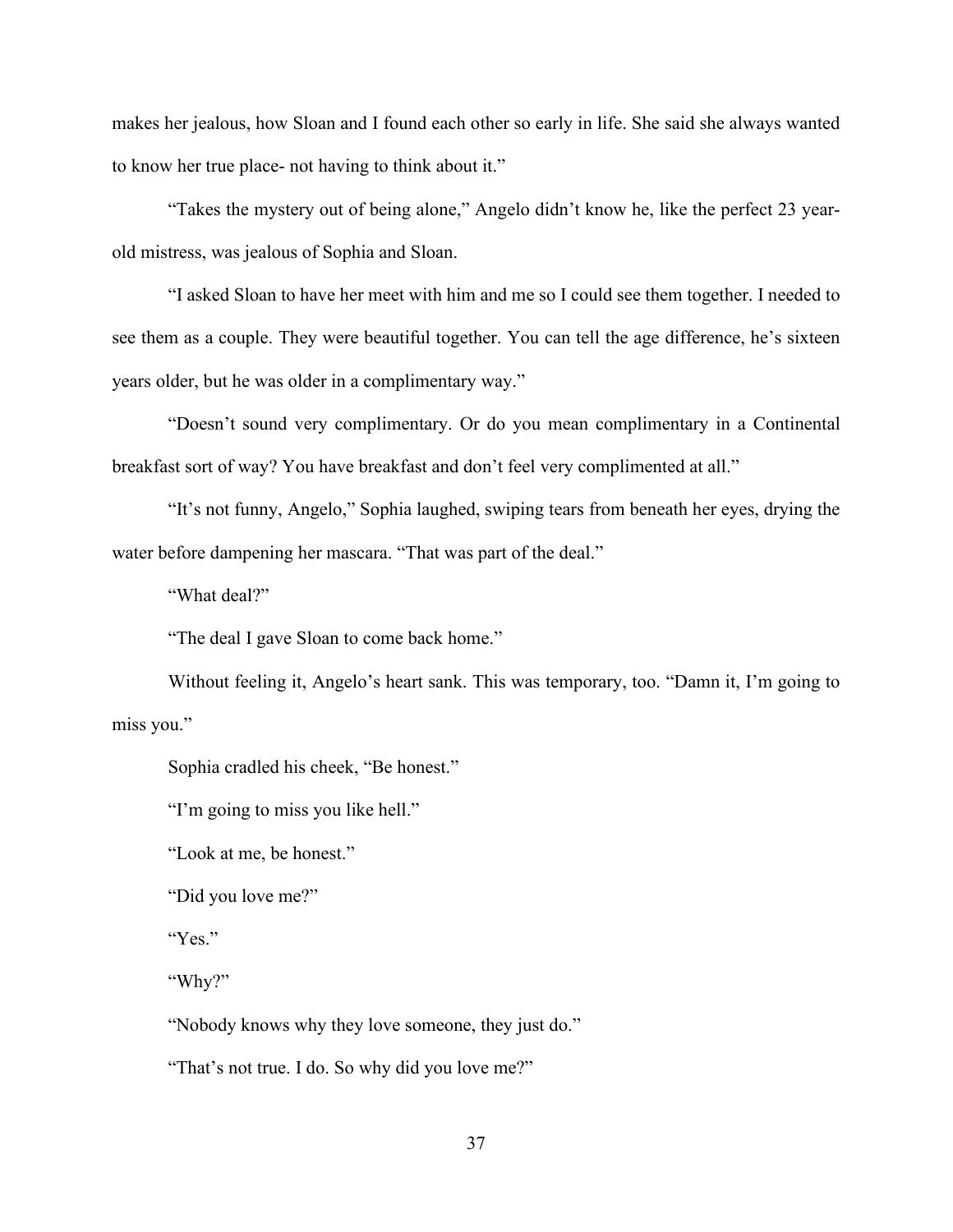"I needed to know how big my heart was."

"Is it a lie you can't only love one person?"

It should have hurt, "You have to choose who you love," and it stung.

"I told you."

"What did you tell me?"

"That Sloan and you would get back together. It couldn't end any other way. Him leaving after being your boyfriend for almost 30 years, it wouldn't make sense. I told you since the summer."

"It hurt so much, but I want my family back."

"If it did hurt, you kept it out of sight from everyone. At Genetika nobody knew anything about you and Sloan separating. I didn't know until you told me."

"I said I was over it. I'm still not over it."

"I'm going to miss the swank hotels, too. Can we share travel points? Or can I have some compensation for my broken heart? You're leaving me high and dry."

"I'll dispense you advice as compensation. Stay single, Angelo, as long as you can. You're better off that way. Or at least stay single until you know you're not going to cheat, because I can see it in your eyes- you're a cheater," she kissed him on the cheek and wiped lipstick off his face.

"I want to get married, I do." He was staring blankly at the air between them. Who was he? A single, solitary man in a navy blue suit without a worry in the world- that's who he wanted to be. Why did he say it? To be alone, that's what scared him, to be alone and be okay with it. To be alone and lose touch with all his married friends. To be alone and do something dishonorable, like sleeping with someone who was almost divorced, practically divorced, soon-to-be divorced. It was okay to think that until Sophia stopped being any one of those things.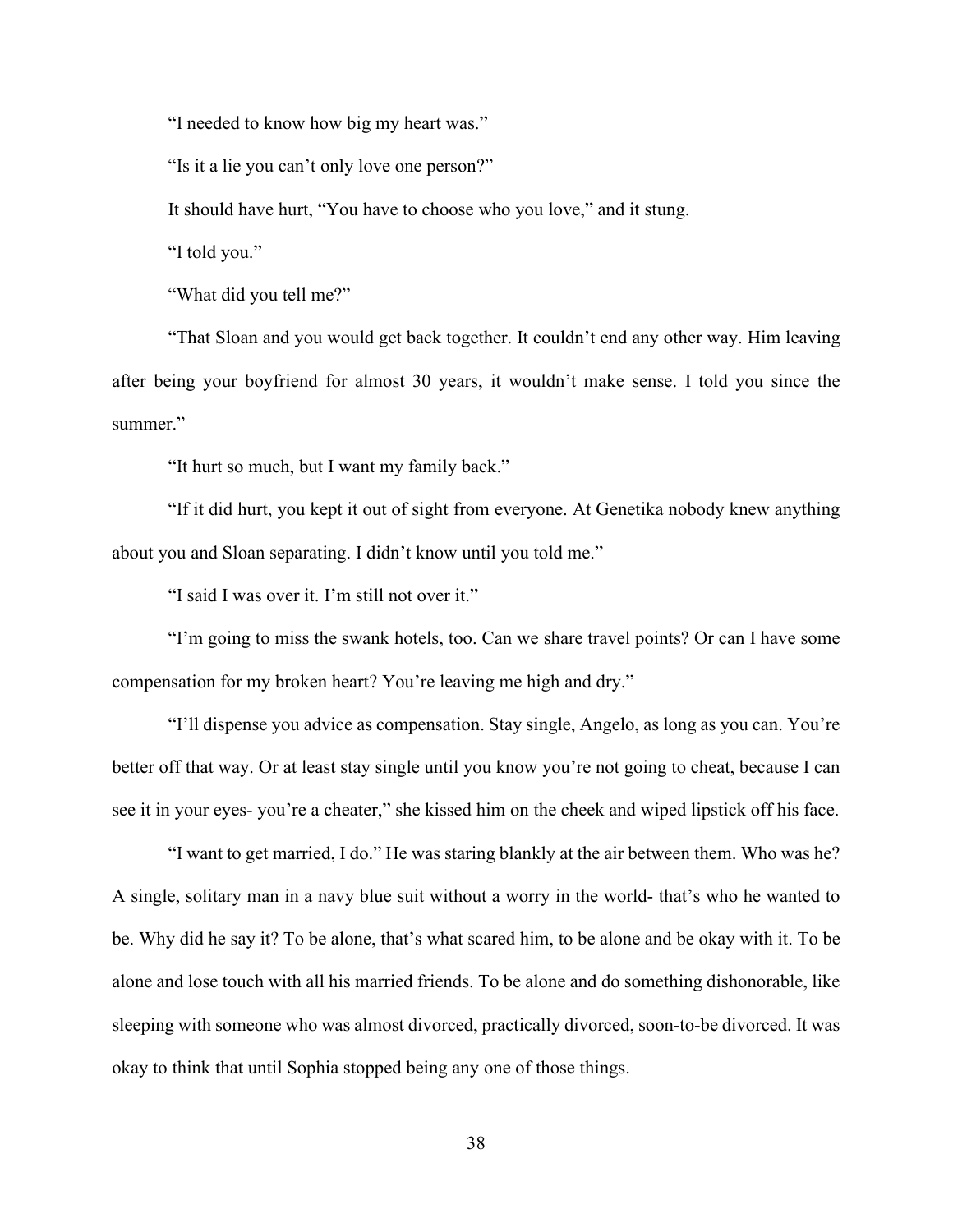Sophia rolled over on her back, "I was joking about not having kids, Angelo."

"Did you know that behind every joke is a half-truth?"

"I'm being serious. You're ready for a family of your own. Are you seeing anyone?"

"Uh, you?"

"You're not seeing anyone else, why not?"

"Because you said not to."

Sophia laughed, "Oh, that's right. I did. Good. As a complimentary gift, in compensation for your loss, I'll help you find someone," Sophia opened Angelo's leather wallet phone case and social media. "You haven't posted anything in a year, how come?"

"Playing it low key, remember?"

"Let me take a picture, you look good there." Sophia snapped the picture and posted it on his profile.

"You haven't posted anything, either. Maybe you should post something for a change," Angelo teased Sophia.

Sophia rolled her eyes and said, "No, I like my perfect life. My perfect social life. Why does anyone need to know the sad parts?"

"Is that what you think your profile says about you? That you're perfect?" He realized, of course, she knew. "What does my profile say about me?"

"Nothing that nobody already knows."

"What's that?"

"You're perfect."

"Did you know that behind every joke is a half-truth?"

"Who told you that?"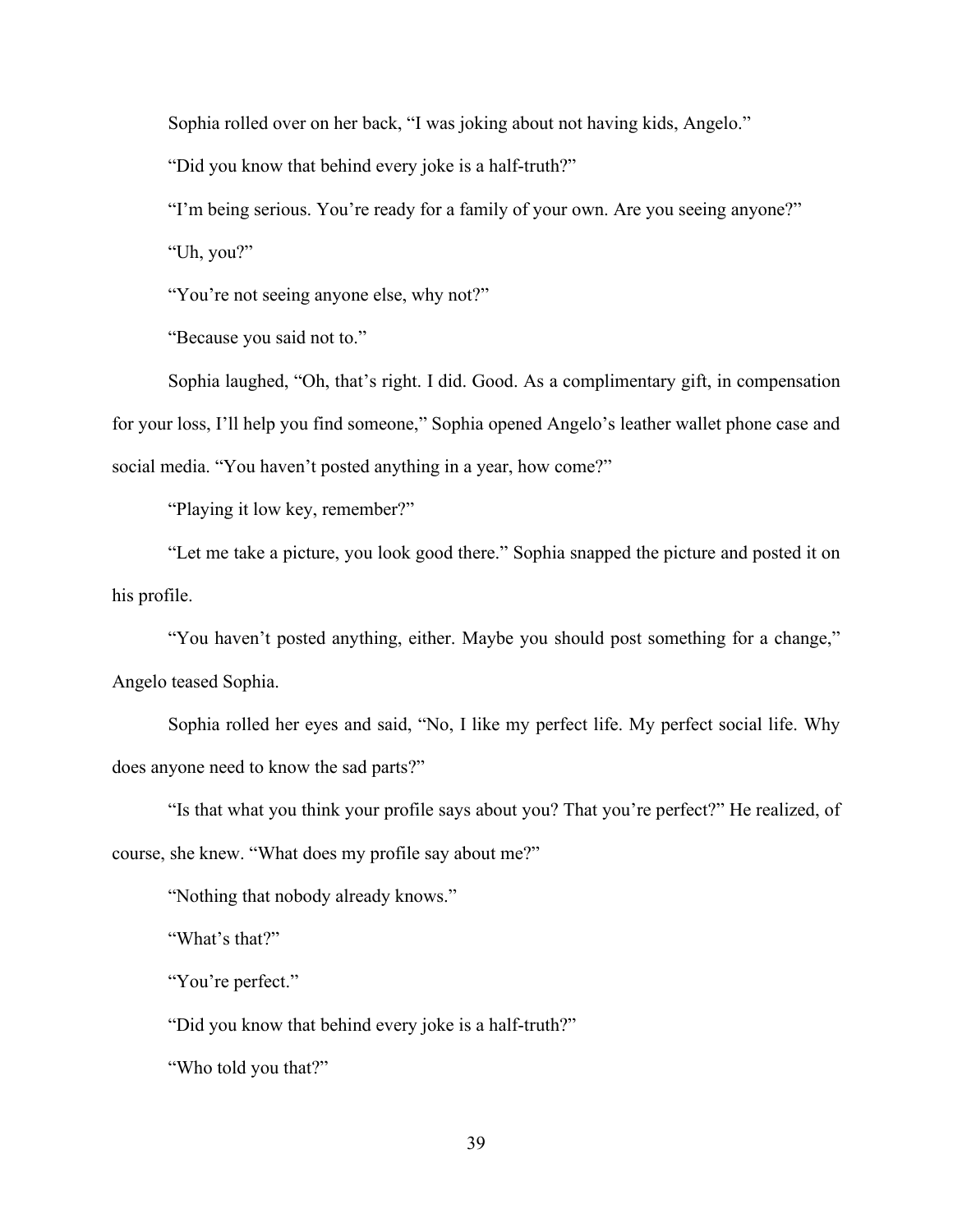"An ex-girlfriend." Sophia laughed and kissed him on the cheek.

The Annex Bar had reopened. Sophia's advice was more pragmatic.

"Don't buy a house, you don't need a house. And if you do, don't buy so much furniture."

The bartender chimed in, "If I had ever lived with my husband before marrying him, I would have never married him." The bartender topped Angelo's tequila, "It's funny that we're talking about this, but I dreamed my husband wrapped himself onto me like a snake. I can't remember if my husband was a snake or if he wrapped his hands around me like a snake." An older couple sat down at the bar and whisked the bartender away. Sophia walked to the restroom.

In the stall, Sophia wondered what it meant for her to go back to Sloan. There wasn't a clear answer or feeling. Would it mean anything if her kids ever found out? So far, it was a secret kept by three people, and one of them, the beautiful mistress that reminded Sophia of herself with perfect skin and body was gone. Sophia was sure of that. She was gone. Sophia wondered about going back to Sloan, it didn't have to mean anything. It could be a bad dream you laugh at or a good dream you forget.

Sophia and Angelo joined at the stairwell, they kissed under a red light, and passed through the velvet curtains. They left the subterranean pint-sized annex by the stairwell. Angelo held his liquor well but it was his mind that did the tripping. Could it work between Sophia and him? If he loved her, maybe. He did love her. Yes, he did. Maybe he needed her.

They moved to a table. The opened windows and doors let cross winds sweep away any possible virus lingering in the air. Angelo sat down. Her brown eyes looked at him. She smiled and shrugged her shoulders. They relaxed in the cold.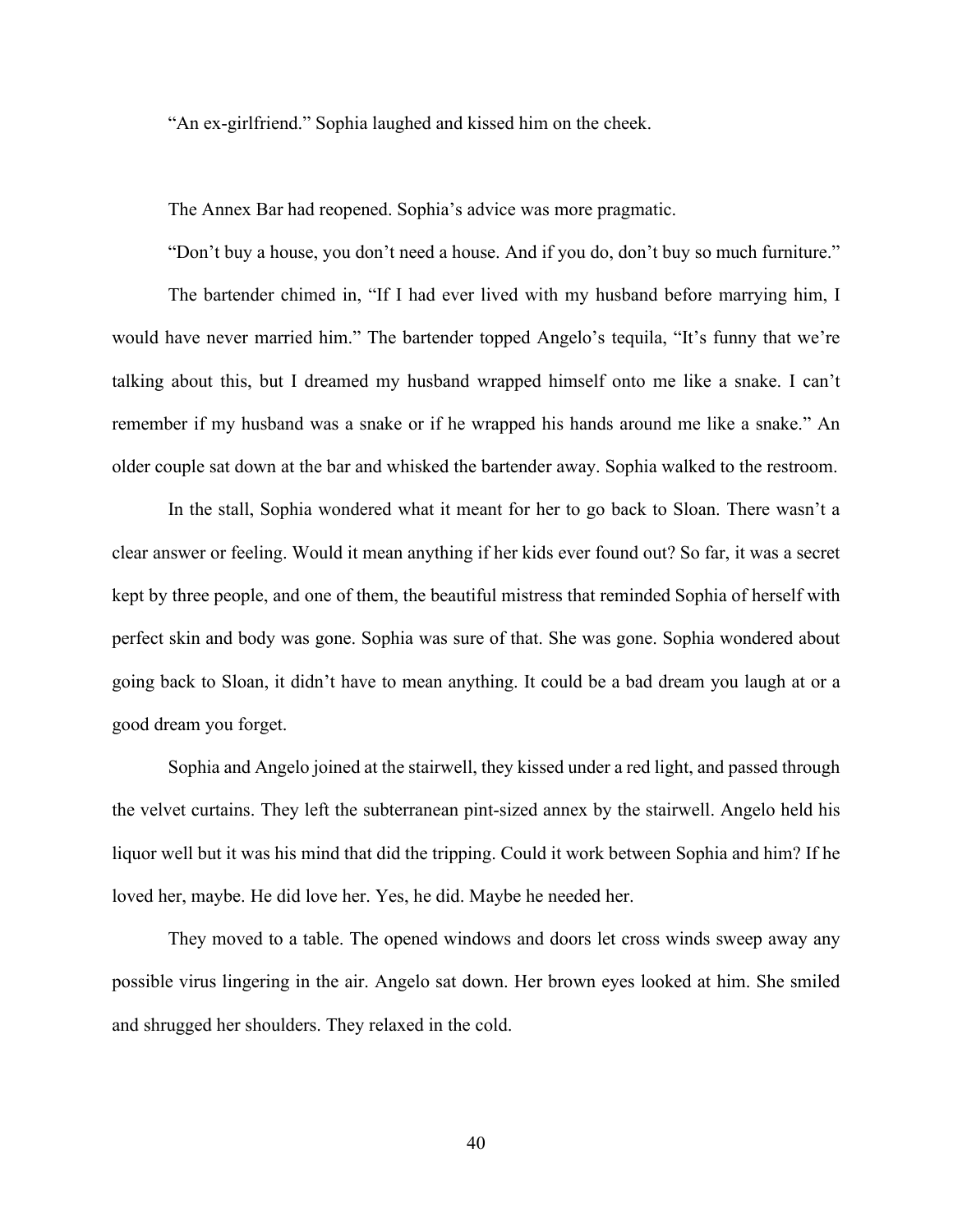Sophia dropped her napkin beside her. He bent over to grab the white folded napkin, the rolled elephant disappeared. His fingers found the linen cloth, he lifted it from the carpet, grazing the back of his palm along her tanned knee. Her eyes never looked away.

"We've never been so public."

"No one's watching. No one cares."

"Still, it's exciting."

Back in Apartment E, they shared their last Xanax. Angelo served a nightcap.

"Do you have any Adderall?"

"I can get some."

"Thanks."

"Do you remember the day before we released the home-DNA testing kit, how nervous you were?"

"I was not nervous," Sophia shot him a look that made her look more annoyed than she actually was.

"You came in late. You were hungover or something wasn't right. I saw you pull your purse from underneath the table. You took your bag and held it upside down, everything came clattering out. Your pill bottle rolled off. All you said was, 'Thank, God.'"

"Oh, right. I remember. That was a stressful month. It was Adderall."

From the corner of the studio, the room began a sunset simulation, the oval smart bulb was plastic but its finish made it look like porcelain. The digital lamp glowed. It transitioned from bright white to burnt orange- a proxy for a sunset. Digital sounds of nature came through the back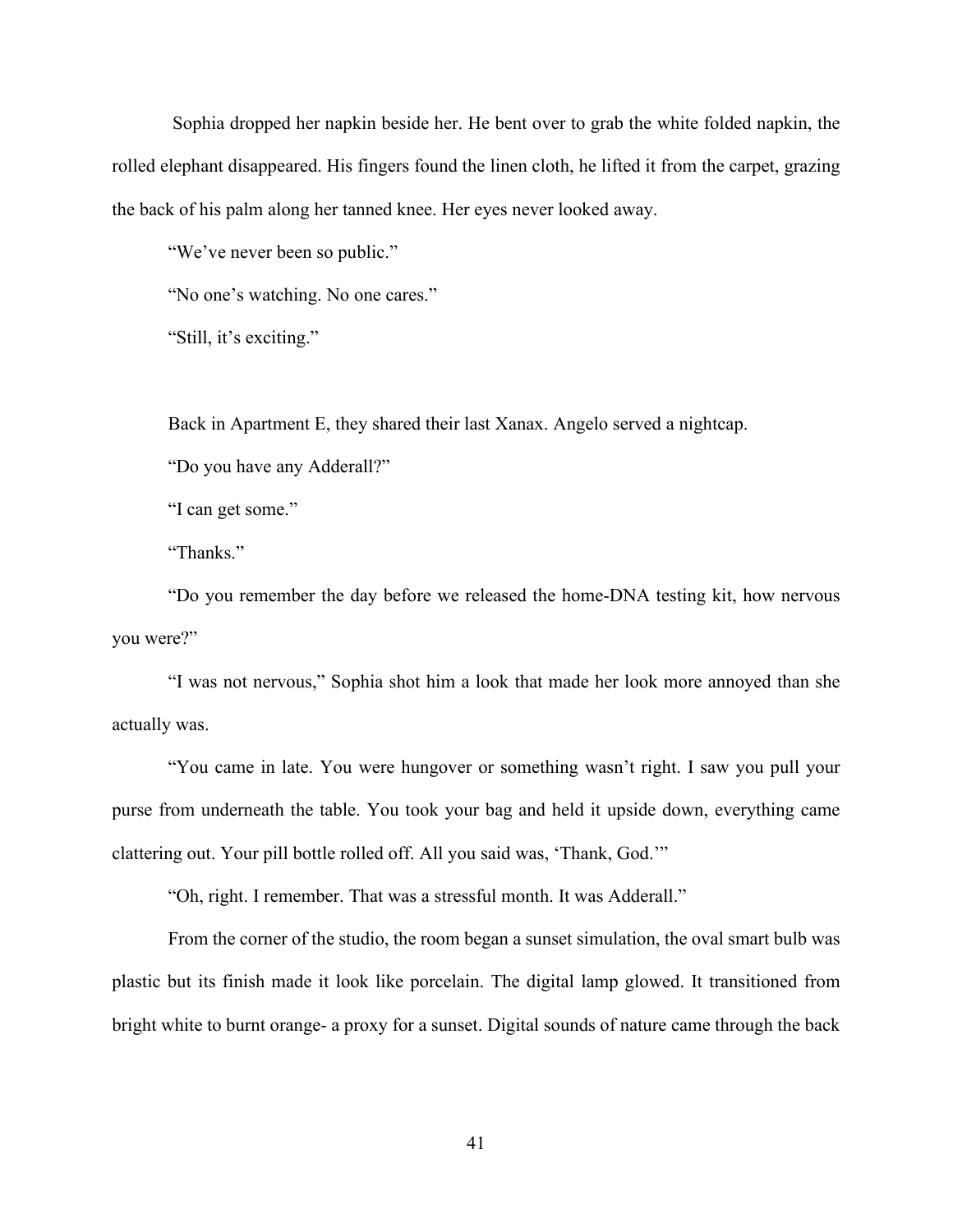of the light: the wind whispered, artificial birds chirped, branches swayed, all of it emulating nature, easing them to fall asleep.

Sophia and Angelo settled into bed. Behind their shut eyes, Sophia imagined the summer months before the pandemic in a garden on vacation with Sloan and the kids. Angelo imagined marrying Sophia. They embraced. In thirty minutes they would fall asleep and dream. Maybe they would dream the same dream.

The next morning, to refill his prescription, Angelo kept his appointment with his therapist. He took his laptop into the miniature kitchenette and swiped the lens cap covering the camera. Sylvio was online.

Sylvio emphasized Angelo's improvements and said, "I see the possibility of reducing the quantity. On our first appointment you sat down across from me with a series of problems. 'Doctor, I can't sleep, I can't relax, I can't focus.' Your brain's chemistry was as choppy as the sea in a storm. All we've done since then is calm it and your mind is seeing reality under a different light."

"Thanks, doc. I feel good about how things are going so far. The city is locking down. Risking it would be risky."

Sylvio laughed, "Did you mean to be funny?"

He wanted to say yes, but knew it was a lie.

"Have you called home? Have you thought about working from home?"

"I have, thank you." Where was Marlow? Where was dad? He hadn't called. He would call as soon as the session ended.

"There might be some peace in visiting home."

"Peace. That's hard to come by. It's rare."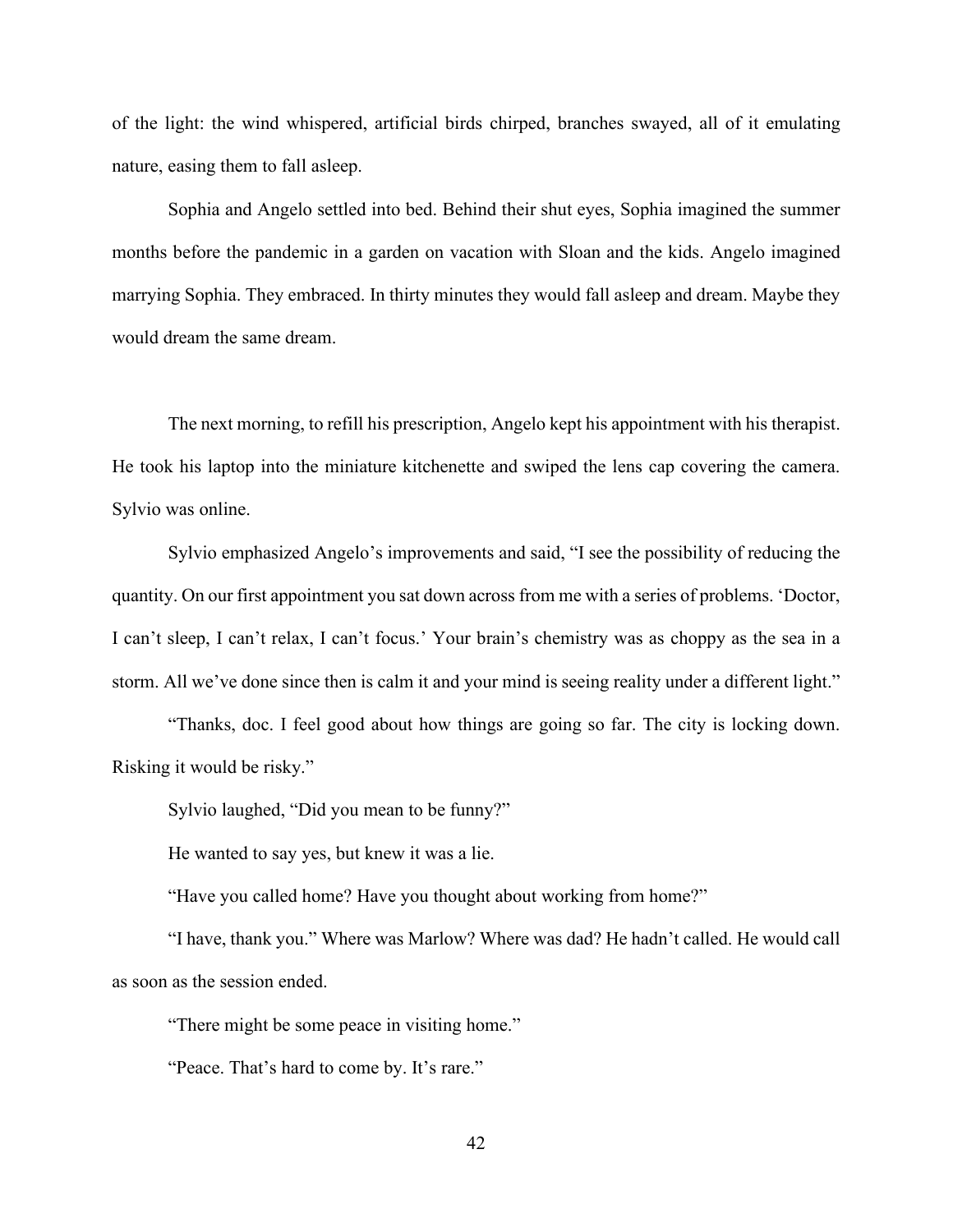Sylvio agreed. Finding peace was rare, it was a strange phenomenon, as strange as finding a patient who left therapy knowing what they wanted.

"Does everyone have a problem with reality? I don't know what to call it." Did other people exaggerate things to get their prescriptions, too?

"There are people in your situation. Yes, you are not alone in that."

"But even people without the same problems, how many come to you convincing themselves about something you know isn't true?"

"Everyone, I guess," Sylvio said and Angelo laughed. "Most of my other patients are true believers in their own reality. Their biggest problems come from not being able to reconcile their reality with the rest of the worlds' realities. You should appreciate your improvement. Angelo, are you familiar with phantom limb syndrome? We talked about it some years ago when you lost your brother."

### "Step-brother."

"A piece of you was lost when Wilfredo passed away. You still grieve for that loss. When a person loses a limb, let's say an arm, despite it not being there, the person may feel an itch, ache, or pain. There is no way of telling the mind that the pain is manufactured by the brain's customary functions. The wired pathways that were forged never faded as quickly or swiftly as the arm that was lost. A simple remedy is putting the limb that is still there into a mirrored box. The box gives the illusion to the brain that the missing limb is still present. That particular therapy allows the patient to see and touch what isn't there anymore. Wilfredo isn't with you or your family anymore, but there are ways you can assuage that emptiness. You said he was a musician?"

"Yes. He loved listening to music."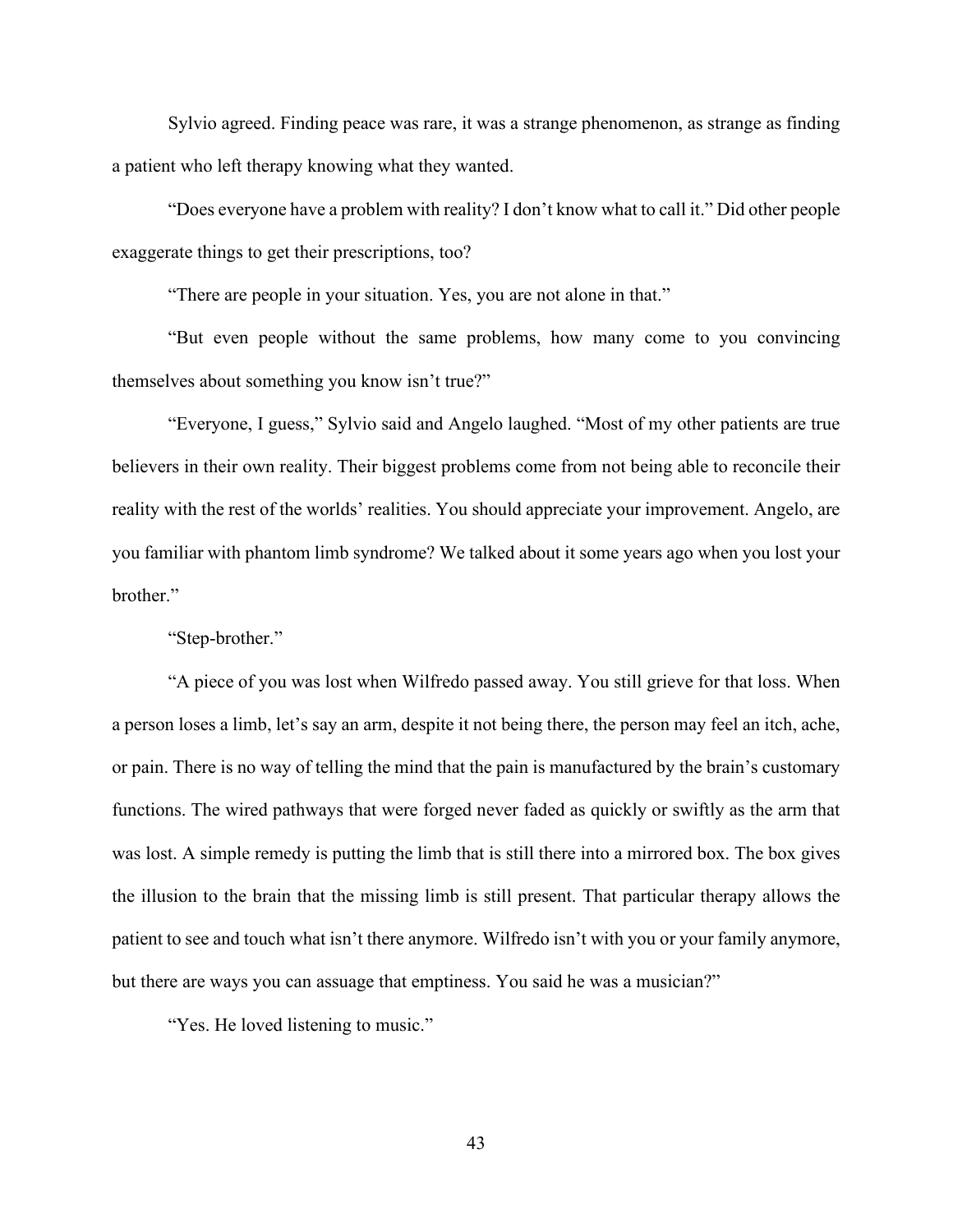"Maybe you can listen to some music when you think about Wilfredo. Maybe you can share a song with Marlow and talk to your brother who is still alive about Wilfredo, that could help. How does that sound?"

It sounded like \$170 a session well spent. Angelo said goodbye and scheduled an appointment in two months and closed his laptop.

At the pharmacy, Angelo and Sophia waited. "Maybe after talking about it all, we won't need any of this," Angelo shook the pill bottle. "Maybe we'll get sober and get back to reality."

"You keep hoping I stay, but it's over."

It didn't keep Angelo from hoping.

Sophia hoped, too, but she didn't believe everything she thought.

Back at his apartment, after Sophia left, he sat in the roller caster chair. He looked at the garden. He smelled the jasmine perfume she used to scent his fake garden plants. Sunlight diffused into the garden, changing its colors.

It was getting late. He pulled the Murphy bed down to the wood floor. He set the oval smart bulb to sunrise, and watched the garden turn gray. He imagined the cumulus clouds hovering outside.

The temperature dropped.

Snow fell on Manhattan.

The gentle ice floated into the studio and landed on his lips.

It tasted like seawater.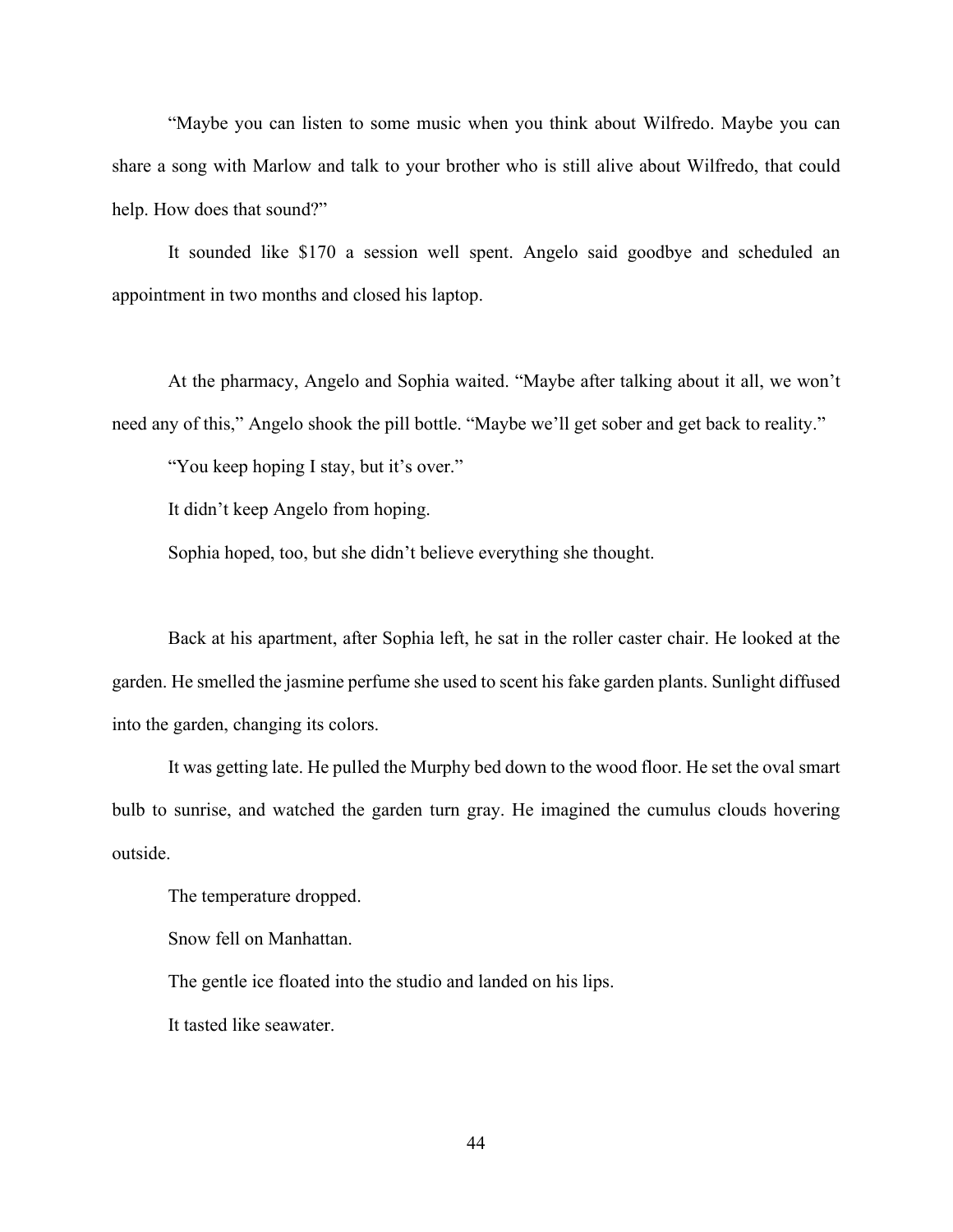In the garden, there was a stone that caught his eye. It always did. It glowed red in the afternoon when the sun was out. But the same stone turned purple, almost blue, when it was cloudy. Closing his eyes, if the stone was red he imagined it blue, and if it was blue he imagined it red. He fell asleep.

A phone call woke him up. It was a lawyer calling from El Paso on behalf of Marlow. Marlow had just been assigned executor of his grandmother's estate, but was unavailable.

"Where is he right now? Have you contacted him?"

"No, sir. He's detained under grand theft auto and corpse theft charges."

"Marlow stole a corpse? Was it alive or dead?"

"What?"

"Some people are corpses before they ever die."

"No, this is a dead one."

His half-brother's surprises were surprising. Unimaginable. "Whose?"

"I don't know sir, I don't have any more details regarding the charges. Mrs. Rios provided legal funds. I assumed you would like for me to post bail on behalf of your brother so I have."

"Yes, that's fine. I'll make my way down there."

### **Micro. Wave.**

In the kitchen at the Rincons, the digital clock on the microwave glowed green, blinking

00:00. There was a pencil on the kitchen table. Marlow got a sick feeling to his stomach.

"Do we have homework?"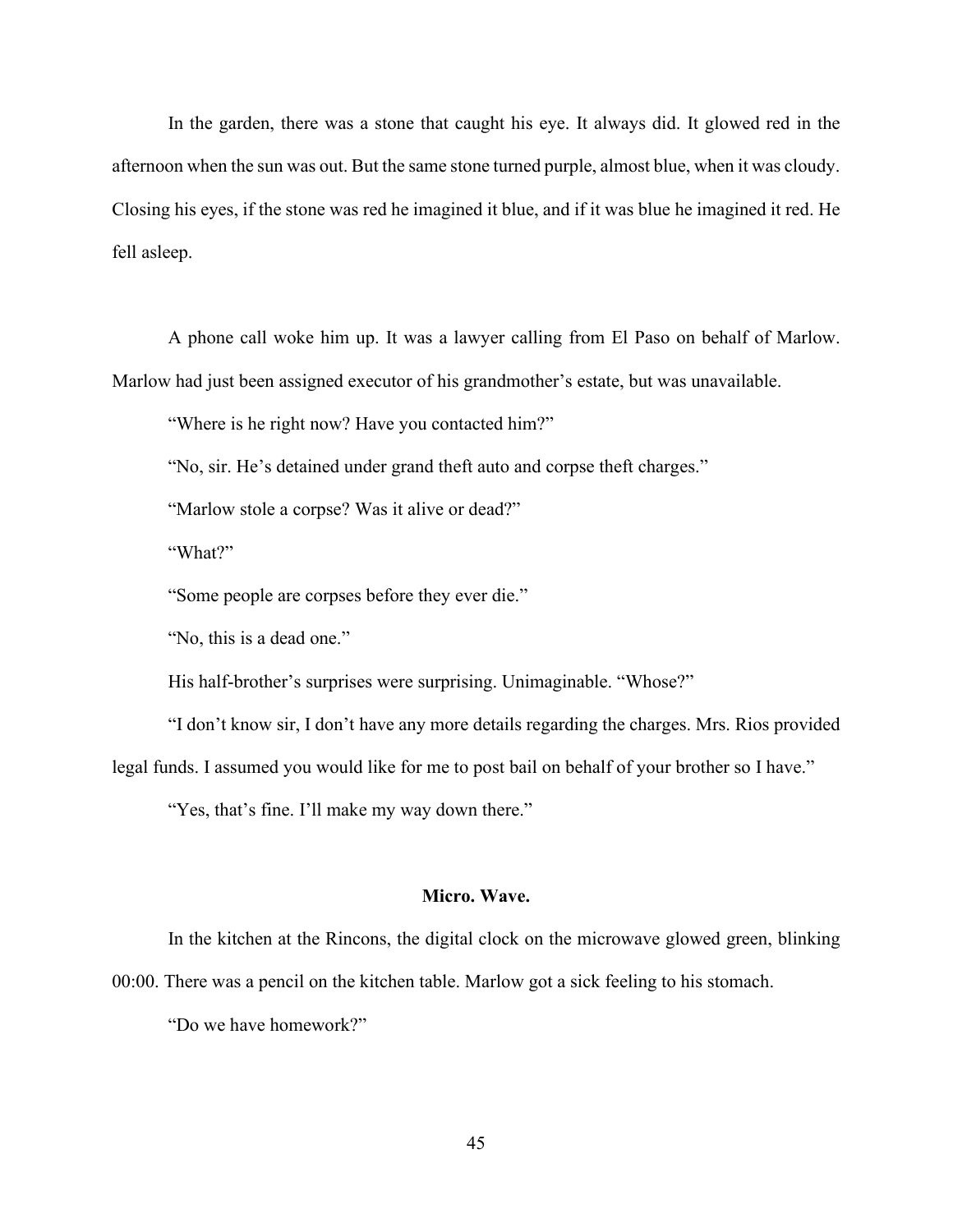He dragged his feet to his old room. Stepping onto the bottom bunk-bed, he peeked over the blue aluminum railing. His bare feet landed back on the carpet. The peeling wardrobe, the crooked La-Z-Boy, the Dallas Cowboys lockers were tinted blue with the light coming from the three windows facing the street. A blanket of gray clouds floated above the purple, desert mountains.

# *Is it morning, or evening? Were you dreaming?*

He couldn't remember his name. His head was groggy, hazy, aching. Looking up, he stretched, his neck was sore. It felt like he had woken up under the wrong ceiling. What was his name?

Peaking room to room, he came up to a closed door, creaked it open, and slipped in. A photograph on the dresser was encased in a broken, aluminum frame. The picture slipped out. Angelo, Wilfredo, Josefina, Jacinto. Angelo, Wilfredo, Josefina, Jacinto. Angelo, Wilfredo, Josefina, Jacinto. And Marlow*.* His blood pulsated along his neck, twitching his skin.

### *Flex. Shake it off.*

On the dresser was a weathered, navy blue suede luchador mask. A tongue of fabric at the back of the laces was torn at the edges. He pulled it over his face, adjusted his sweatpants, and posed. Looking into the mirror in the restroom, noticing his arms were half the size they used to be, he stopped. Shirtless, his arms, abdomen, and shoulders were broad but sinewy.

#### *Forget your name again.*

He strolled through the house finding things to do to kill some time. There were height markings, Dallas Cowboys stickers, a wobbly butler cart, broken furniture all around the house. He opened the windows and walked barefoot to the front yard. The concrete was cool on his feet.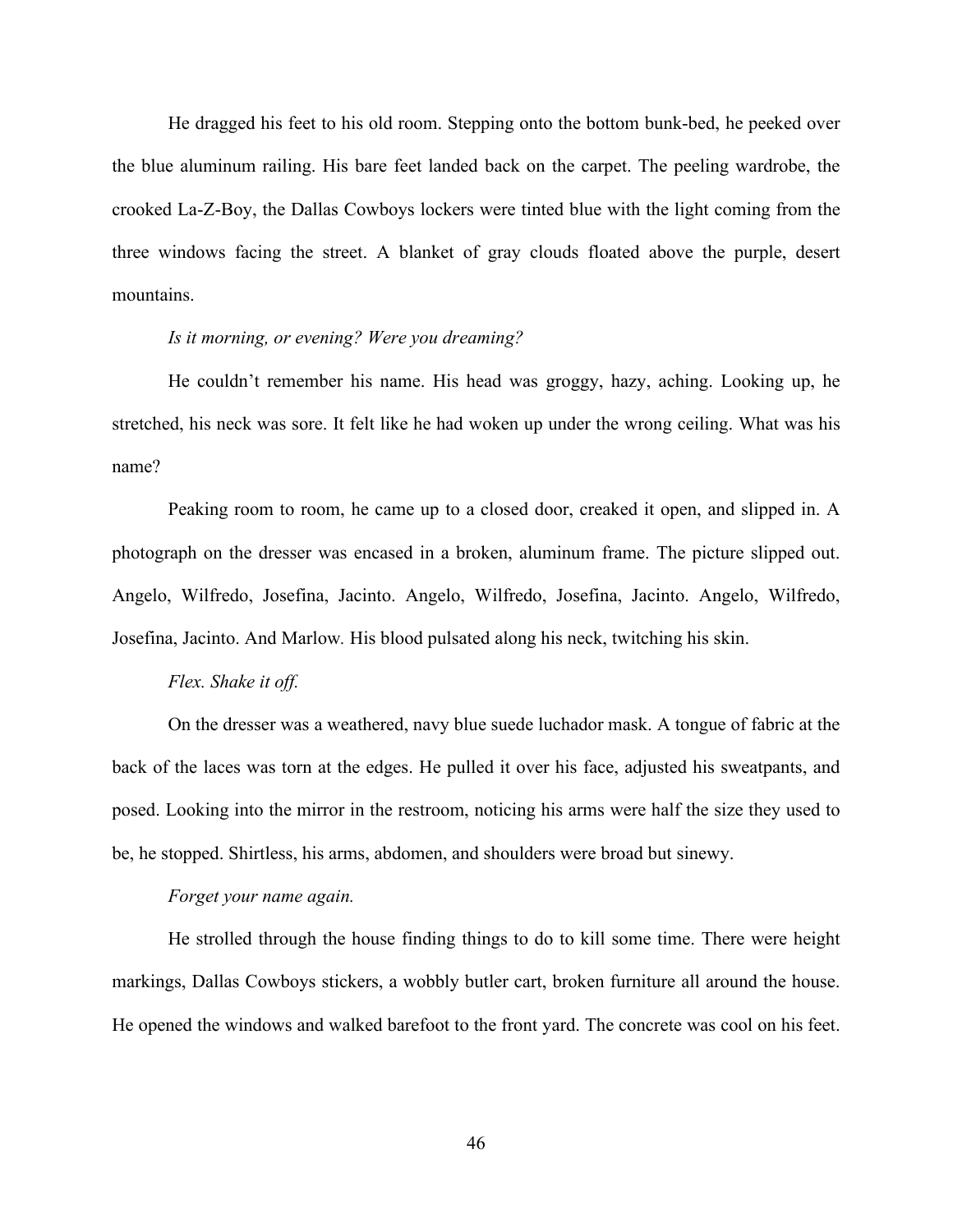He walked towards Wilfredo's tree, a Mexican elder, a tree alive in the spring but didn't seem to like any other season. The desert thunderstorm was in the air. The rains would be there soon.

His phone rang.

It was his abuela's voice, Abuela Estelle.

Was there anything new? There was.

"I'm sure it'll be in the newspaper tomorrow."

"What happened, Abue?"

"Well Susie moved in two weeks ago, she's sweet, she has a granddaughter your age. You might like her, when are you coming?"

"Abue."

"Well, anyway, she barely settled in and they robbed her apartment last night. Guest what they took, mi'jo?"

"What, Abue?"

"They took two things, her television and the urn with her late husband inside. Can you believe that? I want a traditional burial with a casket. It's not supposed to be funny, mi'jo, so don't laugh. Isn't that terrifying?"

*Who the fuck steals an urn?*

"A casket is a good idea. You would be harder to steal that way. Anyone looking for you would have to dig you up and make a bunch of noise, by the time they would be done, I'd be there kicking their ass."

Listening to his grandmother's next story, he walked to the backyard, sat on an eroded wooden bench near the basketball court, and spotted a cigarette butt. Between his fingers, the ember was ashed and black but still smoking. Jacinto had come through the back. Marlow had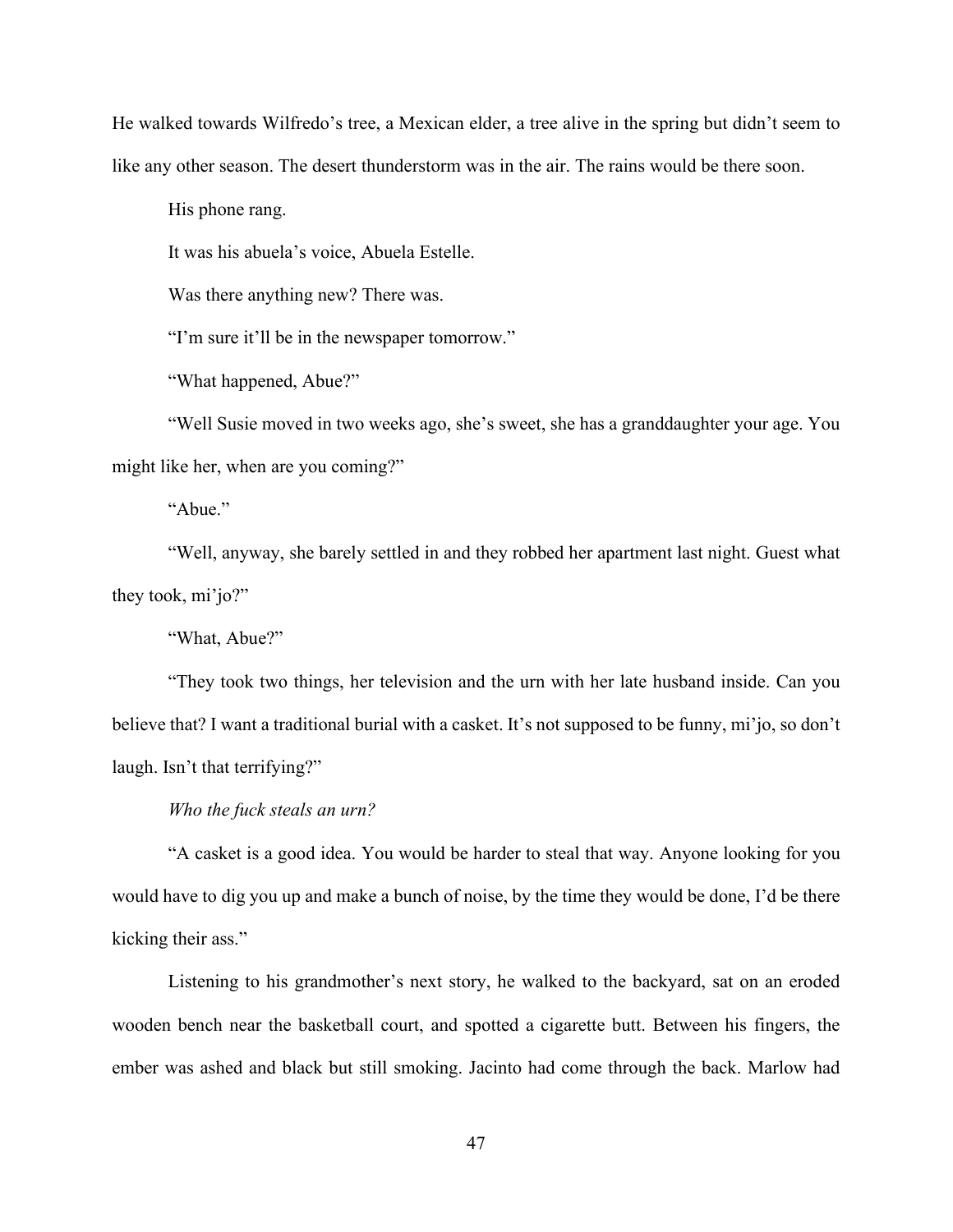missed him. He looked over the backyard's rock wall into the arroyo, the edges brimmed with sage brush, tarragon, prickly pears, and were decorated with punctured footballs, soccer balls, and basketballs. In the desert's distance, gray storm clouds floated above the mesa, "Dad?"

"What did that man say? Are you all coming for me? Don't let me die here."

"Abue, you chose to go there."

"I spared you the choice, it's called love. But don't let me die here. If I do die, promise me you'll get in touch with Angelo."

Angelo, Angelo, Angelo. His grandmother on his mother's side was asking about Angelo. What was it about Angelo? What did Angelo know that he didn't? What could Angelo do that he couldn't? Be less selfish, more considerate, that he could do. "Si, abuela. I promise."

She kissed her phone.

Marlow did too, "Adios, abuela."

He sat on the bench. The thunderstorm's rain arrived and cooled Marlow's back. It would all be over soon like his grandmother had said. But inside of him, a wave of panic sneaked up. He tried shrugging it off. It crawled from inside his skin to the top of his head. He chewed his nails, noticed, and went for a run instead.

Seven blocks down, he stopped. From the fence near the sidewalk, he saw a small group of people, five or six, huddled together underneath black umbrellas outside the Greek Orthodox Church. Pallbearers lifted a casket from the hearse. A man in a black suit came out from the driver's seat of the black Lincoln Navigator.

Marlow passed the fence, crossed the deserted parking lot, and walked to the church entrance. Peeking inside, a priest turned around and knocked on the glass door, startling him.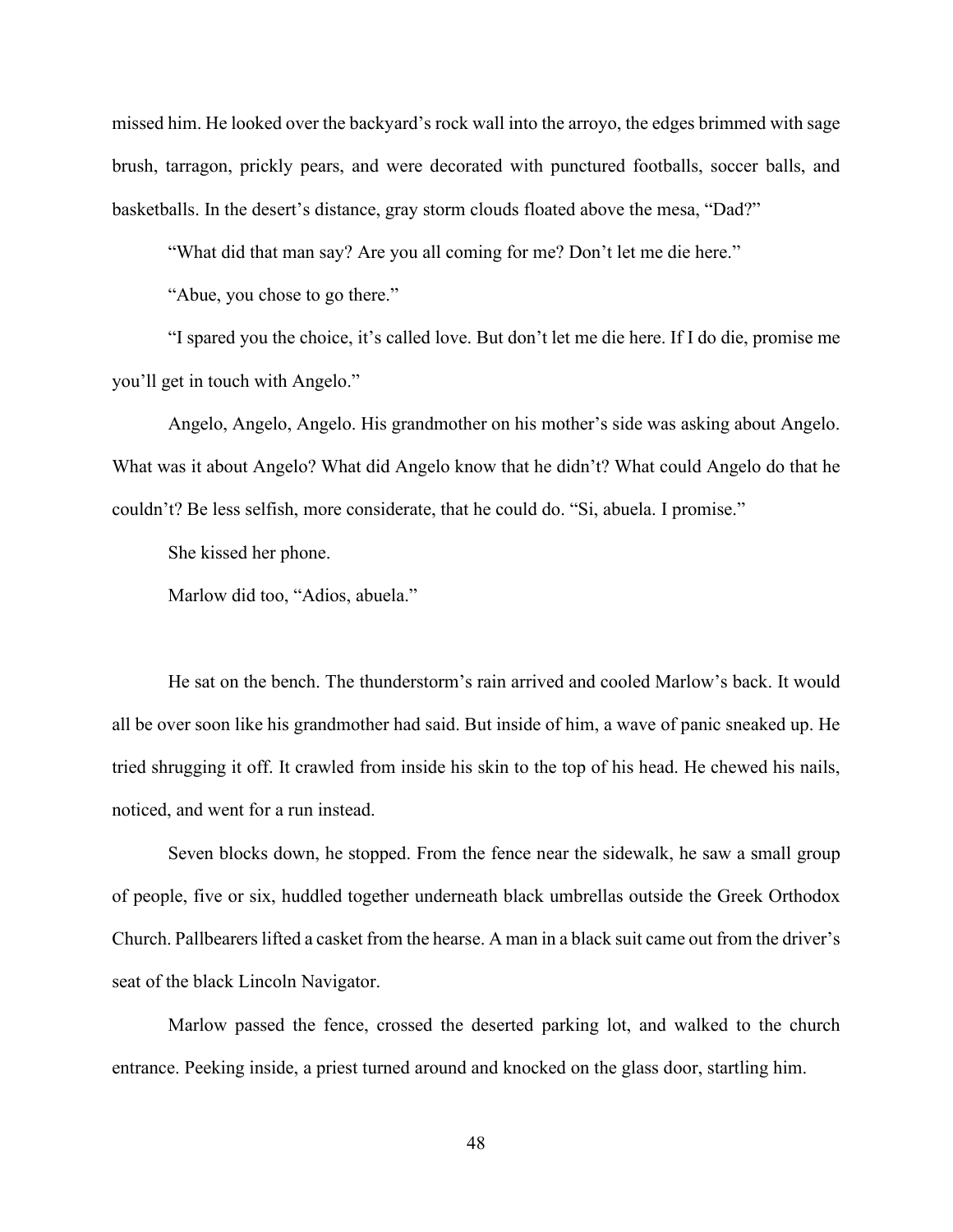Making his way back to the street, he wondered, "What am I doing?" He had just avoided a panic attack, but now he was wet and miserable. He day dreamed for a lover to show up in the rain. He would kiss her and take her home. But she wasn't there. Nobody was.

Standing in the middle of the parking lot, a shiny thing caught his eye- the hearse's back door handle. It was slightly open. Checking over his shoulder, there were four empty cars and nobody in sight. He unlatched the door and it swung open. A varnished, wooden coffin was inside. Stepping in, he reached the driver's seat and squeezed into the front. The keys were in the cup holder. He turned the engine on. The windshield wipers swiped the rain away. He pulled out of the parking lot and into the street back home.

At the house, he stationed the Navigator in the driveway, hurried into the house, and opened the garage door.

# *Nobody. Nobody saw anything.*

Still drenched, he crouched into the back of the Navigator and creaked open the casket. He peeked inside, it was a small body, about the size of his grandmother, old, elderly, shrunk. He could tell it was a man, but couldn't see the dead man's face, all he saw was a chin and a nose.

A light broke through the clouds behind him. The rainstorm was coming to an end.

The garage door was open. He rushed out of the Navigator. The rainwater had pooled at the border of the lip between the driveway and the garage. Rushing, his feet on the pavement slipped. His head landed on the Navigator's door. His weight jerked him back and his head plopped. Everything went blurry.

He got up, walked to the door, and pushed the button.

Still woozy, he made his way inside the house and landed on the living room couch. His eyes squeezed closed.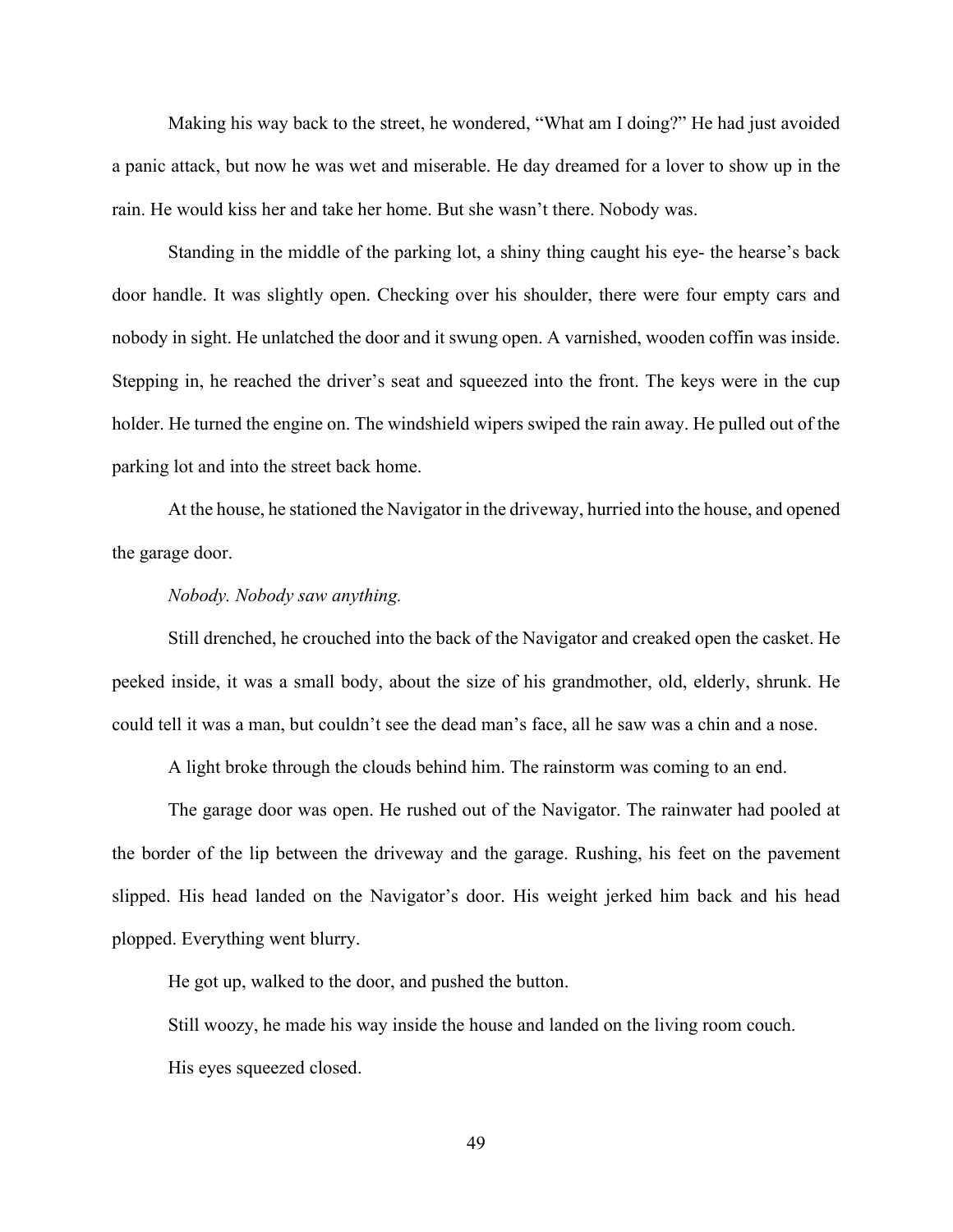*What the fuck were you thinking? What the fuck did you do? Who the fuck steals a… Sell it on eBay. What about the body?*

They were right, they were always right. Why did he have to do this? Why couldn't he keep his emotions under control? Why was every decision he made drastic and dramatic?

That's why Angelo stopped calling, that's why Angelo didn't visit.

"Angelo would never steal a corpse."

# **A Luchador**

In the patrol car, one cop asked the other, "Who steals a hearse, Jimmy?"

"I don't know, Tony. Some low life with no job."

"I used to be a luchador."

"Which one?"

"La Flama Roja?"

"Mil Mascaras?"

"No. Che Malo Malinche."

Tony turned away,"Oh, yeah, the lowest low life."

"Did you all hear about the incident at Nazareth Hall?"

"What are you talking about?"

"There was a robbery there a day ago. An older lady's apartment was robbed. They took

her TV and the urn with her dead husband inside. Do you guys know anything about it?"

"Looks like we have the first serial corpse burglar, Jimmy."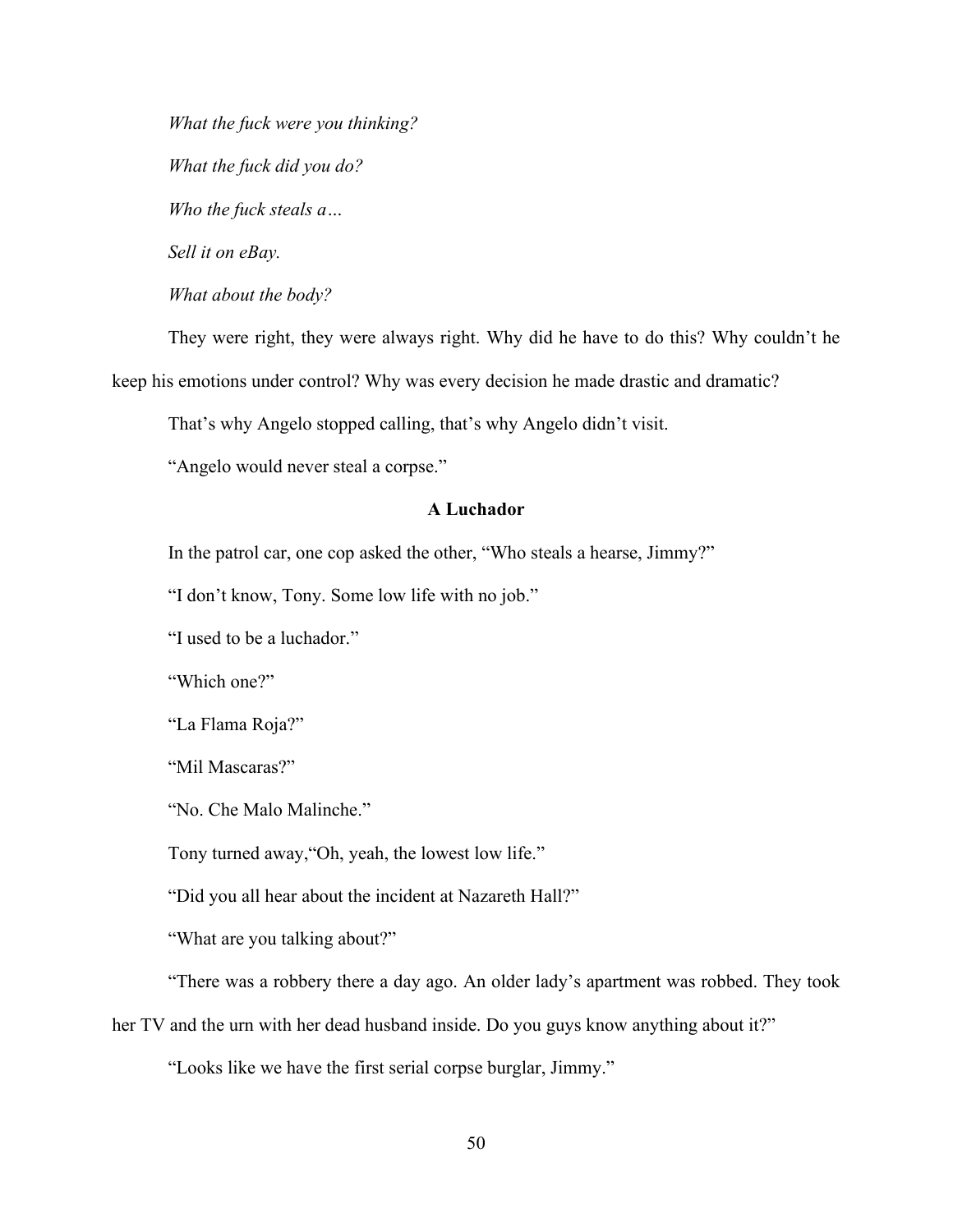"I didn't know there was a body inside the coffin."

"Tell that to you're lawyer," said Tony.

"Would you believe me if I told you I thought it was empty- because that's what I thought. I think it was a case of- what do they call it? Selective hearing but for seeing. When you only see what you want to see. I thought it was an empty coffin. My grandmother needs one, maybe not now. But I can't afford one."

"Stop talking," There was something in his voice Jimmy didn't want to hear anymore, maybe he was telling the truth. It sounded honest.

"I could have afforded one before, you know. I had a job. Before all of this, I was a luchador, Che Malo Malinche." That's who he was. "I was a luchador."

### **Chiliogon**

There was a guitar player behind the folkloric dancer and Mariachi. They performed a Mexican hat dance behind a transparent plexi-glass- a Mexican Barbie and Ken.

Terra pressed her fingers at the bottom of Angelo's rib cage, just above his stomach, making him burp. "Is it still there, that hole under your ribs?" She asked.

The waitress took the table's empty plate.

"It's more like a curve inward, under my ribs. It's a small indent."

She grabbed his hand and put it on her chest just below her neck and above her breasts, saying, "Feel the bone sticking out."

Above Terra's left breast, below her collar bone, Angelo felt a bone, "Barely noticeable." His finger tips pressed it.

"It used to be up to here," her finger was an inch away from her chest, "My anxiety."

"You never showed it."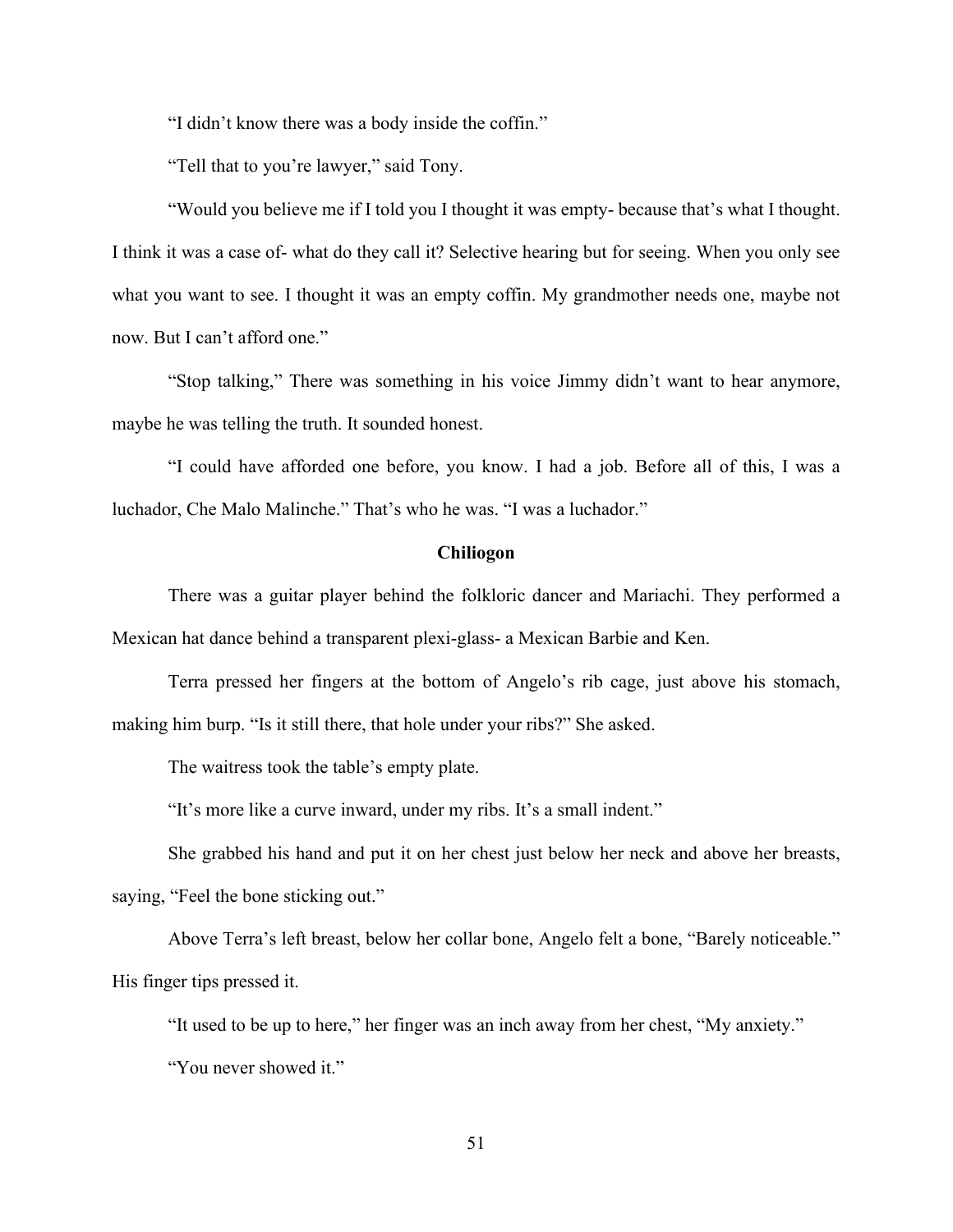"My body, chest, every part of me, was constantly tense. My jaw clenched at night. My neck was tight. All of my muscles were contracted. This bone finally gave way."

"Your anxiety made that bone stick out?"

"The human body is a closed system. What goes inside the mind reflects in the body. I couldn't feel the anxiety because it was everywhere, my body compensated for it."

"The hole won't go away, then?" Angelo clarified.

"You can lessen it with breathing exercises."

"You mean that bone was sticking out more before?"

"It hasn't gone away since the sixth grade, but yes, it was more pronounced. It's a mark I have."

"What's the hole about?" Angelo asked, touching the bottom of his chest.

"It's an imprint of masochism."

"You're saying I'm a sucker for punishment?"

"In a way, yes. Your body and mind lived a trauma at one point. But instead of feeling it you sort of crouched away. It wasn't always there. Maybe when Wilfredo died."

Angelo sipped on his drink. He didn't like talking about Wilfredo. He didn't want to hear the Juan Gabriel's *Amor Eterno-* Wilfredo's favorite*.* Those memories, his family out on the patio drinking, laughing, and singing hadn't died yet. It was the last song before the music disappeared from their house- before Wilfredo disappeared, before he was found months later.

"It's better not to poke, Terra."

"It's possible you dissociated from your body and stayed up here," she said, touching his temple. "You didn't let your body feel the emotion deeply, you cut it out, and put it away, far from your body, inside your mind, but it left a mark, where you wouldn't notice it, on your body. You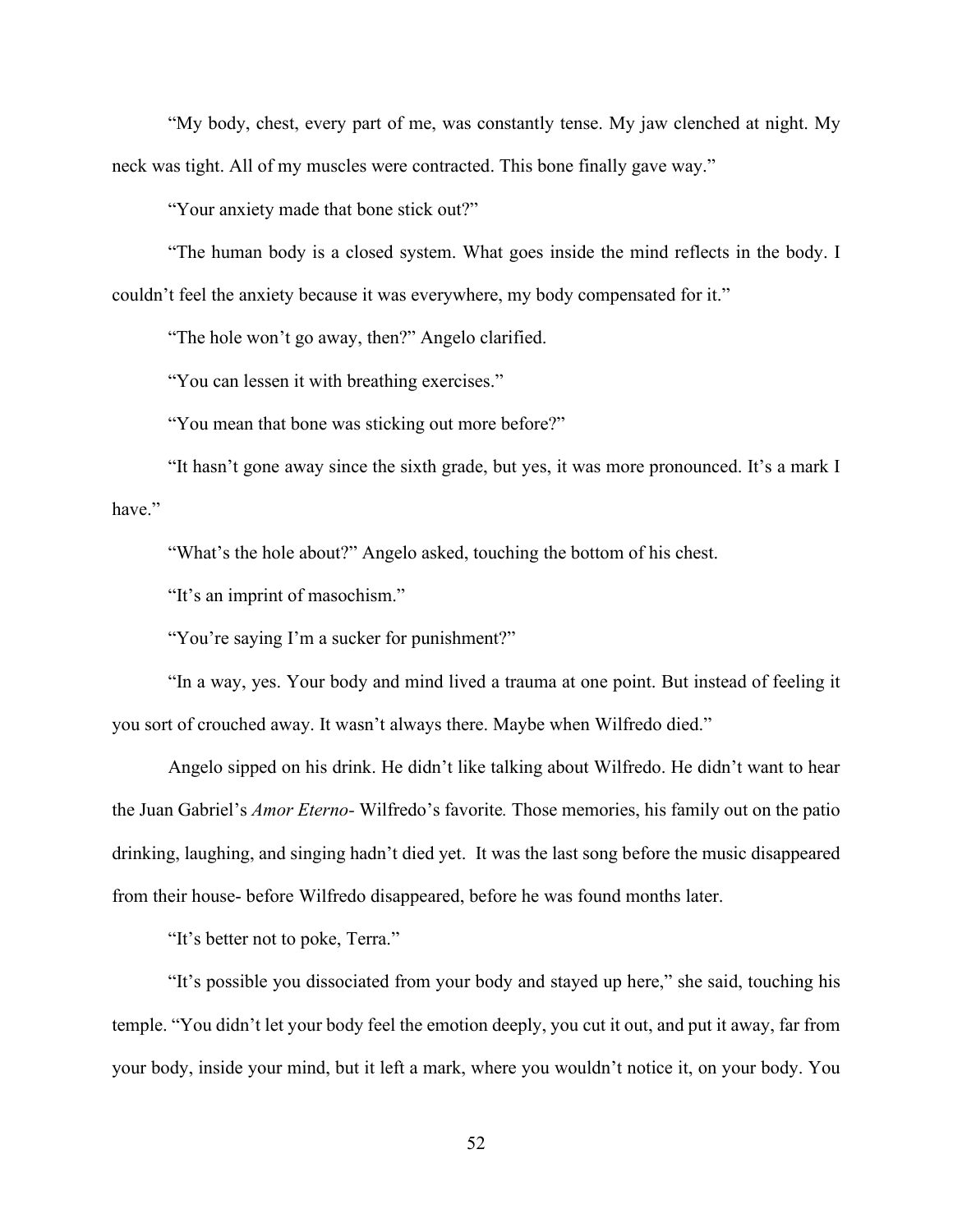hunch inward, trying to keep you safe." Terra pushed his hand away from his chest, "It's just a scar."

"What else is on your mind? Be honest this time."

"Are you seeing anyone?"

Angelo regretted having told her about Sophia.

"She's emotionally unavailable, Angelo. I'm not your therapist. I could be. But if I was I would tell you to look into that. That's part of the masochism. You've made yourself comfortable with painful situations. You're going to try solving this one, too, until it hurts too much."

"Fine, I'll change the topic. How's Marius?"

She paced herself before answering, "I can't explain it. I'm sure I won't have to when you meet someone special. It's like someone deletes the smallest little worries from your mind. Of course, you start worrying about bigger things. But when someone like Marius comes into your life, you find out how many small little things were on your mind to begin with. Millions, Angelo, millions of small little worries."

A world without worrying- it sounded like heaven. What place was that?

"That might be why your back aches, you worry so much even, when you say you don't. Carrying that load finds its way to the bottom of your back. That's why I'm excited for you to meet someone. Why don't you have a girlfriend?"

"You said before meeting Marius you had millions of small little worries and after you met Marius all those worries disappeared. What do you worry about now?"

She giggled and searched for the answer in the air, "What do I worry about now? Mmm… kids."

### "Already?"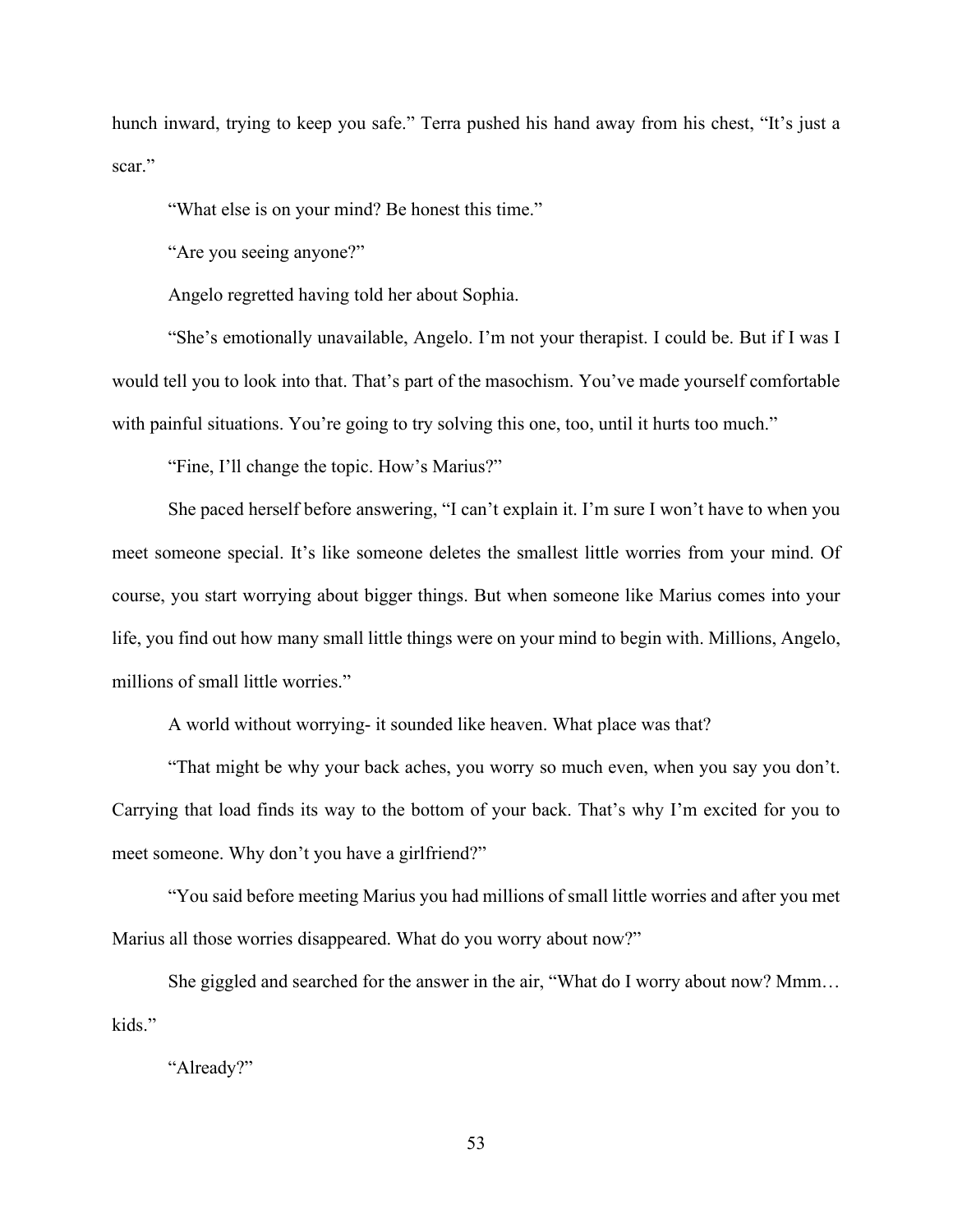"That's not all I think about. I have my career. Other things that Marius and I want to do together, but we have to start planning for kids if we want them. I'm thirty-one, so time is kind of important. Technically, you don't have to worry about it as much. But if you meet someone your age and she wants kids, you're going to have to think about it."

"Visiting with you is like visiting my therapist and best friend, an all inclusive experience."

"Sophia is emotionally unavailable, Angelo. You need to move on and find someone special."

"I don't mind."

"Liar."

Sophia and Sloan came into his mind. He wished he had met someone when he was 11 years-old like they had. Yes, there had been infidelity between them, but also an undying loyalty. How lucky for two people to be earmarked for each other. Another heaven. A pre-arranged love life, he wouldn't be required to do anything except be present. Perfect attendance in schoolwithout any effort, Terra had earned perfect attendance.

She snapped her fingers in front of his face, "Where did you go?"

"Nothing, just day dreaming."

"About what?"

"About what song they're going to play next," Mexican Ken was behind the plexiglass, he adjusted his mariachi outfit and bid a goodnight.

Terra and Angelo walked through San Jacinto Plaza. The white Christmas lights hung on the pine cone and sycamore trees as snowflakes and icicles.

"Is Marlow getting out tomorrow?"

54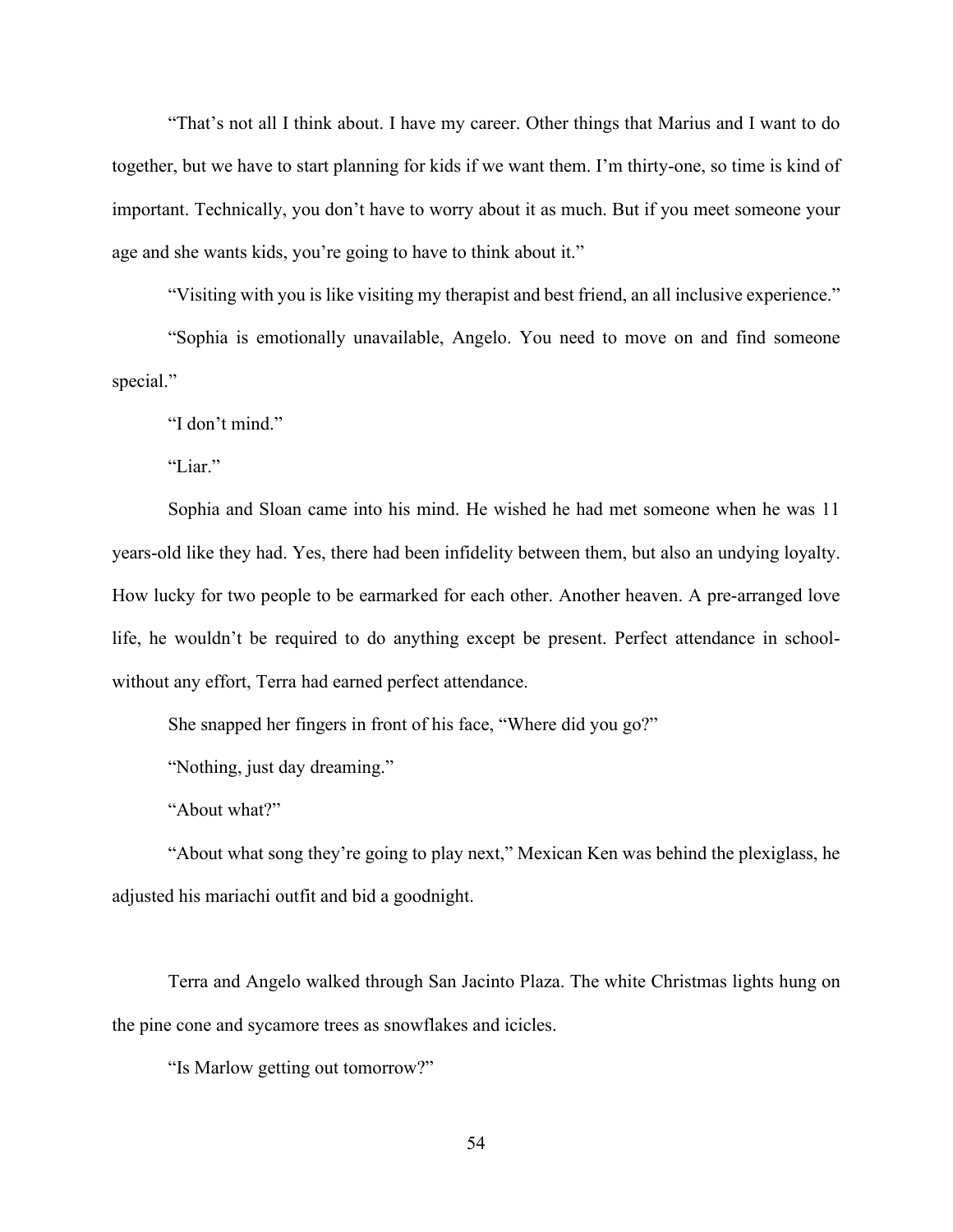"It looks like it. He's lucky enough to get out of trouble as easy as he gets into it. I wish I was that lucky."

"I think you are. He needs his big brother right now."

"He needs to take care of himself."

"You should come more often- and stay longer. We miss you."

"I missed you, too," his speech slurred a little, "I miss you, too."

"When you see him tell him I love him."

"He loves you, too."

He stayed and wandered the plaza. Moving from bench to bench, he became dizzy and sat. The clouds shined silver gray in the purple night. They peeked between the short El Paso skyscrapers. A miniature skyline compared to the one in New York, but the sky was bigger. In front of him was a mountain range of clouds highlighting the rocky mountain range. He traced the clouds with his finger.

It was one thing he did miss from home- the big sky and the day dreaming.

Was he always like this? Was he always the boy looking at the sky, out the window on a long drive, figuring shapes out of nebula? Was he ever anyone else?

How many cloud shapes could he make?

The night's drinks mixed in his stomach and he threw up over the rail of the park bench.

What was he thinking about just now?

What was he thinking?

A storm of memories flooded his mind.

Wilfredo. Why was he in the arroyo? Josefina. Why couldn't she stay still?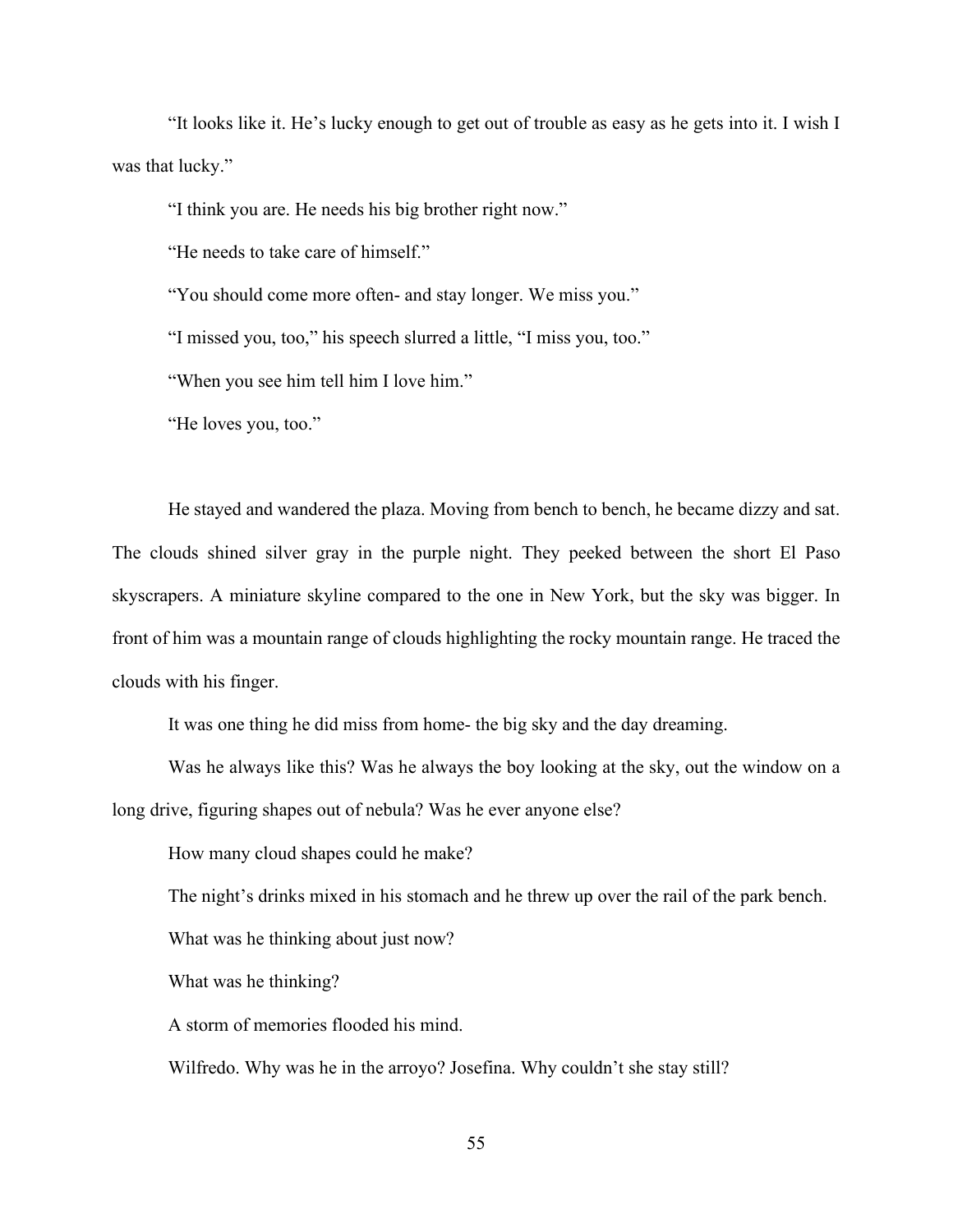The Rincon family constellation was down to three. Marlow, Jacinto, and his own grandmother. Three sides of a triangle. He made the shape of a triangle in the sky. With three points on a map, a person could find themselves.

He could imagine a triangle, three sides, easily enough. Another triangle was in the sky and he traced it with his finger. What about four, five, six? Wilfredo, Josefina, Sophia, Terra, Jacinto, Marlow. A rectangle, a pentagon, a hexagon, a heptagon, an octagon, and stopped after getting dizzy again.

How many families would be effected by the end of the pandemic? The news predicted 100,000 deaths. The numbers were getting closer. He couldn't imagine 20 friends on his favorites call list. He couldn't imagine 200, 300, or 400.

There could be more shapes, but he couldn't keep them all in sight. Some were too big.

A one-thousand-sided polygon multiplied by a hundred, a chiliagon, only a machine could see that. If he was a machine he could see a lot more shapes a lot quicker. But there was a limit. He could only care about Marlow for now.

Marlow who had watery eyes the day he carried him to his family's umbrella on that beach day in San Diego.

Jacinto.

Where was Jacinto?

The smallest rainstorm fell underneath his hanging face. His chest ached. His heart burned. "Fucking heart burn."

He missed them. He missed his family.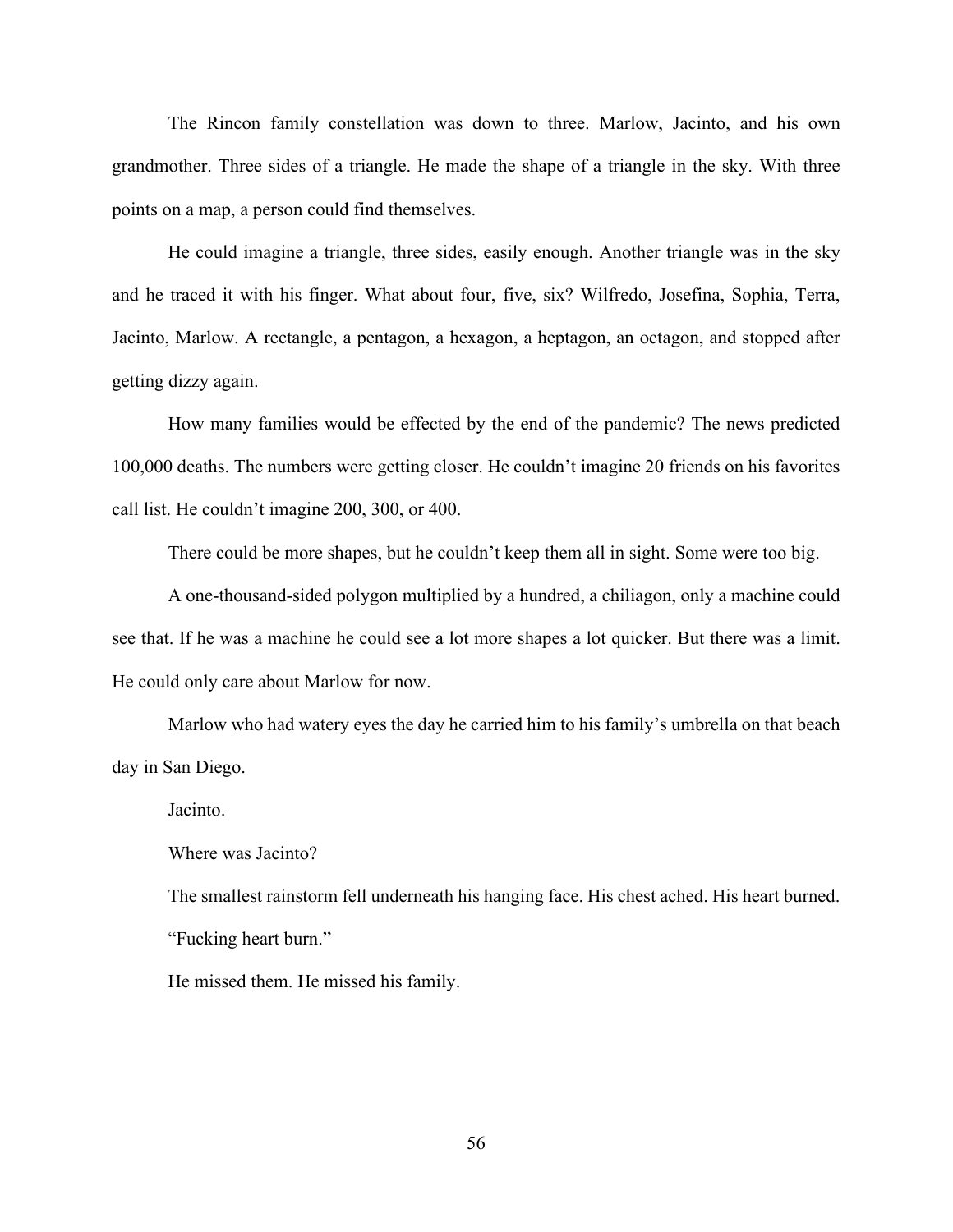### **Wilfredo's Tree**

During the hour before the storm of 2009, the house that never felt like home to Wilfredo was empty. Angelo and Marlow were visiting their mothers. He was supposed to be alone.

He glared into the television. Maybe he should have acted drunk. Drunk to cover up his embarrassment. He was holding a beer in his hand when Jacinto walked in. He could have made Jacinto notice the beer and not his feet. Josefina's heels were on him, he wanted to know how they felt. It was nothing. It didn't mean anything.

Why did it have to mean anything?

The shoes were probably just a phase.

It could be a phase.

Who the fuck was he kidding, it wasn't a phase, he knew since the fourth grade.

Why didn't Jacinto say something? A small quip, a joke, anything aloud would have been enough instead of that interminable silence inside the closet. Betting on it, Jacinto, Angelo, and Marlow would laugh about it later that night. They laughed about everything. They would find a way to make this into something it wasn't.

If Jacinto would bring it up, he anticipated it would be later that evening. Almost every evening, they would listen to music, drink, and smoke. They would blast the oldies station and move onto the Mexican station, listening to a variety of music, from ACDC, to Queen, to Black Sabbath, and finish with Juan Gabriel, Jose Alfredo Jimenez, Los Angeles Azules, and Vicente Fernandez.

Sitting in front of the television, imagining the million things that could be said, his toes twisted and turned inside his red Converse shoes.

57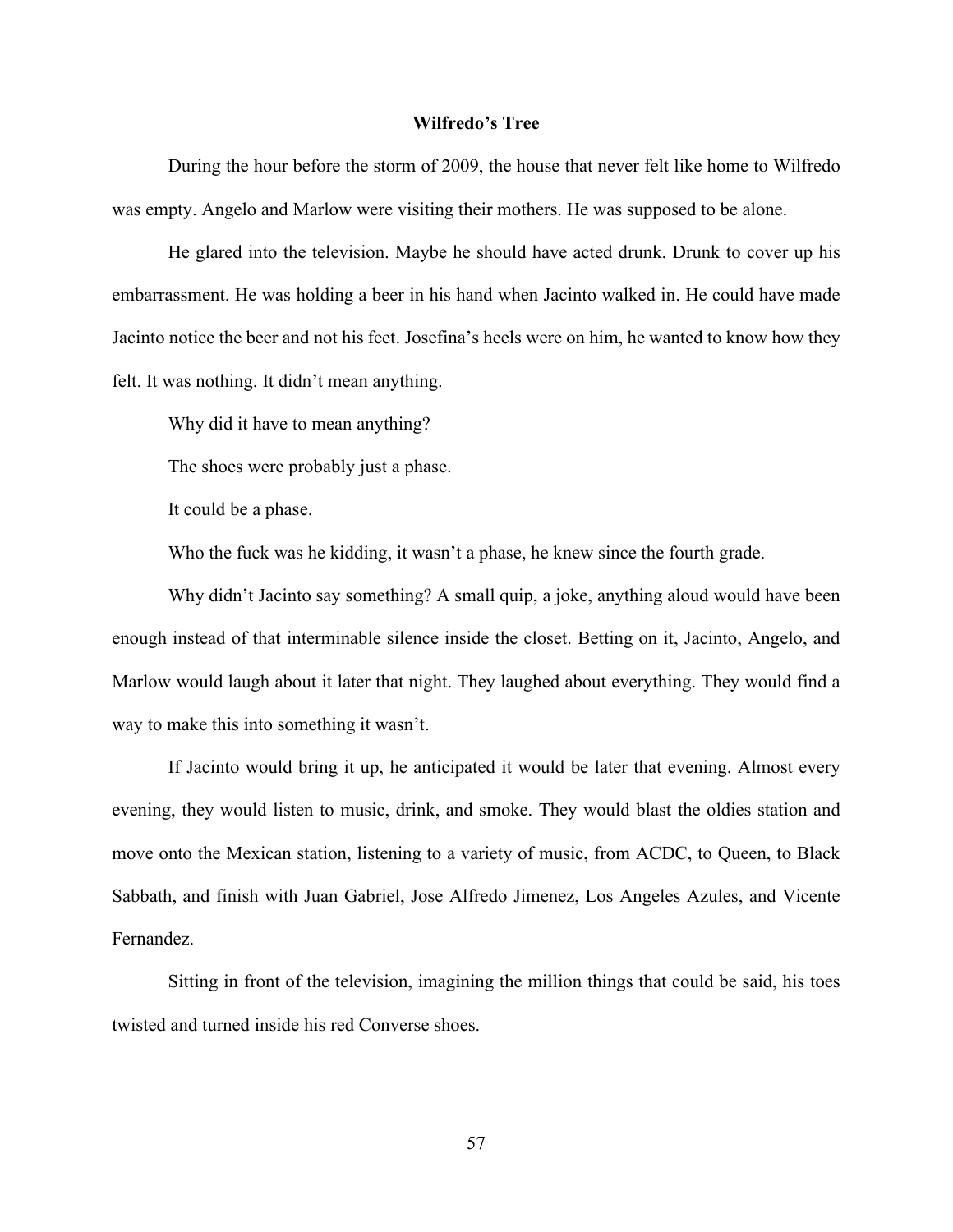It was the jokes made at his expense that made him want to punch them. But he admitted, nobody knew their jokes were being made at his expense.

Angelo knew.

Marlow definitely didn't.

Churning his neck, wringing it, sitting on the couch, it boiled his blood to hear Jacinto and Marlow say things like maricon, puto, and faggot after listening to Queen and Juan Gabriel. How could they make fun of someone after singing their songs? Laughing behind someone's back was the most intolerable thing that Wilfredo could imagine.

And Jacinto didn't say a damn thing when he found in him the closet. Not a single sentence was said by him. Jacinto just walked out, pretending that he didn't see anything.

The questions rushed through his mind over and over again. He stared at the television in the living room and decided there wasn't going to be any singing that night. There wasn't going to be more jokes made on his expense. He turned off the television, got up from the couch, and went through the house collecting Jacinto's music, speakers, a stereo, a radio, an mp3, and, most recently, an orange speaker, in the shape of a pill. Outside, in the backyard, he threw them over the rock wall. At the bottom of a steep cliff, the arroyo's dead brush swallowed everything thrown into it.

Finished, he stretched on the couch and felt the glee victory over ignorance. Finally, he would be able to do his homework in peace and quiet.

How would they find out? He laughed and imagined the sequence of events leading up the discovery.

Most likely, nobody would notice. Until evening. Jacinto would go to the kitchen, open a beer, and look for his speaker.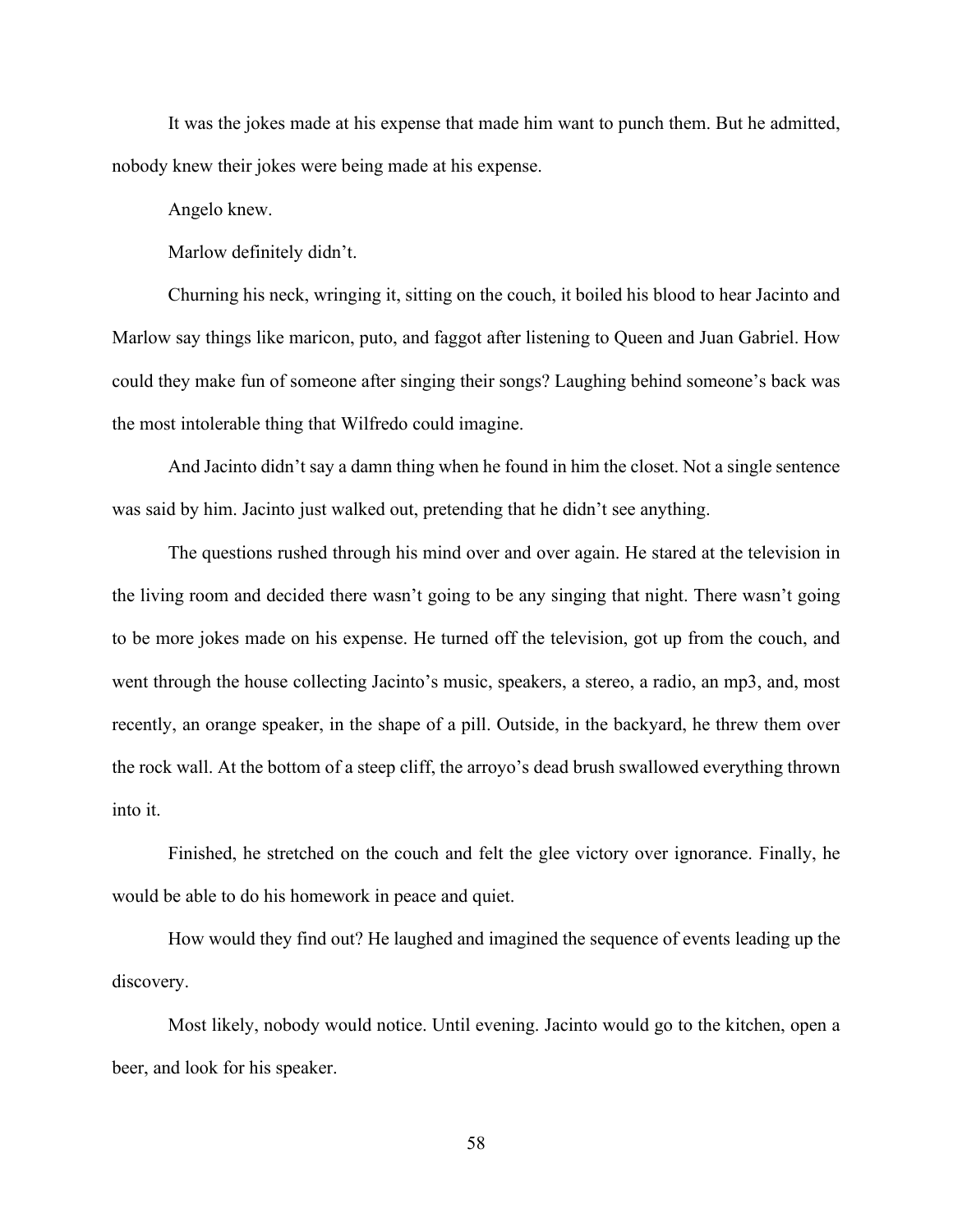Nobody would laugh.

Nobody would laugh.

The joy faded and blood blushed into his cheeks. A wave of panic swelled over him.

What had he done?

What had he just thrown away?

Jacinto liked to dance, laugh, drink, and be happy, it meant hangovers and some loud fights, but it meant something else, too. There was life inside Jacinto that could wash any sadness clouding over Josefina in an instant.

"Juan Gabriel isn't dead, he's like Elvis, they just went home." Every night, in his drunken stupor, all of Jacinto's idols were reborn.

Their home, no matter how crowded it felt, was a home for music. Home was a place full of dancing.

What had he done? Why had he thrown it all away? It was the best thing to happen for Josefina and himself.

The phone rang. It was Josefina, "I'm not going to be there tonight. I have a double shift today. Have you eaten?"

"It's fine, mom. I'm not hungry. Someone's calling." He hung up.

It was Jacinto, "Hey buddy, sorry about earlier. I forgot my keys to the restaurant. You know how I'm always forgetting. Have you eaten? Do you want pizza?"

Belittled. The man who owned a whole Mexican restaurant was offering him pizza. There wasn't any need for patronizing. "No, thank you, Jacinto. I'm fine," and hung up.

What was wrong with him? Why didn't his house ever feel like home? Why didn't any house feel like home? Why couldn't he be happy like Angelo, Marlow, and sometimes Josefina.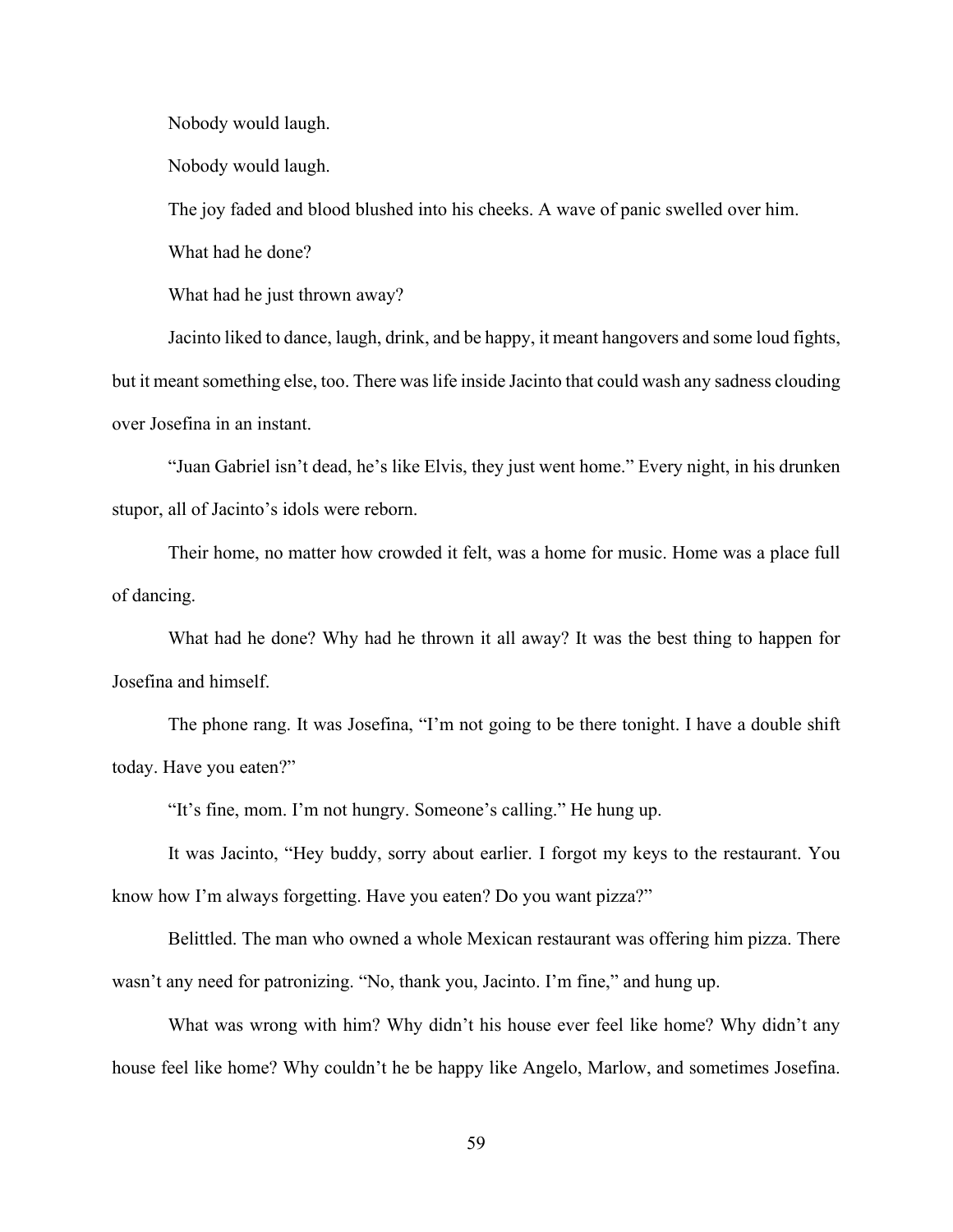What was inside him that couldn't make him like them? Was it the constant melancholy him and Josefina shared? Was it the nature of his secrets and desires? What secrets did the Rincons keep?

There had to be something behind their happiness. To be so happy must have meant they were hiding something. Covering it up with joy. Belly laughs for the dumbest jokes. But not him or Josefina. They were cut from another cloth, fallen from another tree, Cain to their Abel.

He rushed outside, the trees rustled in the air, countless branches stretched from the Mexican Elder, its leaves floated as if underwater, submerged in air. He climbed onto a limb and stretched his arm. His cell phone moved side-to-side hope it would catch the signal from one of the speakers in the arroyo.

He tapped on the name of the orange pill-shaped speaker, it was labeled Storm Chaser, the one Marlow had given to Jacinto for his birthday, and connected it. He hit play. From the top of the hill, above the arroyo, he heard music.

A faint hsssss began and stopped. It started again. He hopped onto the top of the hill from his step-dad's backyard rock wall. He made his way down the steep embankment. He slipped. Caliche soil avalanched into his jeans, shoes, and socks. A cloud of sand trailed his descent into the arroyo.

Without time to notice the pain, he dusted himself off and followed a small trail carved out by him and his brother's footsteps. A punctured basketball and football hung on prickly pear and a Mexican elder. He found CDs and took them up. It was going to take a few turns to get everything back up.

The storm, a collection of clouds like wild mushrooms floated less than two miles away, and moved as fast as a giant turtle.

60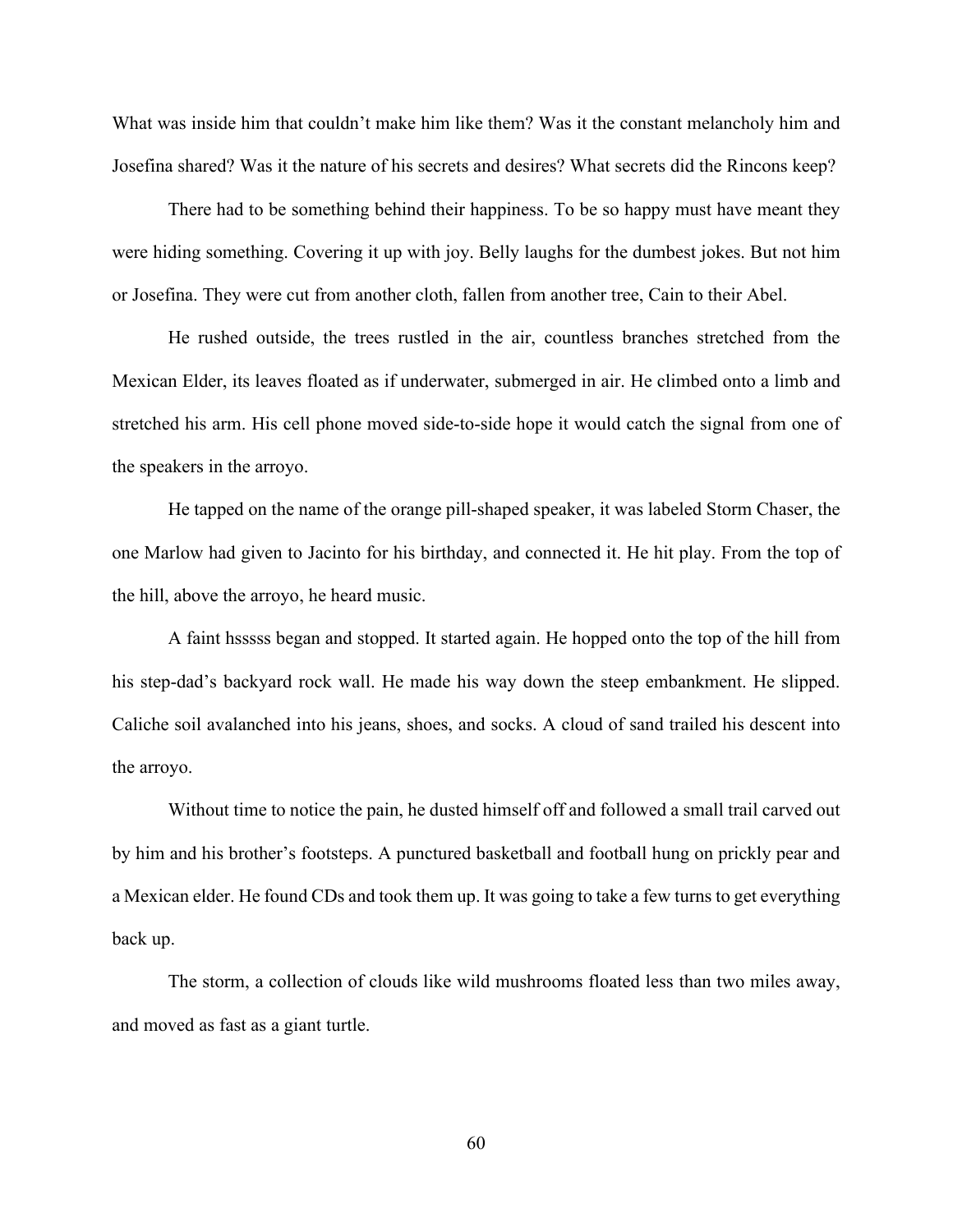Stepping deeper into the dried desert shrubbery, pricking and pinching, the music from the orange pill-shaped speaker sounded clearer. Juan Gabriel's voice echoed, "Mira mi soledad, Mira mi soledad, Que no me sienta nada bien." The plants of the desert made the music echo. The chorus, Wilfredo's face flushed red.

*This isn't happening.* 

What happened earlier that afternoon, it couldn't have happened.

*This is not happening.*

Dancing in his mother's heels, discovered by Jacinto.

*No. It couldn't be.* 

In her dress.

Vinyl records, cassette tapes, more CDs, one of the stereo speakers, he grabbed them, dusted off the dirt, and took them up. The sight of the trail was blurry with his tears. That night, if he saved all the music, he would do his best to get drunk! Be happy and get drunk!

The music kept playing.

Juan Gabriel was singing the misery for everyone, he didn't have to be miserable. There were songs for that.

He hurried into the arroyo's thicket.

The thunderstorm released its rain. The music was muffled.

Where was it coming from?

Why did he do this?

Why couldn't he just be happy?

God damn it.

61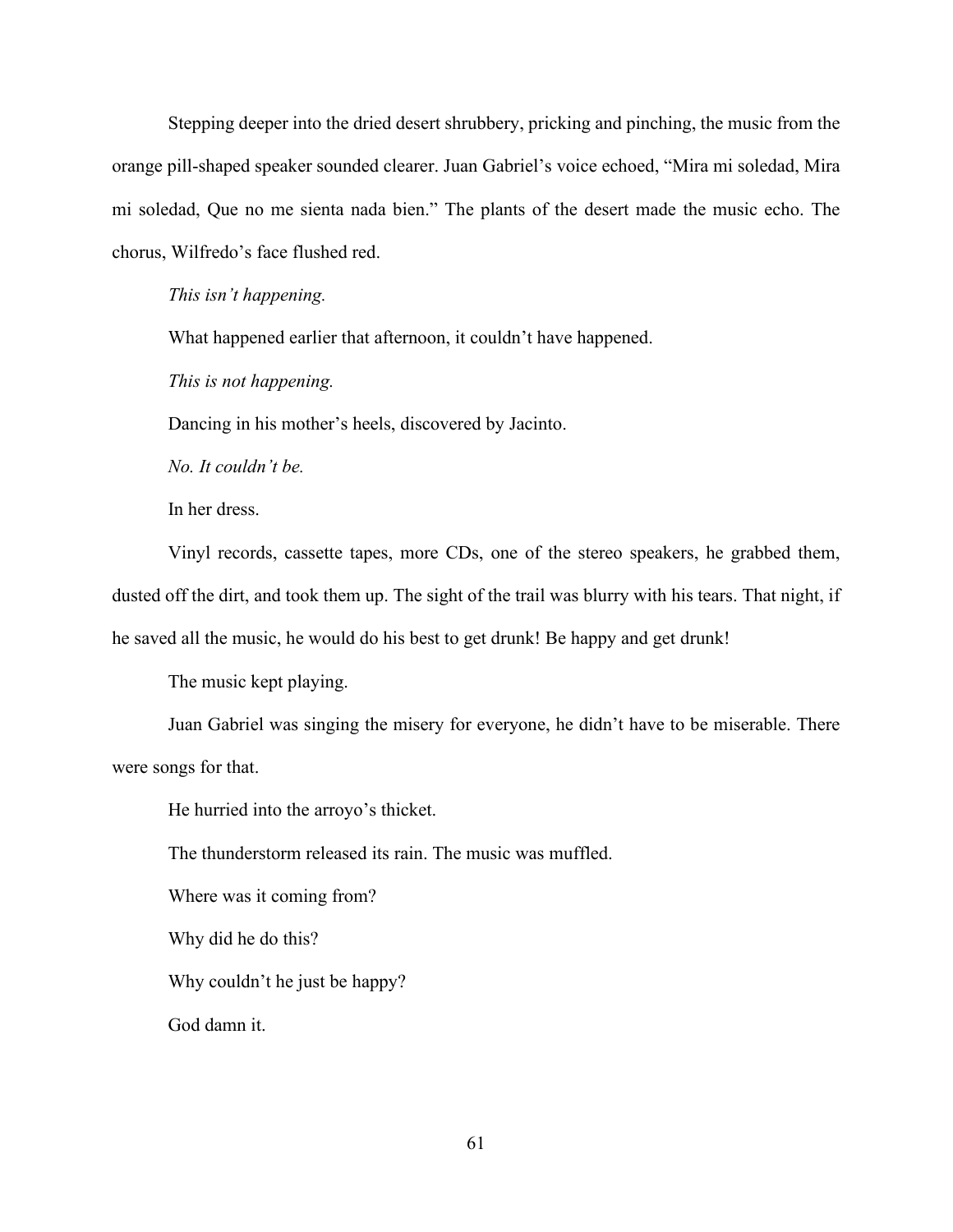Kicking up a mud storm beneath his boots, he rushed into the bracken. Rain pooled in the arroyo. He arrived at a small opening underneath the ocotillo and cactus. Underneath a dried sage brush, he got on his knees and stomach and stretched his hand into the yellow tumbler. His fingers tips touched the orange speaker. Stretching further, he grabbed it and yanked it out.

A lightning rod broke from the clouds above and struck the Earth.

Wilfredo shuddered from his jaw to the heart of his chest, his hands covered his ears. A telephone pole fell down, the wires and electric box sparked flames. The rest of the desert, still green, didn't catch fire.

*Home.*

He sludged to where the arroyo rose to meet the family backyard. The arroyo was streaming downhill. He tried digging his steel-toes into the wall of the caliche soil, but the rain drops made the clay admixture soft and the wall crumble with every kick. He kicked harder. The soil fell and dissolved into a puddle of mud.

The only other way out of the arroyo was the hiking trail that opened into Colony Cove's parking lot a mile away. It was a strip mall and Wilfredo saw it in the rain.

Walking the trail, the deluge made the heels of Wilfredo's boots slip. Sliding, a cactus needle caught his falling hand and punctured through his palm like an ice pick. Wilfredo bent over, stepped his boot on the green, cactus palm, and pulled his hand. The needles came out and his blood mixed with the ravining mud and water.

His lungs were heaving. His body was exhausting quickly. All he wanted was to get home and eat pizza.

The water rose.

Dead brush floated.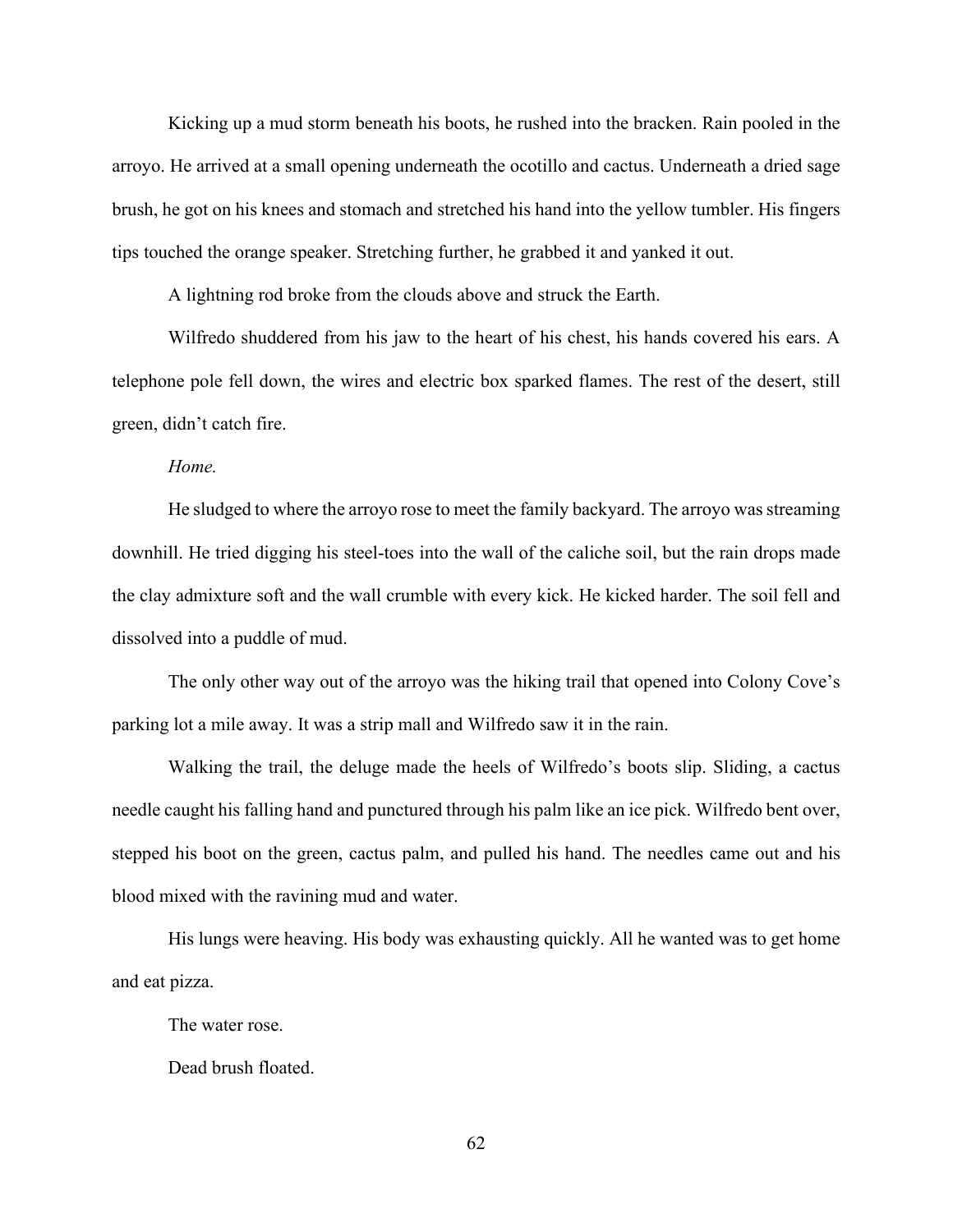Looking towards Colony Cove, there wasn't anyone to yell to.

The backyards of the houses along the arroyo were empty. Living rooms glowed and flashed digital blues and pinks from their television sets.

His fist clenched onto the limb of a Mexican elder. He could wait there as long as he needed to. His grip wouldn't break.

The branch snapped.

His hand grasped for another limb, but there wasn't any. He swam in the chocolate water. His clothes caught on the sharp elongated arms of an ocotillo. Kicking underneath the water, his boot stamped on a barrel cactus, a tuna flower rose to the surface along with the rest of the dead thorn brush. Finally, the ocotillo released him.

The backyard of the house that was never his, the one that would always be his stepfather's, grew smaller and smaller until it was gone.

# **Marlow's Menudo**

The house needed renovations. Marlow went inside.

Angelo studied their old house. A ranch style home, elongated, one-story, was as dusty as he remembered leaving it. Shingles were hanging off on one end. The deck's paint flaked onto the hard caliche soil.

Marlow slurped a spoonful of menudo at the dinner table, drops of sweat collected on his brow, "Spicy." He took the one piece of toasted buttered white bread, broke it, and gave a piece to Angelo. He dipped his share into the red stew and ate it.

"We don't talk about money at the dinner table, but we have to," Angelo said.

"Did you finally win the lottery?" He rose from the table and took his plate to the sink.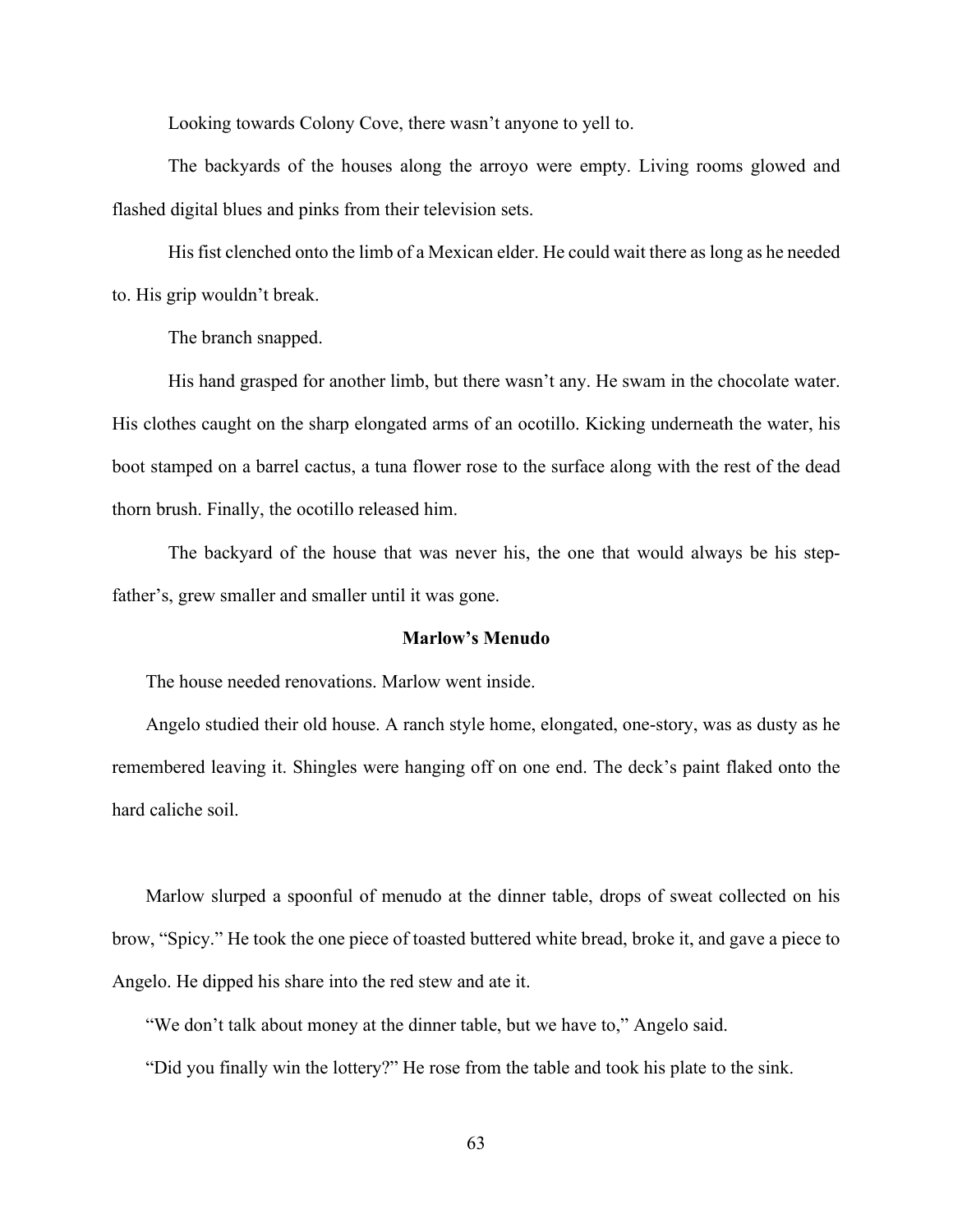"Your grandmother's lawyer called me. He's the one who arranged everything to get you out."

Marlow took his tablecloths to the faucet and shook it. The crumbs fell away, and he began cleaning the dishes- Josefina's pueblo-style bowl.

Angelo hesitated on what to say next, on how to break the news to him. He should have asked Father Santiago to be there, "Estelle passed away last night. In her sleep."

Marlow was tired of getting angry with himself. It figured. When he fucked up, he fucked up at the worst time.

"The nurse at the hospital said she passed away peacefully. I'm sorry."

"What's going to happen to her?"

"The lawyer has her arrangements in order. She left you her estate- everything she had, it's yours." He reached for the oregano, sprinkled it into his bowl and stopped. He could have waited until after they finished, after the table was swiped clean.

"What's going to happen to her body, did they tell you?"

"They're going to cremate her- part of the pandemic stuff."

Marlow's hands snapped Josefina's bowl in two.

"Is that okay with you?"

"Yeah, there's nothing I can do about it, even if I wanted to, right?"

"I guess so." Angelo took his unfinished bowl to the kitchen sink, returned to the dinner table clean, and swiped it clean. "It's going to be a month before they get her ashes to you."

Marlow got back to the table with two cold beers.

"Are you okay?"

"Am I okay? Okay is better than most, right?"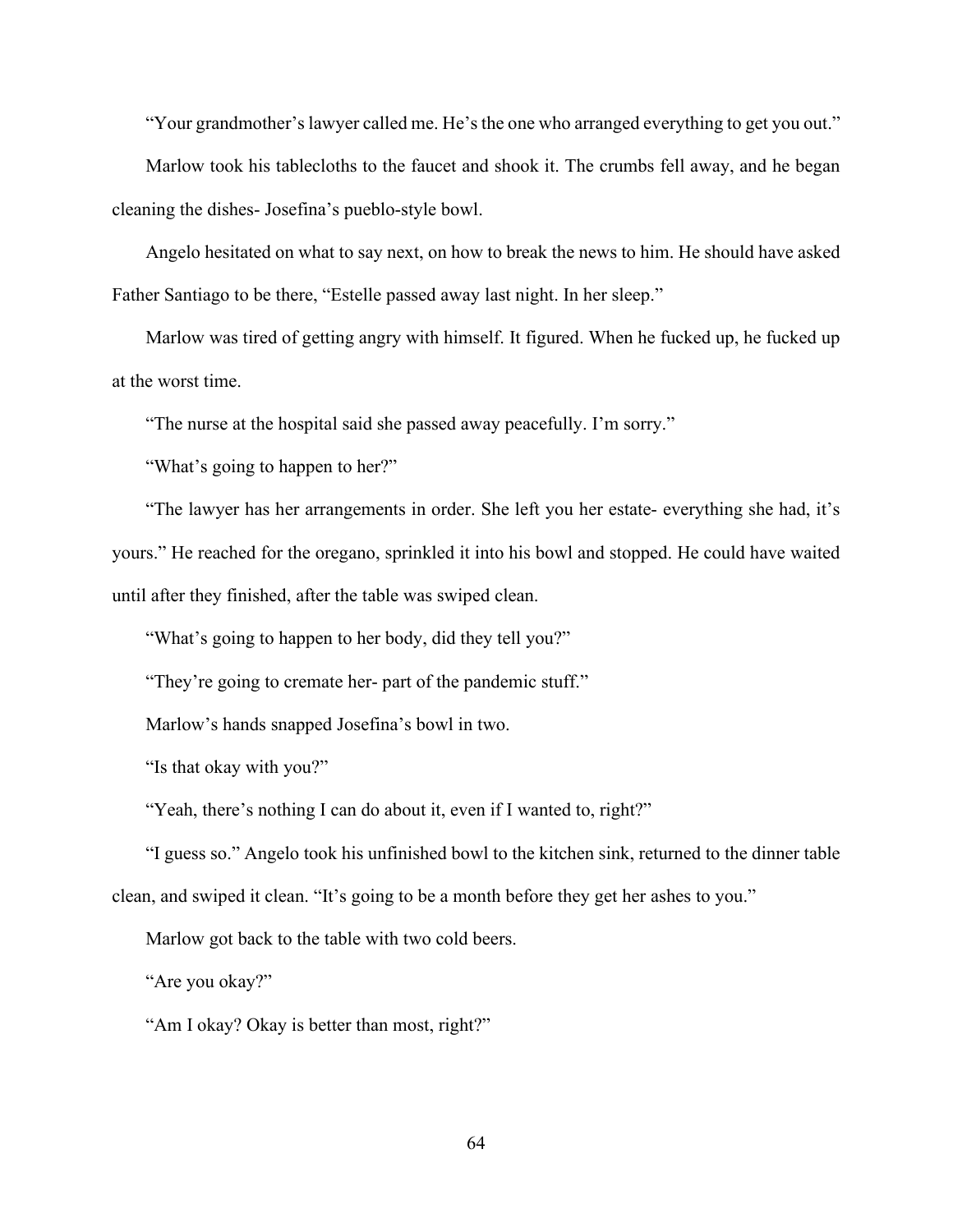"Your lawyer says he's confident he'll manage your case without any jail time. The courts are overworked. And about your grandmother's estate, he's preparing everything for you to sign. You're going to be taken care of as far as money can take care of someone. You won't have to worry about that anymore."

"How long are you staying?"

"Unless you need something from me, I'll leave tomorrow." Did he miss anything? No. That was it. Marlow was out of jail. Home. Safe and sound. He needed to get back to his work in New York and see Sophia.

"I don't need the money. I don't want it. I don't want any of it," reached for a napkin and blew his nose.

"A housekeeper wouldn't hurt, a few renovations, a new gym in the garage, new HVAC, you can train seriously for a fight, I don't know, whatever you want," and looked around the house.

"The house is fine."

Outside the window near the rock wall, planted in desert soil, was a palo verde. Its yellow blossoms, even in winter, tricked by the mood swings of the desert weather, marked its undecided nature, it could be a tree, maybe a shrub. "You can use the money to fix the garden. The money doesn't have to mean anything. You can take it, put it in the bank, forget about it, and save it for a rainy day."

"It's not that easy."

"It's not that hard, either."

Marlow could forget anything, why not this? It was what he envied most about his little brother. His own mind couldn't forget a single thing. Birthdays, deadlines, due dates, court dates, the law, promises, everything was forgettable, but not this, why?

65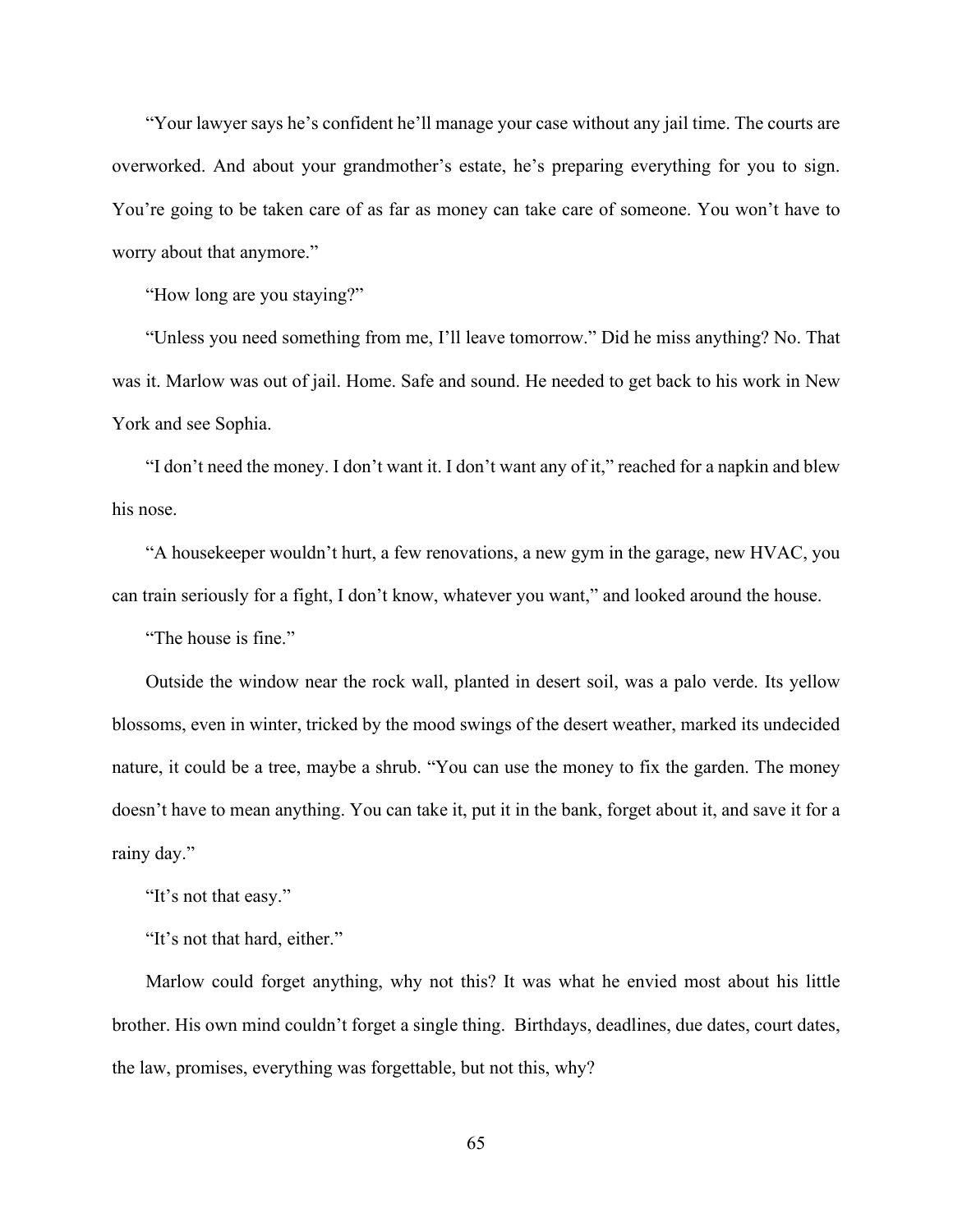"Even if I took it, you wouldn't take a dime. You wouldn't let me share it, would you? Because in this country, like dad says, we each get the share we earn."

"I can't trick you into taking the money."

"It's not a switch in my head. I won't take the money and pocket it, and forget about it. I can't. I wish I could, but I can't. That's all."

"You can go back to school."

"Fuck school, I don't need any more school."

"There are other kinds of schools. You can go to a technical school. Learn a trade, what's wrong with that?"

"And be a plumber?"

"Plumbers make good money. You can earn your money and not have to touch your grandmother's estate."

"And what would the family think?"

Angelo slammed the beer on the table, "What fucking family, Marlow?" He adjusted the table. "You can't keep pretending that everyone stepped out of the house for a gallon of milk. You can't wait for everyone to come back." The bottle left a crack on the withered wooden table.

"Can you stay longer?"

Accepting the invitation would tie him back into household matters. No. He had left for a reason.

"Have you seen him?"

"You mean dad? You think his mind constantly wanders, but when he's here, his feet touch the ground and he comes back to reality."

"You've seen him."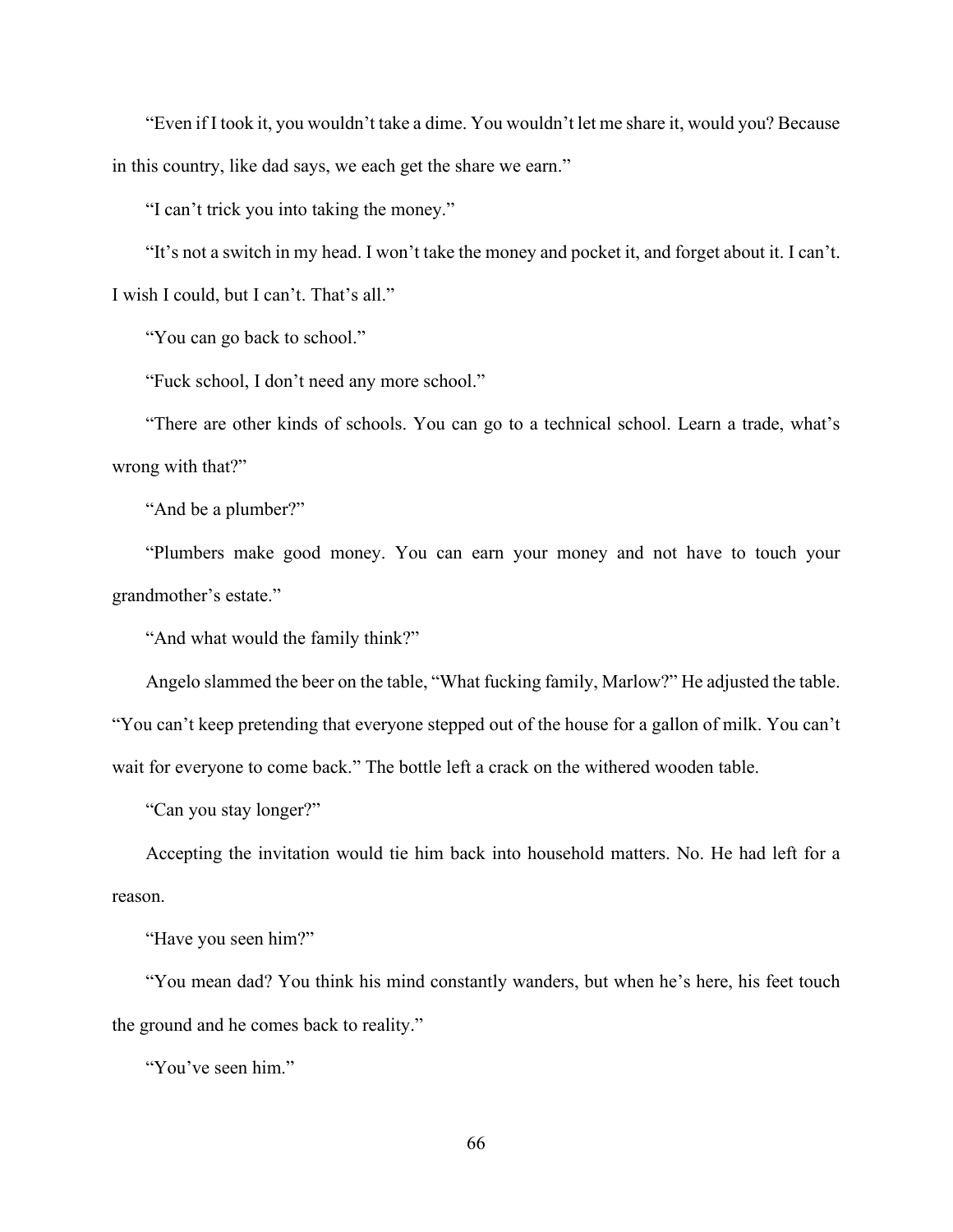"He was here before the accident."

Nobody accidentally stole a hearse with a corpse. Angelo pinched his brow. "What was he here for?"

"He wanted to see my new outfit. Can I show you something?"

Marlow left the kitchen and came back from the living room. His luchador mask covered his face. "Do you like it?" It was glossed over, navy blue, shining with white trimmings. The eyes and veins were a tapestry of colored linings, lime green, baby sky blue, bright red, tasseled at the back in a ponytail.

"What do you think?"

He couldn't deny it. It was his best mask. He forgot about what he was doing there. Maybe, he could forget things.

"It's great! Seriously, it's fantastic. When did you get it?"

"Get it? I made it. I've had a lot of down time. I started stitching."

Maybe not taking the money was what he needed. All the money in the world wouldn't steal the hunger away from a starving soul.

"How long are you staying?"

"Tonight. I'm staying at an Airbnb near the university."

"Stay. I'll take the couch. You can take our room. Are you hungry?"

"We just ate."

"I'm always hungry."

"Oh, yeah."

Marlow opened the fridge and took out his favorite vegetables. Angelo went to the fridge and opened another cold beer.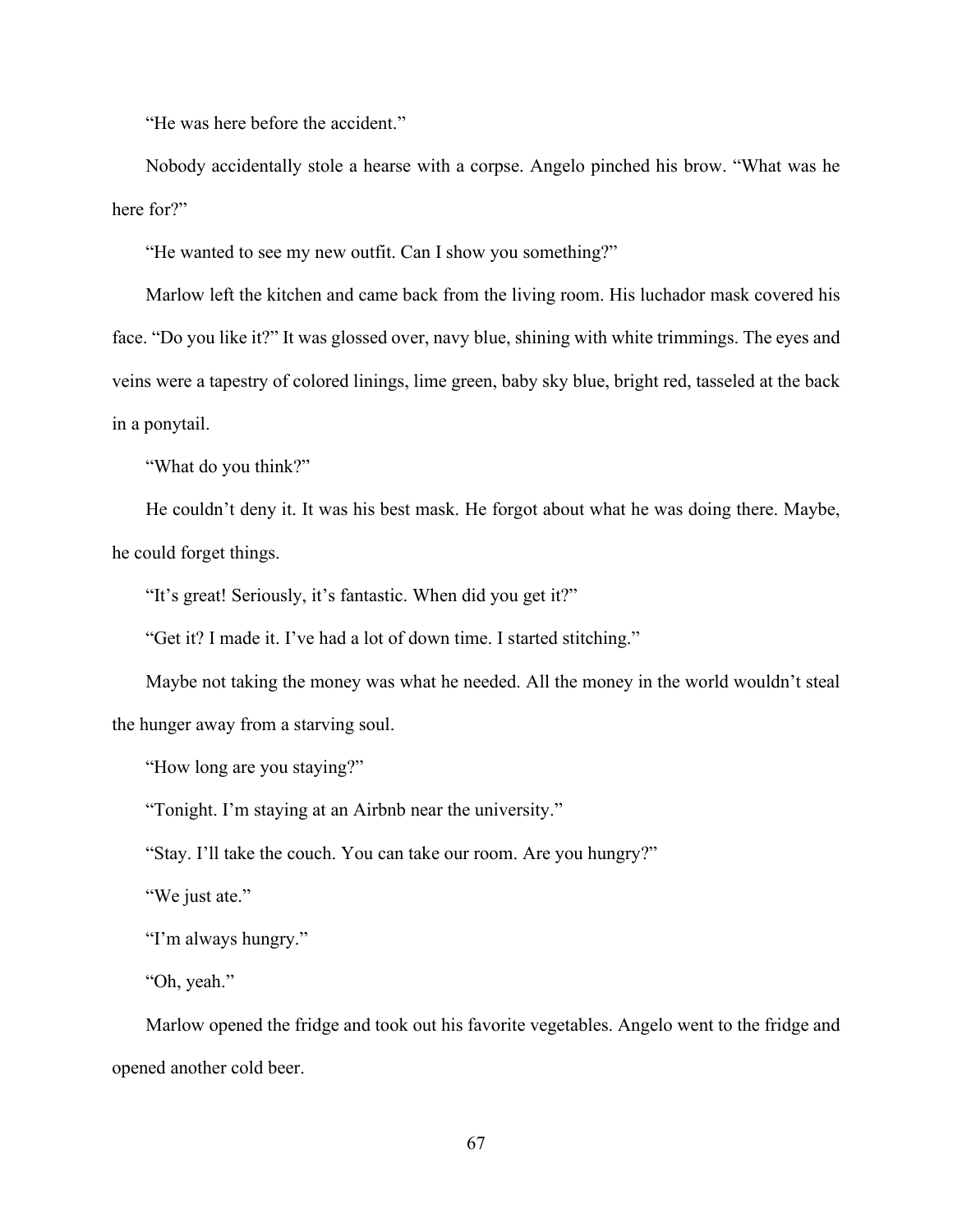"Do you have any tequila?"

# **A Trail of Posts**

Terra was about to go inside. She made out Angelo and Marlow's silhouettes. But near the window, she noticed the front porch bench was broken. It was swaying in the wind. Paint chipped away and fell off.

She grabbed the chain that was hanging from the porch's ceiling and hooked it onto the arm rest's metal hook. The seat's wooden runs were snapped, but it was level. She balanced herself on it well enough to sit. It was dusty unlike the varnished bench she sat on as a kid listening to Angelo, Marlow, and Jacinto sing.

Where was Jacinto?

She needed fatherly advice. She wanted to hear honest advice from honest eyes. She hoped he still had them. Terra swiped her phone and waited on the bench. She could play house a while longer, secretly, she was their foster sister.

Angelo stepped out.

"Are you staying longer? Are you working from home?"

"It's home over there now."

"You won't take two homes over one?"

"No. I need to focus. Do you want to go inside? It's cold."

"My allergies are bad," she swiped her nose. She laid two sturdy wooden palettes on the seat.

"It rained yesterday." The air and sky were clear, cloudy and cold but clear. He patted the seat, "It's broken." From the corner of his eye, not wanting to look, he sensed something had happened.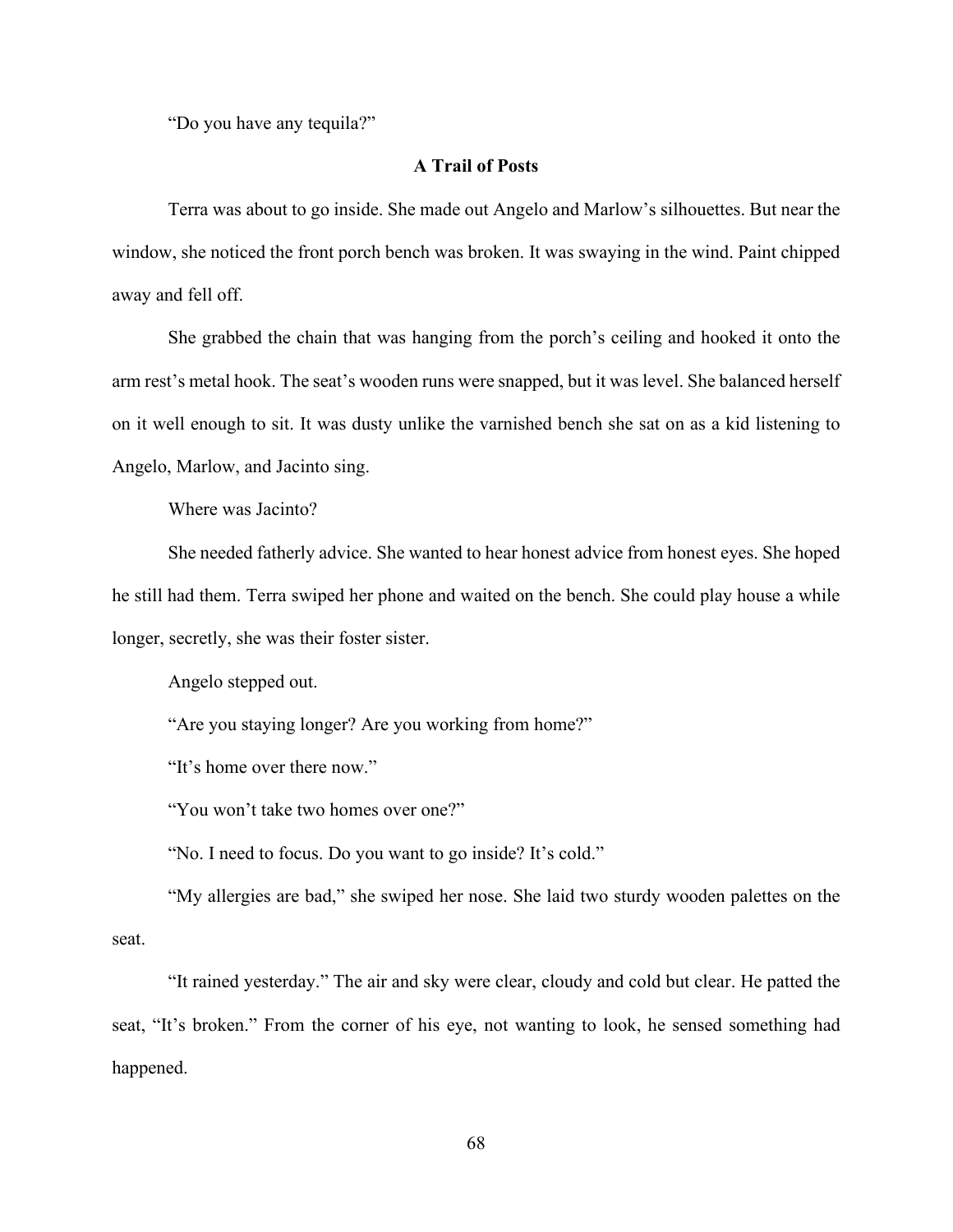"I can't believe it. I feel like an idiot visiting you and Marlow."

It was better not to ask, but he sat.

"I found Marius' phone yesterday, laying out on the couch."

He didn't have to.

She scrolled through pictures. One by one, she pinched the screen with her fingers, zooming-in to each one.

"I asked him what had changed. He said nothing, but that he had found someone on the internet and it was a one time fling. But he was lying, because there were more messages."

"When did this happen?"

"Last night and this morning."

"I'm sorry."

"I thought I knew him. I thought I knew who he was. I should have seen it coming," a laugh escaped from between her teeth, "My God, a Mormon runaway! How could I not have seen it coming! The writing was on the wall staring at my dumb fucking face."

"They still do that?"

"No, but maybe that's why he ran away. Just yesterday everything was okay. It was the way it was supposed to be. It was…"

"Perfect."

"Yes! And now it's ship wrecked. Completely fucked. I don't know what to do with myself Angelo. I don't know what I'm going to do. It feels like the world shrunk."

"The world is small."

"A tiny piece of the world was cut out for me. It was beautiful and small and big enough. It was everything I wanted. But the world's not small, Angelo, we are. I'm scrolling through each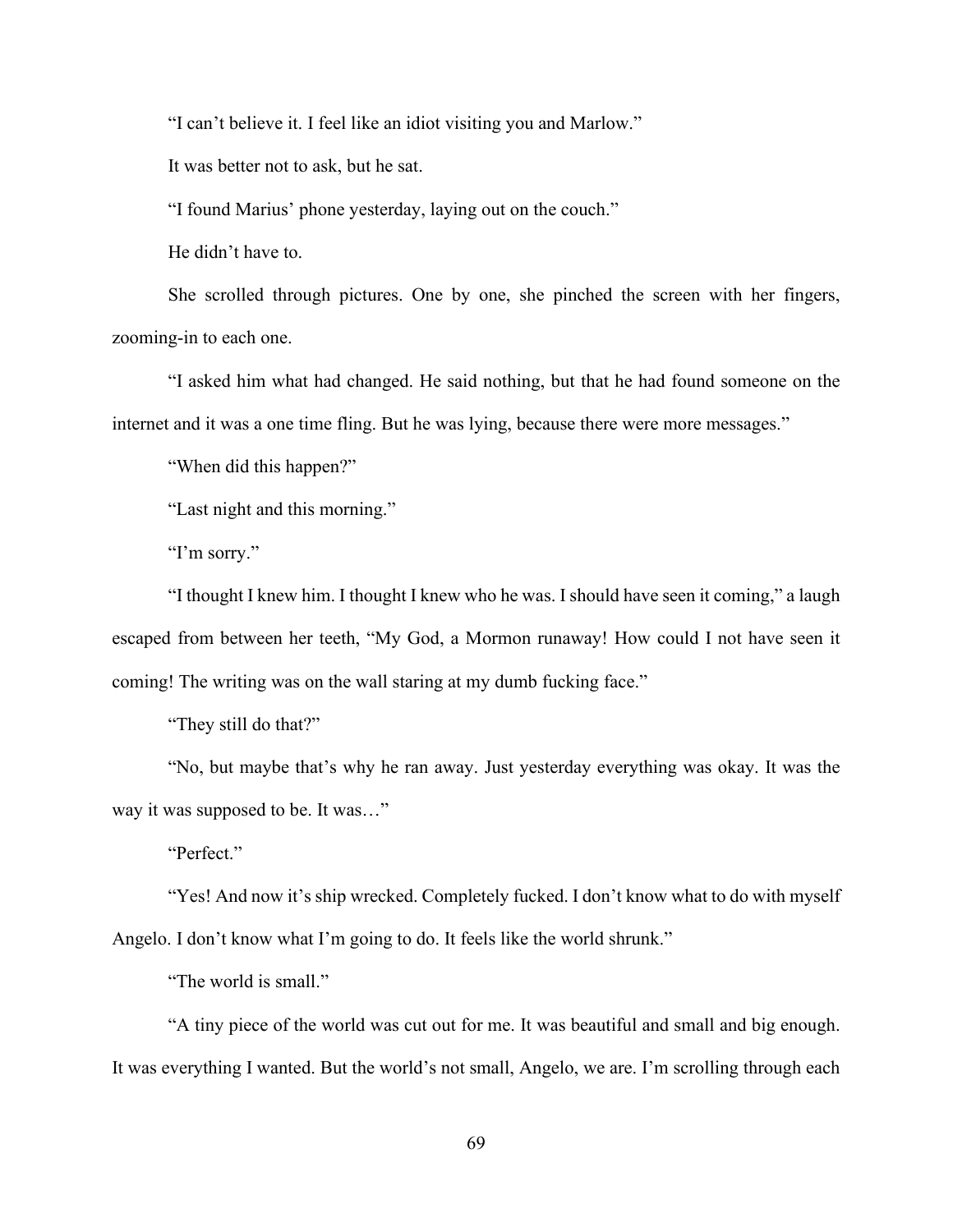picture. Each one feels so fake. I feel like I'm looking at somebody else. But it's me. And it's him. And that girl, that stupid girl, inside the picture, she's dead."

"Well if she was stupid, good thing she's dead, too." Angelo recalculated. "I'm sorry. I don't know what to say."

"Then I look at him. His dimples, his curly hair, his teeth, what was going through his mind? What was going through mine? Was he always thinking about this, why didn't he bring it up before? Was he always doing it? Angelo, I'm going back to each picture I ever took to see where it began. I can't see it. There's nothing that screams, right there! It was all fake. A trail of pictures and posts that didn't go anywhere. A dead end. It's dead. We're dead."

She took the handkerchief he offered, "Before coming here, at my parent's, I found a box full of pictures and little things. It's where I would put all my things from him. That's where it all belongs, in my secret box inside my parent's house behind the walls, underneath the plaster. It smells old. Aged paper. Old pictures. Stale greeting cards. It smells like home. I want to burn it. I want to burn him out of my mind. He's all over my body. I feel so weak. Angry, at the same time, does it make sense? He lied to me. He bewitched me. He put down a trail of crumbs that led nowhere. I was picking each one. Damn him, Angelo, damn him to hell. Eight years of my life."

"You can try and make a story out of all those pictures. But you said it yourself- they're dead. That's not you. She's gone. Marius in the pictures is gone, too. You can make sense out of it in that way. And that would be the half-truth. Don't try and see further than that right now. Let the storm pass and see what's left in the wreckage. Don't give up on the idea, I did, but you don't have to."

"What's the idea?"

"That a dream can be honest, I guess."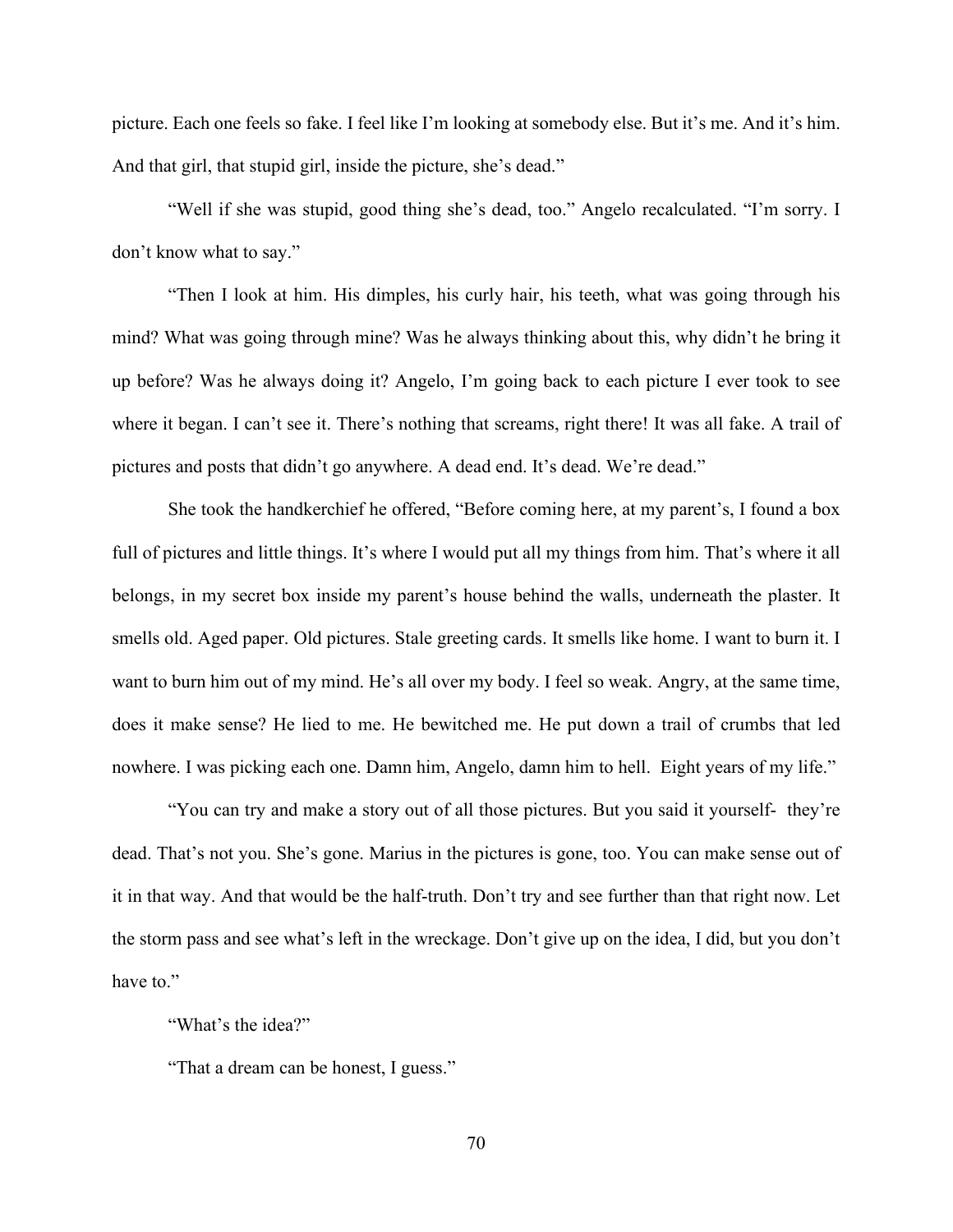"I'm exhausted, Angelo. Stay longer. Marlow needs you. I need you. Come back home."

"I'll try, I don't know what's going to happen."

"I'm not asking you to know, I'm asking you to stay."

"I'll try."

"You can't fool me, Angelo. I know who you are. You always look so busy, but you're not that busy. I know you're afraid of coming back home. But it doesn't have to be the way you think it is. You can stay and live your own life. You can stay and have your own family. But you can stay, that's for sure. It doesn't have to be all or nothing. If you decide to leave, that'll be a shame, but that'll be your decision."

"Do you miss Boston?"

She paced her breath, "Sometimes in the winter. I loved the campus out there. Visiting Martha's Vineyard, I'll miss October and the oak trees."

"Why did you come back?"

"I haven't come back, yet. But I can come back if you do."

He could come back. Or he could visit more often. There was a time in El Paso that emulated the fall in New England- it lasted three weeks. The desert was decisive. It was cold or it was hot. And it could change its mind in the middle of a week or a season.

"What would I do here?"

"Won't they let you work from home for a while? You've been up there since the beginning of the pandemic. You could tell them you need to spend some time with your family. That's all. Give it a month, maybe two, if you don't like it, you can always go back. What do you think?"

"I'll ask them."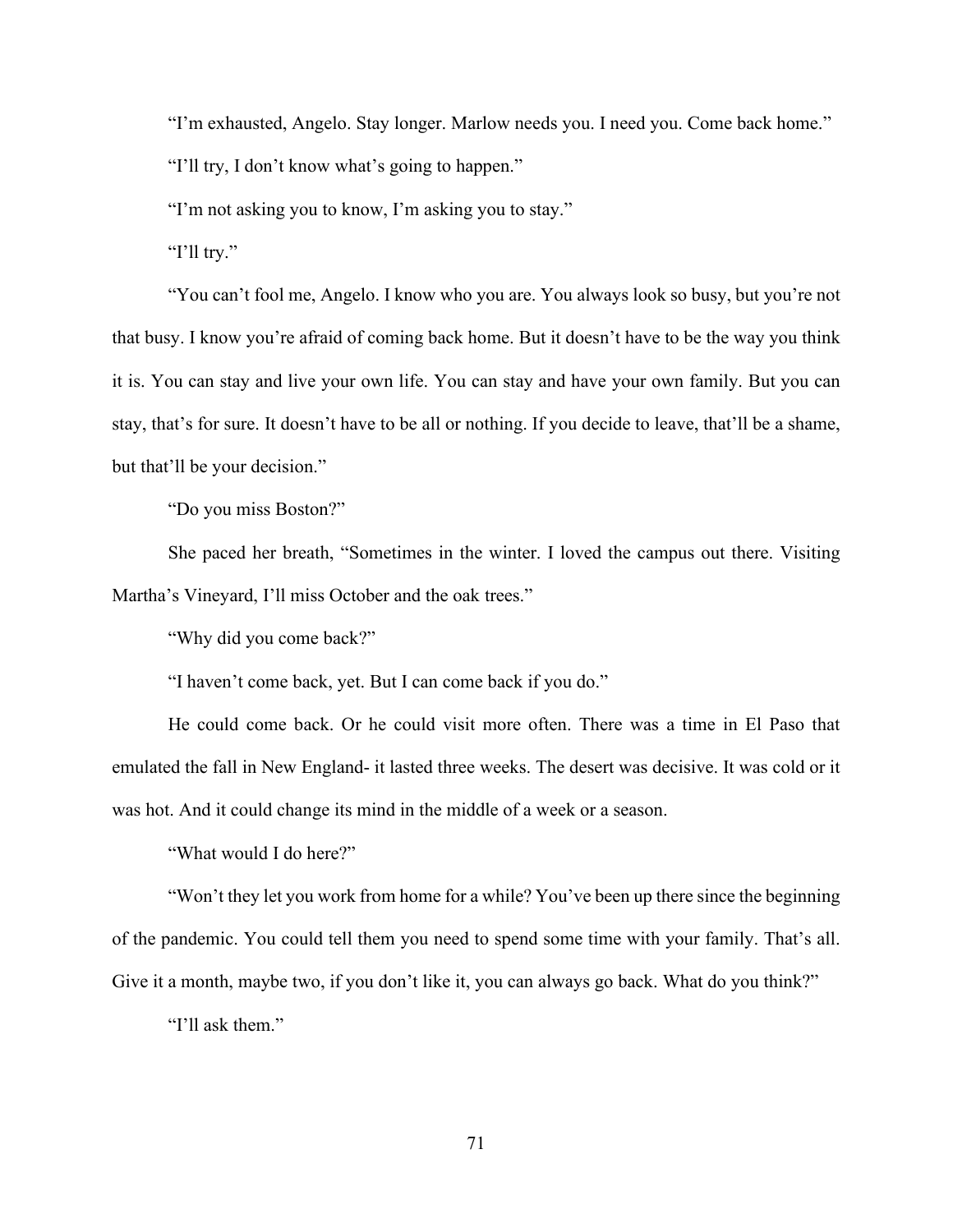"The worst that could happen is that you spend Christmas and New Year's with us lowly people."

"You're lowly now?"

"Come South."

That didn't sound so bad. Maybe Terra was to him what Marius was to Sophia- someone from childhood who got old with you until you promised you'd be there when you died.

"What about Sloan? I mean, have you talked to Marius?"

"I can't stand his voice. I want him to die."

"He might fix his head over this. Or maybe he gets run over by a bus."

"I hope he does."

"Me, too."

"Something is going to happen. Maybe not like that, but something will happen and you'll be able to make up your mind about it all. It's inevitable, destined, pre-ordained, fixed."

"What is?"

"Not knowing, I guess, until you do."

Terra's heart lifted when she adjusted her seat on the bench. And it came down slightly again when she laid her head on Angelo's shoulder.

"I feel like I did when Wilfredo died. I feel like I lost someone."

"Marius."

"Not just Marius, I lost my future family. The family of my dreams. The one I was building inside my head. It was my secret family. Marius and me would talk about it. Every time I saw him, it was like a breath of life to each and every kid I wanted. I think about them like real people. It's my memory of imagining them. I feel so stupid."

72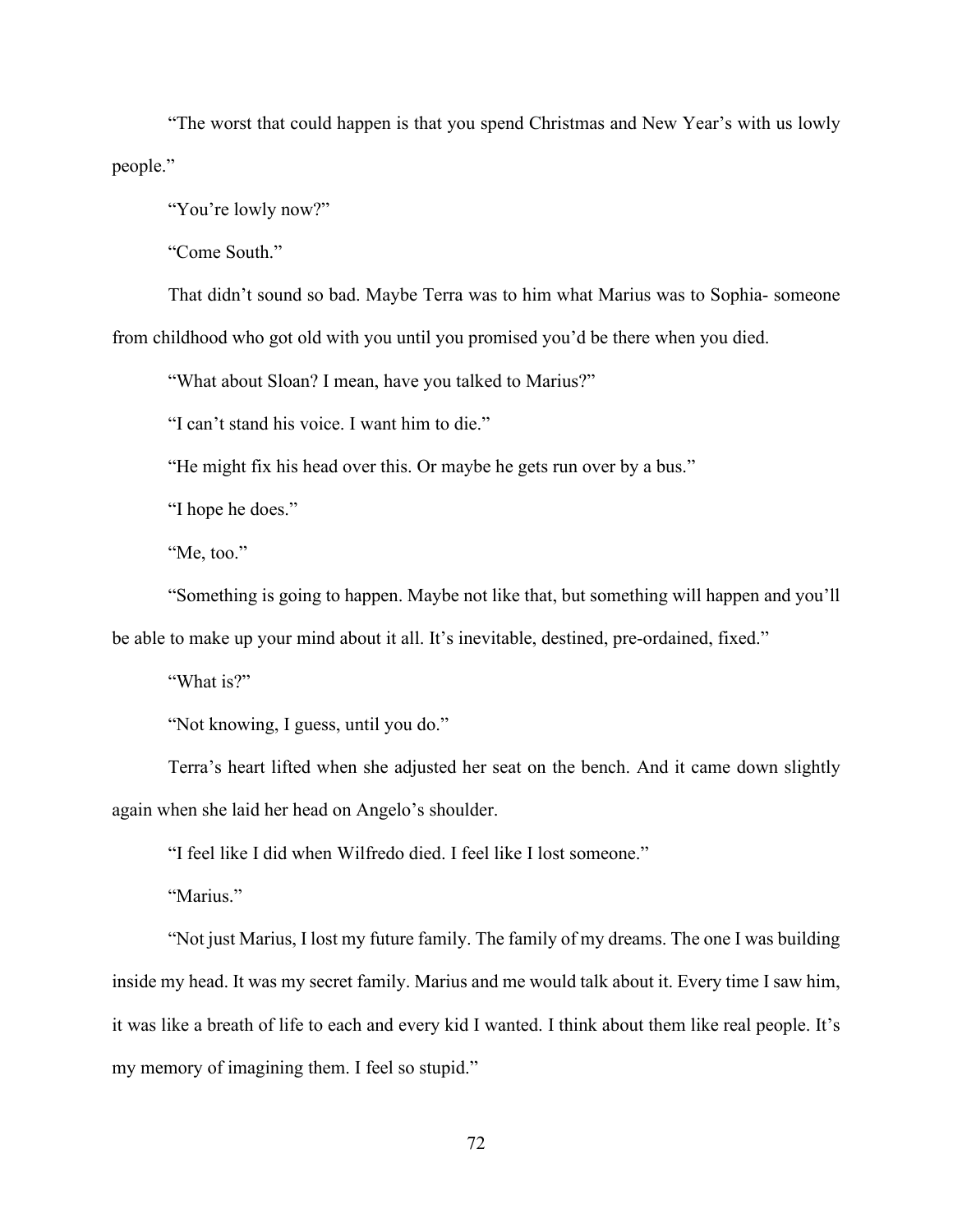"A memory of the future. That's a neat idea."

"Yeah, that does sound stupid. Living something that hasn't happened yet. Loving people that don't exist. Hoping to see someone invisible." The pictures she scrolled through were the most visible evidence of it existing. The pictures on her phone, stored somewhere in the cloud of data above them, was proof that her dream had died. She believed in rescuing her old life. "I can't stop thinking where it went wrong. I can't stop my head from rewinding, again, and again. It's stuck on a loop. Angelo, I feel like I'm going crazy." She burst into tears. It was over. It was all over. Bad luck won over all her plans. Out of all the people she could have loved, why had she fallen in love with Marius?

"If you're going crazy, and if you're saying you're going crazy, you're still here, Terr Bear." He pressed his fingers on the bone that protruded from the higher part of her chest.

"Ouch."

"You see, you're still here."

She hugged him, rested her head on his chest, and closed her eyes. For a windless moment, lighter than the dust resting on the bench, there was no Marius. There was no memory of Marius. There was only the heart beat of her other chance.

He kissed her.

She kissed him back.

Her lips took him embraced by his chest and arms. She stopped. Angelo could be Marius. Not again.

"No."

"I can…"

"Stop."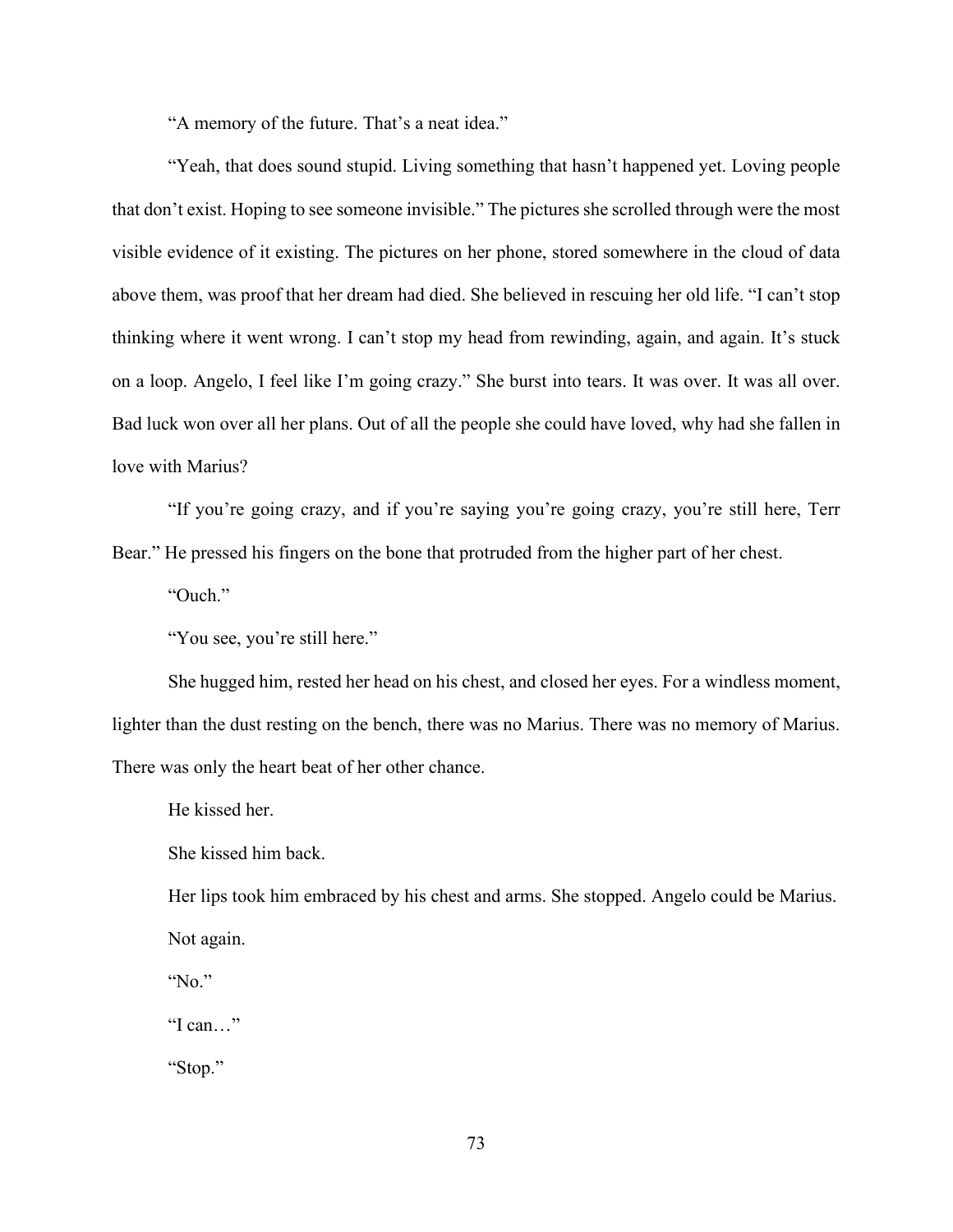She lifted herself from his chest, with her thumping heart signaling an array of indecipherable emotions. Angelo was everything she needed. But it couldn't be him.

"I love you, Angelo."

"I love you, too."

"I know, but I can't. There's too many things."

"Like what?"

She wanted someone like him. The dream of having his children flashed in her mind for a split second before she silenced it to go away. The feeling, the urge, she pressed her hand on the bone protruding from her chest. They were her dreams. She wanted to make it stop. The dream machine inside her mind came to a halt. Then Angelo disappeared. Her dreams carried her on the bench, swaying gently until a breeze lifted the dust and she felt her feet touch the wood on the deck.

"There's three reasons."

Oh, God. A list.

"First, I had the same feeling with you as I had with Marius. And I don't want to think that what happened with him could happen with you. I don't want to risk it."

"I won't hurt you like he did."

"That's what he said, too."

"What else?"

"I'm worried about your political inclinations. I respect your opinions, but I think there's a gap that's too much."

"Are you serious?"

"Third, my brother's name is Angelo and that makes it kind of weird for me."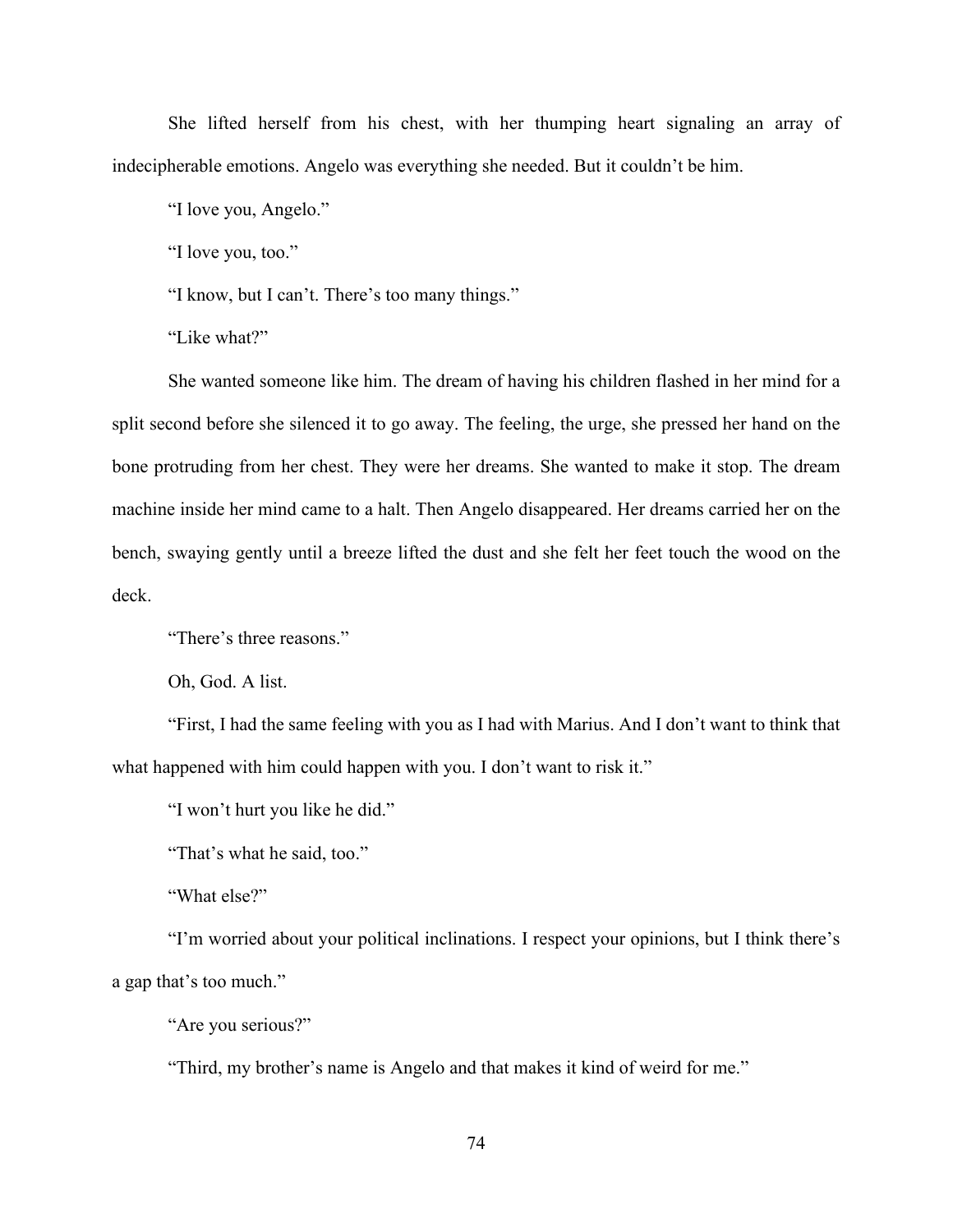"But…"

"I really like you Angelo. I always will. I'm sorry."

"I have three reasons why we should try," and he went on to explain in vague terms his need for her body.

She listened to him as a friend would.

Inside the house, in the kitchen, Marlow was cooking his evening vegetables.

Outside, in the basketball court, the netting on the rim was being undone by the wind, the tatters and soft pieces of net were falling, carried into the arroyo, on the other side of the backyard wall, Jacinto came out of the thicket.

He climbed to the top of the hill, jumped over the rock wall, walked across the cement court, slid the screen door, and walked into his house.

Marlow, stirred the beans with Josefina's old wooden spoon, he heard the sliding door open and looked up, "Hey, dad."

# **A Prodigal Father**

Jacinto's face was hidden behind a red bandanna.

"You look like you're about to rob a bank, dad."

Jacinto sat down and shook off the dirt from his cowboy boots. The ones that Josefina had bought him on their last Christmas. In two weeks it would be Christmas, again. There wouldn't be new ones under their tree. There wouldn't be a tree. He slipped his boots off. "Who's that outside?"

Marlow peaked out the window, "It looks like Terra."

"Tell her she needs to go home."

Marlow walked to the front door, opened it, and peaked his head, "Terra, my dad's here. You've got to go."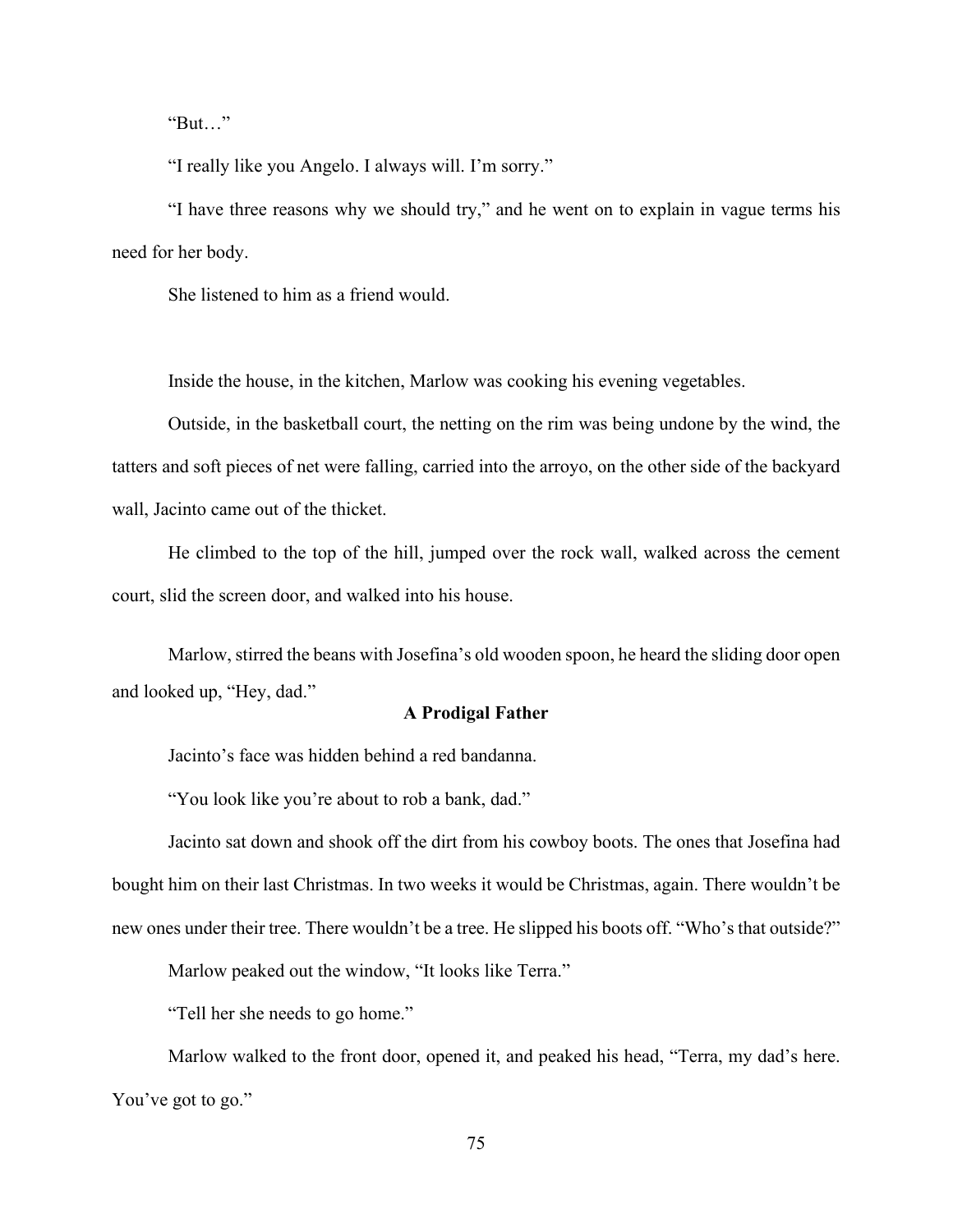"Mr. Rincon?" Terra sprang from the bench and made her way inside. One step in, she saw Jacinto.

"Damn it Terra, I said get out!"

The bark pushed Terra on her heels. Confused, she ran out the door with her face hidden in her hands.

Angelo walked in, "What's the matter with you?"

"It's not safe," Jacinto coughed, wheezed, and leaned his body on the corridor's wall.

"Your brother can help me, don't worry Angelo, you can go."

Marlow and Angelo fastened a blue hospital mask around their face.

"What are you putting that on for?"

"You might have the virus, dad."

"No," and pulled the mask off of Marlow's face, "I won't have it."

"You're sick dad," Angelo interrupted.

"You're afraid of a bug, Angelo?" He coughed, "What are you doing here anyway?" His sons laid him on the couch.

"You're a doctor now, too?"

Marlow turned to Angelo, "What's your problem?"

"It's fine, Marlow. Your brother's leaving."

Jacinto pulled the red bandanna to his chin, "I'm starving. Is there any food?"

Marlow went to the kitchen and returned to the living room with a bowl of menudo. Jacinto took a sip of the broth and coughed it out. "It's spicy as hell," and tried lifting himself off the couch, "I need to be somewhere?"

"Where are you going, dad?"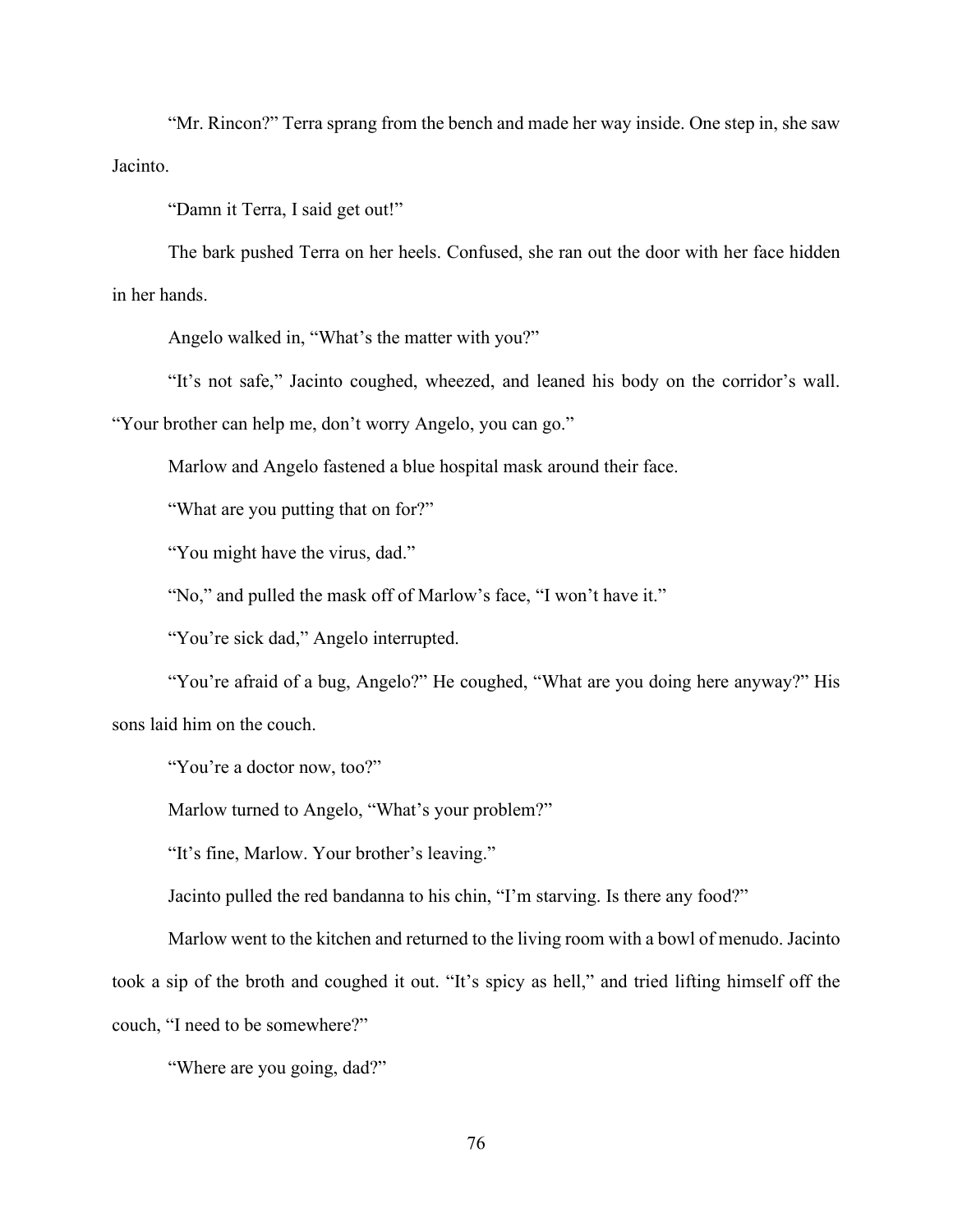"What's the Yankee doing back in my house?" He cleaned his mouth with his bare hand and wiped it on his jeans. His beard was nearly all gray.

"He's here to help me with some legal stuff, dad. My grandma died."

"That woman hated me. You boys got a light?" Marlow fetched a lighter from the kitchen and came back.

"What are you doing smoking in the kitchen? Josefina doesn't like that," Marlow interrupted.

"Josefina has been gone a long time, son. And she's forgiven me. Ain't that right, Josefina?" The three of them stood in the quiet kitchen. "I'm late. I have to go."

"Where are you going, dad?"

"Nowhere you would like to see, so don't bother. Marlow, we need to go." Marlow took the dishes to the sink, swiped the surface clean, and pushed the chairs under the table.

"Where are you guys going?"

Jacinto stood from the couch and dragged his feet into the hallway.

Angelo waited at the kitchen table like the times when everyone would walk away.

In the hallway, Jacinto took his rifle from the gun cabinet. Marlow prepped his own. The eldest saw the similarity in their movements and gestures. Josefina would point it out. Now he saw it. They cleaned their guns in the same rhythm, they tightened and loosened their belts, and both wiped the sweat off their brows. The same moreno complexion.

"Where are you going, dad?"

Jacinto's breath convulsed. He coughed, leaned on the wall, and slid down to the floor. He uncrossed his legs and stretched them further. Marlow came up to him. Angelo tapped Marlow on the shoulder, signaling him to make room. Marlow moved away and Angelo crouched.

77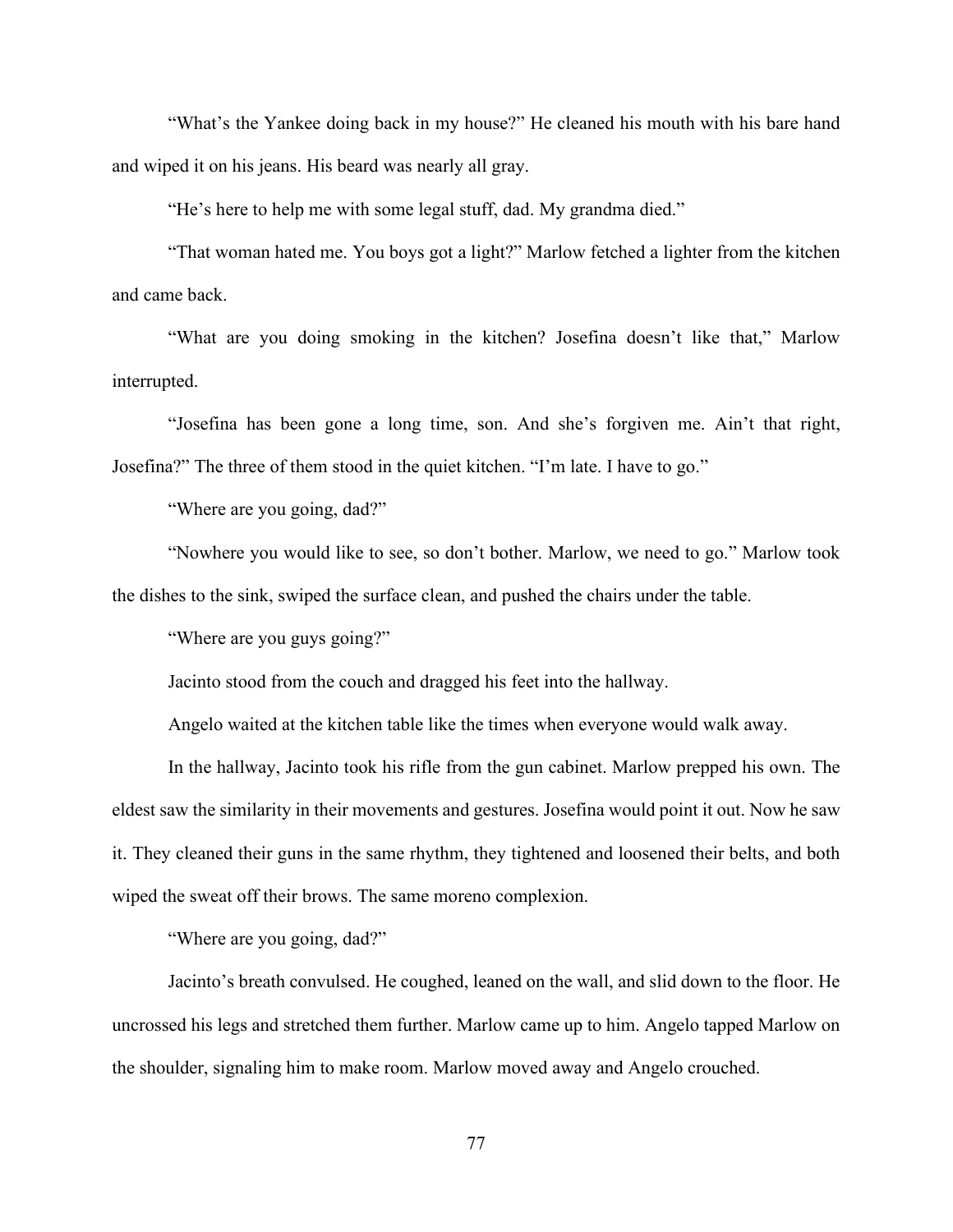From the back of his pocket he pulled out a hospital mask and pulled it over his dad's ears, covering his mouth. His finger lifted in the air, signaling his dad. "Keep it on, viejo. We don't know how sick you are."

"We're running out of time, mijo."

"I know." There was a time he wasn't so strange. That was a long time ago. Before Wilfredo and Josefina left his home and soul. Since then, he was always running and out of time. He looked at him coughing, the weakness, exhaustion, the lids of his eyes closing. He might as well be drunk.

The two brothers took Jacinto into the master bedroom. They laid him down and Marlow covered him under Jacinto's grandmother's blanket, still in one piece, still warm, still green, brown, and turquoise, still smelling like coffee.

"Get some sleep, dad. You need to get better before we go anywhere," Marlow said.

"Have you guys been to the restaurant? Has anyone checked up on it?"

Marlow answered, "Things are fine. Don't worry."

"I'm not worrying, I'm asking."

"We'll be here, dad."

Angelo closed the door behind him.

Trapped- he needed to disappear.

#### **Yes No**

Angelo returned to the apartment Airbnb. It was 10:00 pm. Late but he needed to speak with Marlow's lawyer.

"Mr. Contreras?"

"Yes."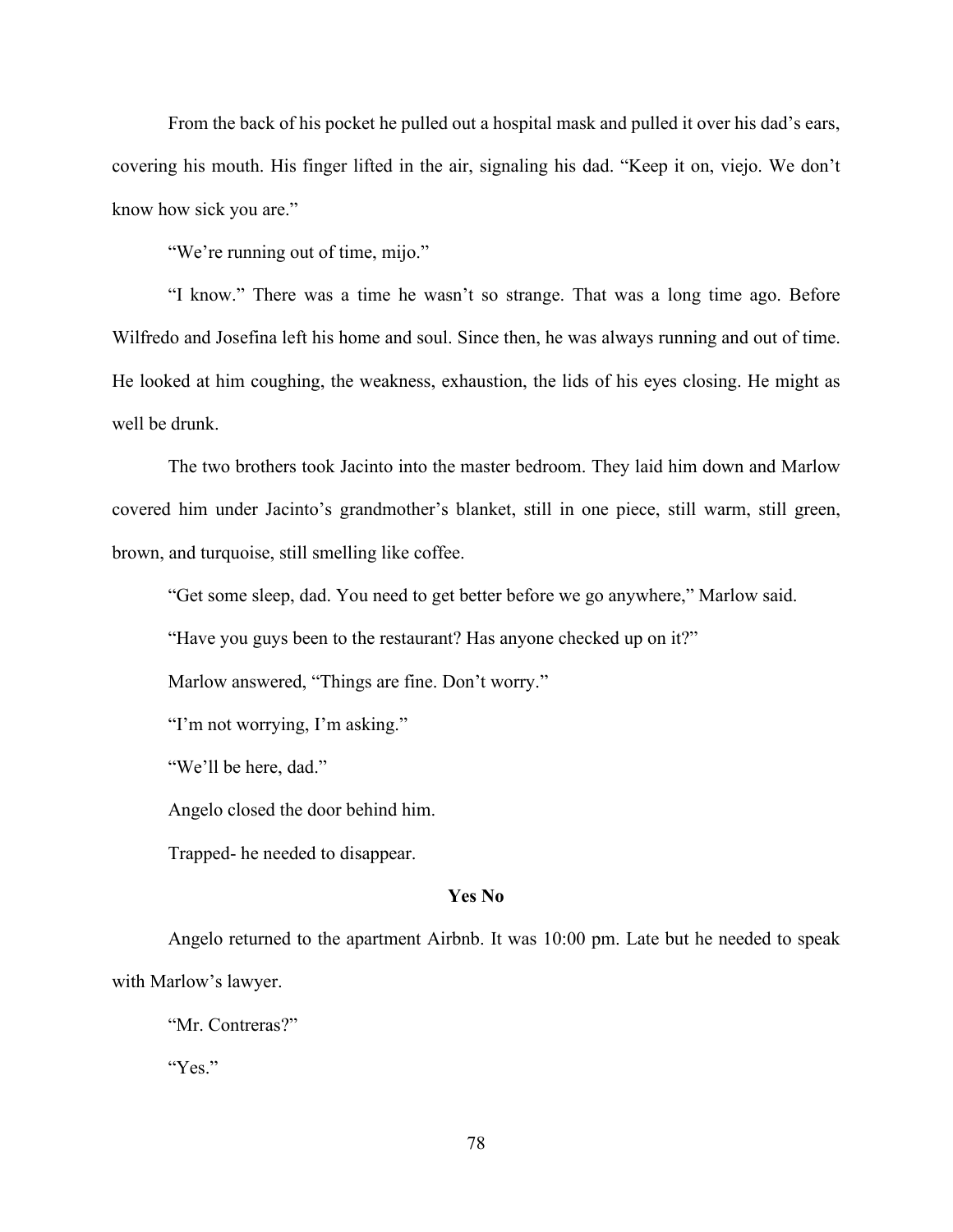"It's Angelo Rincon, Marlow's half-brother."

"Yes?"

"I had a question regarding Marlow and Jacinto."

"Who is Jacinto?"

"My father."

"Ah, yes."

"I had a question concerning my brother's inheritance."

"Yes?"

"My half-brother lives with my father, and I'm currently concerned about Marlow coming into possession of that inheritance while living with my father. I was wondering if in Estelle's testament she stated anything concerning him. If she had, I was hoping there could be a way of safeguarding Marlow from inheriting the assets while living under my father's house."

"Has something happened?"

"No, not yet."

"Is there something that can happen?"

"I'm not sure…"

"Do you have a lawyer, Mr. Rincon?"

"I don't."

"Do you have a dollar?"

"Do you take card or can I send it to you?"

"Yes, please, do."

Angelo reached into his pocket and took out his phone. With a tap, "I've sent it to your email."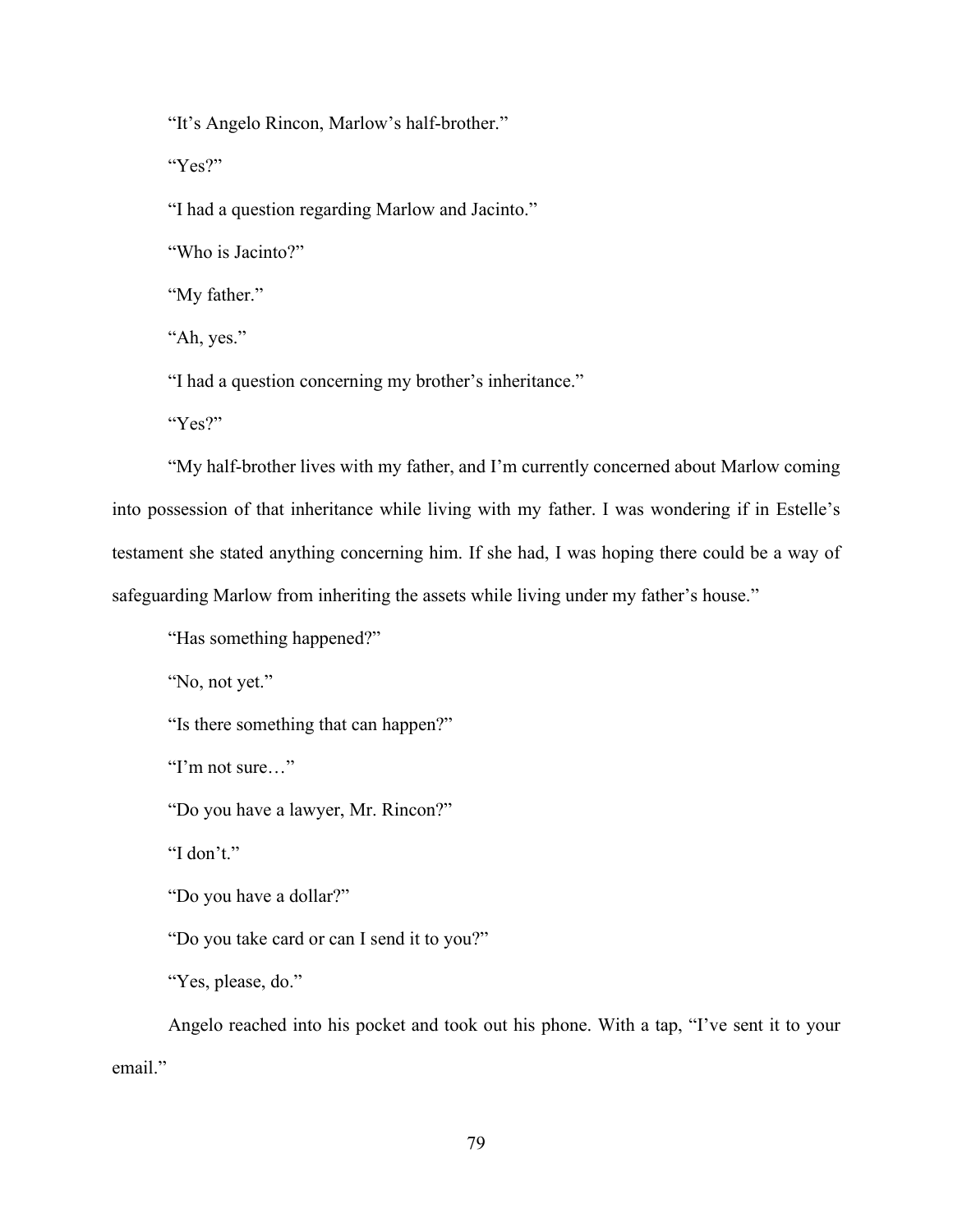On the other end of the line, Mr. Contreras checked his phone, "Excellent. Now, as your lawyer. What is the problem?"

"The problem is that my father, Jacinto, seems to be involved in some kind of activity that I'm not entirely sure is legal or not."

"What kind of activity?"

"I'm not sure."

"Is there something you are sure about?"

"It's something of a mental health condition. My father's mental state is deteriorating. But I only know so much. He's rather private."

"Is it suspicious?"

"Paranoiac."

"Was there any activity that you saw that might have been construed as illegal?"

"No, nothing of that sort. My father retrieved his rifle and was asking Marlow to take him somewhere."

"Is Marlow able bodied?"

"Yes."

"Is Marlow's mental state in good and stable condition."

"Yes."

"I see."

"What do you see?"

"I think you may be conspiring."

"How so?"

"There's nothing that I can do from what you've stated."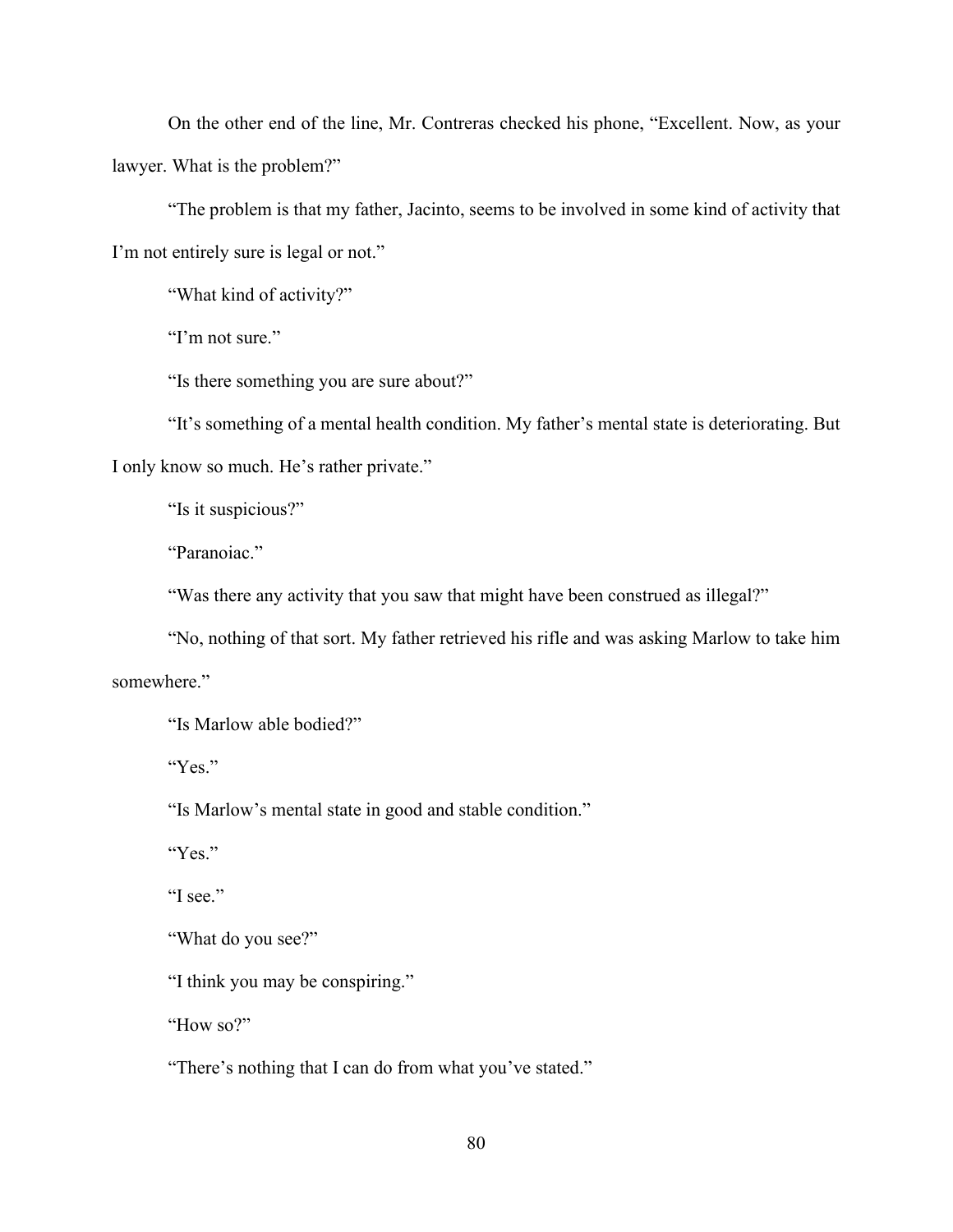"Are you sure?"

"Yes."

"Well, you've hired me as a your lawyer concerning your half-brother's inheritance. And you're asking to know if there is a way to keep the inheritance away from him until his living situation changes, until maybe, he moves out of your father's house?"

"Is that something you would advise?"

"Yes no," Mr. Contreras cleared his throat, "Meanwhile, you've also acknowledged there not being any illegal activity, only the presumption that something illegal may or may not be happening. And Marlow seems to be in good standing as an independent adult without any threats to his physical or emotional state by an external party, such as your father, Jacinto."

"Yes."

"Good, we agree. All I can see is that your call can be considered more conspiratorial in nature than what you've told me so far concerning you father and Marlow."

"I see."

"But I understand your concern. Estelle Rios did mention Jacinto."

"In what way?"

"That in the event of her funeral, which may not be the case given the current events, Jacinto must not attend her funeral."

"Did she mention why?"

"Only that she didn't trust him. Would you know why?"

"Yes… no," Angelo stayed on the line and waited, Mr. Contreras stayed silent. "Another thing, I'm leaving back to New York early tomorrow morning. Is there anything I can do to help?"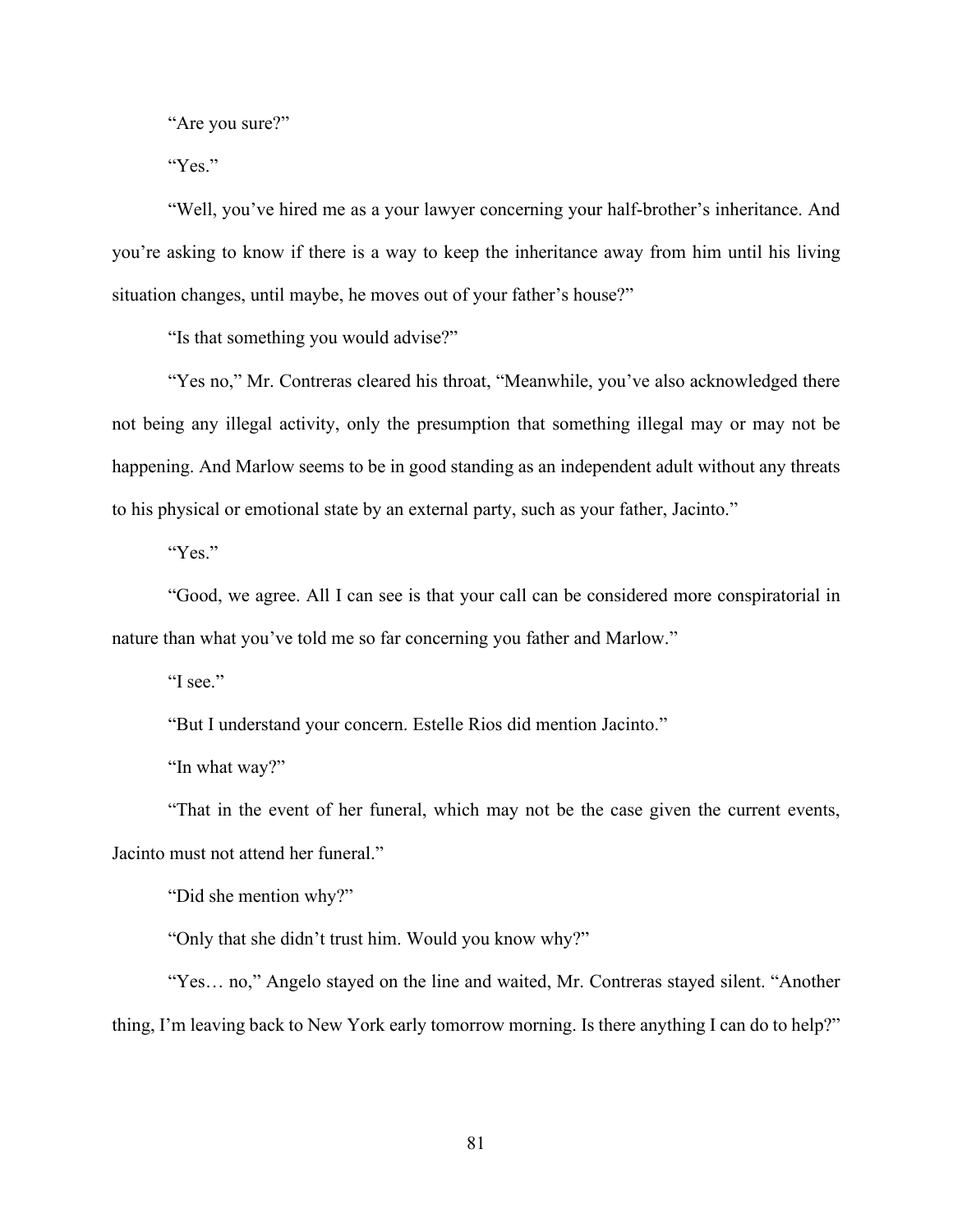"Could you inform your brother I have been trying to contact him. He hasn't answered my calls, unfortunately."

"I'll speak with him. Is there anything you need from me regarding the estate?

"I'm afraid not. You've done everything she asked of you."

"Did she leave anything regarding me?"

"Only that I reach out to you before reaching out to your brother, and I've done that."

"Is that it?"

"Yes."

The next morning Angelo was leaving to the airport. His bags were in his car when he received a phone call from Mr. Contreras. He parked his rental car. Annoyed. Inconvenienced. This whole trip was unnecessary. Everything was fine. Still, he picked up.

"Angelo?"

"Yes."

```
"It's your lawyer."
```
"Aha."

"I looked over things and there's something you should know about."

"What is that?"

"I forgot to mention that Estelle Rios has your name as second beneficiary. In the case, God forbid, something happens to your brother, you would be in charge of her estate."

"Did anything happen?"

"No, just that."

"Had a change in heart?"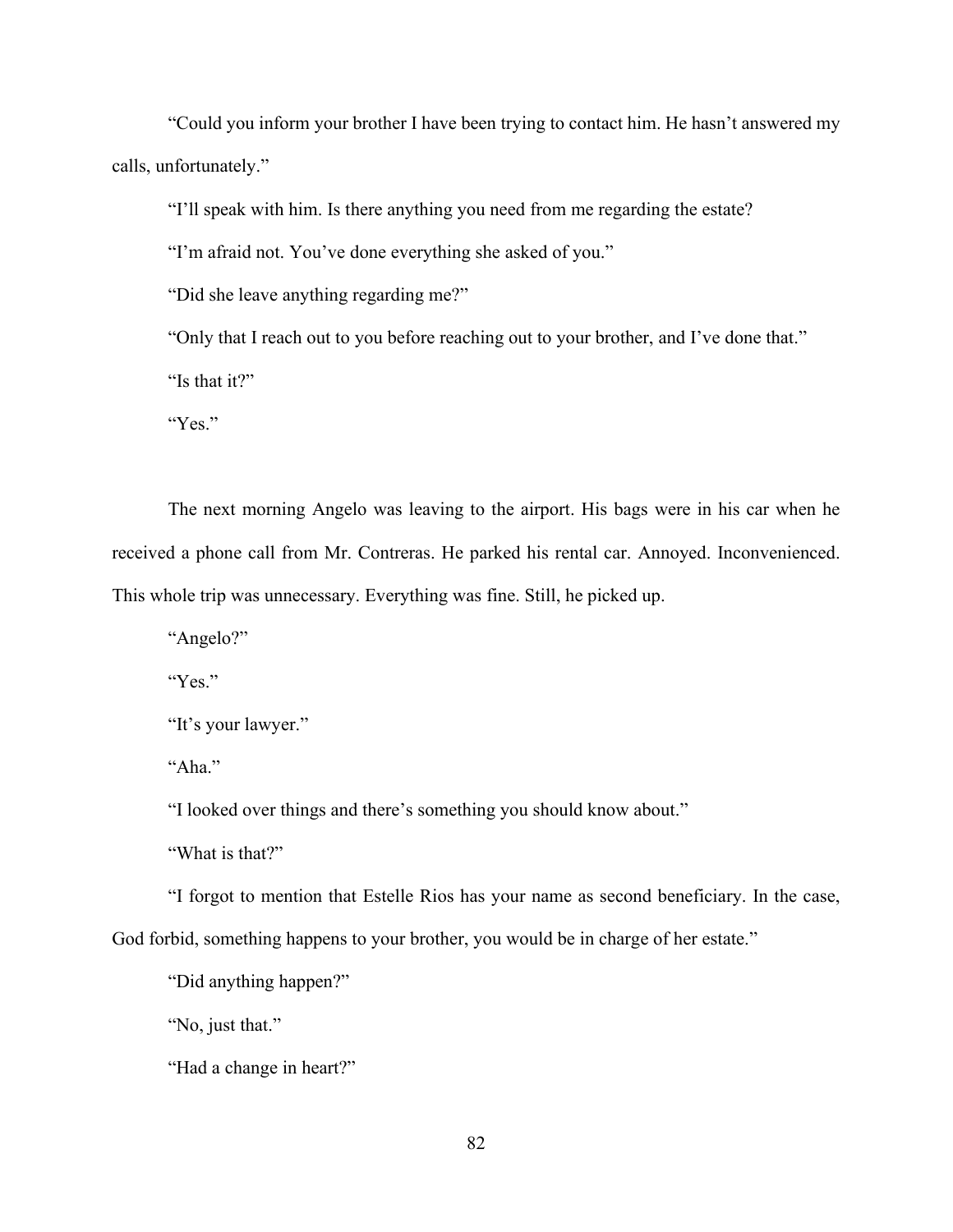"I tend not to disclose the second beneficiary name unless it becomes absolutely necessary. In your case, I figured it would be in my interest to let you know."

"Why is that?"

"To avoid a guilty conscience if anything were to happen."

"Do all lawyers prepare for that?"

"I'm afraid not, it comes with experience."

"How many years have you been in legal work?"

"Enough to know when something is afoot."

"Something is afoot in my family's situation then."

"No and yes. One never knows these things, really."

# **Houses on the Wall**

After the call with Mr. Contreras. From the red rental compact car he hated smelling, Angelo postponed his flight to New York and extended his stay at an Airbnb he had rented.

He crossed into Juarez and drove to his grandmother's house. A ten minute drive down Avenida 16 de Septiembre, a right on Gomez Morin, the restaurants were closed and the streets muted.

Her house had just been painted, all white, surrounded by graffiti-tagged crumbling concrete walls. The baker's shop was open but closed due to the pandemic, and the corner store was closed.

His aunt opened the door, they wanted to hug and kiss, but waved six feet apart. At the small hallway entrance, a series of ceramic clay houses hung on the wall in the entrance. One of them was made by him as a child. His grandmother and mother bought the ceramic houses white. It was his job to paint and decorate the one they gave him, gluing miniature tables, chairs, pots,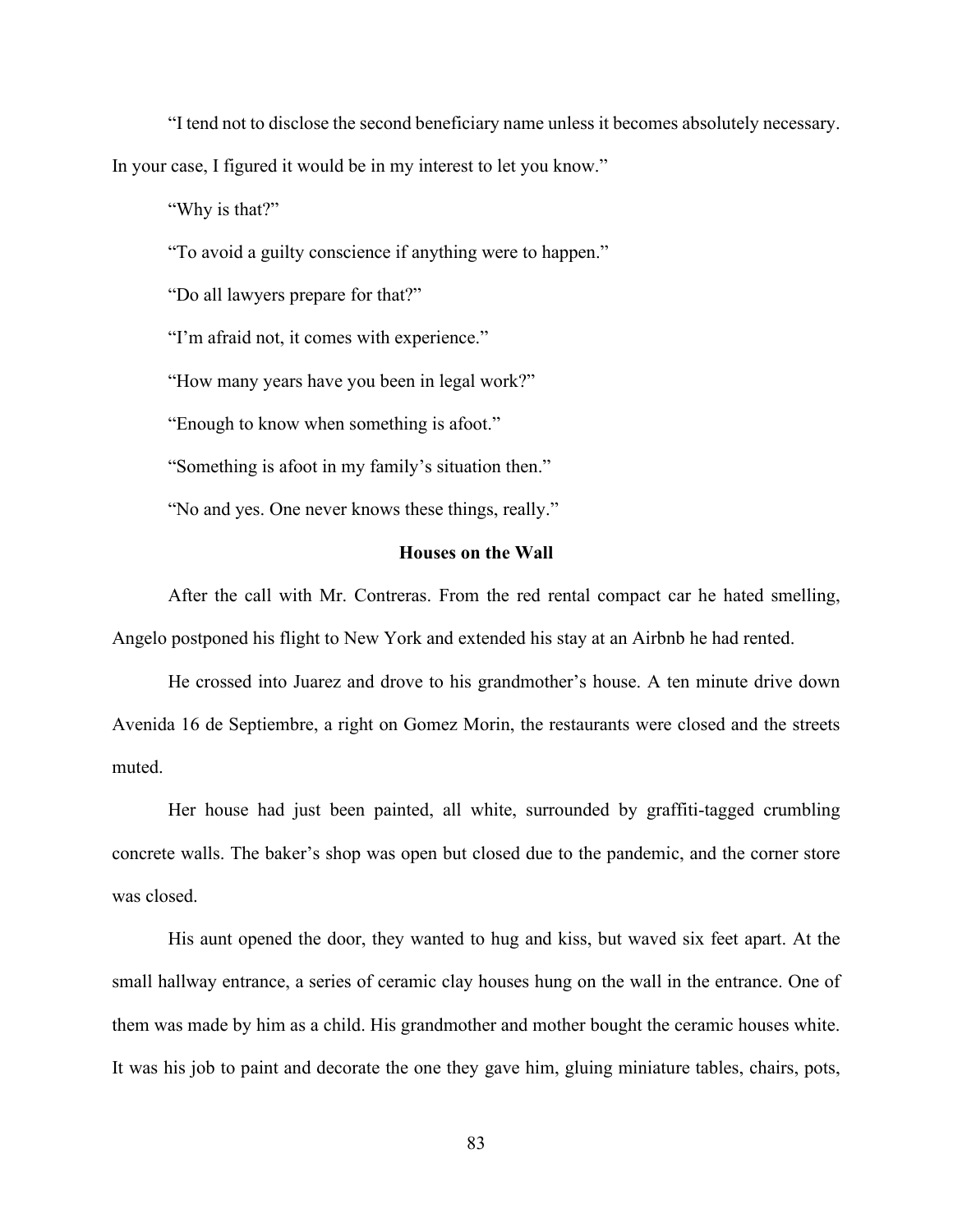flowers, anything he wanted the house to be. There were 15 other houses, all of them different to the one house in which his grandmother lived in for 89 years.

Inside his grandmother's room, he laid beside her on the queen-size bed, "Como estas, abuela?"

Tears began to swell up in her eyes, she pouted and whimpered. "I want to die already. How much longer?"

He interrupted the thought, "Almost, grandma. It's almost here. And when it gets here, you'll dust your hands off without any pain and say, 'done.'" He dusted his hands with his arms stretched to the ceiling so she could see what he meant. She placated her whimper to an exhalation and moved her crooked right hand to wipe the tears from her face. She reached further, her bony arm touched up her hair as best she could. A breath of tranquility passed through her teeth. She opened her mouth and took a piece of honey-baked ham he slipped under her teeth. Her head nudged to see his hands, and she nudged back. His aunt was there, in that moment, they could hear the birds in the backyard chirp. His grandmother had been asking about her death for many years. It was a combination of arthritis and chronic pain that left her bedridden for the last eight yearsshe was tired, exhausted.

Angelo's grandmother fell asleep. He looked around her room. Every wall was filled with paintings and photographs. On her dresser were the jewelry, brooches and pins that hadn't been worn in eight years. Clinging to a frame was a newspaper article with Angelo and his friends graduating from college. It was fading. There was a marking behind it, illegible but his grandmother's handwriting. Every picture had her writing, marked by date, location, and age. The opposite wall was different only that it was filled with hand-drawn pictures from all her grandchildren.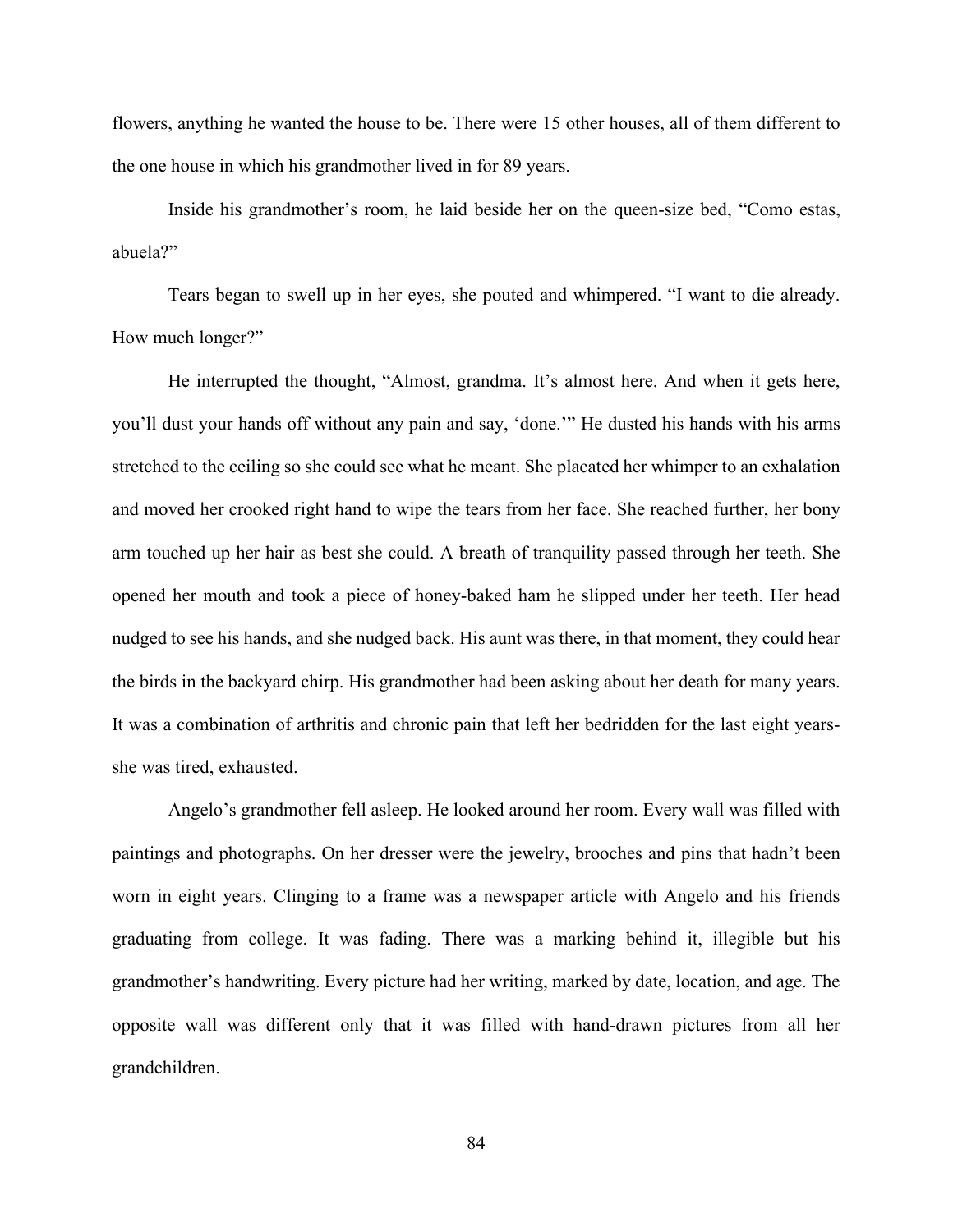"My children," Angelo's grandmother said before falling asleep again. She was looking at the same wall he was.

Each grandchild was "her" child, but how could she mean that? How could she remember everyone's birthday? Was there a room in her heart for each one of them?

On the headboard, a small trinket he had sent to her from Mexico City was hanging- a pink, pillow cactus key chain. He had forgotten about it. Would he feel anything when he got it back? He left the bedroom and walked into the living room.

Looking into her room from the hallway, Angelo wondered what other markings might be on her body. Maybe her chest had a bone sticking out like Terra, or maybe her back was hunched with a hole in her chest- but probably not. Angelo's grandmother had a heart filled with "her" children, all of her grandchildren, there wasn't emptiness, no inward dent underneath her ribcage.

Leaving his grandmother's house, he hugged his aunt to say goodbye. On her right side, Angelo felt her shoulder blade- it was tight and twisted.

He remembered her aunt's story. She almost married at eighteen. But her fiancee was forced by his family to marry the woman he impregnated. Was the twisted shoulder blade a marking of being stabbed in the back?

His aunt blessed him and they prayed. He estimated for about ten minutes. He wondered if he would ever get rid of the rush to be somewhere else. The factor of being inconvenienced- would he ever get rid of that? He stopped himself. Where else did he have to go?

On the bridge back to El Paso, there were twenty bodies walking in between cars. A man with a giant pot belly, it stuck out by at least two feet in front of him. It held still, motionless, like

85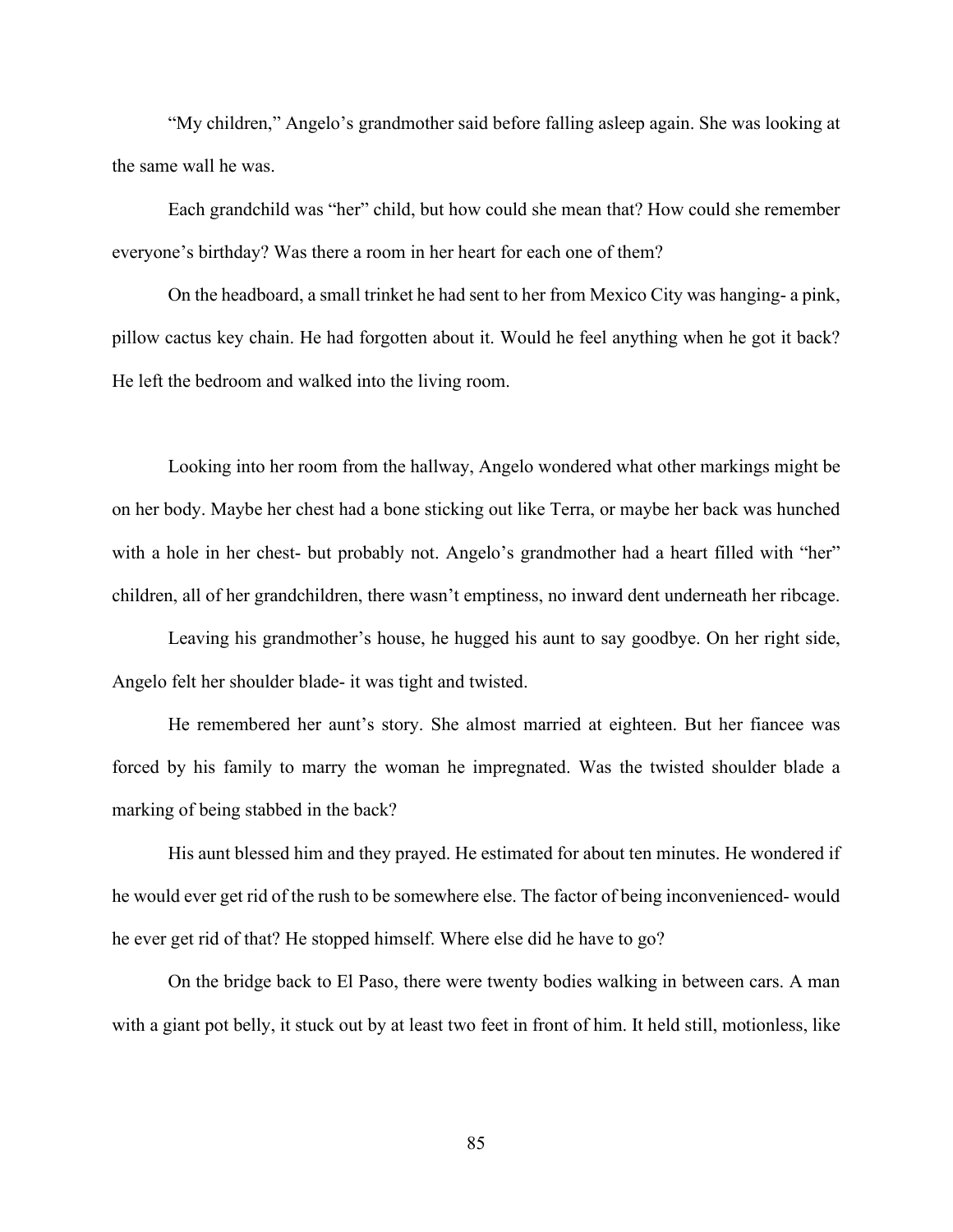a rock, even as the man walked. There was a girl with a limp. She ran after a hand that was holding a few dollars from a window two cars in front of him.

Was it okay not feeling anything?

Was he numb?

He should have felt something.

# **State of the Family**

"Take him his plate, will you?" Marlow asked.

"Don't you have anything lighter like chicken soup?"

"I didn't put any chili in this one."

"Looks like a hangover cure," and took the menudo plate.

Angelo opened the door to the master bedroom. Jacinto's head peaked above his shoulder. "Wilfredo, is that you?"

Angelo stopped at the doorway. There was something innocent in his voice, the same voice he used when asking Josefina for coffee in the mornings. "It's me."

"Let me see you." The room was dark, a slither of afternoon sunlight crept through the curtains.

"It's muggy in here," he placed the tray on the ottoman near his dad's bedside, opened the curtains, then the windows, and sprayed the room with a disinfectant mist bottle. Saturday morning chores for Josefina.

The curtains that used to be green were now faded to gray. The broken sofa recliner in the corner was covered by Josefina's dresses. Jacinto's clothes covered the dresser. On the floor were his work boots that needed new soles, Josefina would have taken care of that.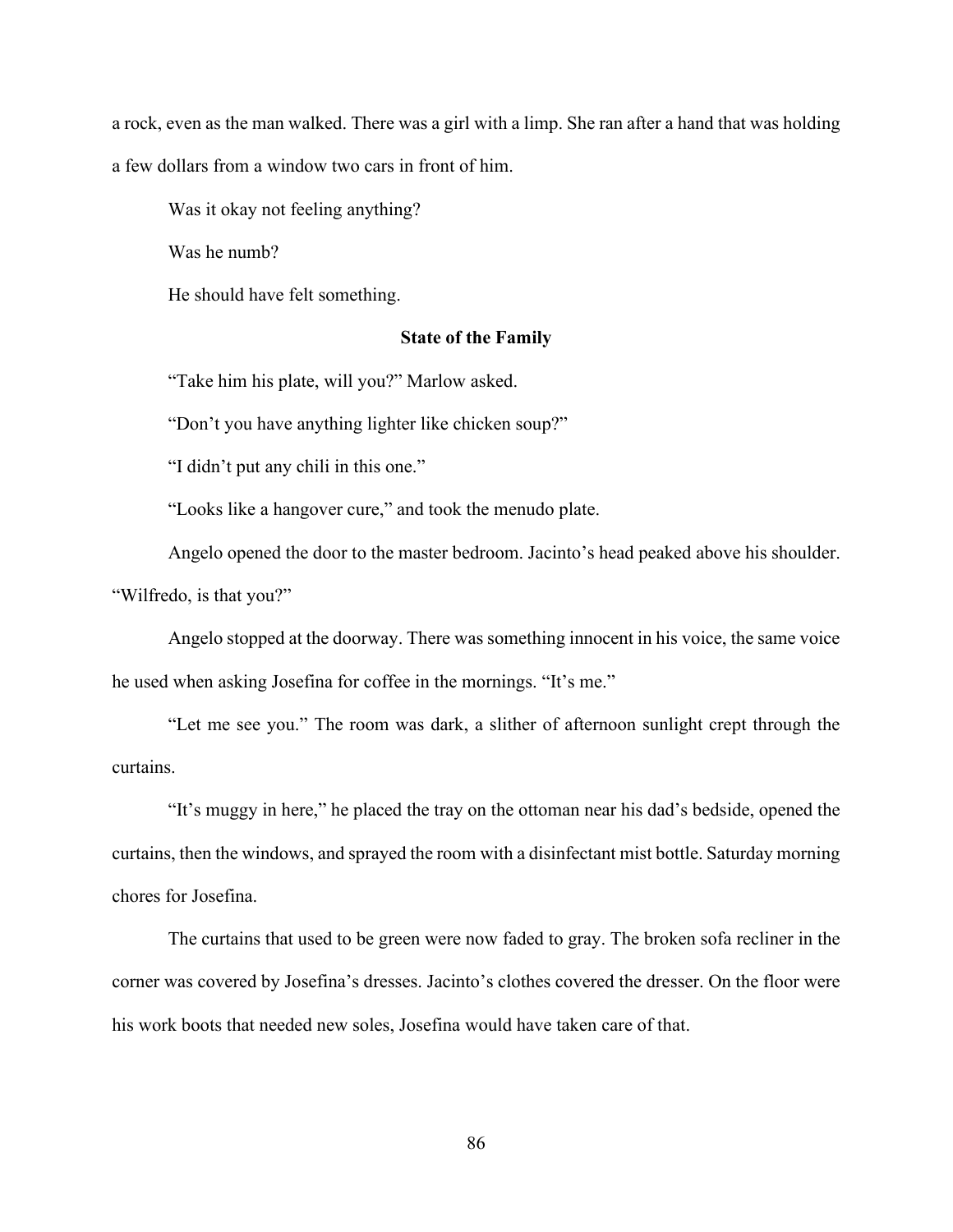"I need you to take this test," Angelo pulled out a nasal swab from his pocket, it was enclosed inside a plastic case.

"You win, buddy," and lifted his head.

Angelo swabbed the back of Jacinto's throat.

"I don't have it."

He put it back into the plastic vial.

"You don't believe me."

"Cover your face."

Jacinto did as he was told and grabbed the tray to his bed.

Angelo pulled the ottoman with his feet and sat.

"Angelo, I know what happened to Wilfredo." He signaled Angelo with his index finger to the dresser. On it was an orange pill-shaped speaker. "Do you remember the night Wilfredo disappeared? Do you remember my music stuff was outside in the rain, my guitar, my stereo? You boys gave it to me for my birthday. It disappeared that night, too, until I found it. It showed up in the backyard."

The muscles in his jaw clenched. Not again.

Jacinto paced his breath, "A couple of weeks ago I received a signal from Wilfredo or maybe from God. There was a song playing in the supermarket. I was walking out the door when I saw it. It was a missing children report. The picture was faded but it was your brother. I asked the store manager about it. They couldn't give me any useful information. How could my boy still be up there after so many years? I wasn't sure if the picture was Wilfredo or not, but it had to be! Why else would I find my speaker? I stopped at every supermarket in town. Some of them had the same poster. Can you believe that? I started going by every day to check on who had been putting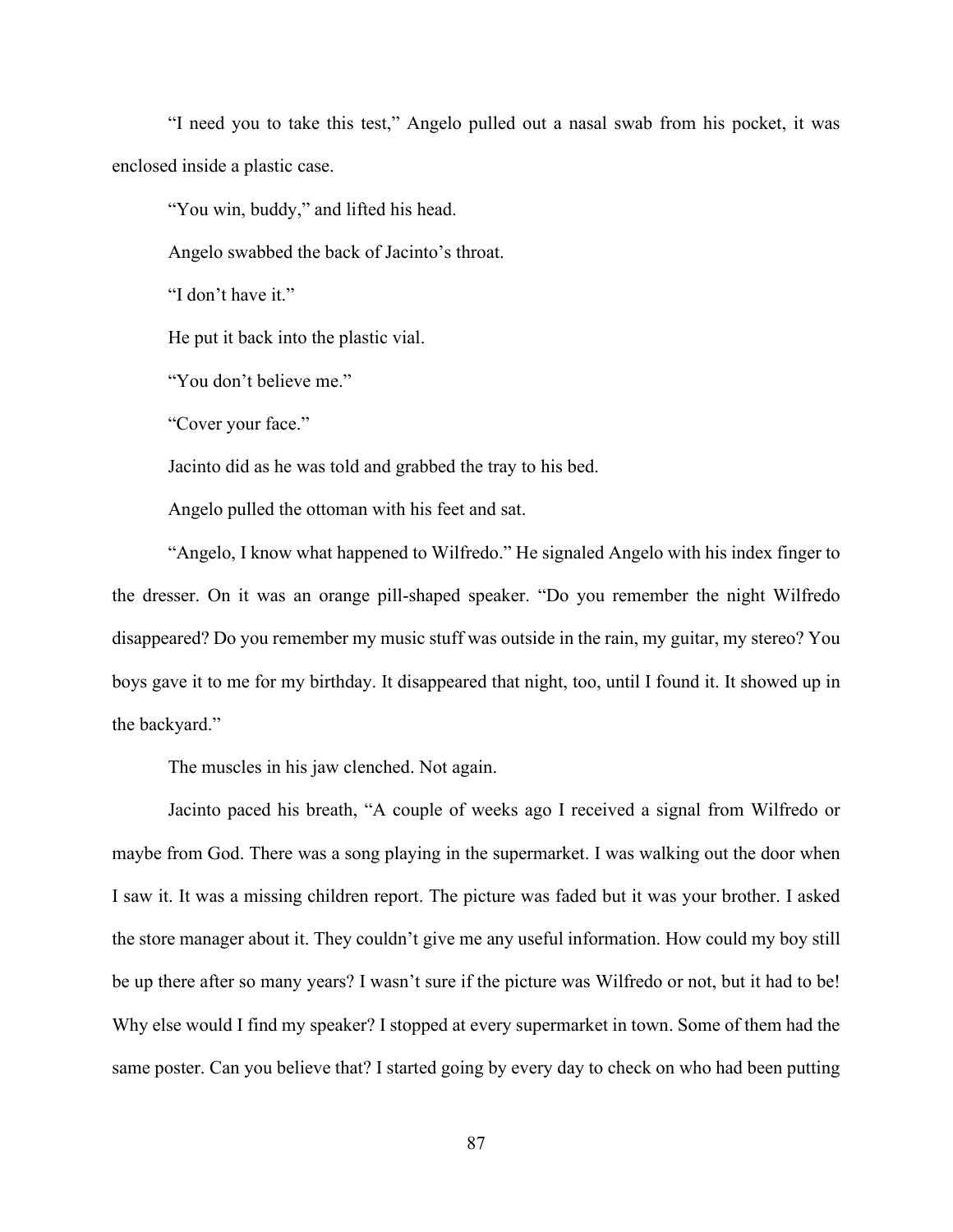them up. I asked the managers who was in charge and they said nobody. That it was a community board, nobody was in charge of cleaning it up or monitoring it. I started thinking that maybe Wilfredo is the one who's still putting his own bulletin up on the community board. They never found his body. Which means nobody can be sure if he's alive or dead."

"But they did find the body."

"Josefina told me she thought Wilfredo was going to be a girl before he was born. Yvette was going to be his name. I started thinking, if Wilfredo is putting them up on the board, who's been keeping him away all these years. And it hit me like a bucket of cold water."

His head hurt. The pressure on his eyes signaled another migraine. He held his head and pinched between his eyes. All the information, all the "research."

"They used the food to get to him, to take over his mind and body. That's how they got in. You might be eating an apple but you don't know anything about the chemicals. What they might have put to slow your brain so you won't think about it."

"That's not true."

"Josefina was right. That's the way it works. Don't be buying and eating junk. Garbage in, garbage out. I've always told you boys not to eat that garbage that you buy. Josefina told you the same thing. It's in the food. It's all the food. It's in the cereal. In the milk, too. When they make the milk they put chemicals in it. The preservative kind of junk to make it taste better and last longer, but it's in there, too. But that's exactly what's wrong with it. It's not natural. And those plastic tacos that you put in the microwave. When you heat them up, what do you think all that radiation does?"

"It makes them hot, dad."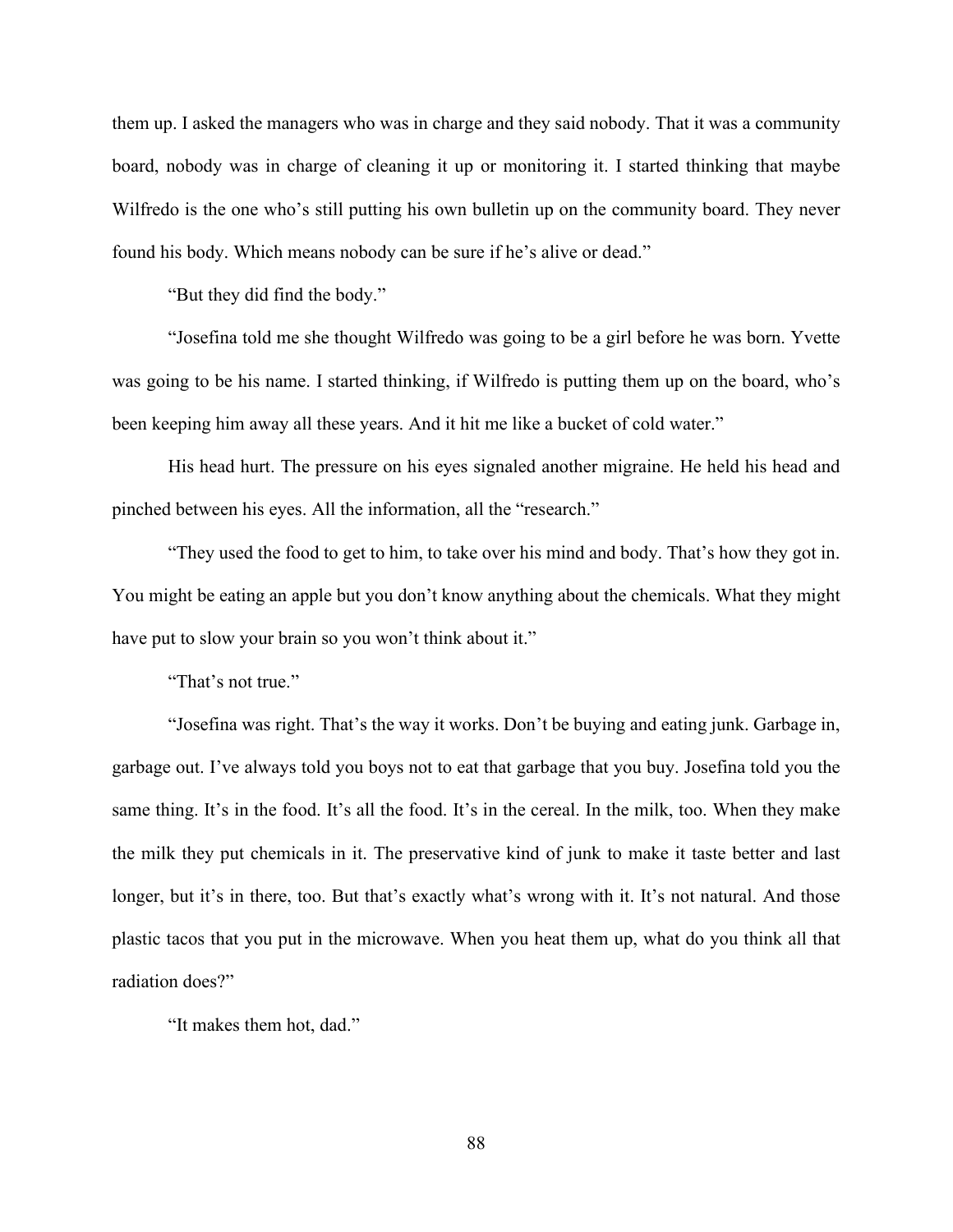"No, sir. Not just that, it makes all the plastic come off of it, too. So when you're eating tacos, you're eating plastic, too. It dulls your mind, makes you slow and groggy. I'm sorry I never could buy you guys better food. I'm sorry about those headaches you had growing up. I remember you sleep walked every night for an entire month. You would wake up with a headache. You said it was like you hadn't slept at all. That you were tired after sleeping nine hours. There was no reason for that. I wasn't paying attention. But it's in the food we eat. It's what you put inside your body that messes up our heads. But it's so cheap. That's how they win."

"Who's winning dad?"

"The same people who made this virus. It's not people, Angelo. It's the companies. The companies are so big they make everything that's bad cheaper to buy. They're crop dusting an ocean of chemicals on farms. It's in the air. It's everywhere. Chemicals rain down on all the farms. It's in the fruits and vegetables. They do the same with the ocean and fish. We swim in it."

Angelo looked over him, not at him. "Do you have the bulletin with Wilfredo?"

"I burned them all, but before I did, I scanned it and saved it on my computer."

"I'll get it." Angelo left the room and went to the living room next to the kitchen. The laptop's battery was missing.

"Marlow, where's the battery to the laptop?"

"It's in the kitchen cabinet, above the fridge. I take it away so he can get some sleep."

Angelo picked the battery from the cabinet. A dusting artificial garden was beside it, blooming with colorful plastic flowers, he thought about Sophia and the last time he had seen her. Where was she? It didn't matter, he was home now- Jacinto's home.

Angelo logged into his dad's laptop. The desktop was plastered with files and folders. "It's in a Word document."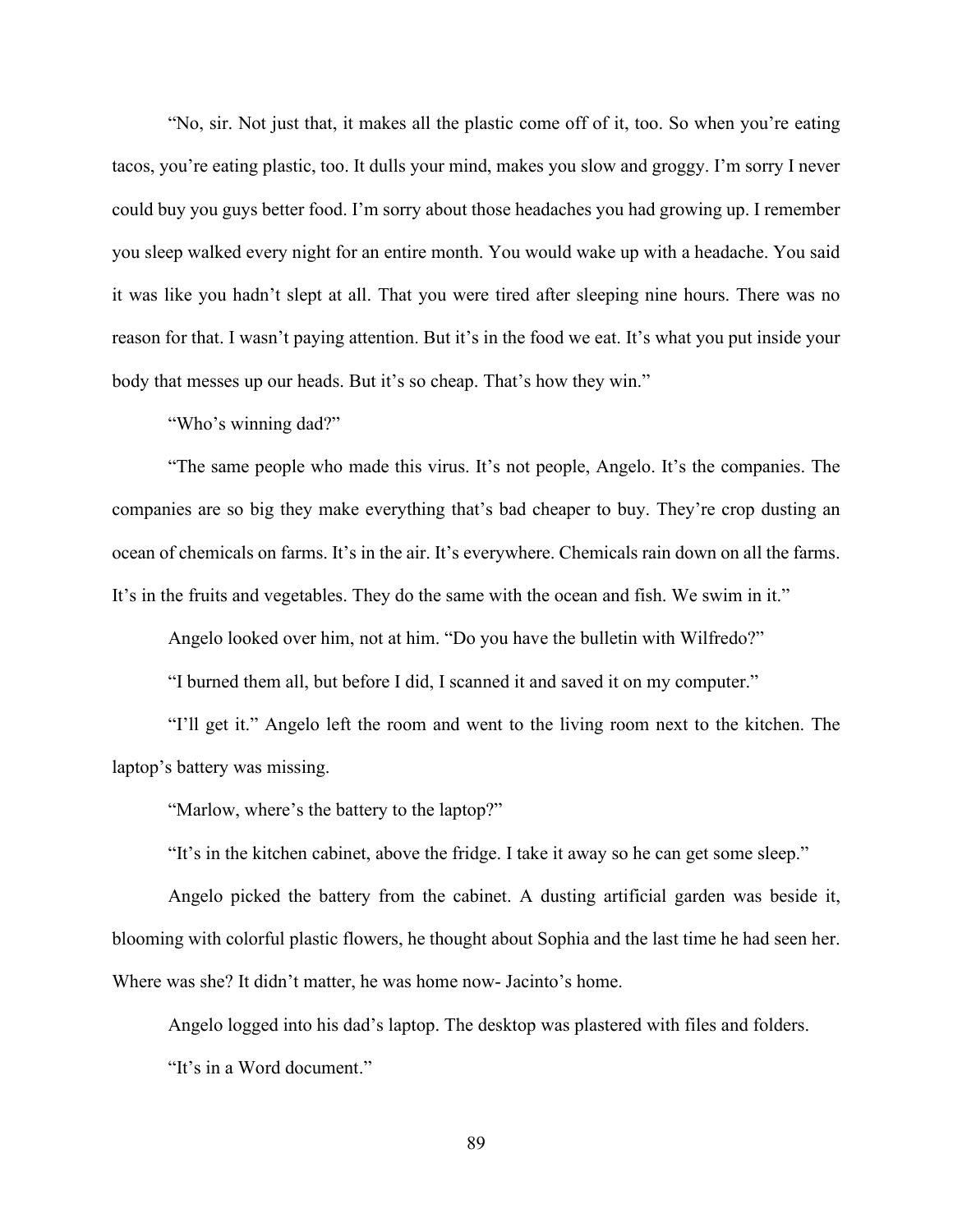"I found it," Angelo said after he browsed the most recent open files.

It wasn't Wilfredo in the picture. The name of the girl was Yvette. She was pale, white, blond thirteen years-old. The light skin was probably the only thing that resembled Wilfredo.

"I still can't find it. Give me a sec."

He opened up the computer's web browser. From there he typed open the browser's saved social sites. The news feed was red. Red. Bright red. Red he couldn't take his eyes off. There were crosses and prayers, flags and rifles, emblems and posters. It was better to play along. To fight him would be like waking up a sleepwalker.

"A penny for your thoughts. How was the road coming from Juarez? Marlow said you went to visit your grandmother."

"Fine, the roads cleared up after yesterday's rain."

To talk about anything else would be better. A distraction for Jacinto's constantly thinking mind.

"They made big changes to Paisano Highway."

"It's a beautiful highway, isn't it? It loops all around the city. Do you know what Paisano means, chavo?"

"It means countryman," he scrolled through his dad's computer.

"You haven't forgotten all your Spanish."

"I might drive around the city again before I go. It helps me think." It helped him get out of the house, too. He was an independent adult, but couldn't handle sitting still in his Jacinto's house.

"What's on your mind these days?"

"Work."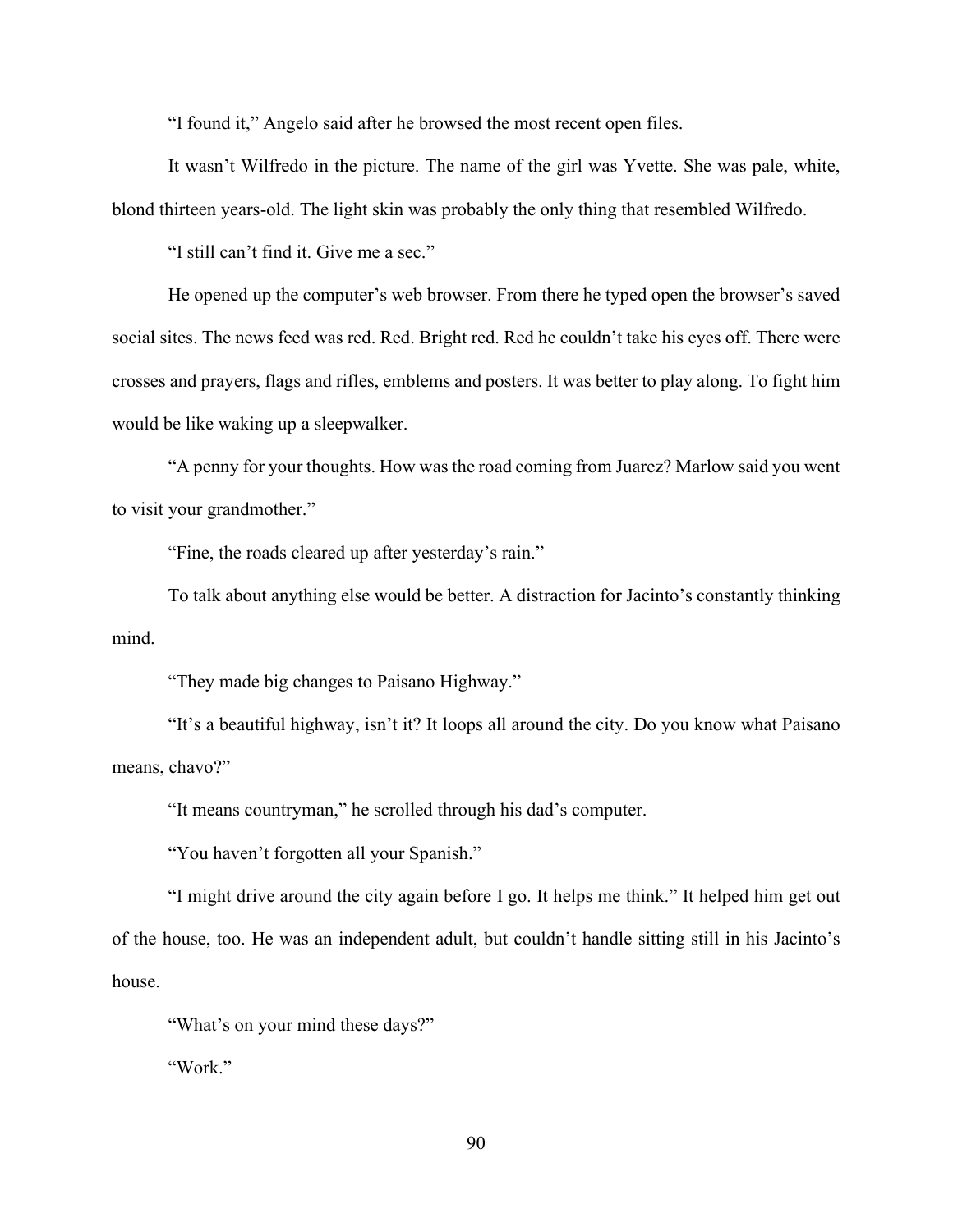"Don't worry, put the computer away. I've missed talking to you. What's on your mind that's eating you up?"

"Work."

"What do you do?"

"I'm a consultant. I'm working on a political campaign. I was until about a month ago. Our client lost the elections, I've been reassigned to figure out what their voters want- the state of the party."

"I could tell you that. Do you remember, Mr. Agawa-san?"

"I remember him."

"We traveled across the country when I worked in franchising before I started the restaurant."

"I said I remembered, dad."

"I know, but I like remembering out loud. It helps me think. Agawa-san and me started in Florida and drove all the way to California- quality control. We took a detour in Utah. Agawa-san wanted to see the Valley of the Gods near Mexican Hat on the San Juan River. It was beautiful. We made a pit stop. I found him smoking a cigarette after my restroom break. I asked him, 'Agawasan, what are you thinking?' He turned around and said, 'What in the hell was my country thinking when they attacked this country. This is an impossible land to conquer. It is enormous. It is magnificent.' He was always thinking those big things."

There was something always interesting in Jacinto's stories. He hated to admit it. He pulled out a notebook from his back pocket and scribbled an idea.

"What did you write?"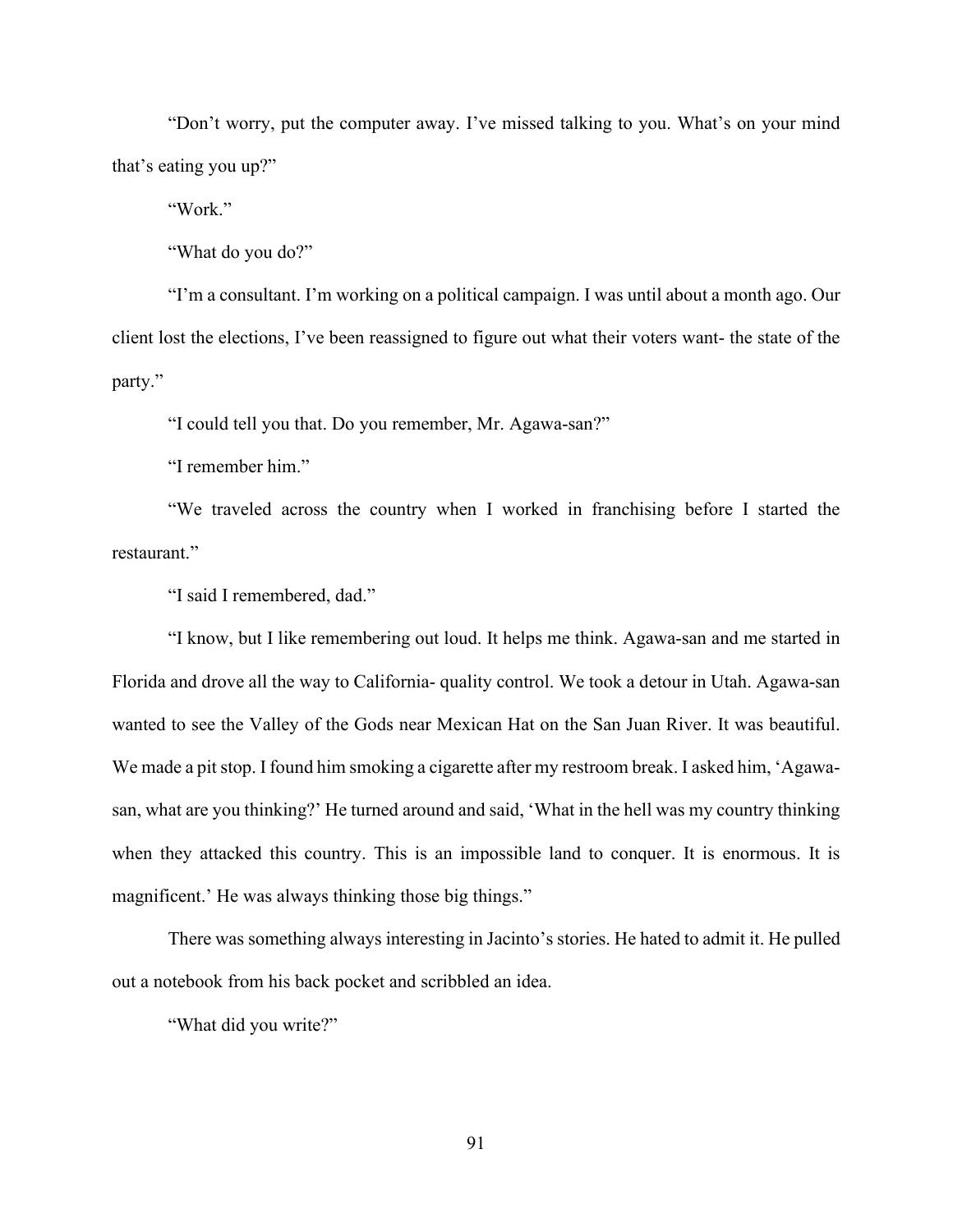Angelo put his notebook away. Jacinto didn't need to know everything. If anything, he thought he knew too much.

"I just want to know what you wrote."

An angst of frustration twisted his neck. He took out his notebook and read, "How many countries are in a country? How many countries can fit inside the USA? How many dreams, countrymen, patriots, rebels, how many countries can you fit inside a country before it breaks?"

"You bobble head, you're thinking too much."

An unsolicited opinion, he had stopped asking for his advice a long time ago.

"Just one, son. All the answers is one, like God. Remember what Josefina would teach you. There is only one, holy, Catholic, and apostolic Church, there is only one holy God. There is only one country. Just one. Nothing more. I can't imagine what your job is if you need to think about things like that."

"But you said it yourself, this country is enormous. What makes you think it's only one in ideas?"

"I can tell you what's wrong with the country if you're asking."

"I'm not."

He smiled, ready to reveal his secret, "Too many choices. I went to get a coffee, I just wanted to coffee. Then they drowned me with all these choices. I told them, a fucking, coffee, por favor, I didn't want anything else. It used to be that simple. That was the dream in this country. To keep things simple without so many options. There was a time when everyone could fit into being a countryman because there weren't so many ideas about what it ought to look like. There was an idea about the country that overruled. Countryman, or patriot, was easier to see in pictures and believe it. It was easier to see on television and buy it. It was easier to vote and buy into it. That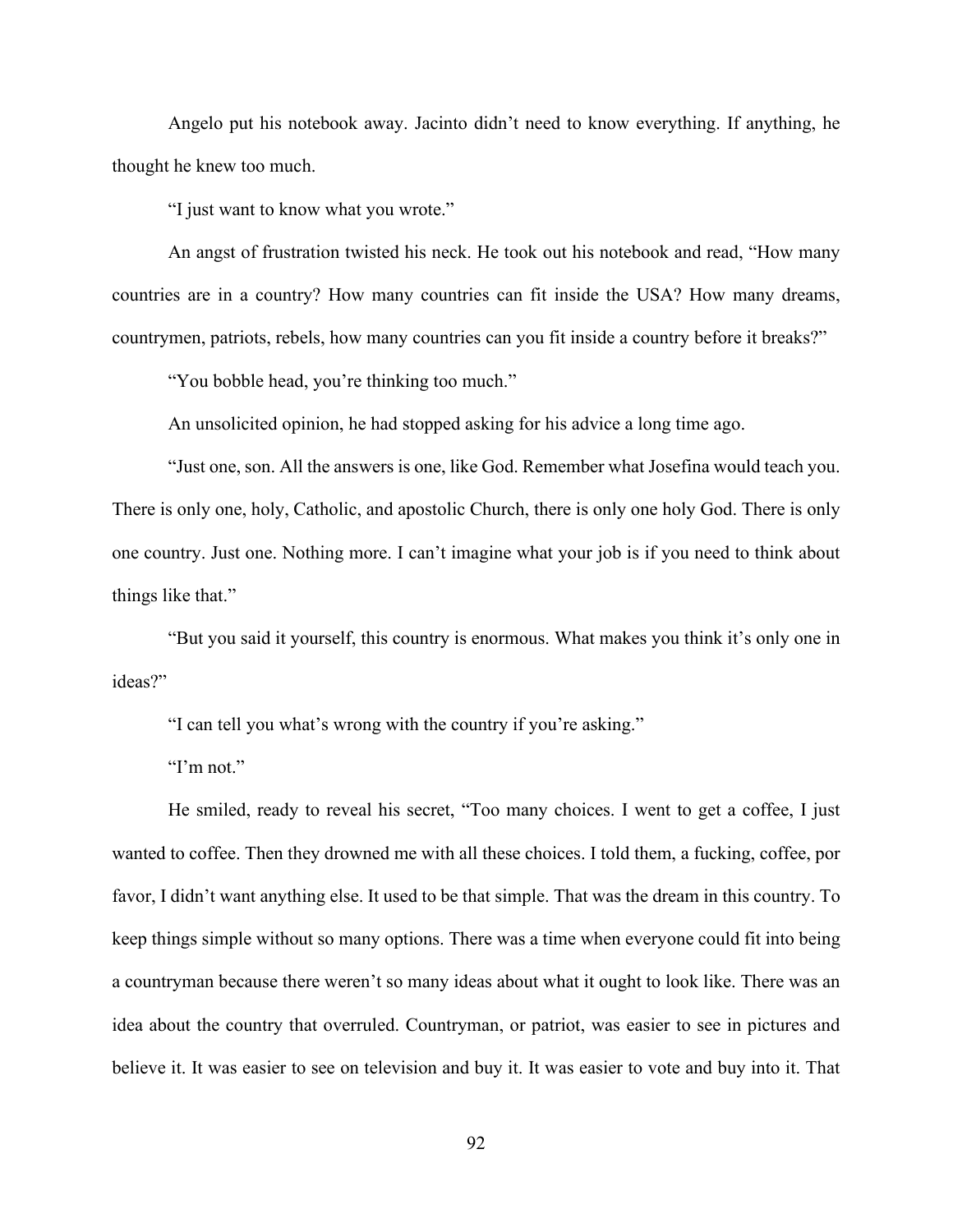was the country that you fell in love with at school. It's the one that took you away to the Big Apple. You still believe in it. You have to. It looks like it's your job thinking all those big things."

It couldn't be avoided, it was impossible to speak with a mad man, at least he could try to have him acknowledge his own craziness.

"You don't think Wilfredo is alive, do you?"

"I tried raising that boy right, that's what Josefina wanted. I don't believe he was. There's never been a gay man in the Rincon family"

"Wilfredo wasn't a Rincon, he was Rios, he wasn't your son."

"All those ideas got into his head about being something he wasn't. It's all the television you boys watched growing up. I tried raising that boy right, the way Josefina wanted. But I couldn't. There was too much. I was overwhelmed. Wilfredo couldn't hear me. The TV, the music, the computer, they drowned me out. It's all a big nightmare what happened to him. I was trying to help. I loved that boy. He was a good kid. I was going to save himself the trouble he was putting himself in."

"You were trying to help him?"

"I was saving him the trouble of meeting the world."

"He wasn't asking to be saved, dad!"

"I was doing my best! And I won't have you question my judgment. Enough! Why can't you see what's happening. You're afraid of seeing the world around you. You're afraid of seeing the reality. It's what keeps you ignorant. It's what keeps you away from the truth. It's what keeps you away from home, from Marlow, from me. The world is broken, Angelo. The country is broken! And I'm doing my best to save what I can. They say we're all in this together. When was the last time you felt like one of them? When was the last time you ate like one of them?"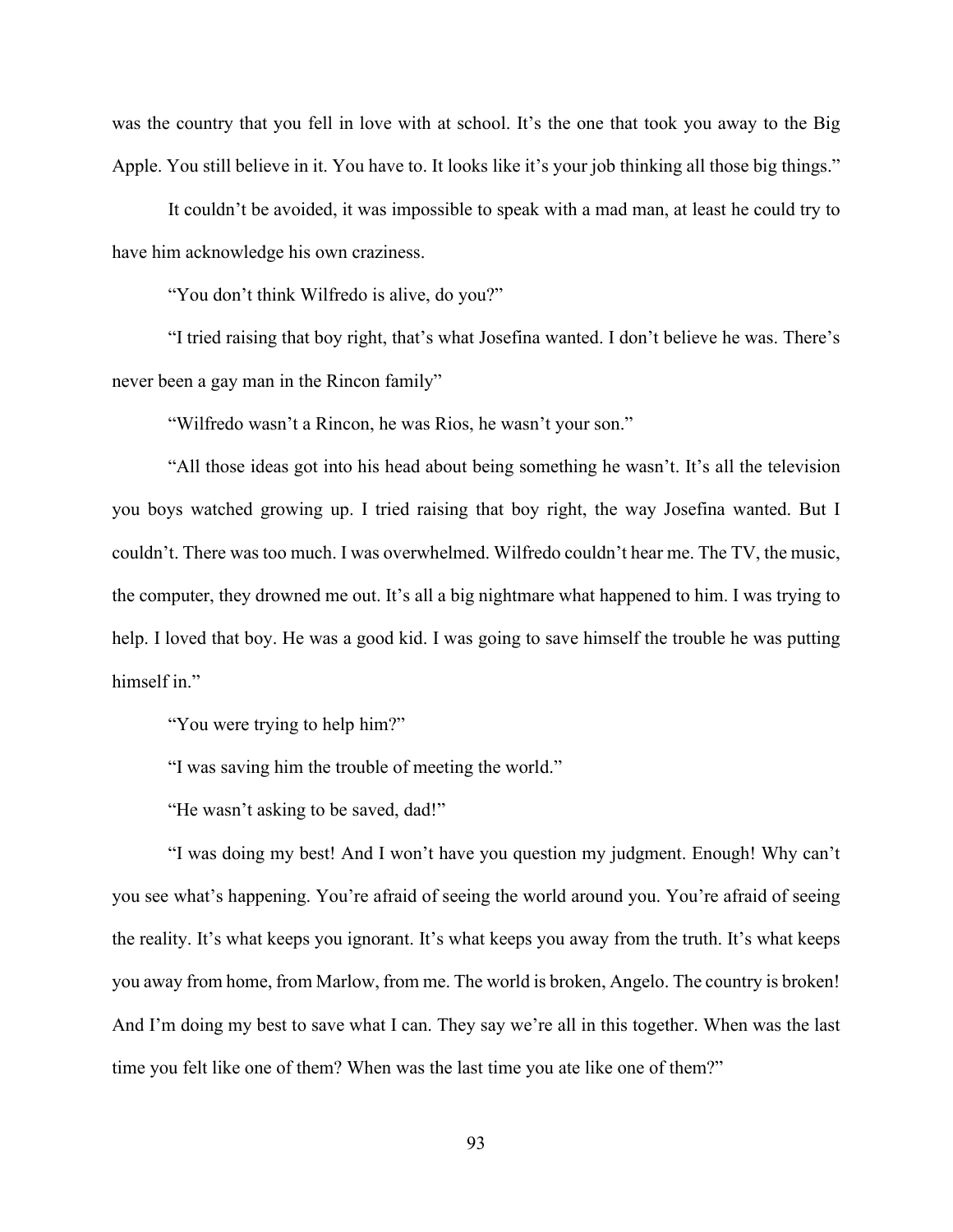The day before he yesterday he was eating and living like the rest of them. Some of them were his neighbors, his friends, his co-workers. Jacinto didn't know he was working for the biggest consulting company in the world.

"Never mind, I'm asking the wrong person. You eat like them, don't you? One of the Rincons up there with the big shots. That's us, ball busters, here or there, wherever we go. How much money are you making now?"

Angelo hesitated. All his dreams were waiting for him in New York. They were his dreams, and he wasn't interested in Jacinto knowing. That was all that mattered, to get back to *his* reality, where the world made sense.

"Never mind, don't answer. That's your money. You've earned it. Don't let anyone tell you different, especially the government. Don't let anyone take it away from you." He coughed and coughed again. His lungs constricted his throat. "I've told the Conspiracy about you. Will you meet with them?"

"Is that where you were going yesterday?"

"That's where I was going yesterday, but you stopped me. It's a good thing you did, I wouldn't have made it. When I get better you need to help me."

"What were you all planning to do?"

"These big companies, the ones you work for, they want your money, they want your time, they want your body, they want everything. It's never enough. They'll take everything. I lost everything paying taxes. It's this tax or that tax, always. And then they give it all away to a bunch of unemployment programs and illegal aliens. They own all the money in the world, all th money in the television, and the news on the television, they turn around and give it all away. All the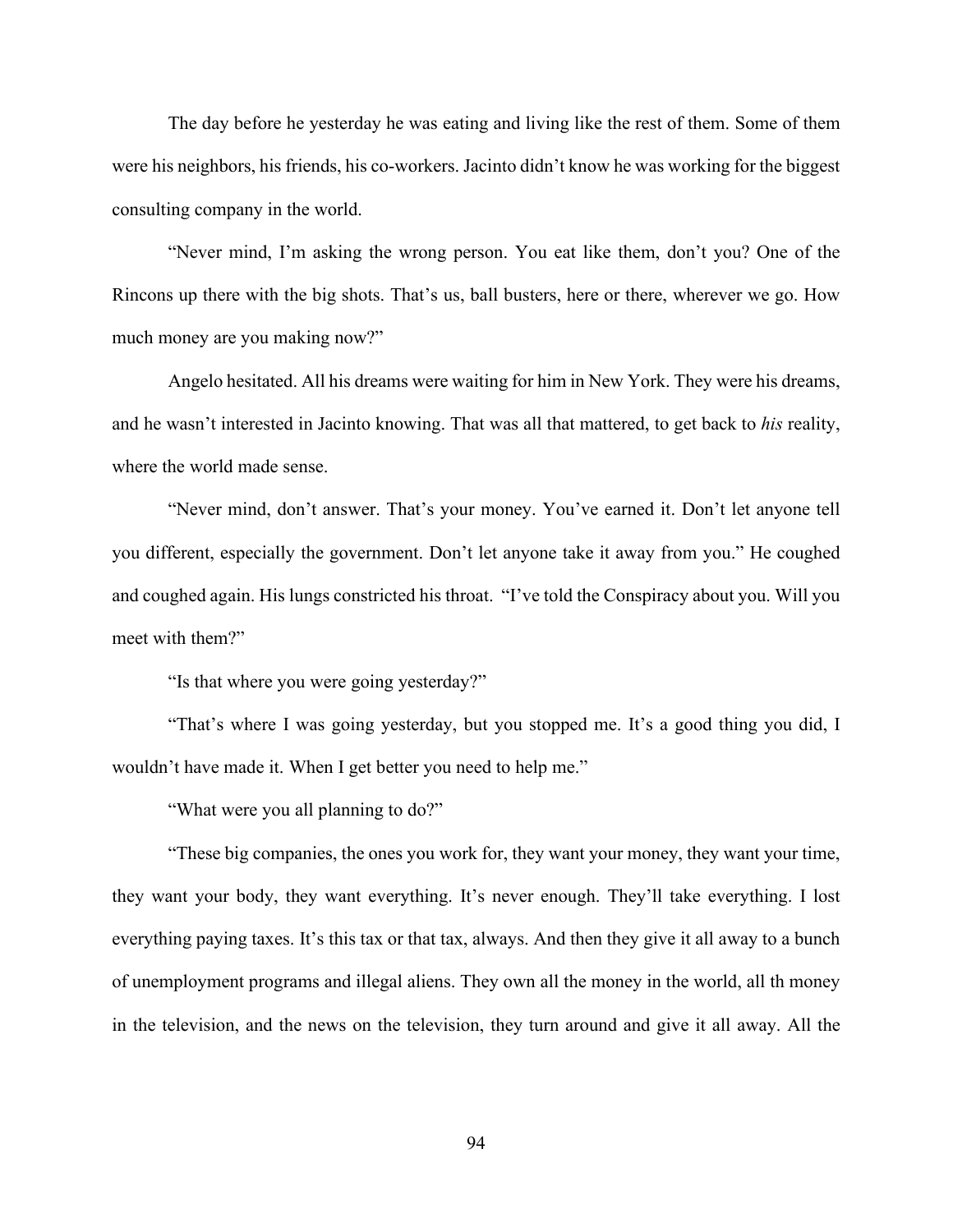while they're pumping junk into our food. Nobody can stop them. You need to stand up to them. If you don't, they'll get to you like they got to Wilfredo."

"You're looking out for us."

"Always."

The man who swore he wasn't sick believed what he was saying. It was in his voice. The words, the idea, and his mind were one. There was a part of Angelo that was jealous. The man across from him believed in something. Ludicrous. Irresponsible. Mentally unstable. But he believed in it to the core of his bones. There was one thing he had learned from leaving. Everything changed. But not Jacinto.

"I need air."

Angelo got up and walked out the room.

In the kitchen, Marlow was cleaning the dishes. "How does he look?"

"Pale," Angelo took a seat at the kitchen table. "Since when do you drink coffee?"

"It burns calories." Marlow served a second cup of coffee and gave it to him.

It happened to Wilfredo, and it could happen to Marlow. But Angelo would do something to stop it this time. He wanted to keep the family he still had, the one from grade school, he would even take the one from high school.

"Should we take him to the hospital?" Marlow asked.

Angelo stood from the kitchen table and smacked his lips, "He wouldn't go to a hospital for a cold, flu, or a broken arm. Do you want a beer? Do you have any tequila?" He put Jacinto's nasal swab test kit into the delivery box. In a day or two, they would get the results.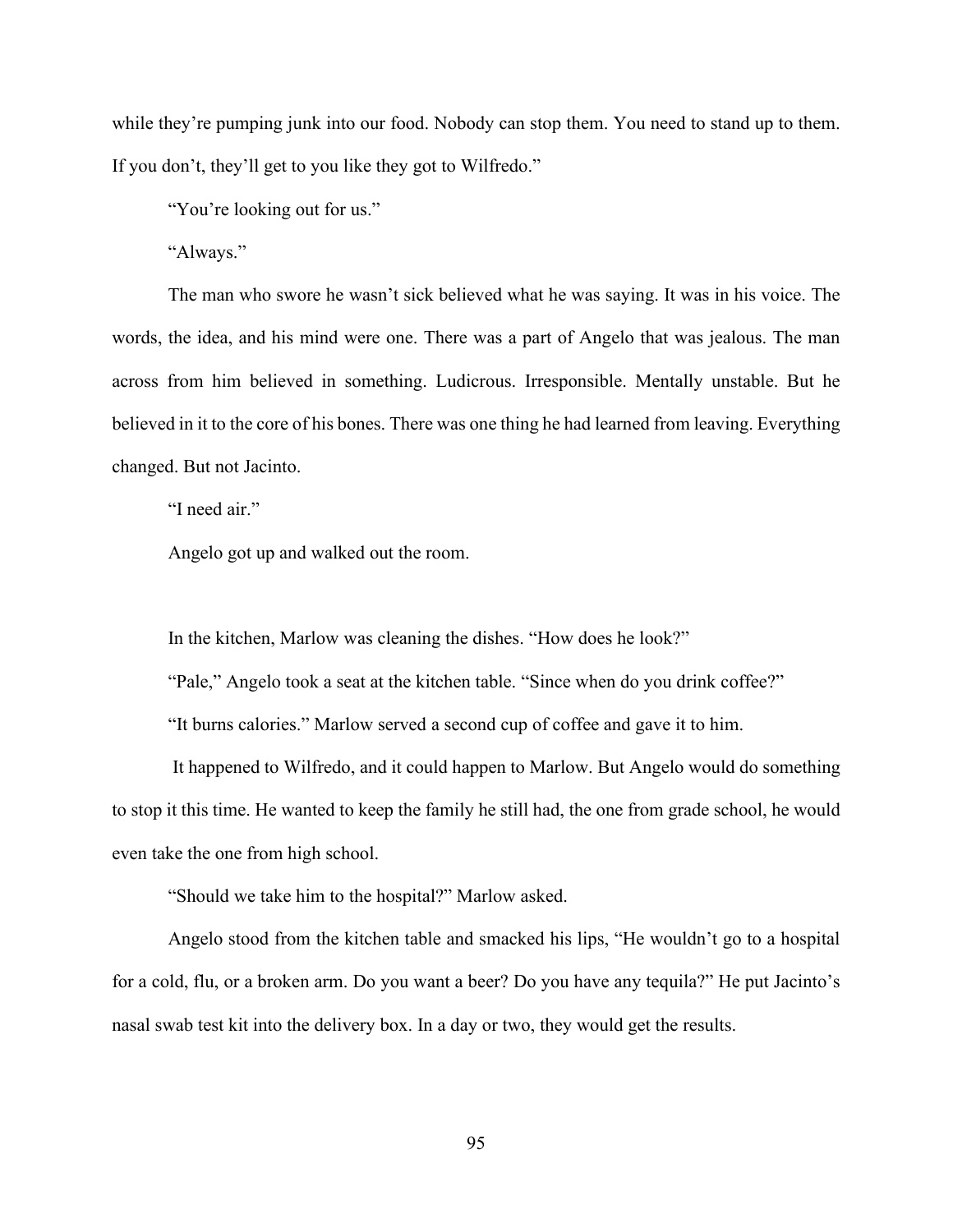Marlow went for the bottle. He sliced some oranges and put some worm salt on a plate. They sat together.

"Dad is crazy."

"Yeah, he's a riot, huh?"

"Are you hungry?"

"No, I'm fine. Thanks," he was starving actually.

From the kitchen table, he looked at Marlow. Marlow, his half-brother, the little one who had tears in his eyes on the beach in San Diego, the one who had never left the house, would never leave Jacinto's side, he would never leave the family, him or Jacinto. He wondered how life would be like if Josefina hadn't gone to the supermarket that day.

# **Missing Children**

By 2010 Wilfredo's body hadn't turned up yet. The house after the thunderstorm stayed in an unquiet silence. Josefina took it onto herself to find him. She was convinced he had disappeared. Maybe he had gone back with his dad. She visited all the grocery stores she could. She left bulletin pinups on every single board she could find- coffee shops, grocery stores, gas stations, gymnasiums, schools. Wilfredo couldn't be found.

A year later, the remains of a body were found. It was nearly impossible to identify, but it was.

Then, on a normal day in 2019, with an eternal emptiness inside of her, on her weekend routine, Josefina finished paying for her groceries and walked to the supermarket exit. A strip of blue paint caught her eye on the corner of white paper on a bulletin. Pacing herself, it looked like the same blue paint that had stained her first batch of bulletin printouts she made when Wilfredo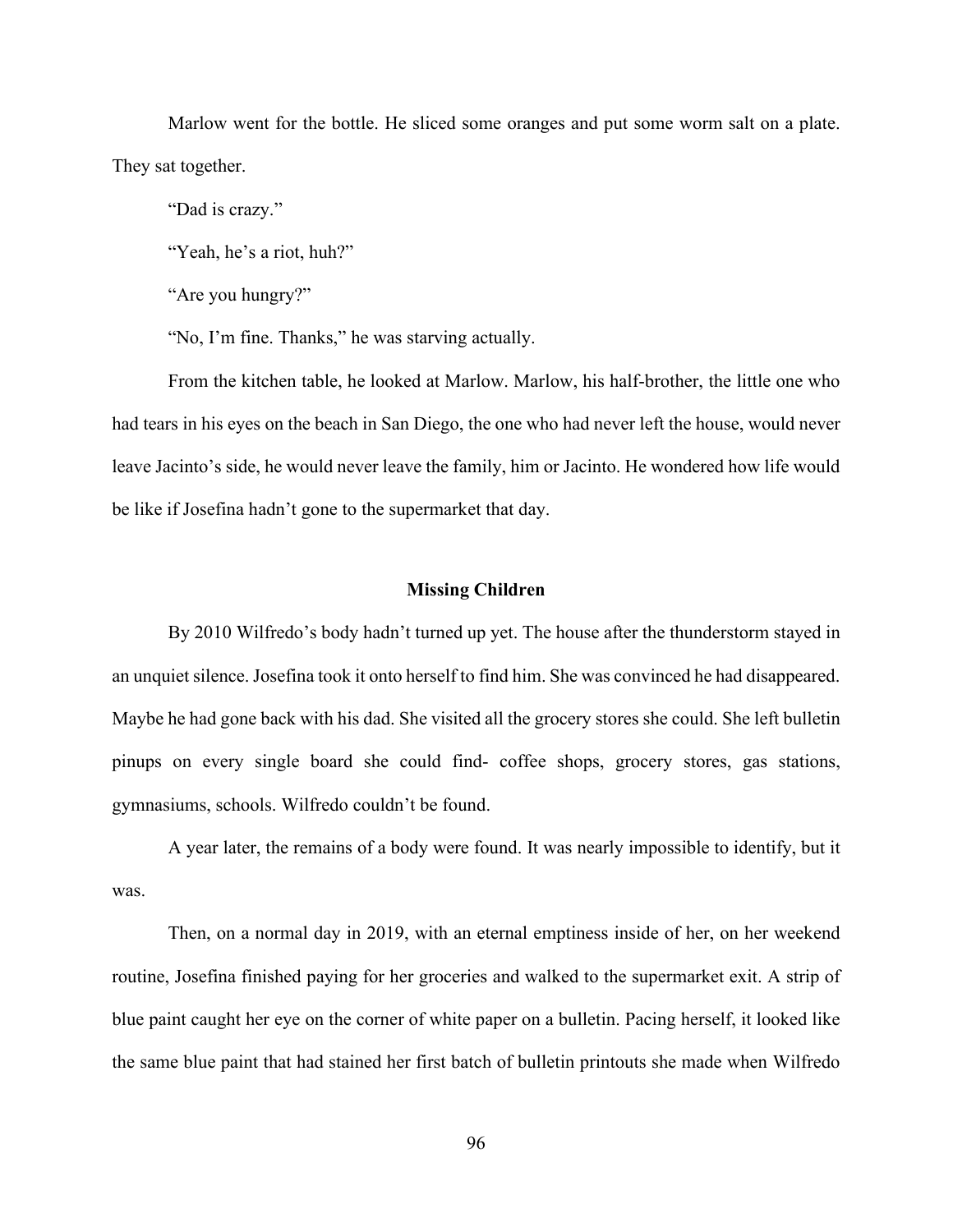first disappeared. A wind from the AC vent blew the stack of newer bulletins like leaves and revealed her old bulletin post.

Wilfredo's face had nearly faded, but his eyes were still visible. For 11 years, Wilfredo's face was still peaking from the wall of missing children. Without a shadow of a doubt, she believed it was that bulletin that made her daydream of him everyday. He was still alive on leaves of paper. That infinitesimally small, undying light of fire and hope living inside her bones. How many more posters had she left behind? She had no idea, but a feeling he could be rescued rose inside her chest again.

Her hands shuffled through the photographs, maybe there was one more of Wilfredo, and maybe she could see him again. Every bulletin had two pictures of the same child- before and after. A face before their disappearance coupled with a face after being lost. The latter were faces made by computers. Digital manifestations of how their faces might look like years later. But it was the first picture that mattered. The first picture of the child was the child before the meeting with the world. Children before their family and friends were forced to move on. Children before their faces were blurred behind parents' tears of sorrow. Children before they had become victims.

She plucked her son's photo off the wall. Tears swelled from the empty hole inside of her, below her rib cage, near her heart, just beneath it, and they flowed onto the paper. She held him in the palm of her hand. Her eyes had never stopped looking and could never stop. She folded the paper into her purse and walked to the grocery aisle, praying with the rosary in her hand, having forgotten her cart was full.

# *Holy Mary, Mother of God, pray for our sinners.*

Her prayer was interrupted by screams and gunfire that echoed from the far side of the supermarket. A series of hollow banging shook the store warehouse. The noise clattered and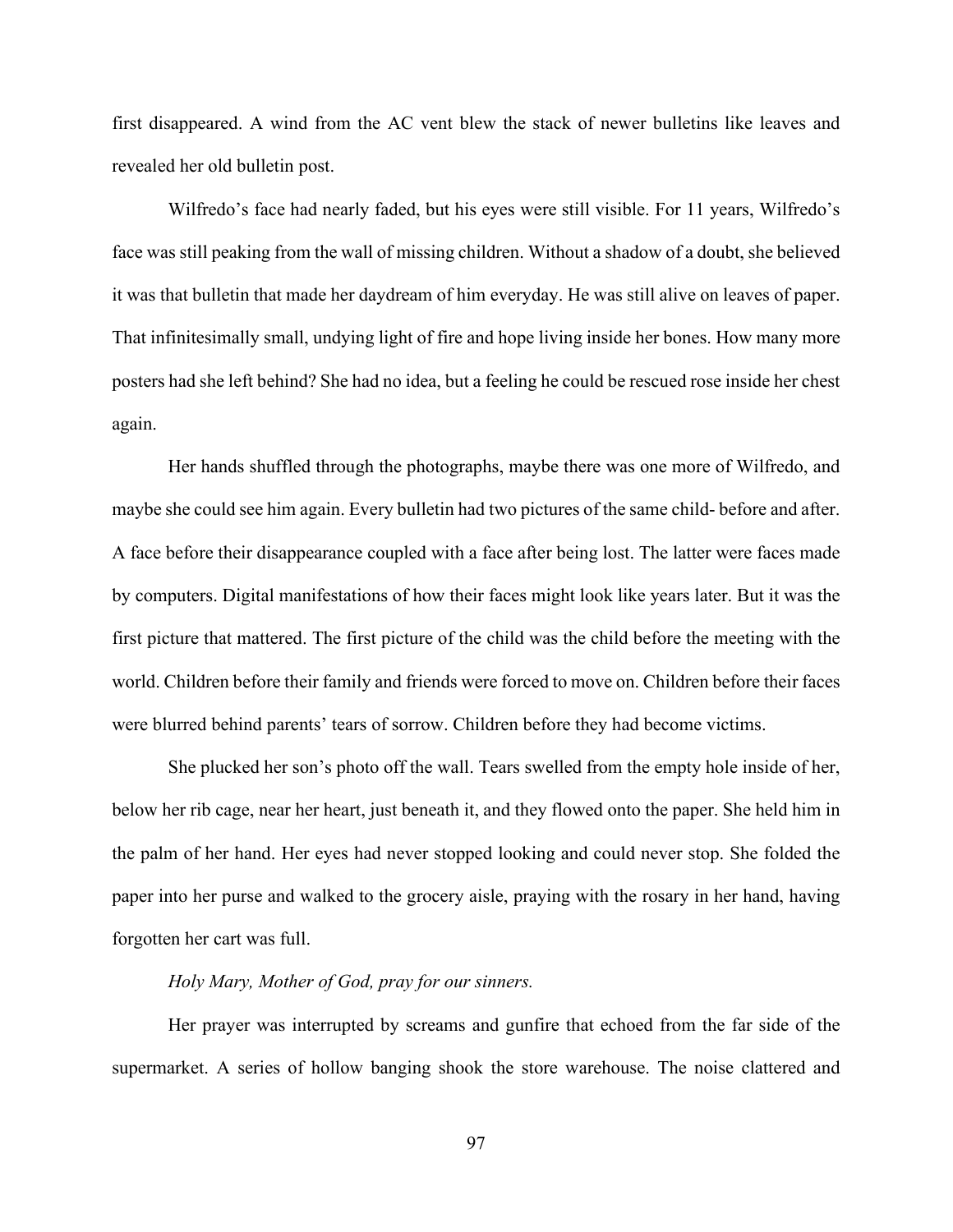reverberated. She flew into the aisles for cover before running to the exit. She froze when a young man raised his gun to her.

"Fucking Mexicans."

She ran and escaped into the supermarket's restaurant and crouched underneath a table. A woman of her age by the look of her face joined her underneath the table with whom she assumed was the woman's elderly mother. Their hands wrapped onto each other. They prayed.

Their prayer was answered.

The gunfire rang further and further away.

Huddling out from underneath, she saw children running. She found a pair of children. Their damp hair and eyes looked like they could be Wilfredo's. She swept them under her arms and pulled them into the restaurant and under the table.

Movement began outside. Men and women ran in and out.

Out of thin air, a black soldier dressed in army camouflage appeared. He opened his arms and swept the children away.

She stayed inside running through the aisles looking for every child who looked like Wilfredo- every child. She swept them as many as she could and pushed them towards the exit.

The exit filled with light.

The man with the gun found her, again.

She looked at him, into his eyes, and saw everything a mother could see.

The man was pale, his eyes sunken, his hair frizzy, not fair, with glasses.

She saw his age.

She saw his heart.

Wilfredo would have been his age. But…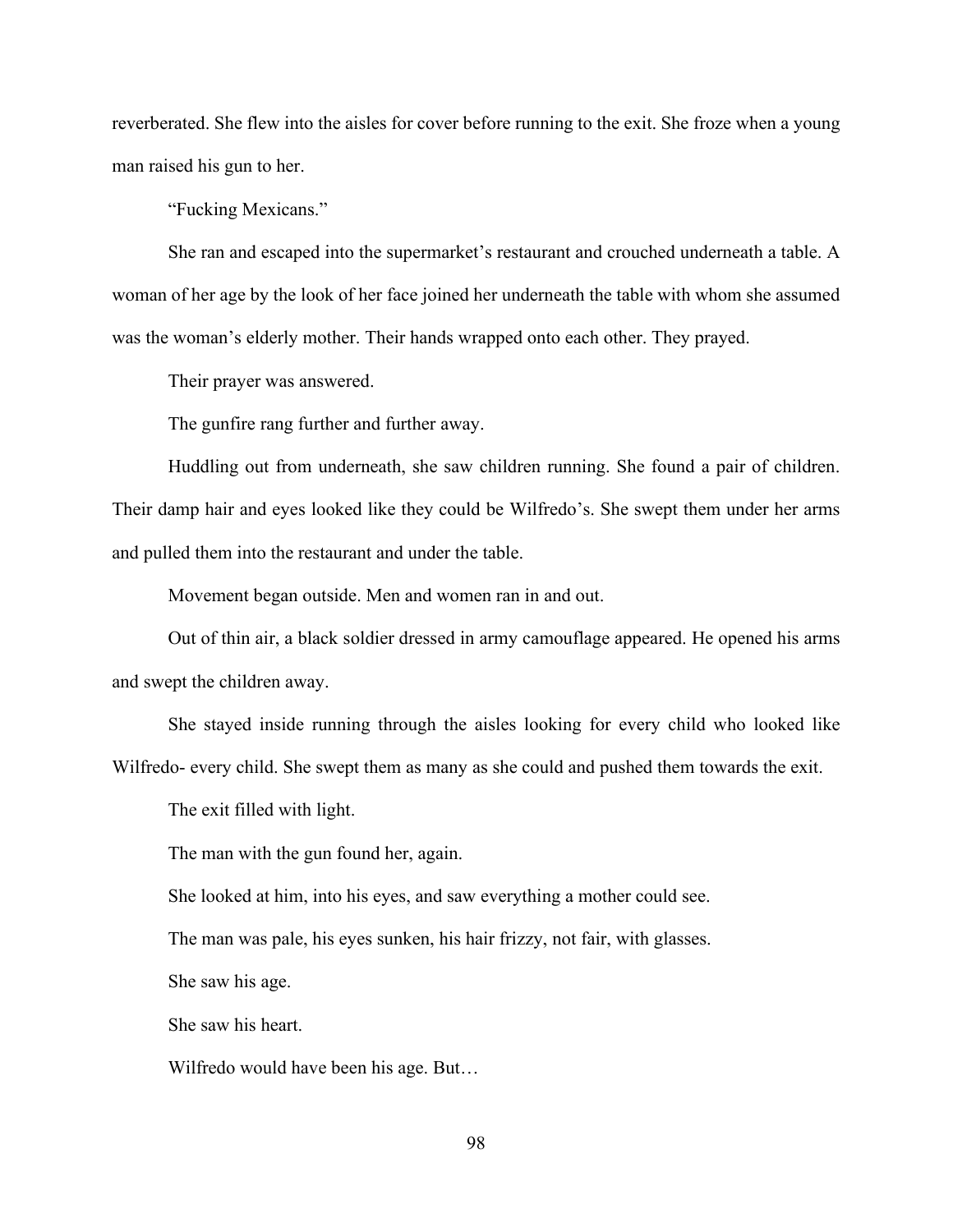Was there a child before the man standing in front of her became man?

There was a child!

A child was still inside him longing for someone.

A child still inside him searching for an impossible rescue.

A child before his eyes had sunk, a child before he raised his arms in firefights, a child before the sadness of his eyes became a sickness in his soul.

There was a child still inside him.

The child inside him could be Wilfredo.

It could be Wilfredo.

It could be Wilfredo.

# **The Apples of a Tree**

Jacinto left his room to quench his thirst. With a glass of water in his hand, he left the kitchen and walked back towards his room.

He heard something coming from Marlow's door, his mangled right ear leaned in. Was that a cough? Maybe he was clearing his throat. Marlow wasn't a cryer, but he also never asked for help. Was he sneezing? He gently tapped the door with his calloused knuckles, "What's going on in there, chavo?" Creaking the door open, he walked into the room, and whispered, "Chavo?" .

Marlow was curled up in bed, facing the wall. "Hey, Dad. What's up?"

"What's the matter?"

"Nothing, Dad. Why?"

Jacinto almost believed him, "You have got to get up, mi'jo. Today isn't a day to be in bed." He walked into the bedroom towards Marlow, "I've been staying away from the house 'cause I didn't want to pass the virus if I did have it. Not that it's real, just want to keep my distance, but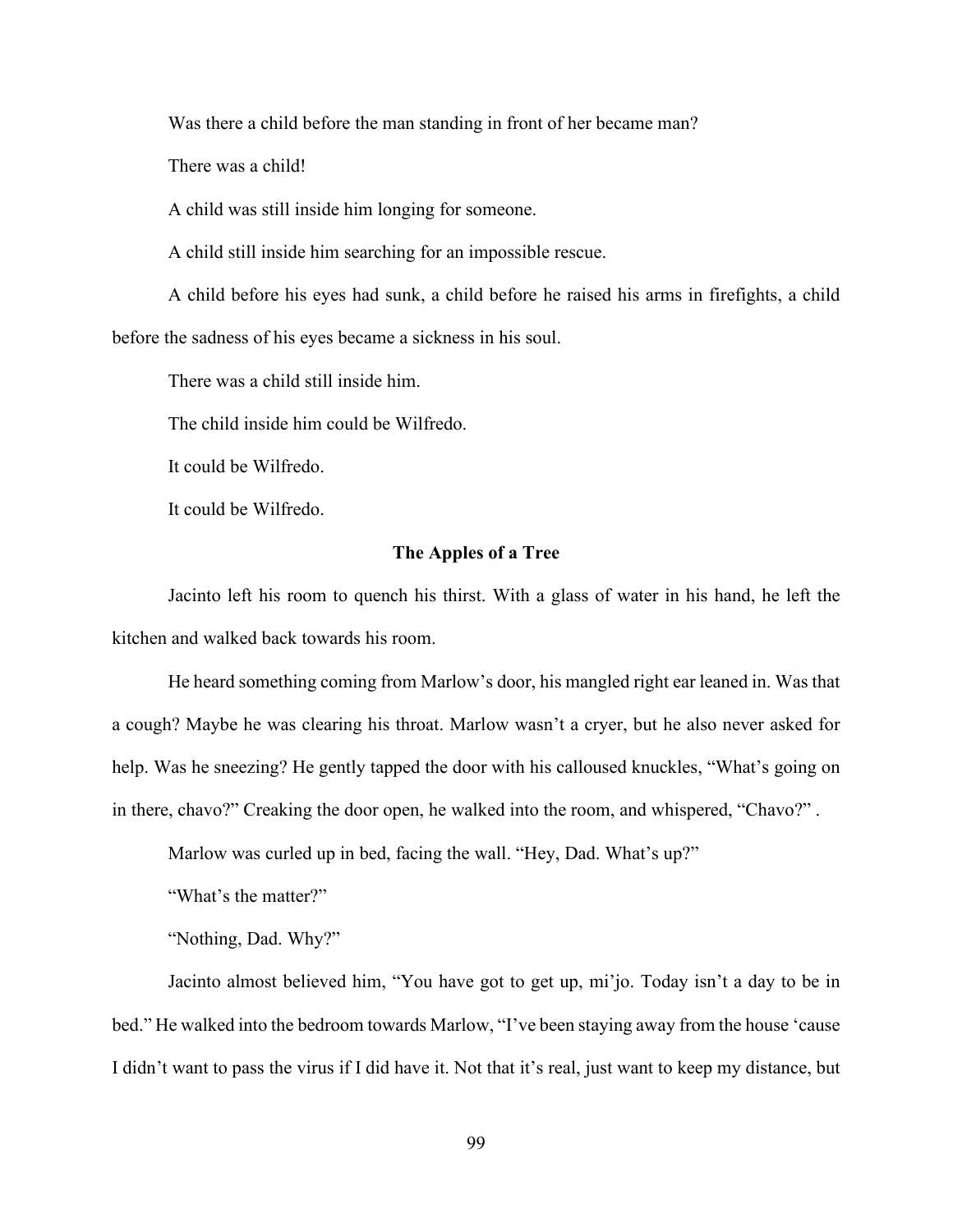I've been passing down the block the last few days and I've seen you here every day. All you do is stay home. I'm sure you haven't eaten, have you? Have you eaten? You're staying up late. I noticed that, too. You need to go to bed earlier and make yourself a routine. You've been acting strange, you've been like this too long. I've noticed. Are you tired?"

"In a little bit, Dad. I'll get up in a little bit. Thanks."

Jacinto sat on the edge of the bed. He tried turning him over but he didn't move. He stayed still, facing the wall.

"I can't Dad."

"Yes, you can. Come on." He reached for his son's arm, his skin was cold. Then he pulled his shoulder, tugging on his shirt. He rubbed his hands on his arms, trying to loosen him up, trying to wake him up. The little one was never without energy. What was the matter? He was so tense. Tense. "Have you been working out too much? Your muscles are knotted and tight." He reached again with both arms to pat his back, to get him to turn. "Come on. Come on." Marlow turned his head over his shoulder and Jacinto saw his face. His eyes were swollen, red and wet.

"I can't, Dad."

"Yes, you can. Come on." What else was he supposed to say? "Get up, like your old man." He had to get up. Things were getting better, things were looking up. But they weren't, they were getting worse. "Things are getting better. It'll be over soon. Do you want to watch some TV?" He turned on the television.

Every day the world was different. That's how the news machine worked. Every day the world was coming to an end. Somebody's end. But not his. He wouldn't mind seeing the end come to some of them. Maybe then it would be more quiet. You could hear yourself think. That's how the liberals would invade homes. That's how they would get to people like his sons or like Terra.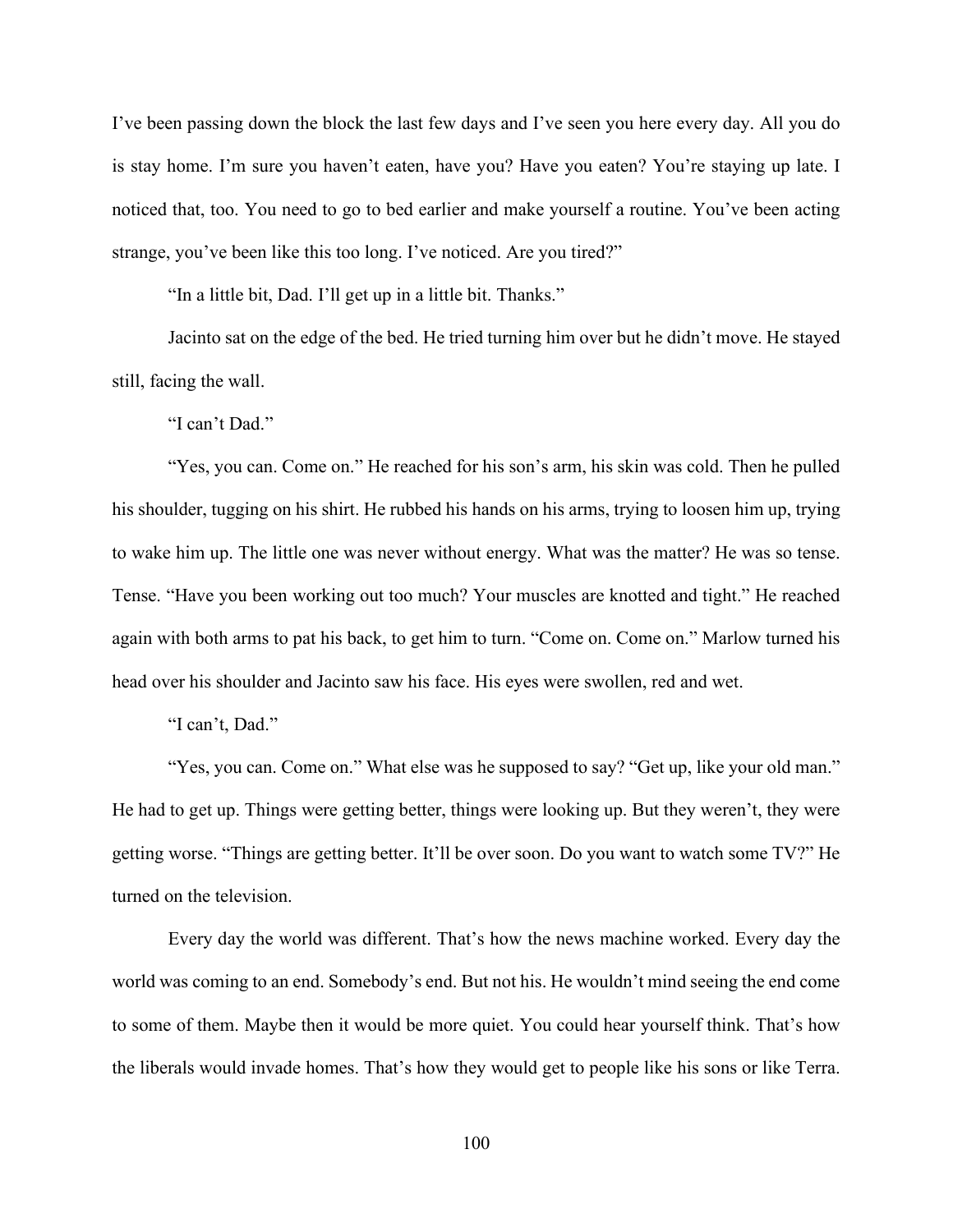Family was the most important thing. That's how they would survive- by staying together. The news could make you doubt everything. When they did they would slip into your head, like a virus, like the one crawling in his lungs making him cough and wheeze, like the one in in his mind making his head ache, damn migraine was killing him, the worst he ever had, the news was the virus, all their ideas about what this country was and what it wasn't, why couldn't Angelo see it, they made him question everything he knew.

"The news was saying the virus is an attack from China, Dad. They didn't say anything about it being from home- from here. You think it's from here- from the companies?"

"There's a lot of news out there, son. Don't pay any attention to it. You just look at me and follow my lead. I won't let them get to you like they did Wilfredo."

"How did they get Wilfredo, Dad?"

"Wilfredo was confused, Mar. He was confused. And he didn't know any better." Never mind, it was a bad idea to watch the news. He turned off the television.

"Do you ever feel like the world is changing, Dad?"

"The world might be different. But we're not, Mar. We're going to be different just staying the same, you hear?" Different inside, different outside, there were too many ways of looking at things. Millions. The television, the computer, the phone, everything was different on each one. What else could he say? "You're okay. We're okay. Things aren't that bad. We're good. We're really good." After minutes, he got his son to turn facing the ceiling. "You're so thin, mi'jo." Marlow sat up. It was the ribs that were showing. "You're dehydrated. I'll get you some water. Come up."

First, his spine rolled up and his torso bent forward and up. Up. Up. Okay, it was something. He was strong. He could move. The neck needed to straighten up. "Pull your shoulders back. Move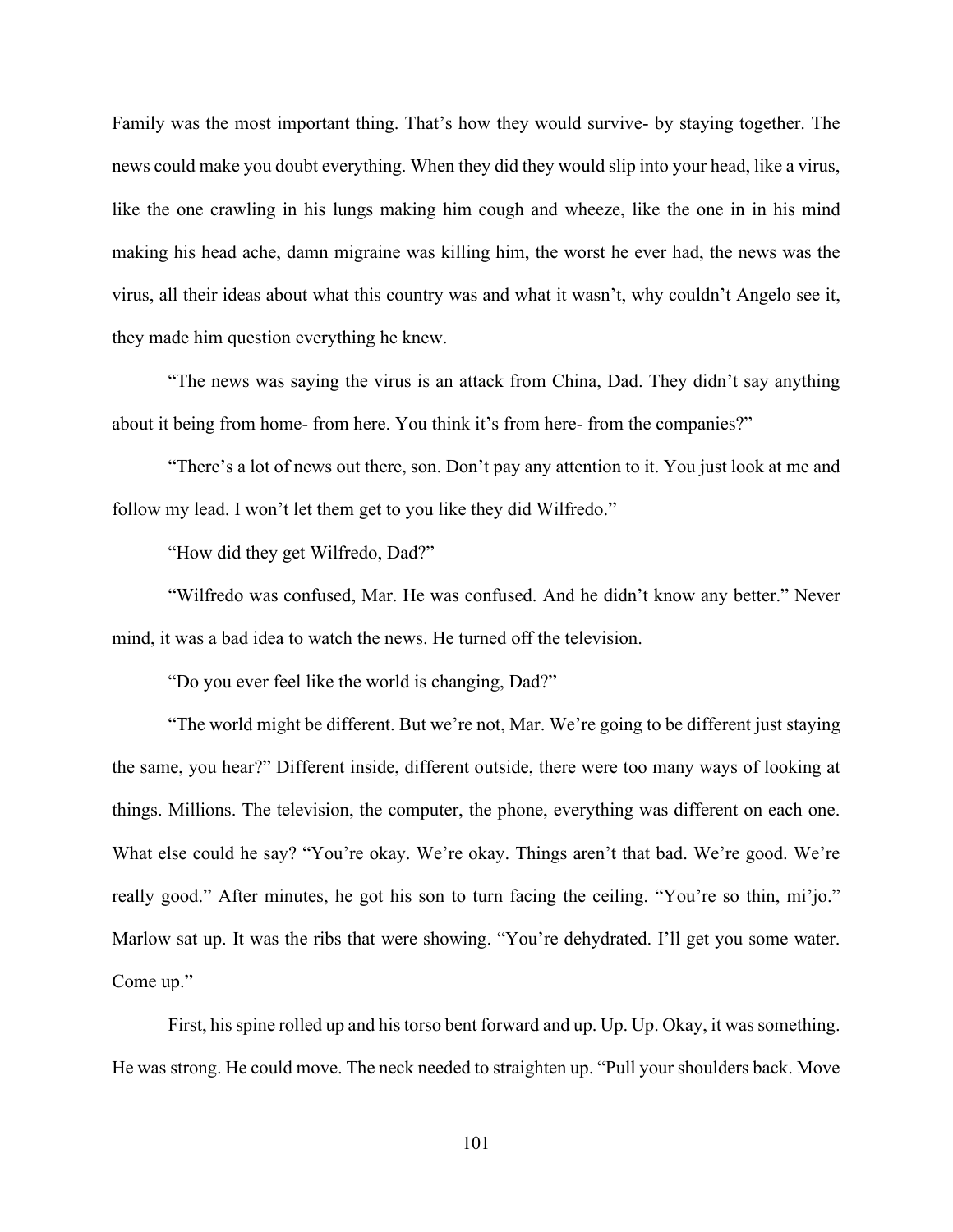towards me. Scoot to the edge." Jacinto checked his back. The air was going through okay, not even a whistle. "Let's go for a walk."

"No, Dad. I just need to rest."

Jacinto put his arm underneath Marlow's and lifted him. "No, chavo, mira, come on. Easy. Like that funny commercial with the staples and the red button on TV."

Rising up from bed, leaning his whole weight, Marlow was heavier. Much heavier. So big. So grown. There wasn't a lot of weight on his legs. Looking down, his legs were loose under him. Marlow was the shortest one of the three. He knew the feeling. Exhausted like the nights after working in the fields, picking. "Why are you so tired, chavo?"

On his feet, they walked together. Marlow's hand grazing the wall out of his room, into the corridor, and into the living room.

"I think I'll just stay in today." They passed the living room.

"Okay. That's fine." No excuses today or any day. They needed to be strong, especially now. He pulled him towards the front door.

Finally, Marlow gave in, "Okay, Dad."

And that was good. Okay.

Outside, in the front yard underneath the shade, Angelo and Terra were swinging on the bench in the cold December air that made Christmas feel like yesterday. A blanket rested on their laps and swung over their shoulders.

Angelo and Terra were coming to the front porch with their masks. The evening's cold was settling, the grass would frost at night and thaw by morning.

Jacinto came out, "Angelo, Terra can you go get Marlow's bike?"

"God damn it! He's sick. He needs to rest. We don't know if you have it. Let him go."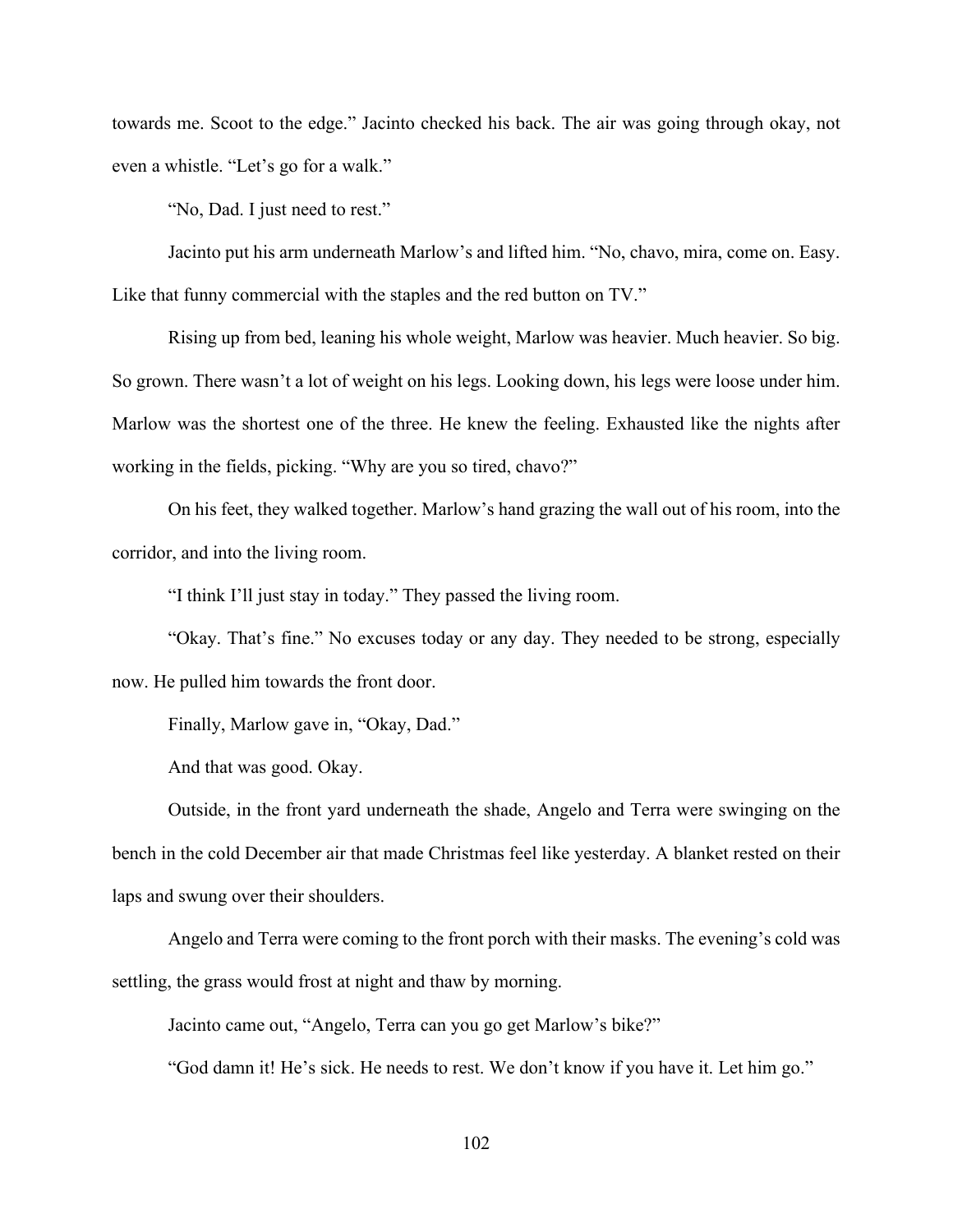"Your brother is fine. I don't want him to sit again because he'll stay sitting. Go get the bicycle, Terra, please."

She walked off the porch and came back a minute later. Whatever Jacinto needed, she would do. She didn't want him to be mad, no matter what he was doing, no matter what he believed, it was better that he was back. Old men had crazy ideas, maybe not as crazy as his, but just as crazy, just as widespread, just as common. If she wasn't going to be with Marius and his crazy ideas at least she would be with the Rincon's in their house that didn't feel as abandoned as it did three days ago. After all, who knew anything for certain about the virus. What did anyone know about the virus. So much news every day, everyone saying something different. You couldn't trust anyone or anything. Would she want to anyway? Would they want to? No. The Rincon's didn't trust anyone. If Marlow could walk and talk, maybe he could use the exercise. She needed to see some life, Marlow was strong enough for that, he was strong enough for anything.

The bicycle pump was in the corner of the porch. Angelo got it and gave it to Jacinto.

Jacinto leaned Marlow on Angelo and pumped air into the tires. Stepping down the feet from the porch, Jacinto put the bicycle on the gravel walkway, released the kickstand, and let it rest. It was red, dusty, and old. Turning around, his eldest was still standing, maybe leaning too much on Angelo- the liberal one. The one who knew everything. The one who was too smart for his own good. It was a good sign Marlow was standing. Still standing, always standing, his luchador son.

"Ese mi Malo Malinche. There you go. As easy as riding a bike. We'll be here when you get back. You need to go out, you need to feel the wind on your face a little bit, you need to see the sun, you need to be out. I'll have dinner ready when you get back. Make sure you're out there long enough so that I can fix it up. What are you looking at me for? Go."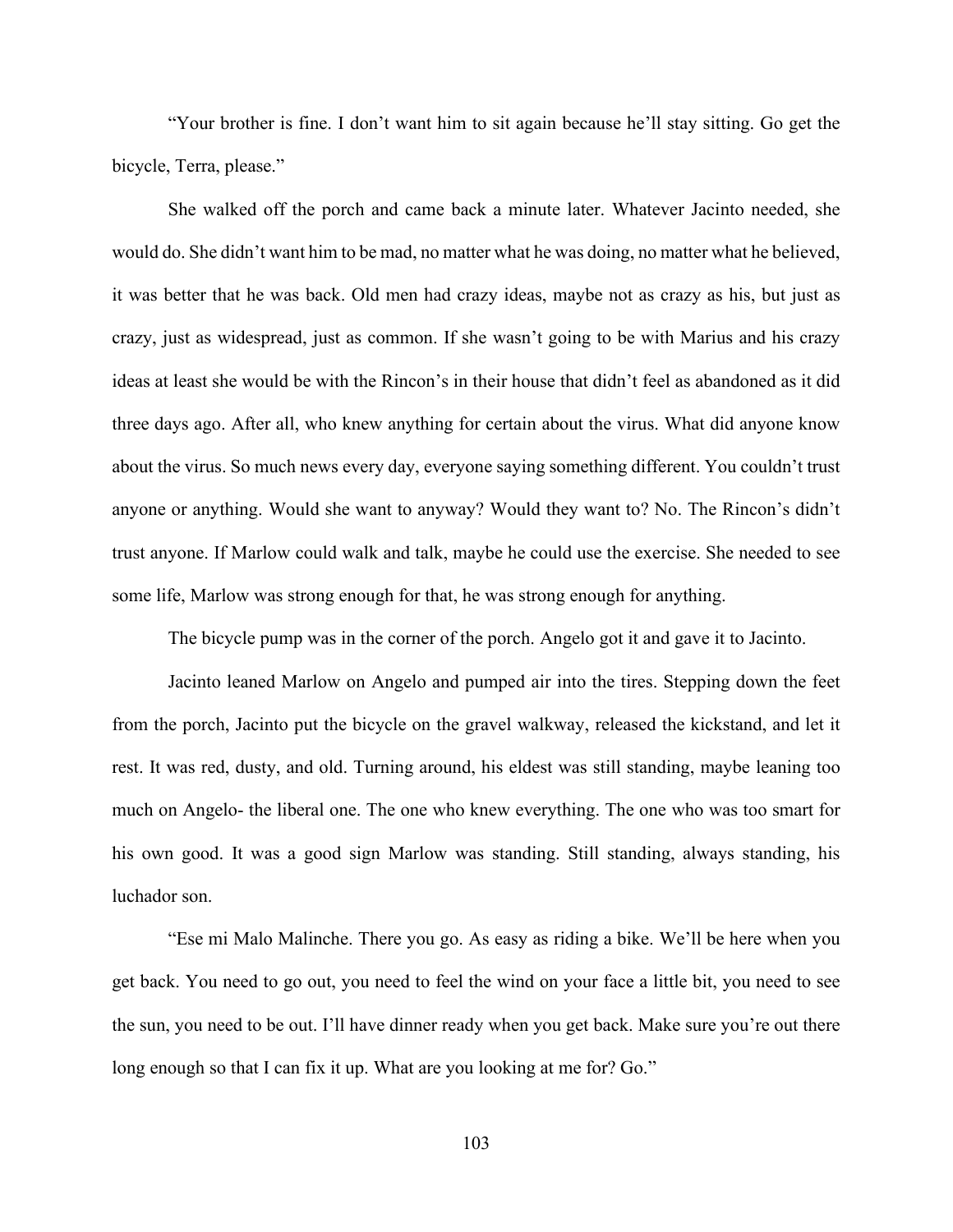Marlow looked down. He looked up. Rain was drizzling. The smell of wet pavement caught his nose. Maybe he wasn't that sick. Maybe he wasn't sick at all. Maybe he was just sad. What was that glazing over his eyes? It wasn't raining that much, was it? And why was his heart beating so fast like he had just sprinted? The street was blurry, the bike was blurry, his hand on the handrail was blurry. His eyes were open but he wasn't looking at anything. Why was everything so blurry? He stopped looking and stared. Stared at something, or nothing. One leg lifted over the bike. Resting, he sat on it, resting, he breathed, catching his breath. The day's sad clouds were moving away, the ones that reminded him of the last day Wilfredo was with them. The grayness lingered. It lingered since the day the music died. But in the distance, not too far away, the street was bright and shining. Further away, just two or three blocks, he could see not every street was clouded. There were the waves of heat rising up. The weather was changing just a few blocks down. How did that work? If you didn't like the weather, you could wait five minutes. But he needed to ride his bike like his dad told him. Angelo and Terra were waiting for him to be the big-little brother he knew he was. He lifted both his feet, pushed, and floated from the grass to the walkway to the sidewalk to the street.

*Okay. I'll ride over there where it's sunny and bright. Maybe I just need to breathe.*

The mountain range farther out was brown.

*Look at that.* 

Brown with patches of green. Marlow pushed off from the gravel. The bike gained speed rolling down the walkway. The lukewarm pavement turned wet. After riding in the wet concrete, a few hundred feet away, the street was hot.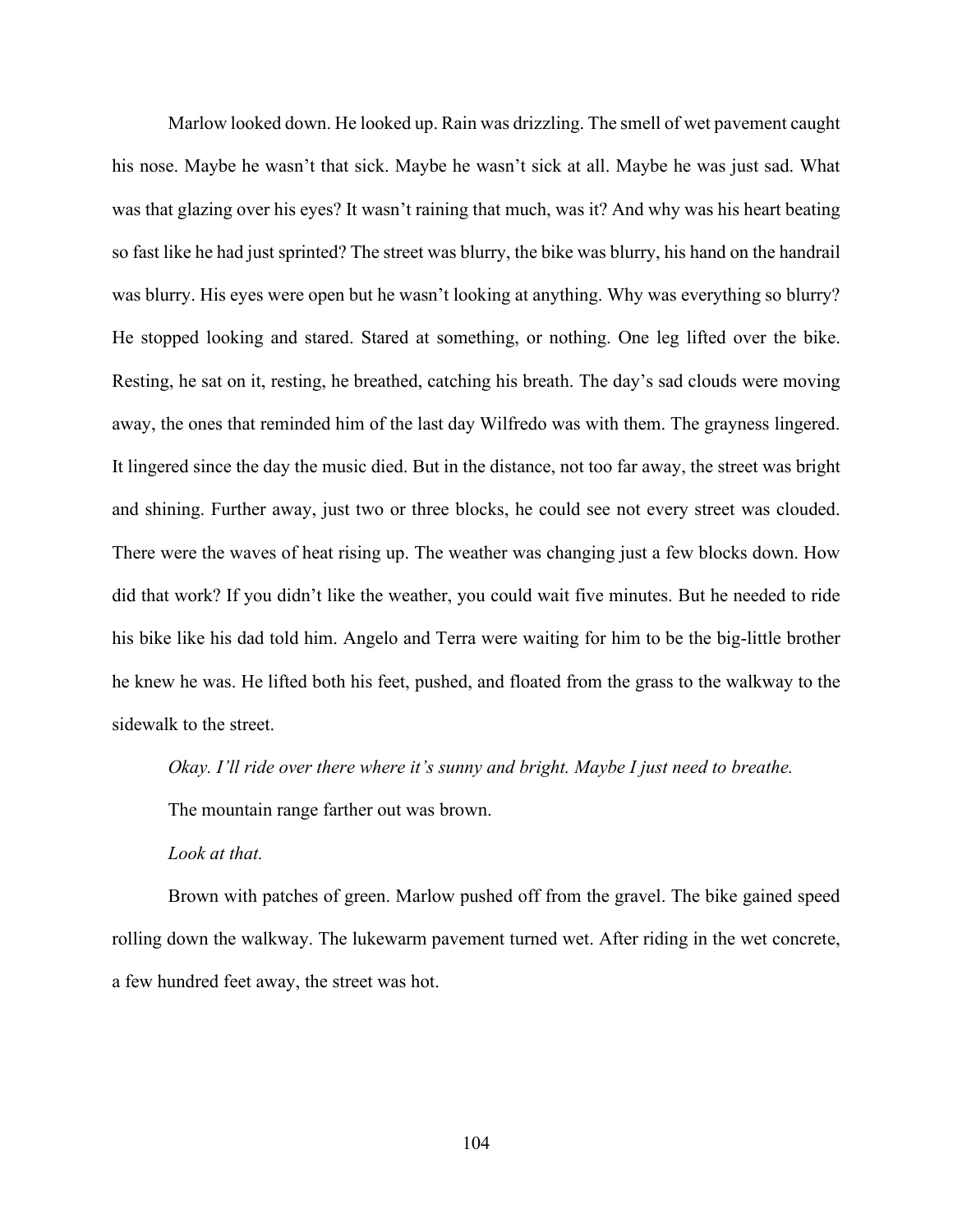On the porch, Jacinto waved to Marlow's back. He put his hand down and walked back to the house. "I'll start making dinner for the two of us. You both ought to order something."

"Your son is sick, Dad. He's sick and he's out there riding when he should be resting."

"My son isn't here right now. That sad man isn't my son, he's okay, that's what he told me. My son's coming back."

### **Out of Office**

From: Rincon, Angelo <angelo@electricavenue.com> Sent: Thursday, March 12, 2020 4:13 PM To: Mace, Adam "Atom" <adam@electricavenue.com> Subject: Out of Office

El Paso, Texas, March 12, 2020

Good afternoon Adam,

As you know I'm in El Paso visiting family. I thought my family emergency was going to be less time consuming than it turned out to be. Given the current restrictions on travel, would it be okay to work from home for a few weeks?

Let me know what action items you need from me. I'll make sure to get them done and over to the team. I was looking forward meeting everyone. Can we maybe schedule a Zoom call, instead?

Best regards,

Angelo

## **Out of Office, Reply**

From: Mace, Adam "Atom" <adam@electricavenue.com>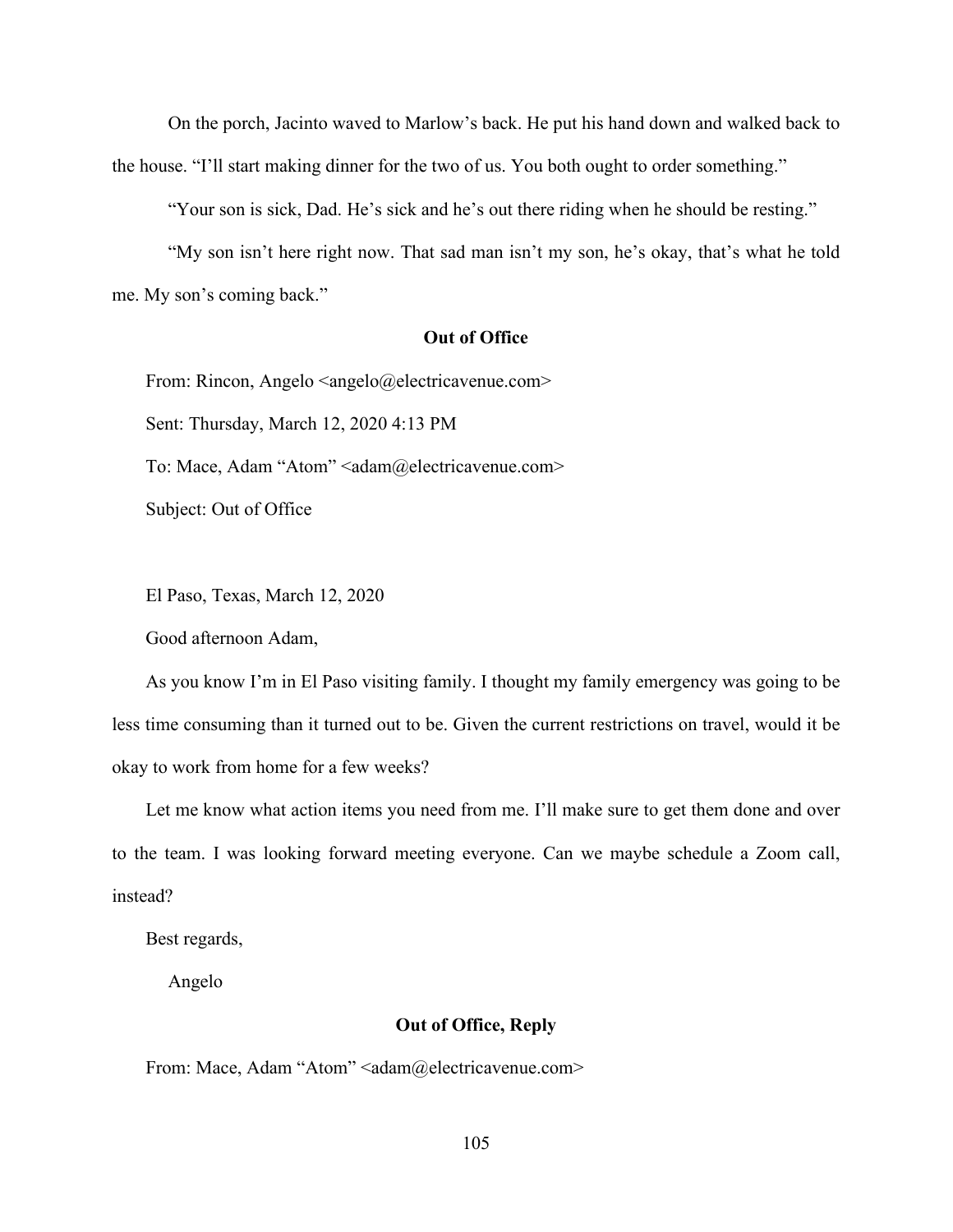Sent: Thursday, March 12, 2020 4:13 PM

To: Rincon, Angelo <angelo@electricavenue.com>

Subject: Out of Office

Thank you for your message. I am currently offline with limited access to my inbox, and will return on Monday.

Electric Avenue offices are closed.

All the best,

Atom

#### **Freckles**

Angelo and Terra walked past the neighborhood's houses and got to the park. He was exhausted. His mind was racing. Work. Work. Work. He needed to get back to work. Sophia. Sophia. Sophia. He needed to get back to her and explain how things could work. There was a way. If they believed in each other. They could make it work.

Underneath the climbing dome, the shadow of the geometric shapes on the sand pinpointed where their grade-school treasure was buried.

It was dug into the sand by less than the six feet he remembered burying it as a kid. The plastic lunch bag was pulled out. A handful of metal wire puzzles were inside. There were made into different shapes- triangles, polygons, metal airplanes, bicycles. The toys were rusted, interlocked, and unsolved.

They sat on the dome's shapes.

"I remember these!" Terra said.

"It's better to keep him in quarantine and not mention the results to him or Marlow."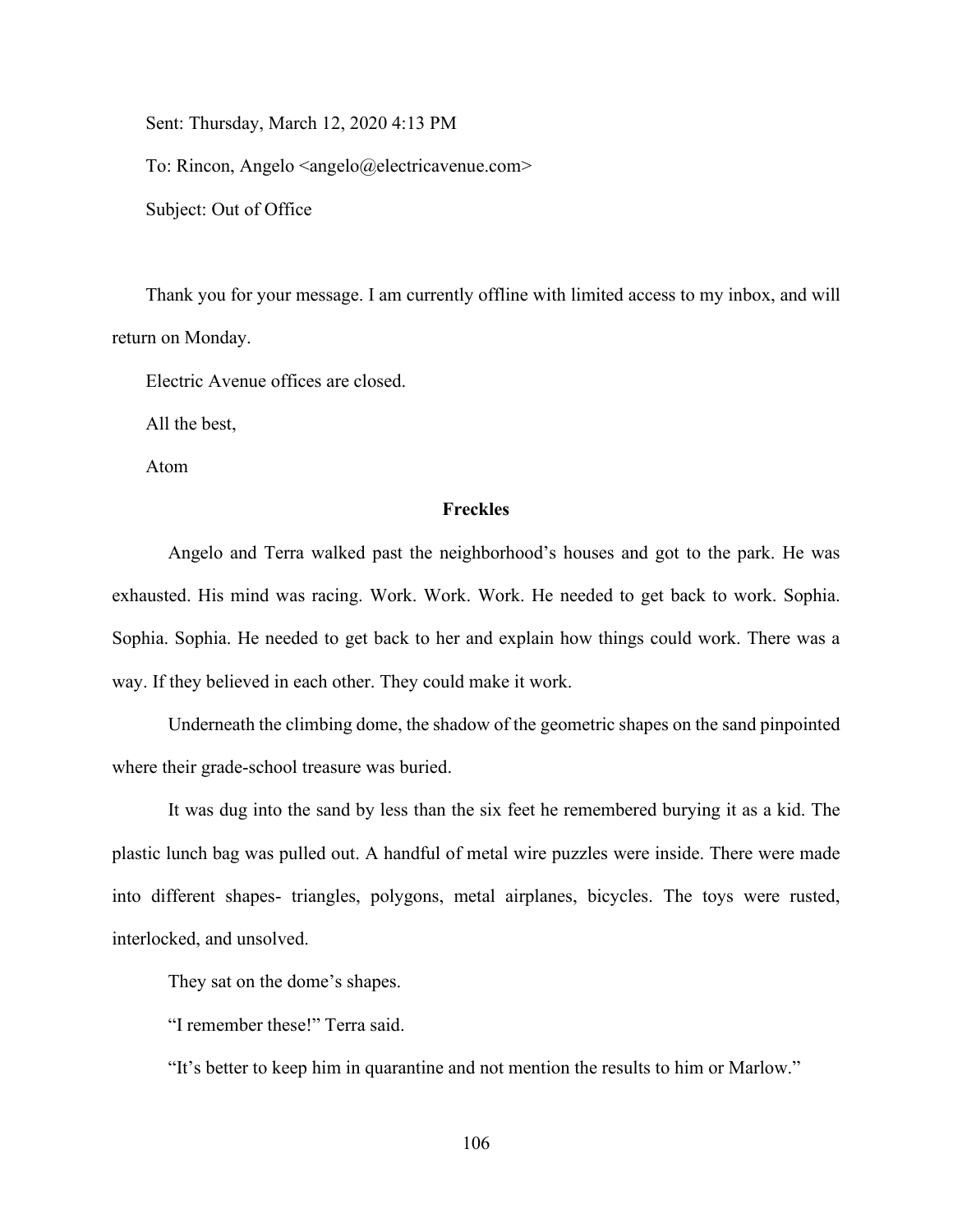Negative. Jacinto's test came back negative.

"I knew they were right. What is it then?"

A wave of anger swelled inside Angelo. Was she taking sides? It didn't matter. "Maybe the mold in the house, I don't know. He used to get allergies."

"You should be relieved."

"Maybe it's a false negative."

"You can test him again if you want, but he's negative and you're negative. It's too coincidental that you all tested negative, don't you think? Let's celebrate. Are you hungry? Do you want to go to Red Lobster?"

"That's a sad substitute for New England food, don't you think?"

"You used to love Red Lobster."

Terra jumped off the geometric dome climber and turned around, "Should we bury them?" The puzzles looked like they were meant to stay buried.

"Yes," he took her share of the toys, put them in the plastic bag, and covered them in sand. "Let's go."

Angelo and Terra stared into the giant fish tank the way they did when the Rincons had enough money to spend on a franchise restaurant.

Two lobsters were clawing at each other. Six were corralled on the other corner. There was a seventh beneath the bunch. From across the tank, one lobster head and claws were freckled with dark blue and bright orange spots. The gleaming colors amid the red and dark crustaceans was an unexpected site and Angelo squinted his eyes to make sure he was seeing right. He took out his phone to check what exactly the lobster was.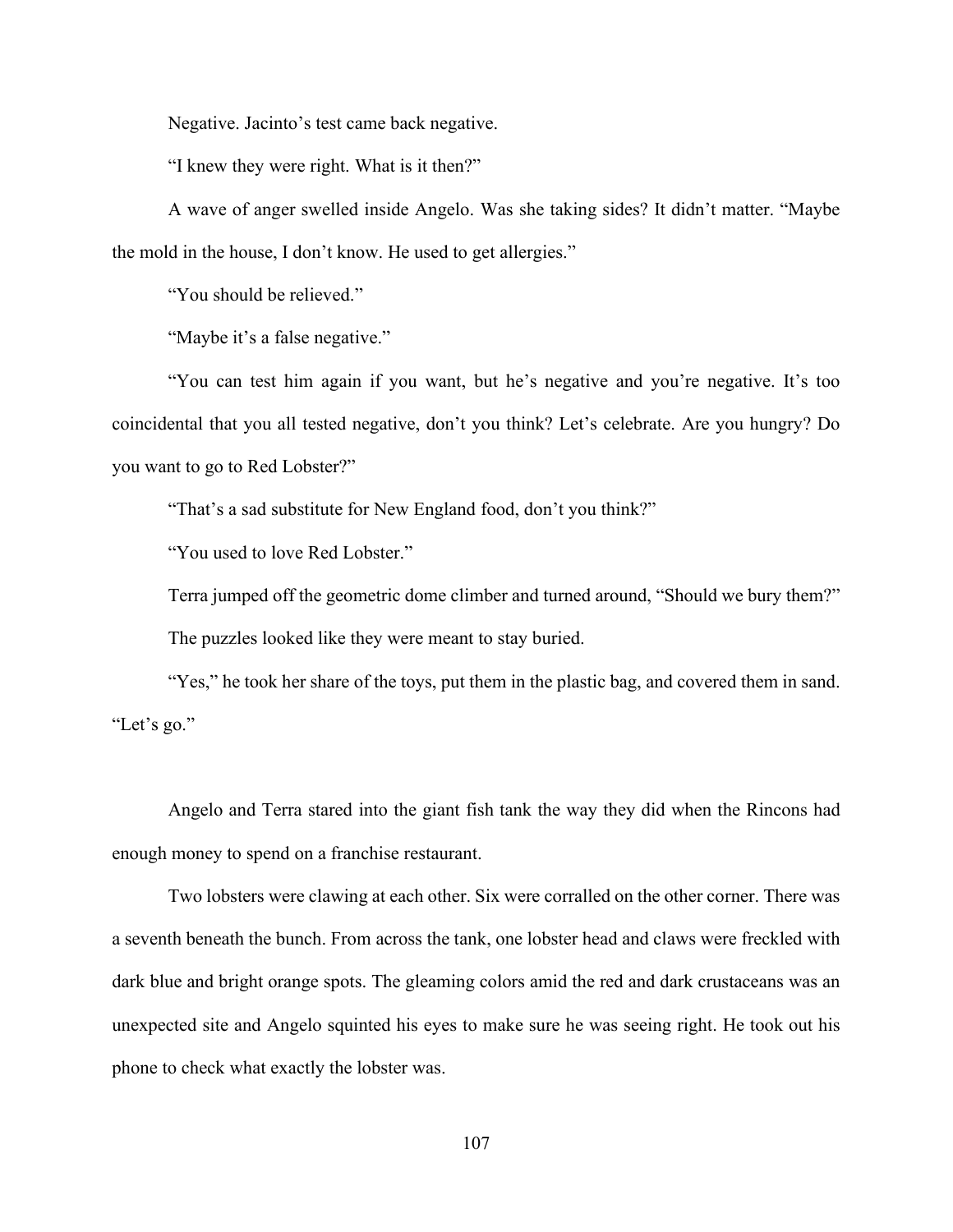Terra arrived and sat down, "Put that away, will you?"

Angelo turned his phone over to Terra. "This lobster looks like that one, doesn't it?" "Looks delicious."

"I think it's a calico-colored lobster. The freckles are almost golden."

"I wonder if they taste any better." Terra requested a basket of golden biscuits.

"How long are you staying?"

"I'm not sure."

"I can stay if you need to go. I don't mind taking care of your dad and checking on Marlow.

We can keep each other company. It's helped a lot being with you guys. I'm writing again. Stupid

things, but it's nice to write. I don't know why I ever stopped."

"Are you going back to Connecticut for Christmas?"

"No, my aunt called saying she'd be okay visiting with her friends for the holiday parties.

That's it. That was my only reason to go back."

"Could you help me convince Marlow to go back to school?"

"I'll try, but he'll know it's coming from you. You're terrible at giving advice. You don't practice what you preach."

"I preach?"

"You're surprised."

"Has Marlow told you anything about the conspiracy?"

"He talks about it a lot. I just listen."

"I'm worried about it. I want to see what it's about."

"You go from one extreme to another. First, you want to leave back to New York. Next, you want to stay and get your hands dirty."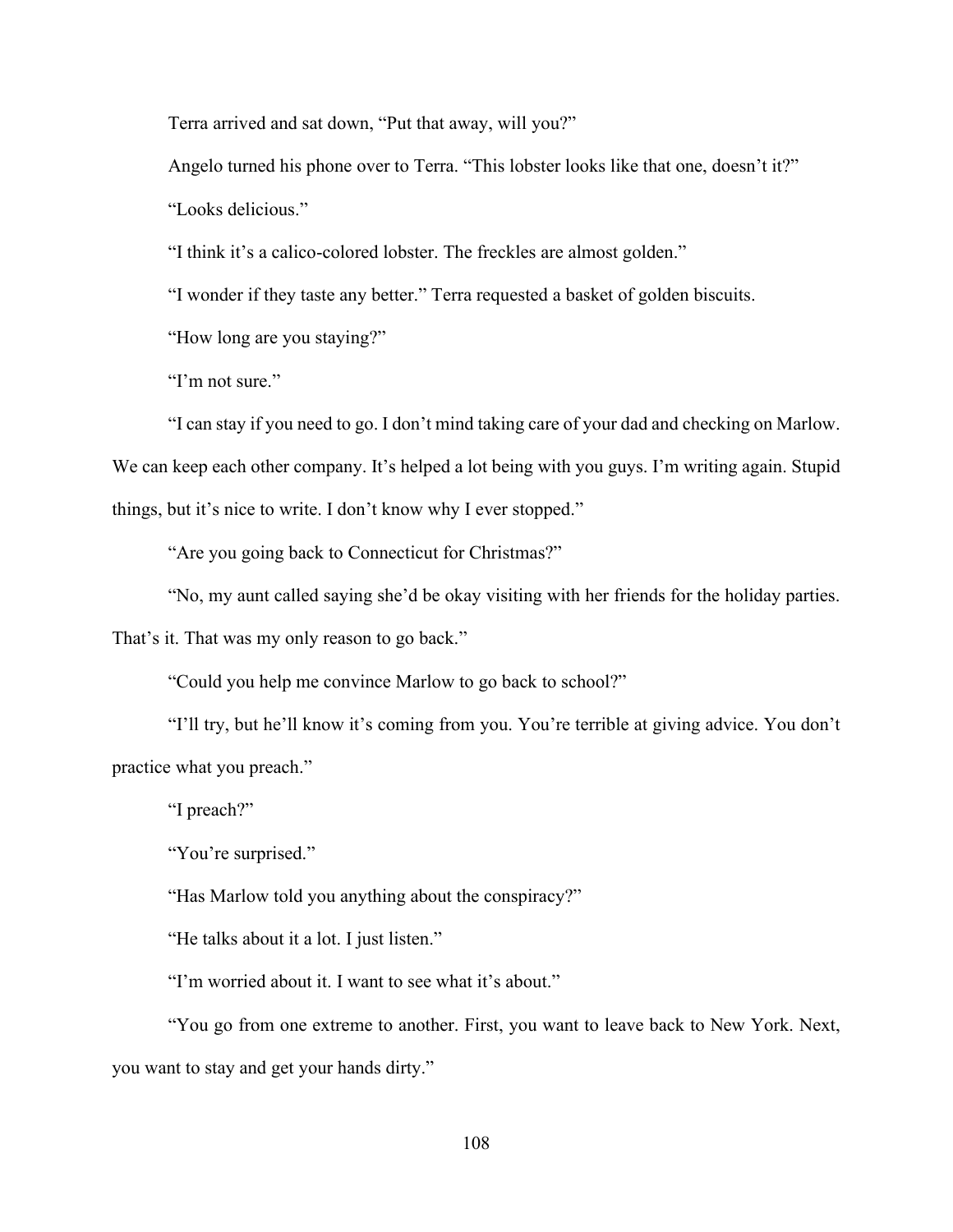"I just want to know."

"Curiosity has killed a lot of cats."

The biscuits arrived. Terra ordered a lobster roll, she read the waiter's name tag, "Landry.

Hi Landry, have you ever seen any lobster like that?"

Landry's squinted his bloodshot eyes. "Who? Me? Are you asking me? Wait, are you asking if I've ever seen a lobster?"

Terra looked at Angelo and bit into her lobster roll, "Never mind, thanks, Landry."

"You want me to get you that lobster? I can ask to get you that lobster."

Angelo interrupted, "It's not what you think, don't worry about it. It's just that lobster over there is nothing like I've ever seen. Can we talk to your manager?"

"What about it?"

"It might be a calico-colored lobster, they're rare." Angelo showed Landry the Wikipedia page on his phone. "One in 30 million."

"Whoa. Are you serious? Is it a different species?"

"No, it's still a lobster, but it's a rare lobster."

"True," Landry looked into the tank. "Poor little guy, he's at the bottom of the bunk bed fest. Okay, I'll get Thelma."

Terra finished the basket of golden biscuit bread.

Thelma arrived, "Hi, good evening, Landry told me you asked about a specific lobster?"

"Yes, do you see that one there?" Angelo pin pointed to the freckled one. "That's a very rare lobster, I think. Have you ever seen one like that before?"

"No, I can't say I've noticed. Our shipment comes, I only count them, that's all. Would you like to have that lobster?"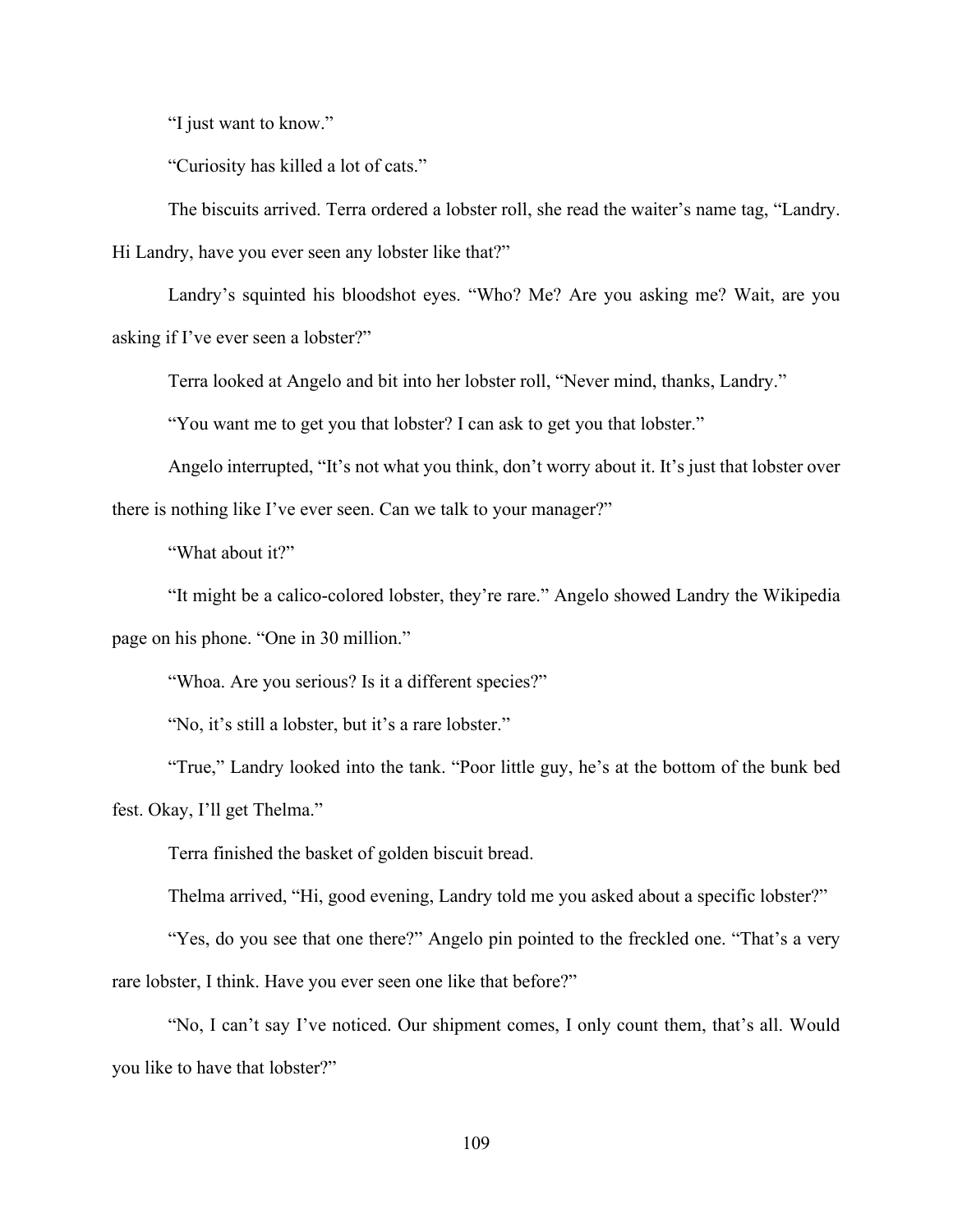"No, thank you. I'm trying to see if maybe you all should save that lobster, it's very rare. Look," and Angelo showed her the images on his phone.

"They do look similar. But I'm afraid I can't do anything about it, unless, you would like to eat it."

"No, but maybe we could call someone. I don't know who you could call but maybe a veterinarian clinic."

"Why would I call a veterinarian clinic? What would veterinarians know about lobsters, they're not sea experts, they don't work at Sea World. Hell, most veterinarians don't know the difference between a rabbit and a hare. Why would I call them?"

Landry brought the clam chowder soup order.

Terra asked for another basket of bread.

"You're right. Never mind, what about the zoo?"

"At 8 pm at night? The zoo is closed, son."

Angelo looked at Terra devouring her food. Maybe she would chime in. "You're right. Can I have that lobster?"

"Sure, how would you like it prepared?"

"I'd like it raw and in a small container filled with water."

"Boy, what the hell is the matter with you?"

"Nothing, it's just that that lobster is a calico-colored lobster, and it shouldn't be in a tank getting ready to be eaten. It's rare. It needs to be saved."

"Son, I had a big imagination myself when I was a kid. But sooner, hopefully sooner than later, you're going to have to let go of dreaming things up. I see that lobster and all I see is how many more sales I have before the next shipment comes in from God knows where. We're in Hell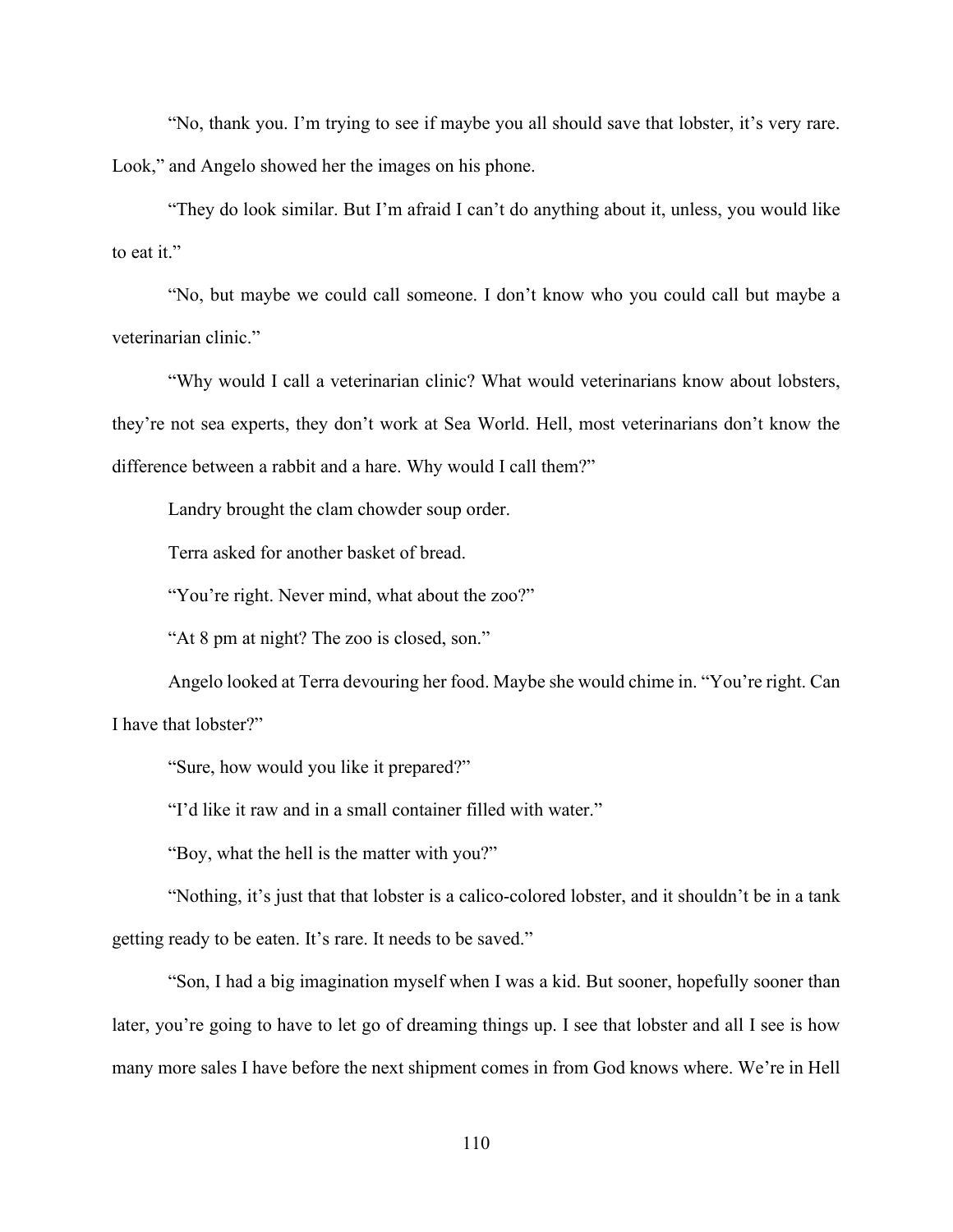Paso, there ain't a god damn ocean anywhere near us. The closest would be the Gulf of Mexico. I used to live in Galveston, I know. And I'm not sure how we get all this food from, but it's here, and my job is to get it out the door and into people's stomachs- not order a veterinarian check up on a someone's dinner. So if you'd like the lobster, you can have the lobster, just make sure you let me know how you want the lobster cooked. Do you got that? Can I get you a refill on your drinks, sweetie?"

"Yes, please, and more bread, too," Terra added.

Landry with his head down came to their table, "I'm sorry about your lobster, man."

"It's okay, Landry. Thank you for getting me your manager."

"Is it true what you said about Freckles? Is he really 1 in 30 million?"

"I think he might be, look," and Angelo showed him the pictures on his phone.

"Wow, that's amazing. A Calico-co lobster. Why don't you order it?"

"He wouldn't be able to live with himself," Terra interrupted.

"You can order it, I'll put in the order, get it out of the inventory system and I'll put him in a little baggy for you. You all can meet me in the back and I'll give it you."

"Out of all the things I was expecting, this wasn't it- a rescue mission. Can you order some more bread, Angelo?"

"Can we have some bread to go?"

Freckles sat in a gallon jug cut in half filled with sea water. Angelo carried him carefully into the house.

Inside, Marlow was watching TV from the couch with his laptop open and by his side. "What's that?"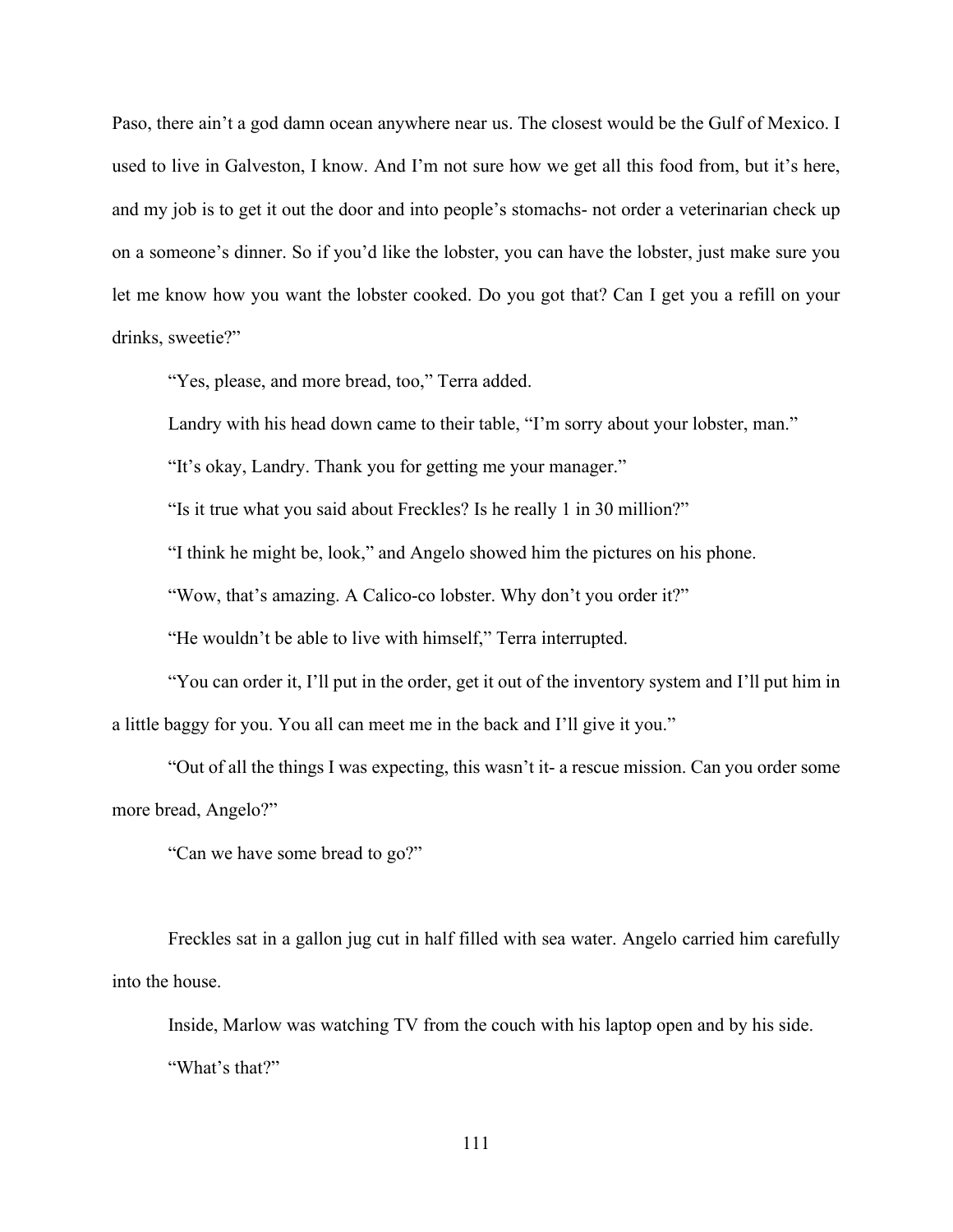"It's a calico-colored lobster, we found it at Red Lobster,"

"Your brother is a saint, Marlow," Terra announced. "Do you want any bread?"

Marlow declined, "Can't, too many carbs," he got up from the couch, went to the kitchen,

and leaned over the table, staring at Freckles. "They just let you walk out with it?"

"Sort of."

"What's his name?"

"Landry donned him Freckles," Terra said.

"Who's Landry."

"Freckles' godfather."

"How's dad?" Angelo asked.

"He's doing better, he's asleep."

"Freckles went to sleep?" Terra asked, "Just kidding," and walked away into the living room.

"You know, Angelo, I think the four of us together, we're like like this guy, right here. There's something special about us."

Terra jumped back into the kitchen with Marlow's luchador mask. "Can I come tomorrow?"

"No, Terra. The Conspiracy wants to meet with Angelo."

"I want to join. Everyone has a job in the Conspiracy. I want one, too. I'm bored."

"Fine, I'll ask, but don't bet your heart on it. You're not very stable right now since your breakup. And they're looking for mentally sharp people."

"I'm mentally sharp!"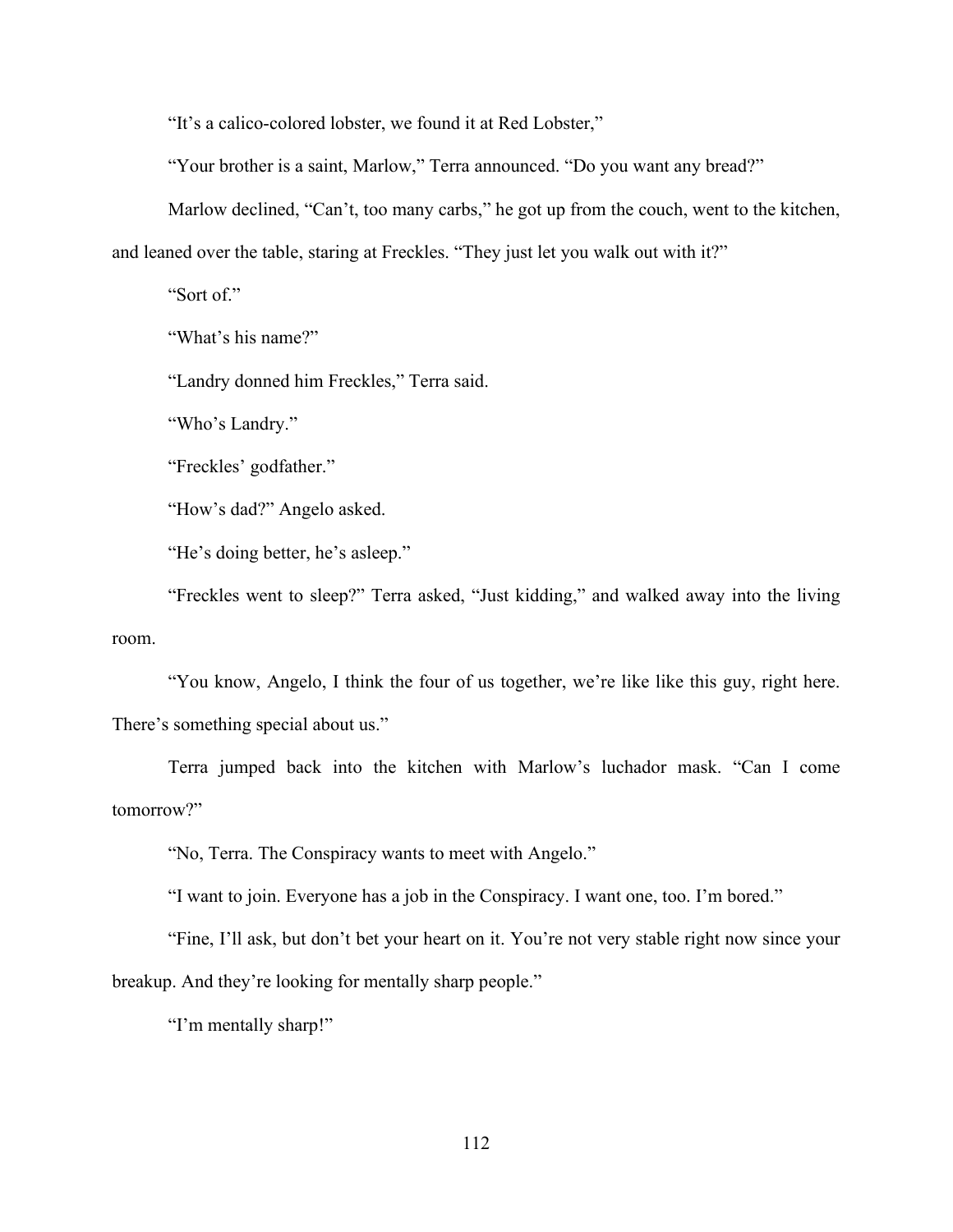"Sure, as sharp as a butter knife, Terra, no offense, you're still a little tender. It's only been a few days since you broke up with Marius. And I'll have to tell them about that if you want to get involved."

"I'm over it, Marlow. Cross my heart and hope to die."

"You're serious, aren't you?" Angelo asked.

"As serious as a heart attack," she crossed her hand over her heart and then her throat.

"Fine. I'll ask dad, but why not? A family that works together, stays together." Marlow concluded.

"You think I'm family, Marlow?" Terra snuggled her head onto his chest.

Marlow stopped petting Freckles and gently pushed Terra off his chest, taking his mask and putting it over his face.

Terra interrupted, "There's something terribly wrong with this country. It's not like it used to be. Dreams aren't like they used to be. Everyone is making everything up. The world is going up in flames and everyone is putting the blame on us. As if we're the ones with the closed minds. As if we're the ones who don't want to see. We're the only ones watching. Look at your dad. The only thing left is his restaurant. Those people came and take whatever they want. And then they want to tell us how to live our lives."

"What the matter with you?" Angelo looked at Terra, leaned in closer, "Quit it."

"That's how they got Wilfredo. They got him with the food. But not me, not anymore. I'm quitting all that junk."

"You haven't eaten junk in years," Angelo said.

"Yeah, Marlow, you're the fittest one of the Rincon brothers. You're kind of hot."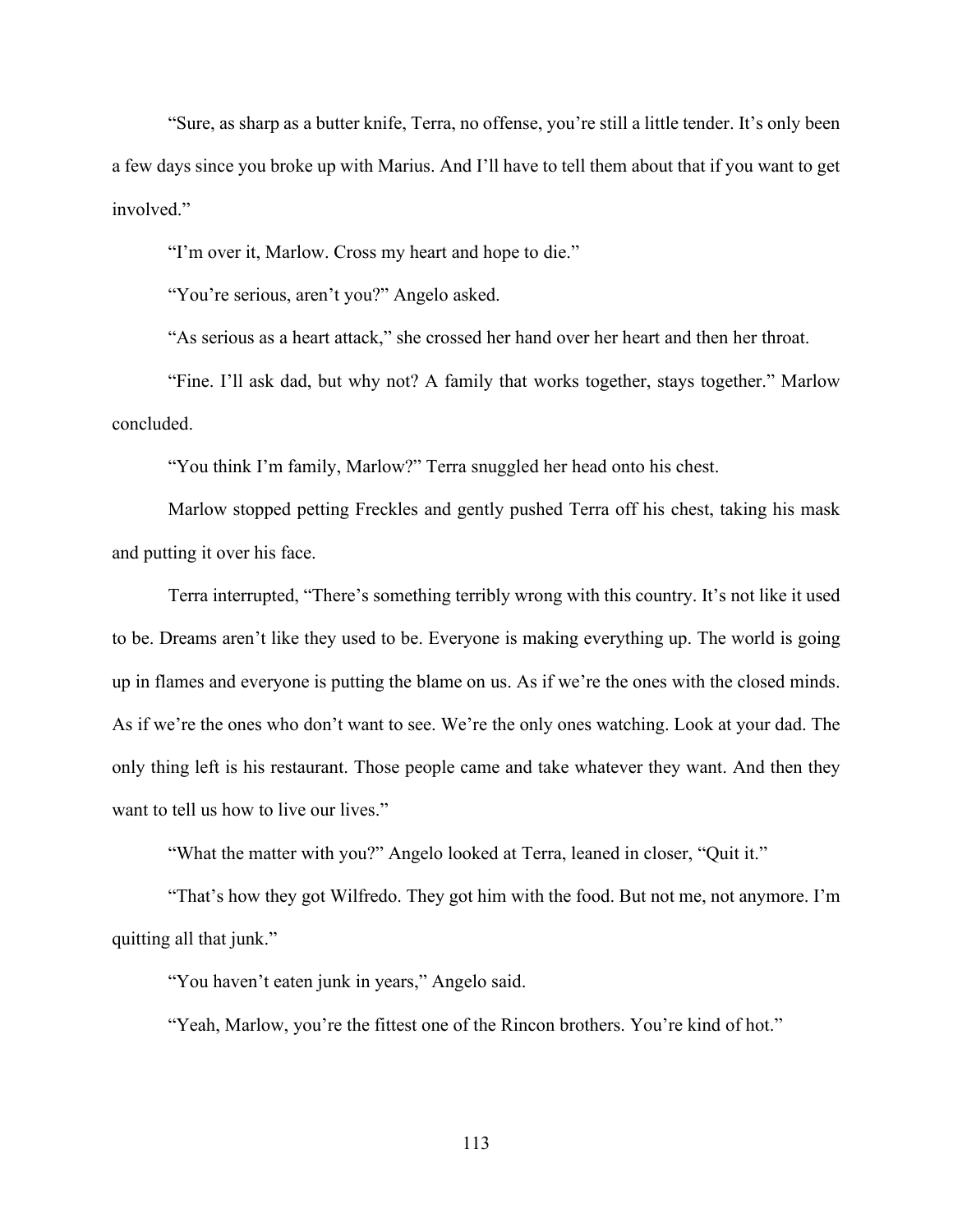"Don't talk like that, Terra," Marlow said over his shoulder, "It's lazy being seductive. Anyone can complement anyone like that. Besides, what do you want me to say when I hear something like that? You want me to take you to bed, is that it?"

"Jeez Louise, Marlow, it was a compliment. But that wouldn't be a bad idea. You boys need to get laid."

"I know, but that's how they get us. They make us think that we're animals. We're not animals, guys. We're God's creatures. We're stewards of the Earth, beginning with this country."

"You believe in this?"

"I do. If you don't believe in it, keep an open mind. We're not all that crazy. There are a few bad apples that get away from us. But we're not entirely wrong. If you don't believe in the cause yet believe in me, believe in us."

"On one condition."

"What?"

"I'll keep an open mind if you do, too."

"I'll try."

He believed in him. He believed he could change his mind. There were only a few Rincons left in the world. And Marlow wasn't going to be the last.

"Who am I meeting tomorrow?"

"Do you remember Ardo Frisbey?"

He did. Ardo was Wilfredo's secret boyfriend.

#### **Maybe**

Angelo called Mr. Contreras.

"Yes?"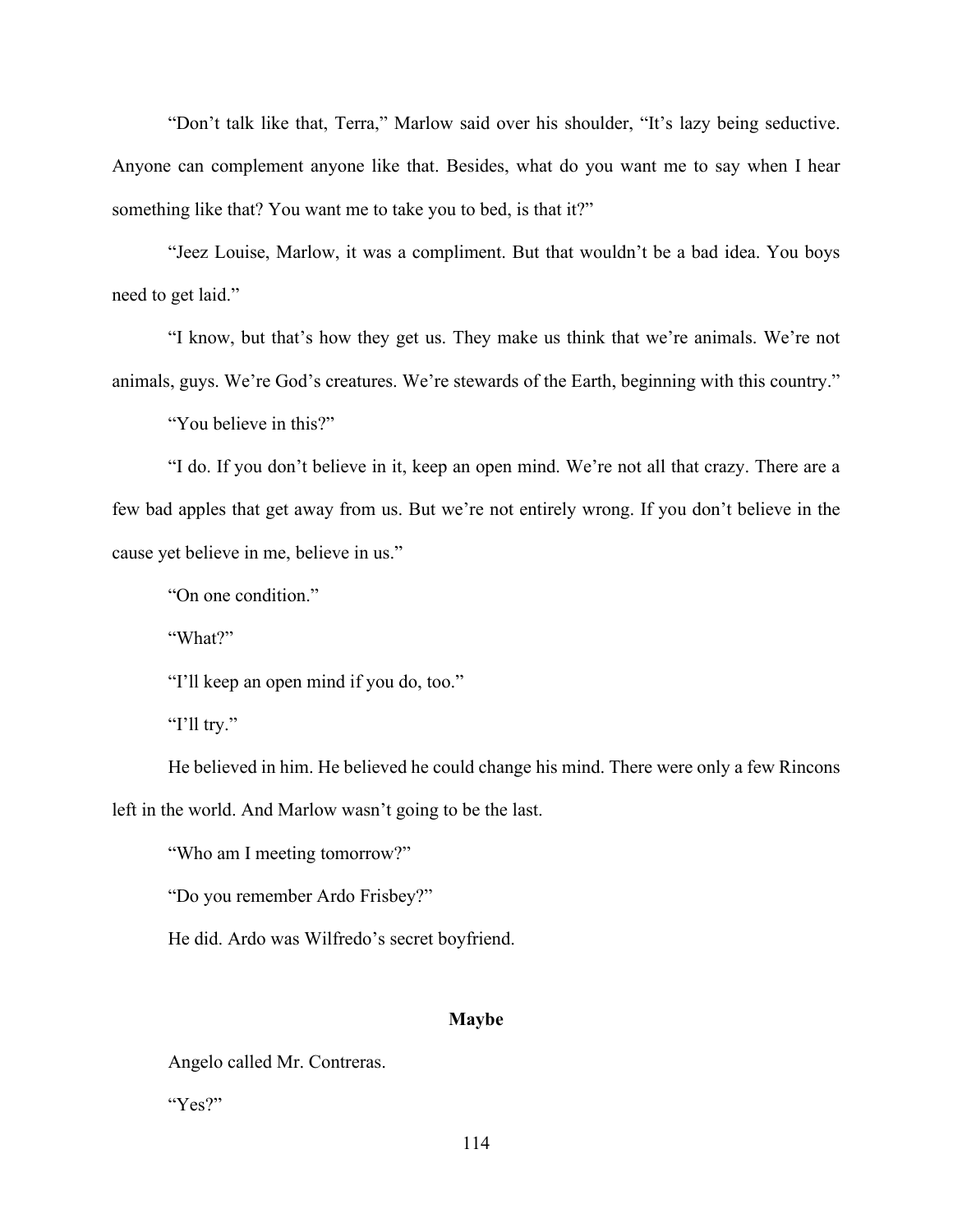"You've transferred all the assets to Marlow, why?"

"Because he asked me to."

"That's not what we agreed on."

"I don't remember agreeing on anything. Your brother is the sole beneficiary of the estate."

"I thought I had mentioned to you my brother's precarious situation."

"Maybe. But that doesn't exclude him from the legal rights he is owed to by my office. He is my client and his grandmother was my client. It's my fiduciary duty to do what is best for both my clients. Agreeing to what he requested of me, which isn't in anyway outside of my duty, was part of that."

"What happens to the estate if something were to happen to Marlow?"

"Has anything happened to him?"

"His mental state is questionable."

"According to who?"

"According to me."

"Is he able-bodied?"

"Yes."

"Can he call me?"

"Yes."

"Then he is most likely in a free, able, and willing state to do as he wishes."

"What happens to the estate if something happens to Marlow?"

"It would go to his next of kin. Jacinto most likely, he is his father, and you are his halfbrother, unless Marlow has signed anything to you. Does he have a will or testament with designations of his estate?"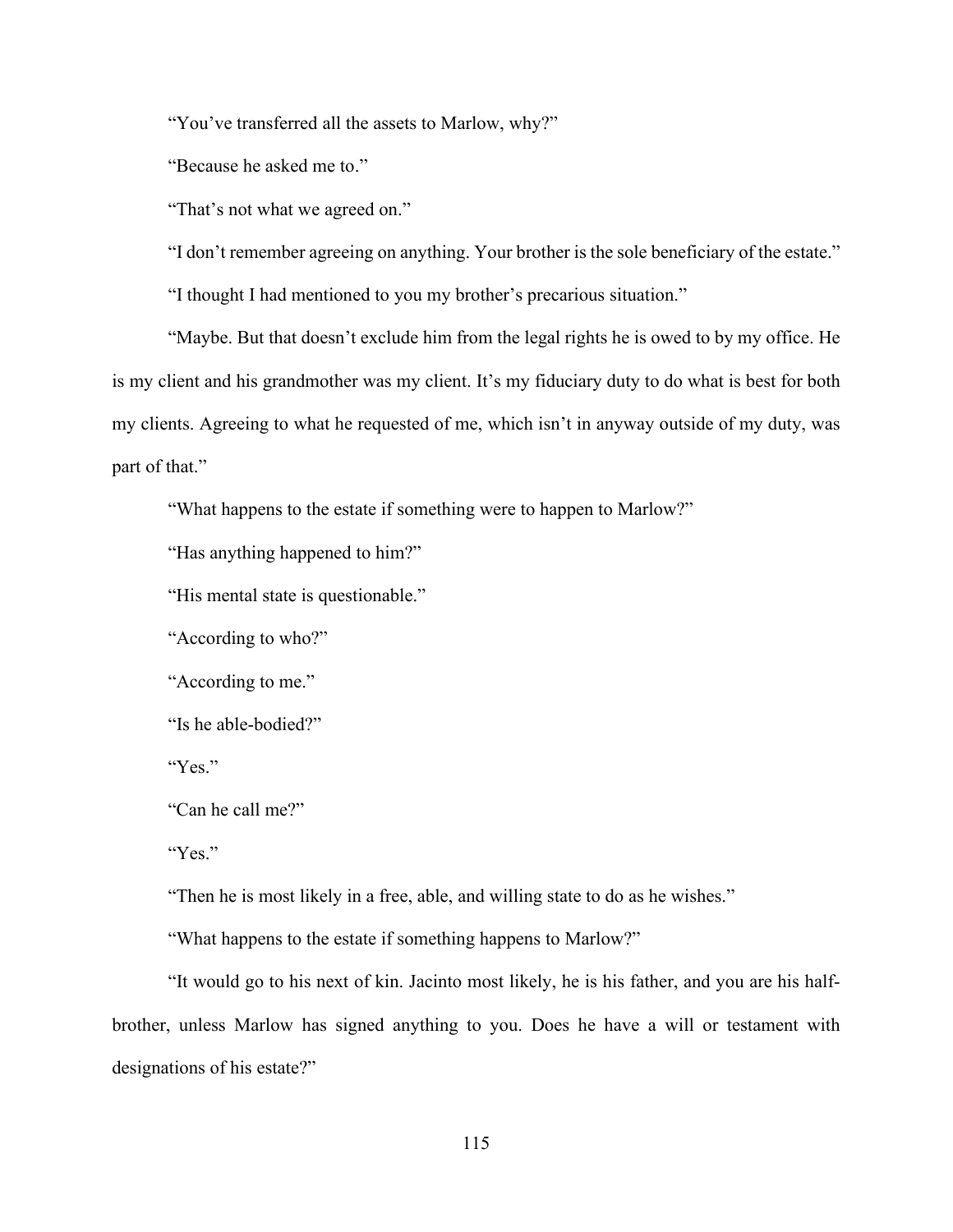"No, could you have him do that?"

"Maybe."

"What does that depend on?"

"If he asks me to or not."

## **The Digital Library**

Ardo arrived at the desk in the computer lab. He swung his backpack to his chest, set it on the table, and sat. A pom pom beanie hugged his head. The blond five o'clock shadow extended from his cheeks to his neck. Bags under his eyes were red and purple from the cold. His blue eyes were alert, but tired.

Angelo imagined what life would have been like if he hadn't helped Wilfredo and Ardo keep their secret. It should have been said out loud. Whatever help he felt he gave was now a reminder of being guilty. They could have stood up to Jacinto. But it was too late.

"I need more people like you, people I can trust."

"If you trust Marlow and Jacinto, you can trust me." Angelo looked at Ardo's face swollen from a hangover. Eyes suffering sleepless nights.

Ardo bit the zipper of his messenger bag open and took out the genetic testing kit. It was labeled Genetika.

"I'm not a reptile."

"We're not that conspiracy."

At least Marlow didn't believe in a reptilian human society.

"I'm not the father."

"How do you know you're not?" And showed a crooked smile. "You're not afraid of needles, are you?"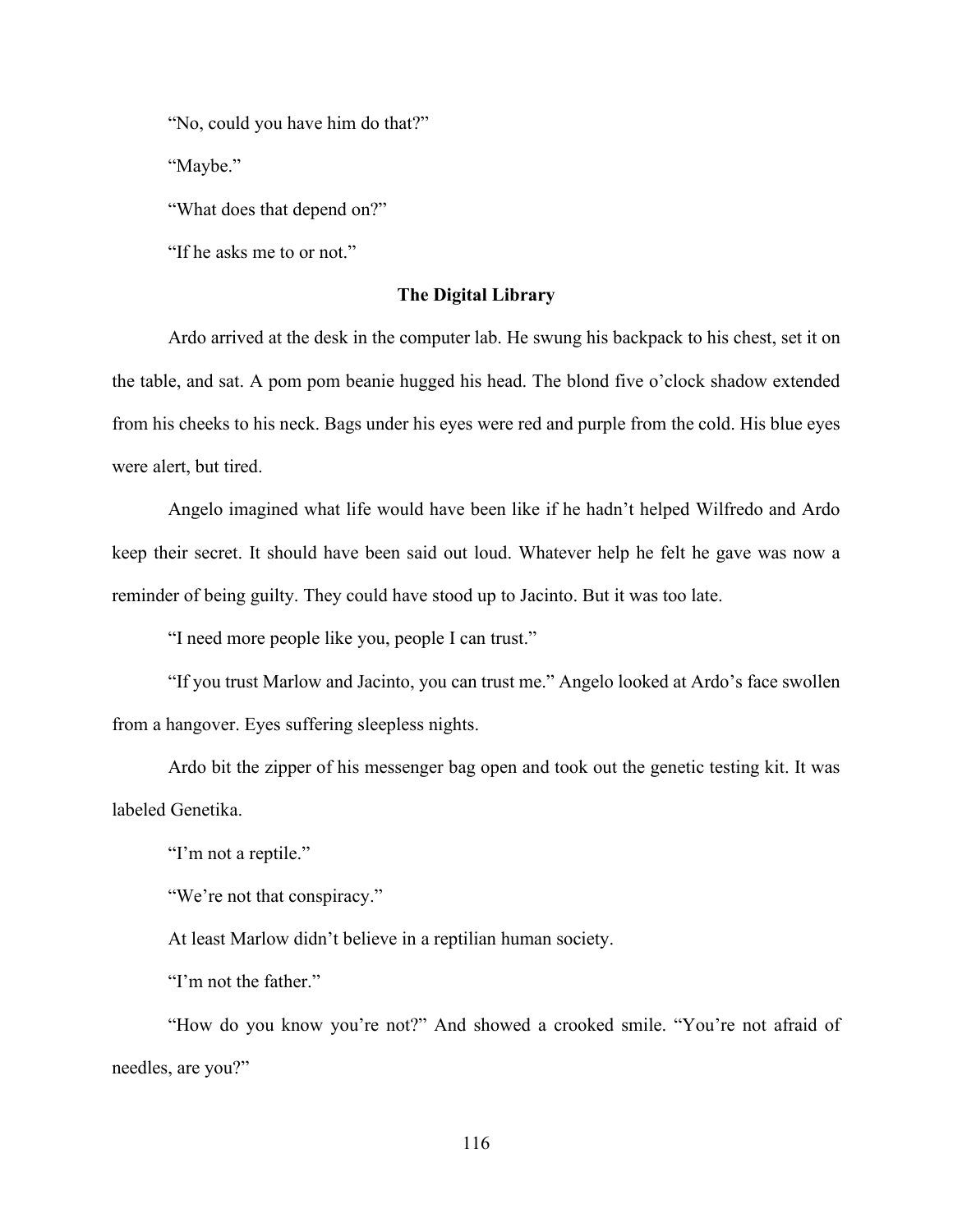A wave of redness swelled Angelo's face. He hated needles and looked away. Sharp metal objects going into his skin. The thought made him cringe. It was unnatural for his skin to be pierced. Anything could be on the needle's tip. A bug, dust, lint, a tiny idea of something floating inside him made his insides churn.

An elderly man came out of the library office. He wore brown straight-legged Dickies, a white collared shirt, dusty, brown boots, and a steel iron handlebar mustache. Age-wise, he could have been their grandfather. He placed one mug in front of Ardo. "I put some ice cubes to make it cool quicker." He extended his hand to Angelo, "Nice to meet, you. I'm Abraham."

Ardo blew on the hot chocolate and sipped.

Angelo reached and shook Abraham's hand.

Abraham sat down and unwrapped the transparent plastic off the box. The genetic testing kit spread out on the table: three needles covered in plastic casings, two strips of white paper, and a red vile for disposal.

"It's just a prick of blood from your five finger tips, painless."

There was worse things in the world than blood oaths. An innocuous role playing game, a game of playing important, knowing something that nobody else knew, a treasure hunt, for the sake of keeping life interesting, the farthest stretch, a patriotic hobby. Why not?

Abraham pricked Angelo's finger and dabbed it with a gauze.

"Jesus Christ."

"Don't be a sissy." Abraham squeezed Angelo's index finger over the piece of paper. Red drops in ruby shapes absorbed onto the white strip.

"I used to work at this company. You don't need all five fingers." Sweat began collecting on his brow. Another four needles. "You want a blood oath. Is that what this is?"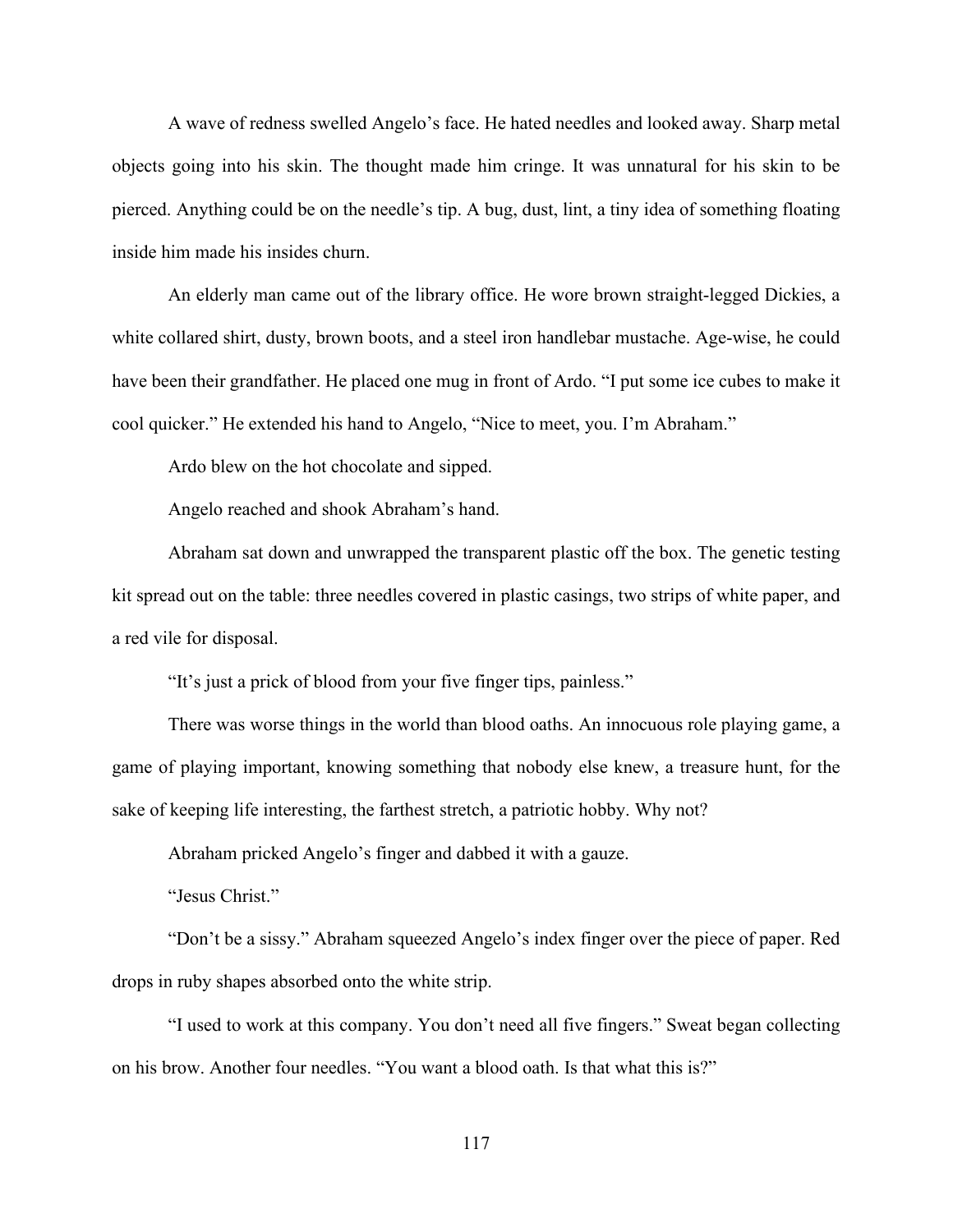"I'm mapping The Conspiracy's genes."

"That's bad news for Marlow and Jacinto."

"Why do you say that?"

"They're going to find out they're not white. You'll have to kick them out."

"Do you think The Conspiracy is about being white?"

"It's race friendly?"

"Why do you think I'm involved?"

"Because you're white."

"Why do you think Jacinto and Marlow are involved."

"That's my million dollar question. The irony is as white as the elephant in the room."

"I'm asking honestly. It doesn't make sense to me either."

"Have you told Jacinto that? He loves white people. Marlow is going to be upset, too. He learned to play the banjo in high school because he loves blue grass."

"The Conspiracy isn't about making this country better like your father thinks. Jacinto is caught in so many webs he doesn't even know he's trapped. The Conspiracy is also not a vocation as Marlow thinks."

Angelo's eyes squinted, the blood fell on the strip of paper. So far Ardo did not believe in a human reptile species, white supremacy, or flat earth. Despite the needles, he felt relatively safe.

"There has never been one country or one race, just the idea, and it's not fair to live by that fantasy anymore. It's just not true. Maybe it needed to be true for a while. But not anymore, not on my watch."

"What are you doing here, then?"

"Wilfredo."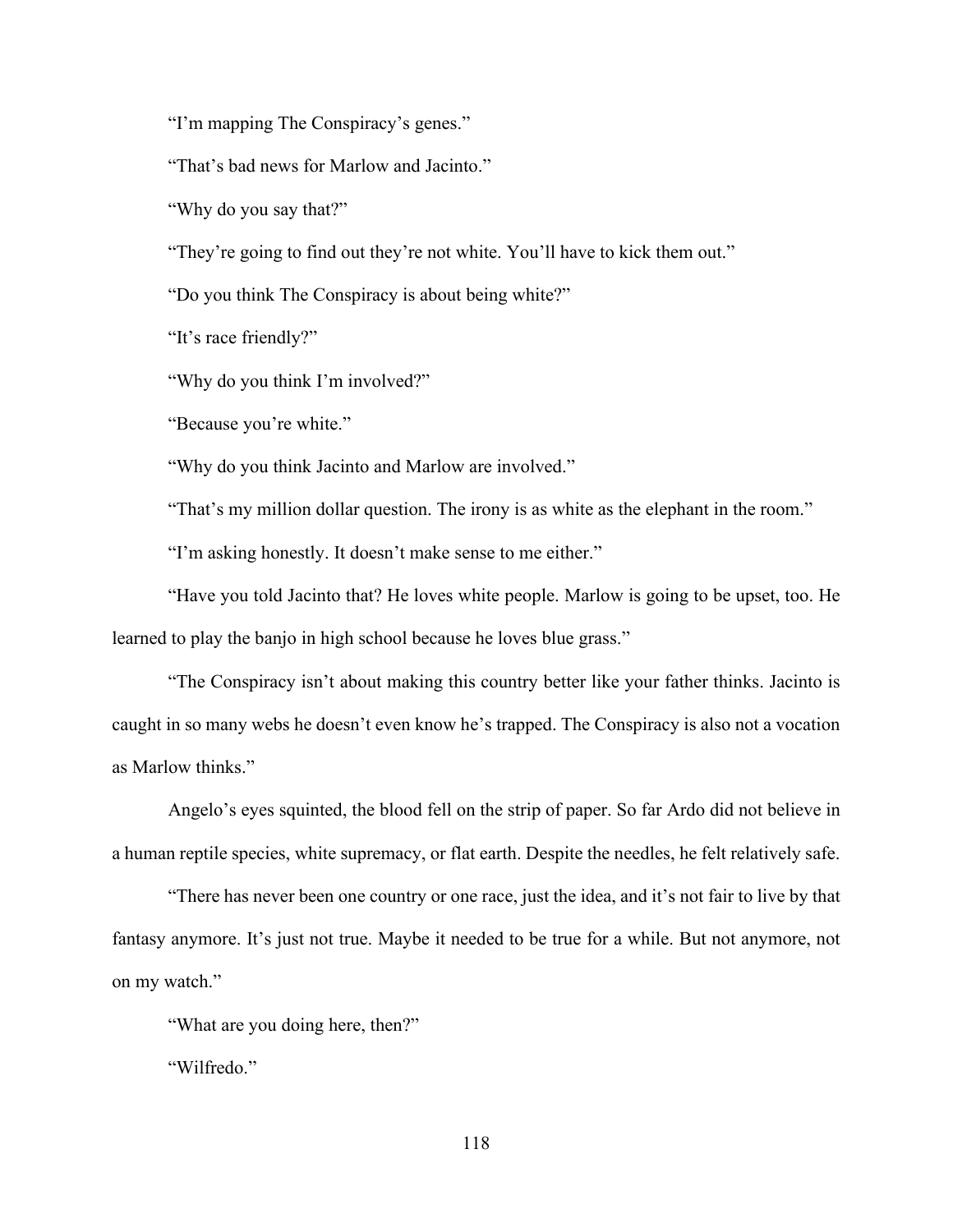"What do you mean?"

"The day he drowned, from inside the arroyo, he called me. He told me I had to promise him something."

"What did he ask you to do?"

"He asked me tell your dad about him and I."

"Did you?"

"I tried."

"How?"

"You might not believe me. But I saw your dad in the gay district one night. I thought it would be a perfect place to tell him. But when I got near, a man bent over your dad's knee and kissed him on the cheek. That was enough for your dad to start a brawl. Before the cops came, the crowd was packed, I tried to get him out, but he thought I was crowding him. He turned on me and beat me to the floor. He didn't recognize me. I know he didn't. There was nothing in his eyes. That's when I knew I could never tell him. Instead, I needed to convince him."

"He can't be convinced. You should have told him."

"Angelo, Angelo, Angelo, since when are people convinced of anything? You have to trick them."

"If you knew Wilfredo had drowned, why didn't you say anything?"

"I hoped he had gone missing, too. Maybe he had disappeared, or run away, I wanted to believe that as much as your parents- so I stayed away." His eyes filled with tears. "Have you ever convinced yourself to believe in something to keep reality from swallowing you. I didn't want to make it true. I didn't want to lose my grip on reality- my reality. Because in my reality, Wilfredo was still alive. I couldn't stop believing, Angelo. Angelo, I'm so sorry. I tried, but I couldn't stop.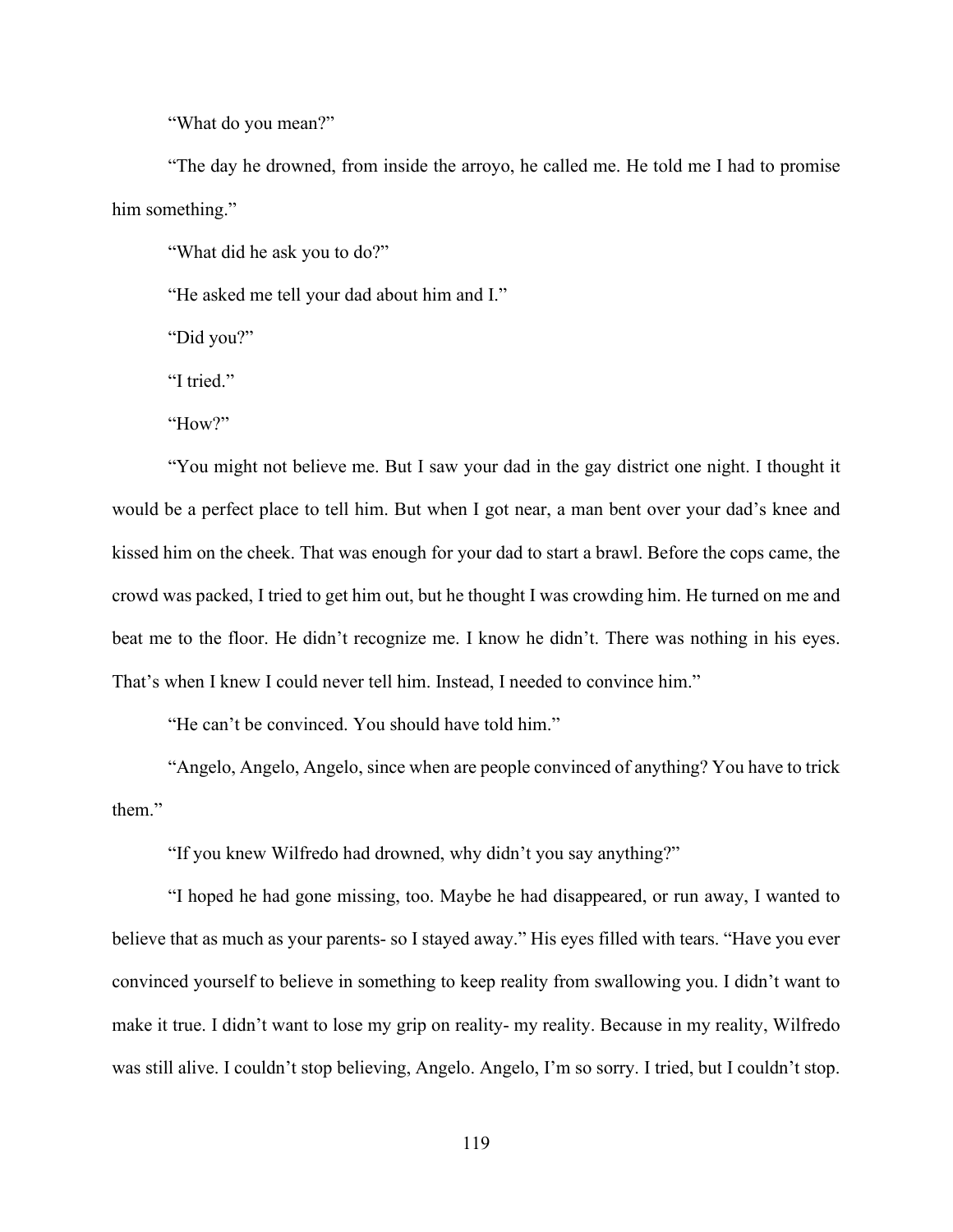I kept one of those bulleting fliers with me. The one with his high school picture. He looked so sweet."

"Years later, after I saw your dad at the bar, and after I left the hospital, knowing how angry he was, I thought of such a stupid idea. I began putting Wilfredo's poster on the community boards, again. That way Jacinto would see him and maybe by some miracle, I believed it would soften his heart."

"Why didn't you just tell him?"

"I didn't want him to hate Wilfredo. I needed to trick him into believing in Wilfredo and I. I tossed the orange speaker into your dad's backyard, the orange pill-shaped one. It was the one Wilfredo told me he was looking for in the arroyo the night he drowned."

"You could have just told them."

"Maybe you're right, but I'm too deep into this to go back. I made a promise to Wilfredo. And I don't want Jacinto to keep away from the truth. He should know, but he needs to know the right way. He needs to discover it first, in his heart. I'll rise up the ranks here soon. I'll be able to change the course of the Conspiracy. The Conspiracy will soon be about justice. Do you know what justice is?"

"It's what you're trying to do, I guess. Bur you're wasting your time."

"Smart people like you don't need justice. The country and all the conspiracies that make it don't mean anything to you. If you want something you find a way to get it."

"That's not smart, that's hard work."

"Are you saying I'm dumb or lazy?"

"I plead the fifth."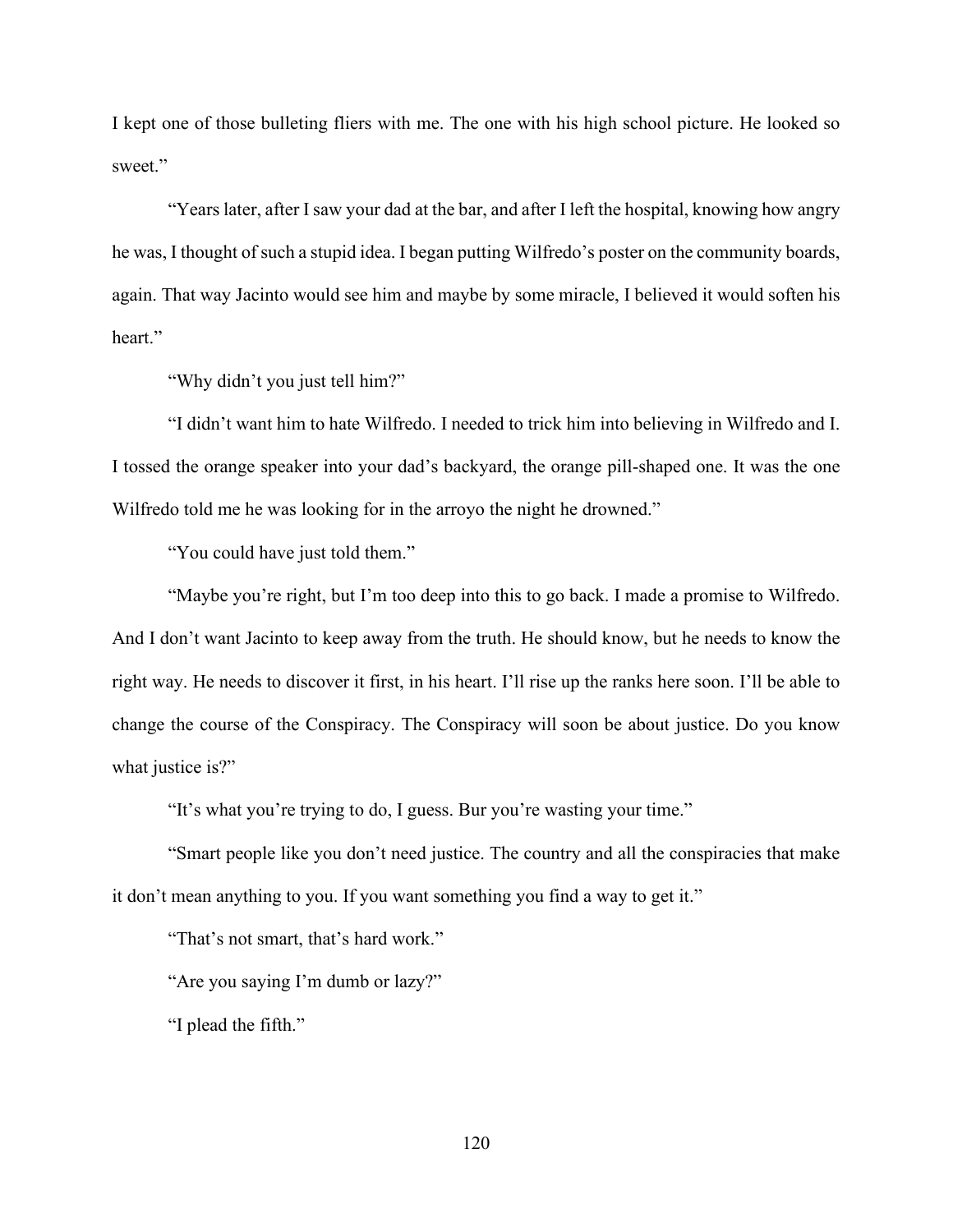"I tried making it on smarts alone like you. But what's the use if half the country believes you're an abomination. I can't imagine hating someone for liking pink instead of blue. People like your dad believe we're unnatural. And they can't believe we're on their side. I love family as much as they do. I believe in a free state, too. Obviously more than they do. But they've made up their mind up about that. It's an exclusive club, and we're not in it."

"You haven't stopped picking fights since grade school, since you lost the student council election to Wilfredo, since your parents moved you to a new school after you punched him."

"I didn't tell Wilfredo to be ashamed of who he was. I didn't push him into a closet. The conspiracy did that."

"How's that?"

"Not The Conspiracy, I mean the conspiracy."

Knights of Columbus, Freemasons, Skulls and Bones, he might have expected too much, a conspiracy that made common sense. Not this one. This one made perfect sense to him. At some level, sophisticated or not, an undeniable clandestine logic was hidden, and that was the least requirement for a conspiracy.

"The Conspiracy likes to keep things exactly as they are. It doesn't like to change. The status quo is the true conspiracy. But nothing ever stays the same, does it?"

The third needle pressed on his finger. Abraham squeezed it over the paper. It dropped into the third box. Drops of red rubies splashed on the strip.

"It sounds like you and Jacinto are from two different worlds."

"I'm close to convincing your dad we're not the enemy. I've managed to get as many genetic DNA tests as I can from The Conspiracy. Before all this blows up, I'll show them where they come from. And one day, in the history books, it'll be seen that all the people that were part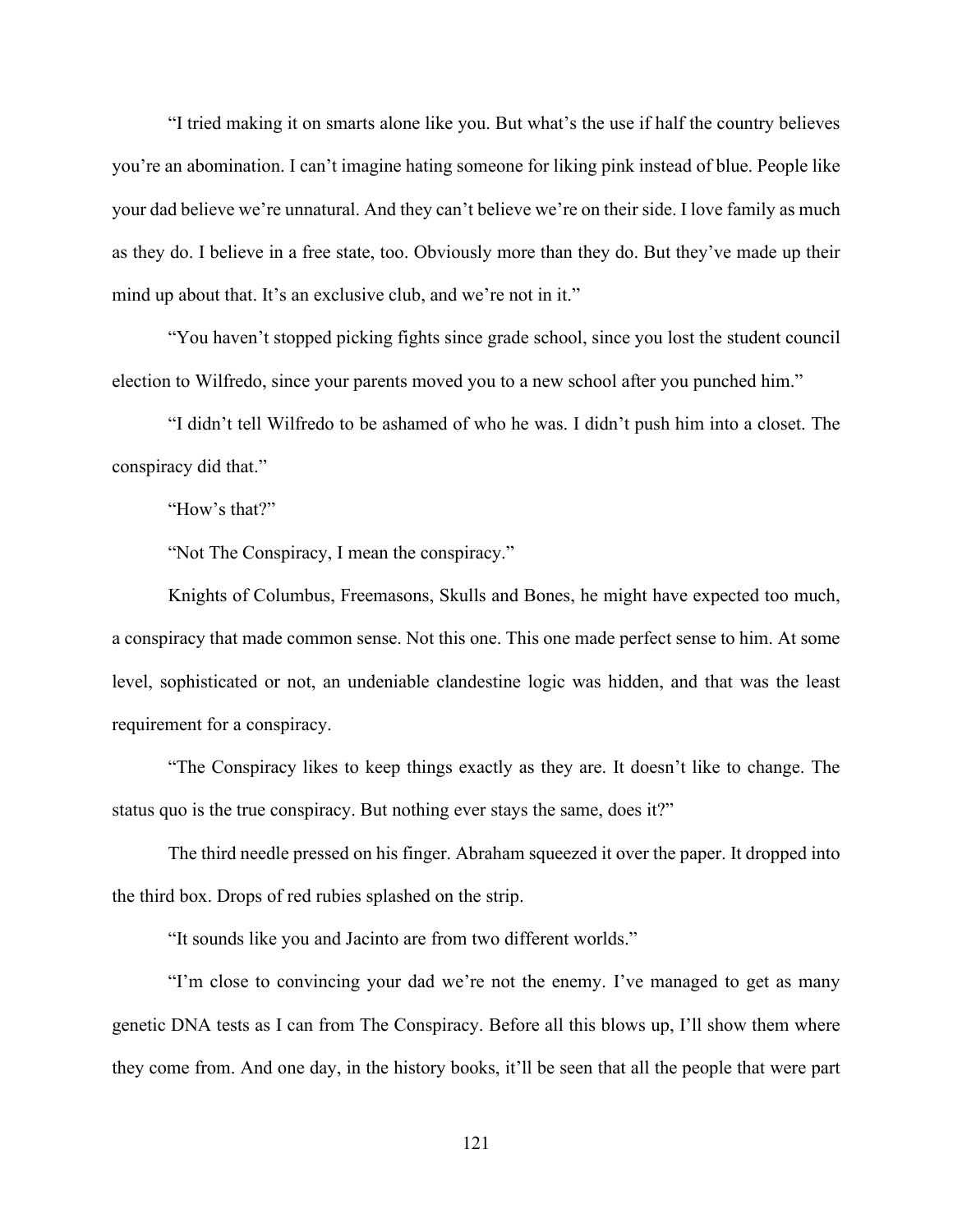of The Conspiracy or not shared the same blood. We'll be eight billion human beings on earth soon. The world is drowning in people, forget the water. The real Conspiracy should be about justice. Justice to the earth, justice to humans, justice for Wilfredo. You think people like Wilfredo and I would be appreciated. Some of us spawn, but not all of us are looking for offspring. We can help balance the population. Nobody wants to say that, nobody could, too politically dangerous to put paper and pencil and do the numbers. Too many Jacintos. I'm not a smart man like you. But the more of us, the less of everyone. There are more rainbow flags more than ever. And you would think that's a good thing. The Conspiracy doesn't see it that way. They want the old days, the status quo."

The plastic casing snapped and the pin pierced Angelo's ring finger. The finger's blood dripped onto the empty box of the paper- a tiny Pandora's box waiting to be decoded.

"You look like Wilfredo."

"That's impossible. We're not blood related."

"There's something in him that's in you. It's hard to explain."

Abraham got a new plastic casing, covered Angelo's thumb with it and pressed it. Sweat dripped from his head.

"The only thing that keeps our blood separate are the ideas in our head."

"What about skin? Skin does that too. What are you trying to say?"

"It's what I want people to feel."

"What do you want them to feel?"

"It's what I want them to think."

"What do you want them to think?"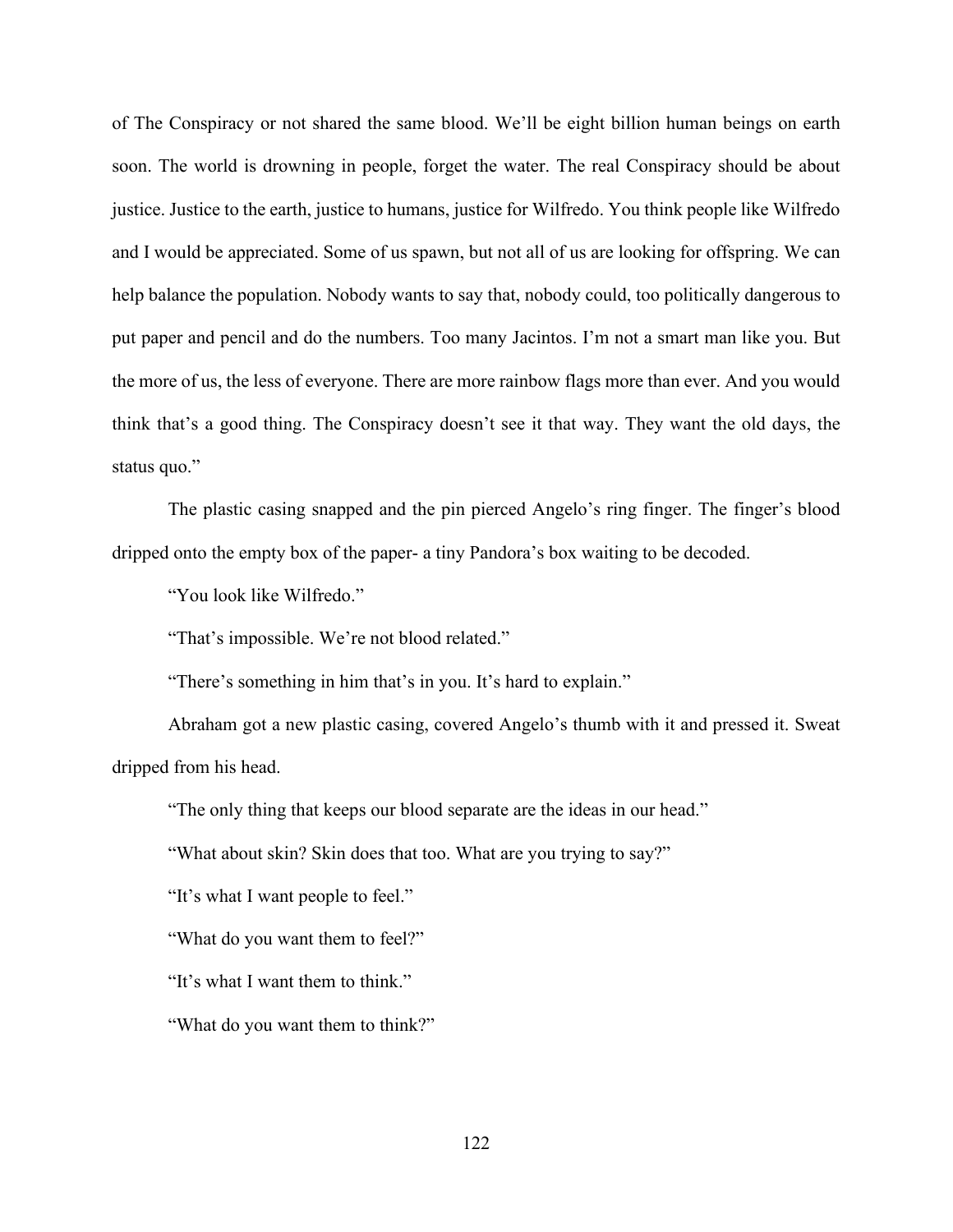"That they shouldn't… That they should… I don't know. All I know is that… if… my idea, my single, tiny, useless, idea survives me, and goes beyond me, to someone after me, like my blood, I'd like for it to be that. I'd like for it to be theirs. That feeling. That idea."

"I never heard of an idealistic conspiracy. You're in the wrong line of business. Conspiracies are nasty business."

"This whole country feels like a conspiracy."

"Because it is. And you were right. It's an exclusive club, and you're not in it. Nobody wants to save the Earth. And nobody thought Wilfredo could save the world."

"I wish I was as smart as you."

"Now that I think about it. Maybe what you're trying to say is that every country is dominated by one conspiracy. Because only one conspiracy can dominate. One conspiracy invades, divides, conquers, and kills the last. It's like blood. It's like ideas. But every idea gets conquered and mixed in with the rest. That's progress."

"And I just one tiny piece of that to remember Wilfredo."

"I wouldn't want to be in a conspiracy. Too much blood, sweat, and tears."

"And secrets. Lots of secrets. Enough secrets to make you go crazy. The conspiracy made us a secret to begin with. I'm not a secret. Heterosexuals have all kinds of skeletons in their closetsbisexual, pansexual, transexual. Hush, hush. I've had enough of keeping secrets. The whole world is trying to make things secret. But all you have to do is turn on your television or phone and see that there's a bunch of crazy people running things."

"Is there a test for crazy? I hate crazy people."

"Do you think I'm crazy?"

"You're too fabulous for that."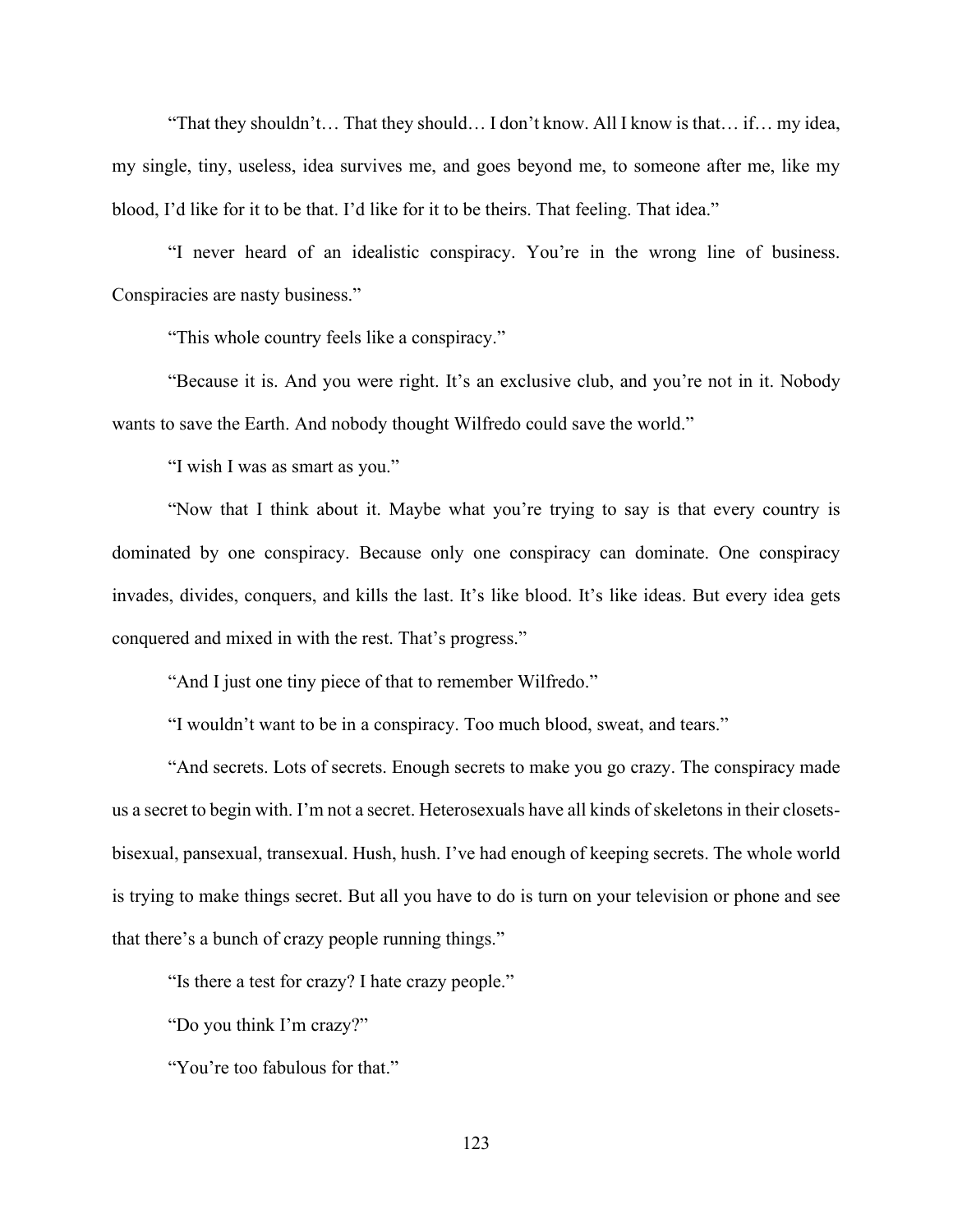The needle pierced into Angelo's ring finger. Blood dripped.

"You hate crazy people?"

"I hate crazy people."

"You hate your father?"

"I hate crazy people."

"You hate yourself?"

"I hate crazy people."

"You hate Wilfredo?"

"I hate crazy people."

"You hate the man who killed Josefina?"

"I hate crazy people."

"Have you come to save us all from our craziness?"

"Yes."

"Will you help me?"

"On one condition."

"What's that?"

"You keep Marlow out of it."

Abraham closed the blood-soaked litmus test paper. He curled and flexed his bicep,

showing a tattoo of a cross wrapped in a snake and an eagle landing its claws on the wooden beams.

"I'll look after Marlow. He has a good heart, no matter how confused he is."

"The blood of the covenant is thicker than the water of the womb." Abraham smiled.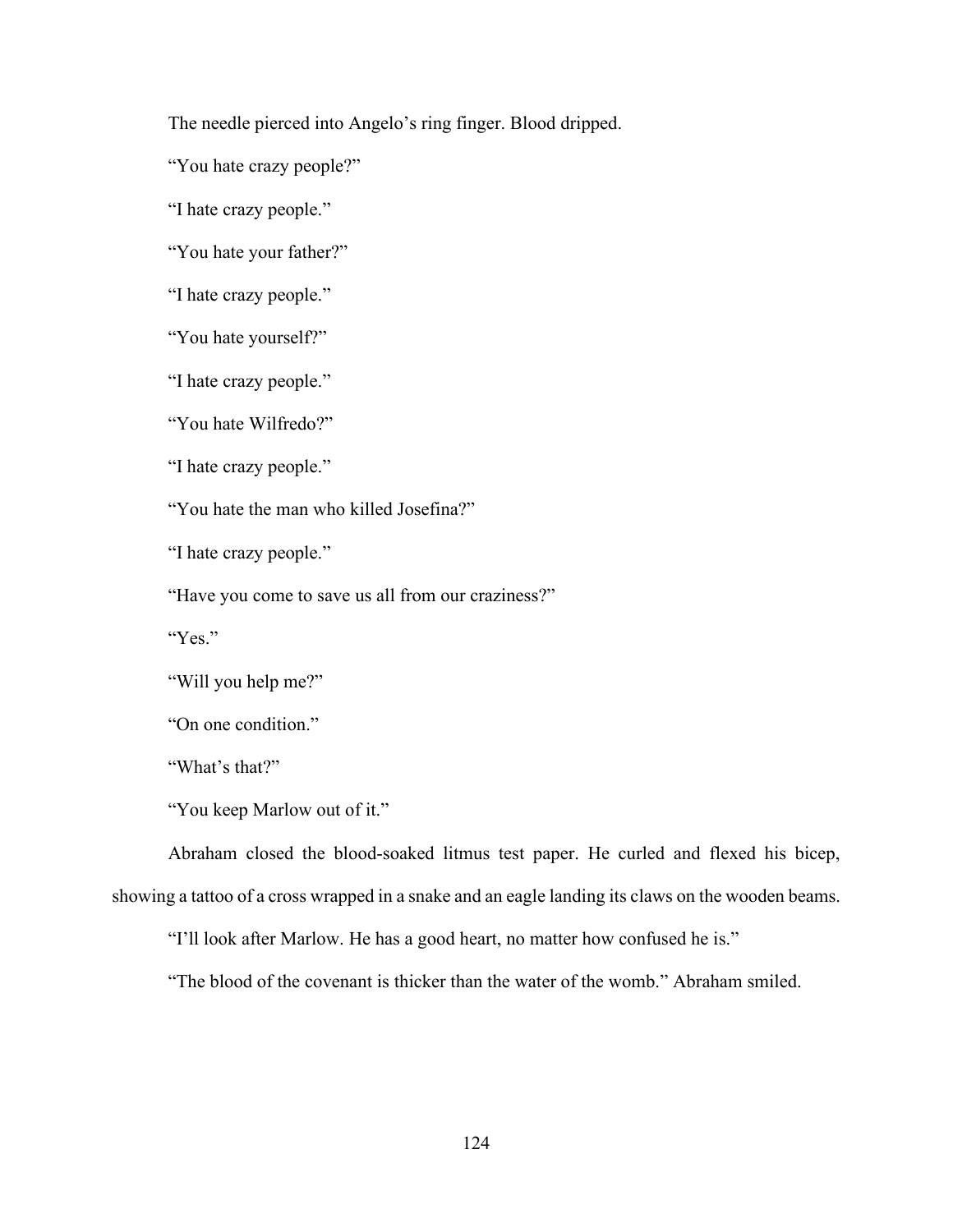He had left for a reason. That was why he felt the urge to go back, to New York, to his work. His covenant was to his future- his future. He wanted to be their keeper, to love them, but there was a nagging feeling to pull away- to stop and run. If they weren't alive, would he be there?

Yes. He would. They were his only family.

But would he?

"Repeat after me. I pledge allegiance to the flag of the United States of America and to the Republic for which it stands one nation, under God, infinitely divisible, with liberty and justice for all."

"For long as we both shall live."

"You're snappier than a Cracker Jack box, Angelo."

"Molasses-flavored and caramel-coated."

"What do you need me to do?"

"To listen, that's all."

"With assignments like that, you're Conspiracy is going to grow in leaps and bounds." He caught sight of a security guard walking outside. "There's someone outside."

Ardo looked behind him, "It's just Joe."

Joe came into the library, "How 'ya boys doing?"

"We're doing okay, Joe. Just found us a new member, can you believe that? The sky is the limit for us."

"Where's Abe?"

"Right here!" He waved at Joe. "How come I don't see you at church anymore?"

"I've been busy with the family. I'll make it out there this Sunday. See you guys tonight for poker, take care."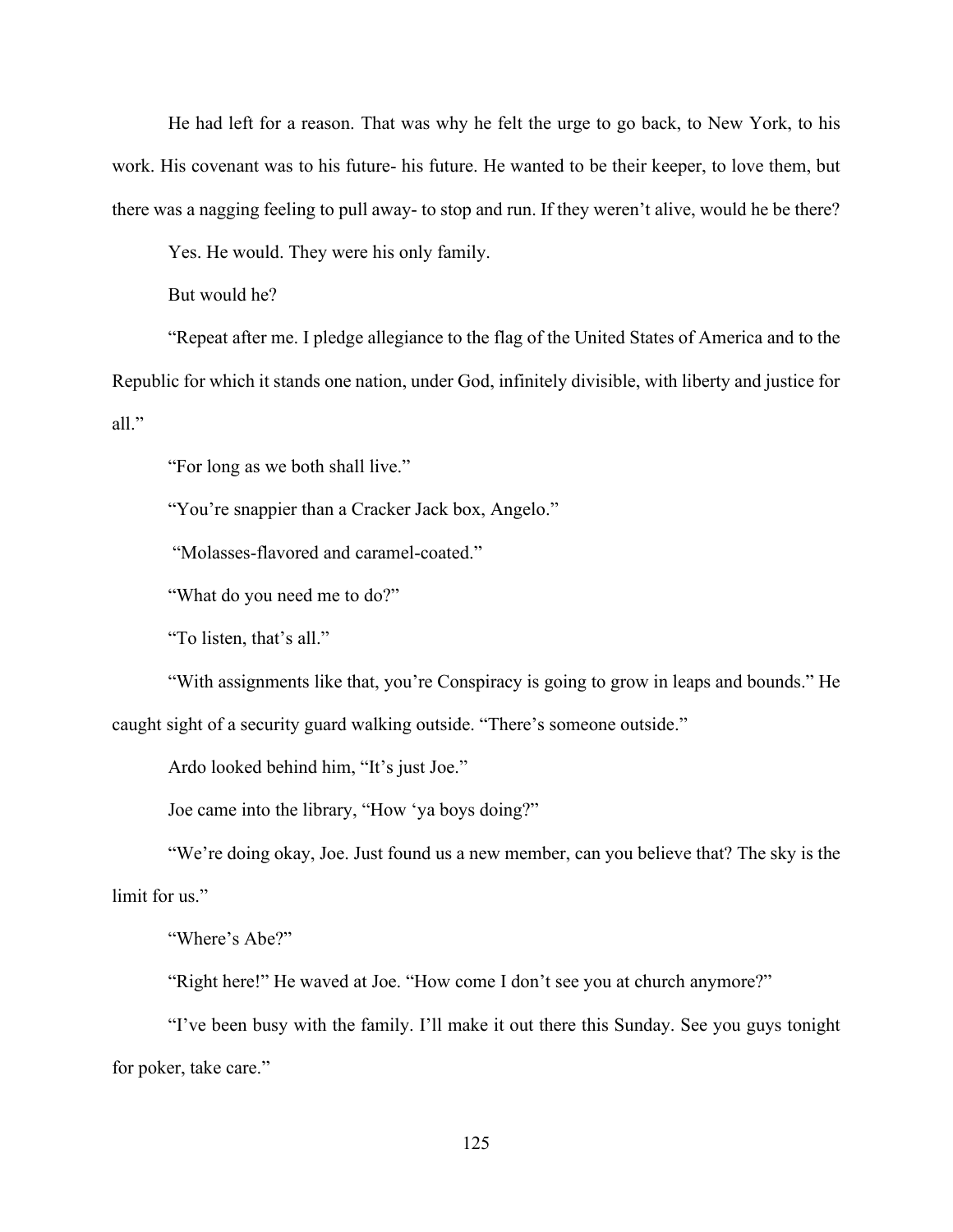"How many members do you have?" Angelo asked.

"We can't be sure. Some of us need to go into hiding. It's impossible to know. But there are a lot of patriots out there. Are you a man of God, Angelo? Would you burn if I sent you on an errand to a church tomorrow?"

"What religion do you practice?" Abraham asked.

"I like them all, haven't made up my mind which one to follow, they're all so great."

"You should go to church either way and pray. My grandmother's sister was a nun. I asked her if there ever was a time prayer didn't work for her, and she said the one time prayer didn't work for her was when she didn't pray. I could never read the Bible the way she could. She noticed and one day she gave me a book for my bible, Don Quixote. It's still on my night stand. I get lost keeping all the stories in my head. So many people and places. I'd like to hold all the stories in my head for just one minute. I can't tell you how many times I've tried. Do you what I mean?"

"I think so."

"My mother was a librarian, a teacher's teacher, didn't get her genes until I bloomed in old age, when I learned to sit still. And now I have to contend with the CPU. The internet. I never dreamed I would live to see something like that. Behold! Dreams never dreamed come true! Just before this I spent two hours looking at Edith Piaf videos. I didn't realize I liked French music. It reminds me of sitting on the couch watching my parents dance to the tombstone radio. I need to use the loo, excuse me, boys."

In the restroom, a wave of gratitude came over Abraham. He felt lucky to feel so young. He couldn't believe he was still learning at 89 years old, that he had young friends. It was high school all over again. He hoped Ardo would become his grandson, maybe not officially, maybe not by blood, but by friendship, by the love of learning and asking questions with impossible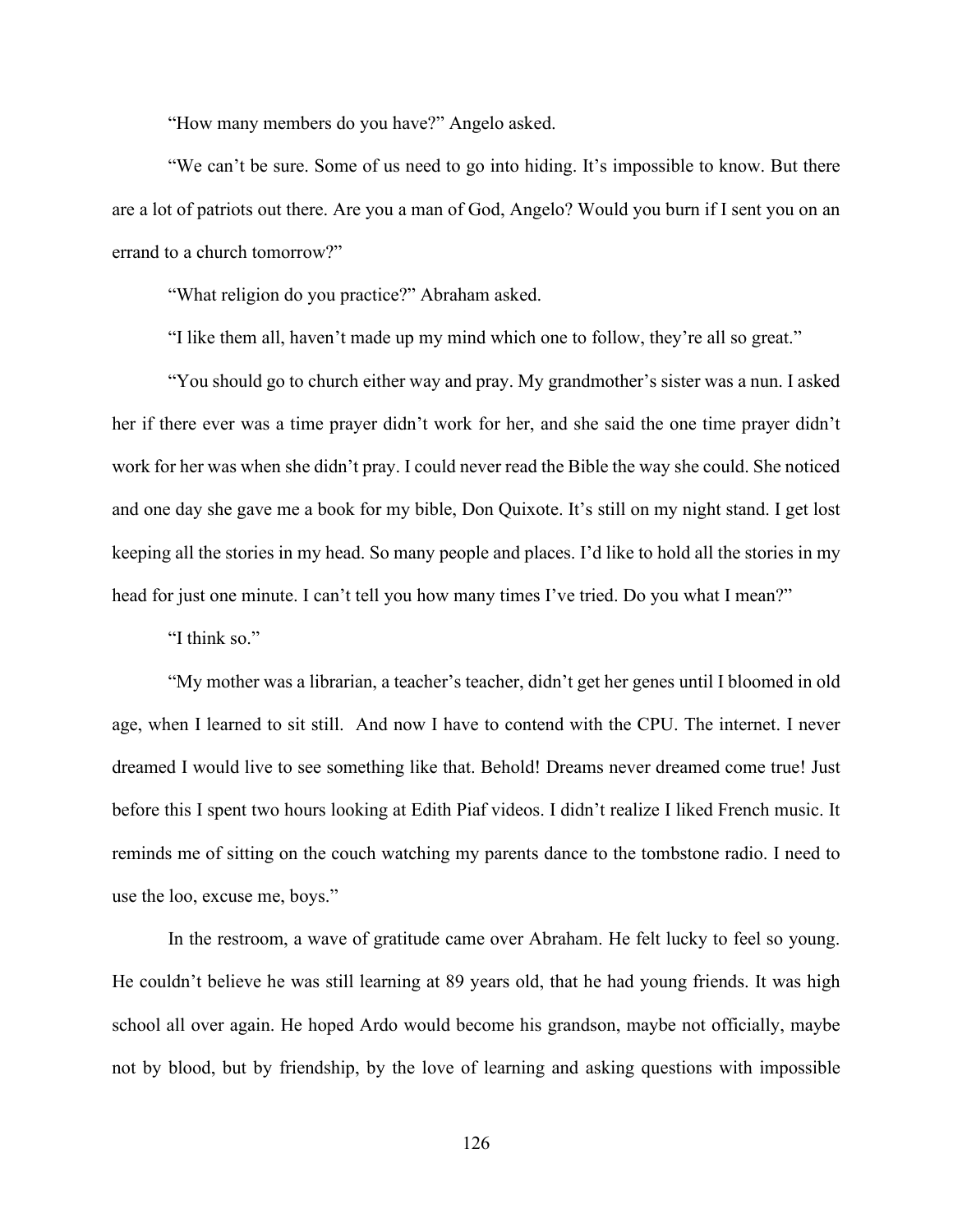answers. At this rate, he would die with a friend not being sure about any single thing. And that was okay with him. He felt like a kid again. Not knowing things didn't scare him. He wasn't young, he didn't have time to lose.

In the computer lab, Angelo helped and packed Ardo and Abraham's things. At the front entrance, Ardo hit the handicap button with his hips and the doors swung open to the library's lobby. They walked into a short hallway just before the restrooms, a row of black and white photographs lined the walls.

Ardo cocked his head towards a photograph on the wall. The man in the photograph was nearly identical to Angelo, black eyes, black beard, brown skin. The man in the photograph wore a striped tie with its colors hidden in sepia and a pair of framed glasses. A white collared shirt underneath a jacket. Lapels embroidered with folkloric flowers.

"This man has been looking at me every day, persisting me to look closer. Look closer. He's your doppelgänger. An early Westerner searching for Manifest Destiny, a true explorer."

"Who is he?"

Ardo's knees denoted an index card below the frame, the man inside the picture was *Unknown*. "Despite reincarnation, incantations, or infleshing, I don't doubt that you and this man share a connection, a purpose."

Purpose, a word Angelo was jealous of hearing almost as much as he was jealous of Marlow for being able to forgive and forget. Purpose was the one thing in life that had evaded him. Maybe that's why he had become a data analytics expert and had become a hired gun for people with ideas on how the country ought to work.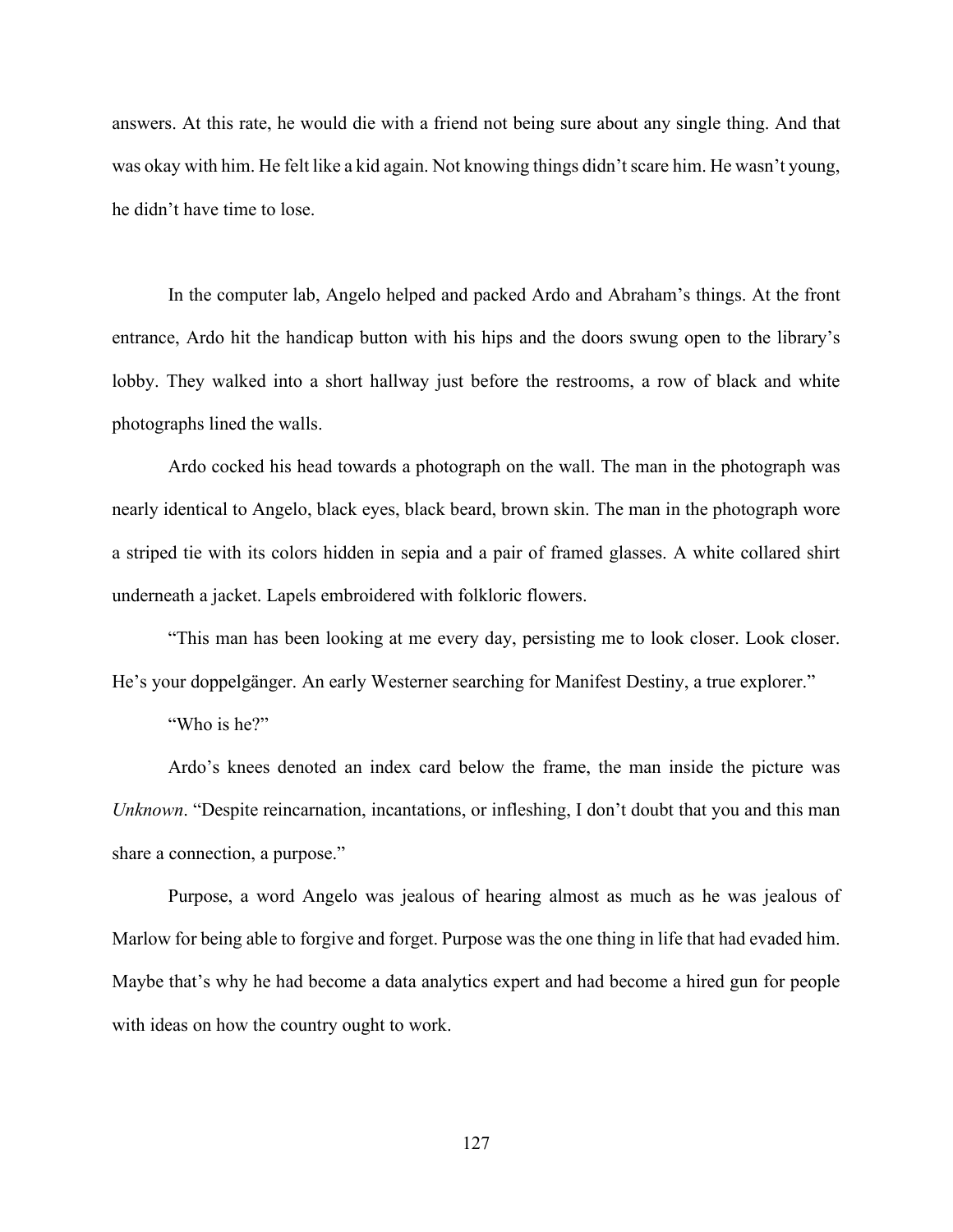He needed to get back to work. To New York. To Sophia. Beautiful, married Sophia. It could work. Why not? Out of all the crazy ideas he had heard, the craziest one of marrying Sophia wasn't the craziest anymore.

Abraham came out from the restroom, "You boys ready? I guess we'll meet again once we get the results back." He caught site of the picture. "Is that you Angelo?"

"I don't think so."

"What a great story that would be, being an old cowboy, even if it didn't end up being true."

Outside, Abraham packed his things into a green Buick Oldsmobile and drove away.

"I have something you can help me with."

"What is it?"

"Meet with my director. He's a priest at the cathedral."

"What do you need me to do?"

"It's just a box. Don't open it. It's a secret."

"It's been years since I've been to church."

"Aren't you curious to see what's changed?"

At the house, Marlow was preparing tea for Jacinto. Should he tell him everything he knew about Wilfredo and about Ardo? Should he let him keep believing in his own conspiracy? So far, there were three. How many more could there be?

He wanted to find out. For better or worse. He wanted to know.

"How did it go? Did you meet Abraham?"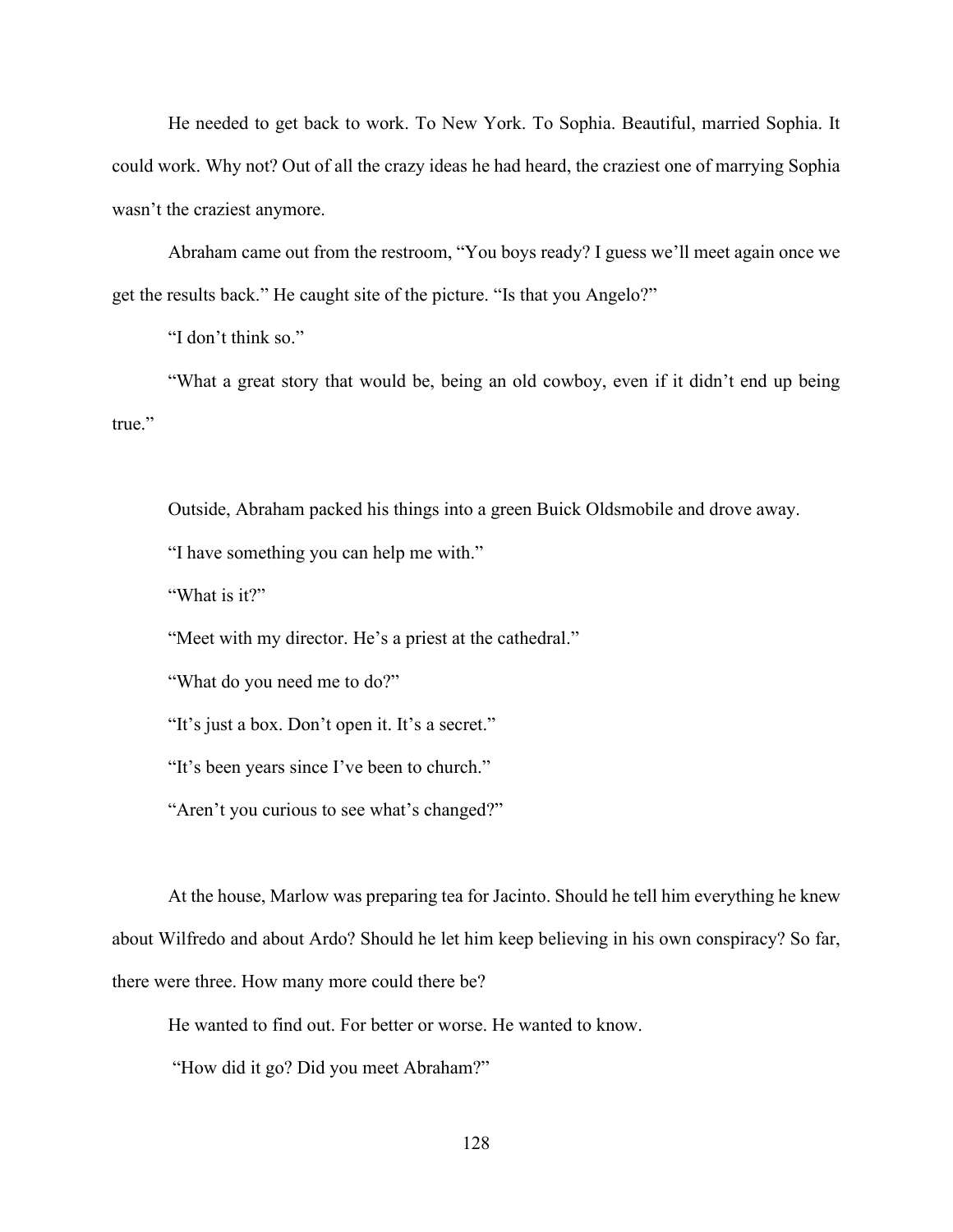"Did you all take Freckles to the zoo?"

"They wouldn't take him in," Terra hollered from the couch.

"What did you do with him?"

"We set him loose in the Rio Grande."

"You did what?!"

"She's kidding. The zoo took him in. He's fine. They gave him a warm welcome when they saw him. You were right, Freckles is rare."

Angelo put the box on the couch in the living room.

Terra asked, "What's in the box?"

Marlow grabbed the box and Angelo snapped it away. "He asked me not to open it."

How rare the feeling of keeping a secret. Or maybe it was that after all the years of working

hard in New York, saying all the right things, keeping his own secrets, he was ready to keep someone else's secrets. Still, he took it to his room and opened it.

There was a transparent plastic bag with dry wild mushrooms.

# **The Gargoyle**

"What are your sins, my son?"

The saints in the stained glass windows watched over him. He imagined his Church wedding with Sophia. Would the Church let him? Where was his Confirmation certificate? In a drawer somewhere.

"I doubt…"

"Doubt reminds us of what we risk if we fail."

The Cathedral was as quiet as a library.

"What are your sins, Father?"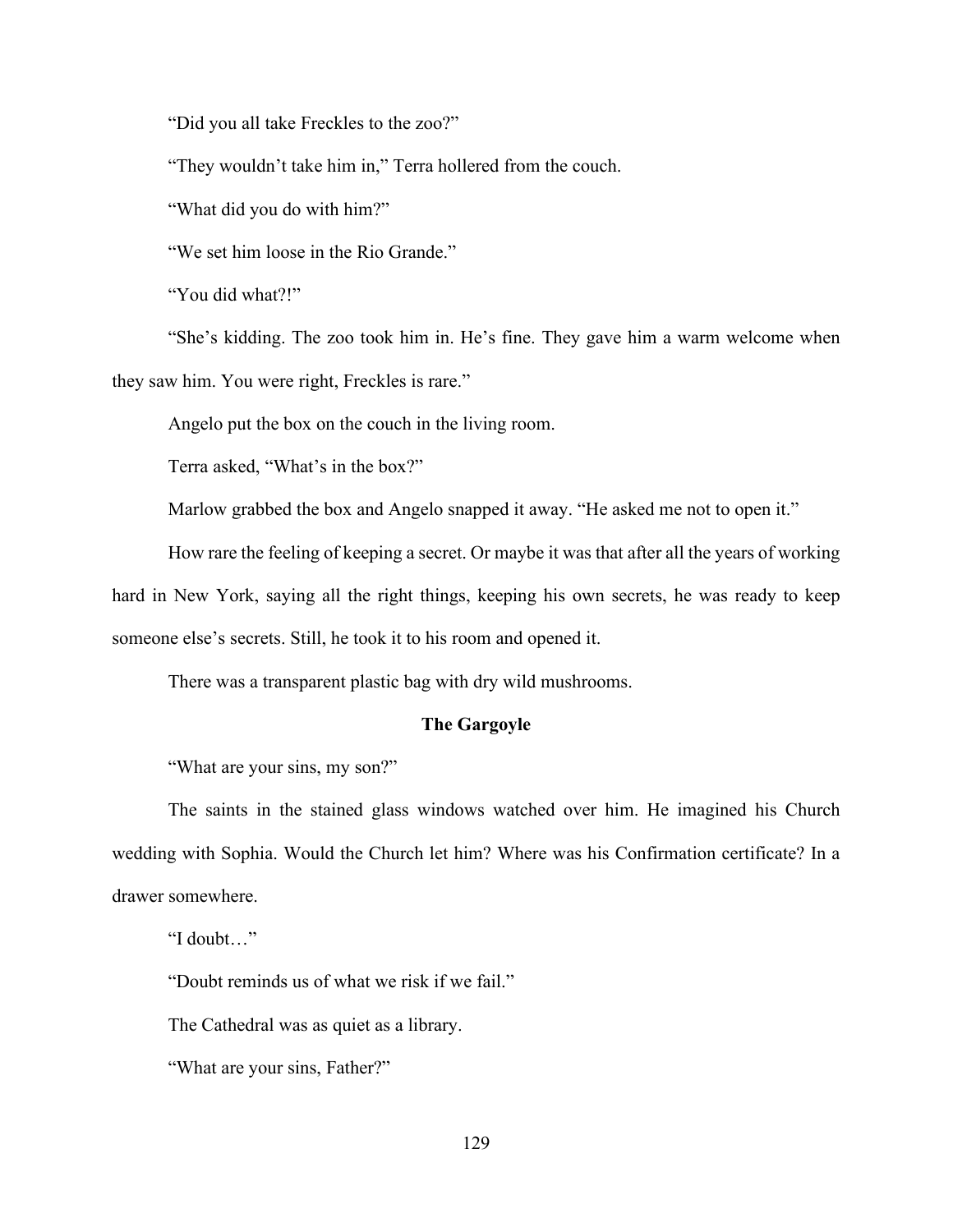Doubt.

Father Santiago looked through the lattice and saw the hunched shoulders of the eldest Rincon brother. He needed someone to confide in. A person from the world he was escaping to, the world outside of the Church, the world of the state, he needed to share all his doubts.

"You look like me when I was younger."

"I doubt it."

"We could be the same man. Only with different convictions which makes all the difference between men."

Angelo leaned in and saw Santiago. He was right. From behind the confessional, it looked like he could be seeing himself one day in the future.

"Sister Jennifer had plans for you to replace me. You gave a speech introducing your stepbrother Wilfredo as class president."

"You remember Wilfredo?"

"After what your family has been through who can forget? Afterward, she asked you, if you had any interest in becoming a priest. You would have been good. Did you ever consider it?"

God, no.

But the answer was yes.

"I don't remember thinking about it."

The night Wilfredo disappeared he had prayed. The rain would not stop. Wilfredo wouldn't come home. The rolling thunder, lightning, and rain had made him quiver in bed. By midnight, half of his prayer had been answered- the thunderstorm stopped, but Wilfredo never came home.

The morning Josefina was taken he had prayed for a fury of revenge. It never came.

"Ardo sent a box with me."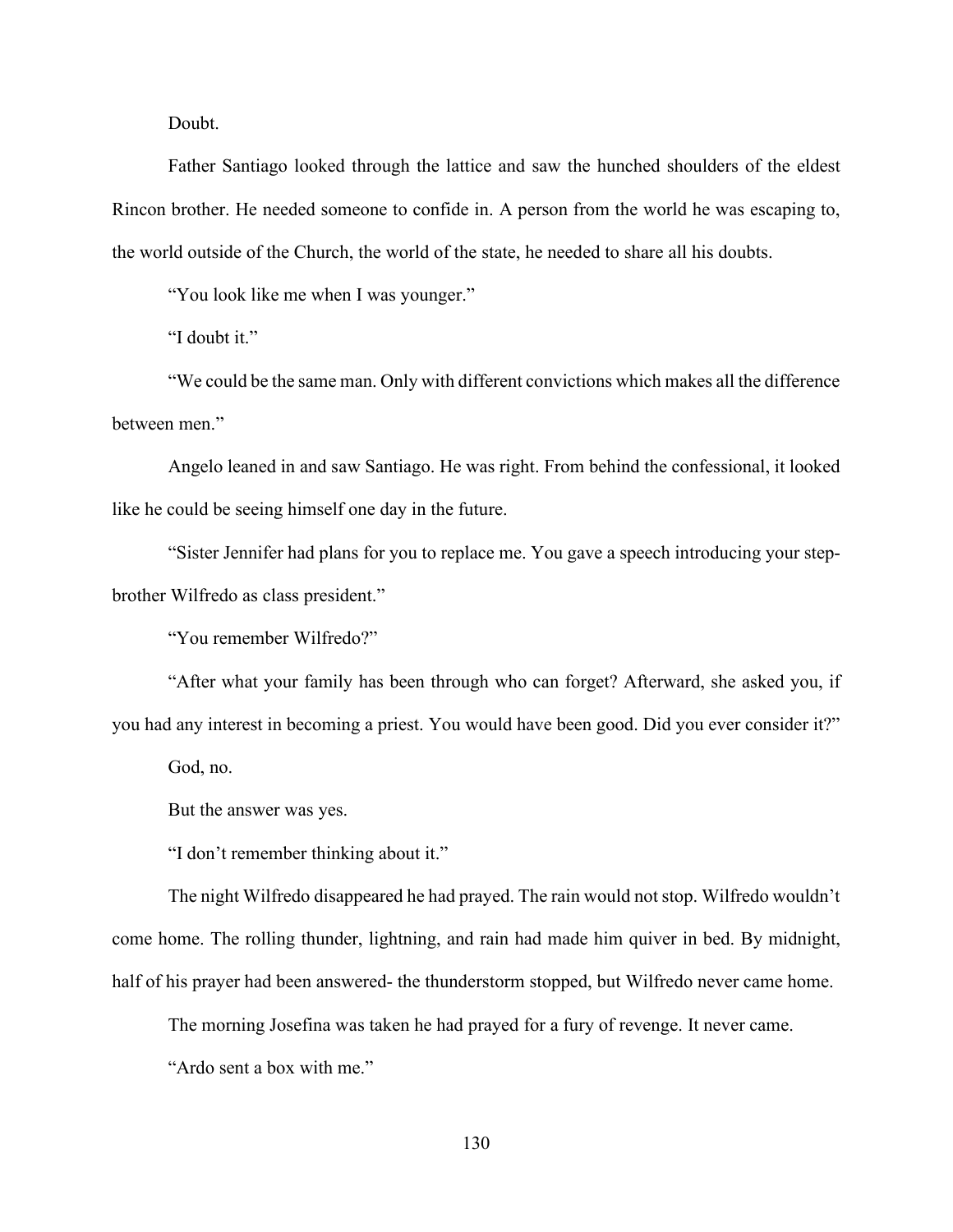"Oh, God."

"I hear you. Why did he send them with me?"

"He's a Protestant."

"I didn't take you for the psychedelic kind of priest."

"Not anymore. College was a different story."

"How come Ardo knows?"

"I became friends with Ardo after he became closer to the Church, after the shooting, after your mother passed.

"Step-mother."

"That incident had a tremendous affect on people. It's hard to imagine."

"So you and Ardo started tripping on mushrooms?"

"No, but I told him my experience in college."

"And now he sends you mushrooms?"

"Yes. What would you do?"

"What do you mean?"

"At what point does virtue become a sin?"

"You're asking me, father?"

"Please, call me Santiago."

He stood from kneeling. "Do you mind if I sit?" And pulled the chair from the corner of the confessional near the lattice and sat. The candles' scent reached his nose. The quiet Christmas outside the door, the idea of God, so quiet. He missed it.

"I am patient with the Church's patrons. But the things they say. The things they believe, outside of Church. It terrifies me sometimes. I love Ardo. I don't believe I've misplaced my faith.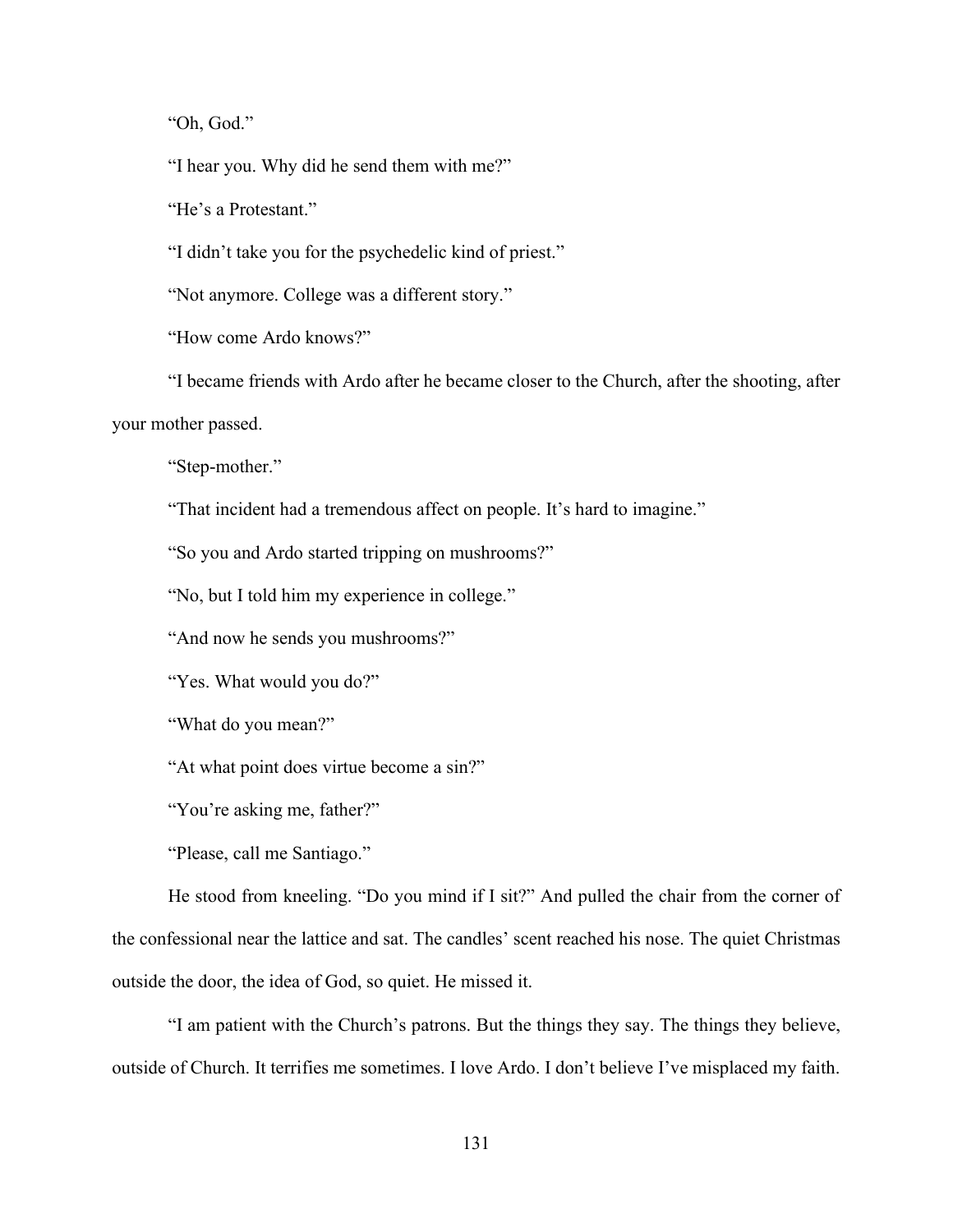I wanted to help him. I came into it believing that if I listened I could help. All that did was make him believe it even more. I gave up. I can't wage a war on beliefs."

"I wish I could help."

"I think you can. Believe in him."

"I'm not patient like you. I'm not like you."

"What do you believe in, Angelo?"

The confusion exhausted him.

Everyone had their conspiracy. He wished he could call them all crazy and say they were all wrong. All of them were wrong. But they carried a piece of reality he couldn't deny. Every conspiracy had a small piece of logic that made sense of the world. Their world. Whose ever it was. It wasn't enough to call them crazy. Not when Marlow was involved. Not after Wilfredo and Josefina disappeared. Maybe that's why he drank. New York felt dangerously distant now. His work. Sophia. Sophia. Sophia. His shot at his own conspiracy. They could make it work somehow. He believed in it.

"I believe you don't always get what you want."

"Are you quoting the Rolling Stones?"

"A rolling stone gathers no moss."

"What stone is that?"

"Me. I'm the rolling stone."

"Okay, rolling stone. Before you leave will you take the mushrooms?"

"You mean take them-take them?"

Santiago laughed, "Just take them away from here, please?"

Angelo held the box.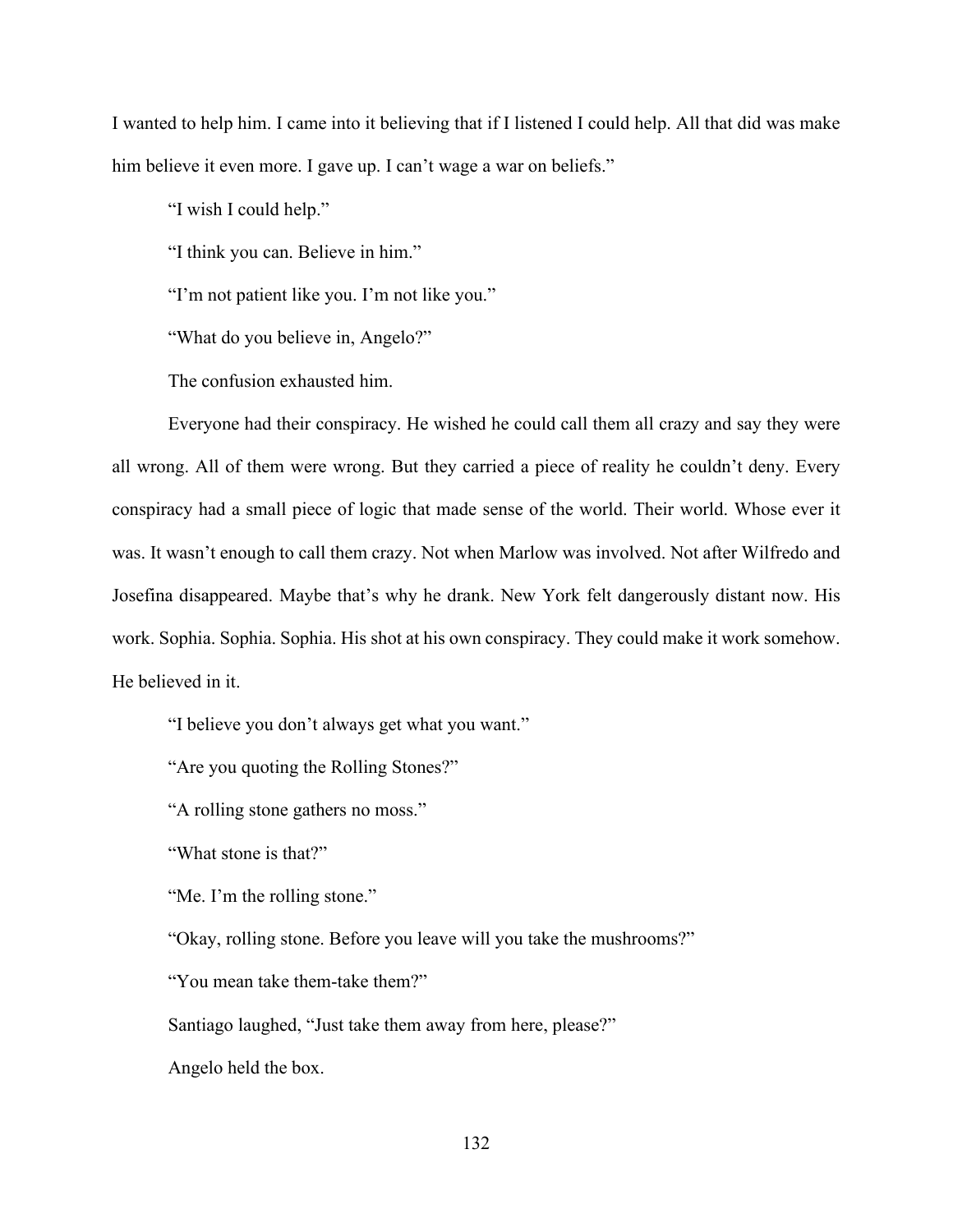"I'm leaving, Angelo. I'm going into hiding. Away from the Church, away from The Conspiracy. I need someone to replace me and look after Ardo."

"I can't do that."

"Why not?"

"I have to get back to New York."

"The big apple. I miss big cities. Maybe I'll see you there one day."

"You shouldn't lose faith so easily."

"Losing faith is never easy. It's painful." His heart felt it.

"You need to think about Ardo and everyone else."

"Maybe I know the answer to my question. When does virtue become a sin? When it destroys the thing it was protecting."

"What are you protecting?"

"Knowing true north. Direction. But everyone's compass, the one built into their heart, points in a different direction."

"People need you."

"The ones who know true north will be fine. Everyone believes they know true north. Who am I to say otherwise? That's what beautiful and terrifying of belief. It doesn't need anyone's approval. Every decision I've made has been made on the faith that things would turn out for the better. Every decision is a leap of faith. There hasn't been any faith inside me for a long time. I can't say I believe in anything anymore. My virtue has destroyed what it was made to protect."

The sound of rain rushed from the stained glass windows.

"Let's go outside. Another rainy day in the desert, I wouldn't miss it."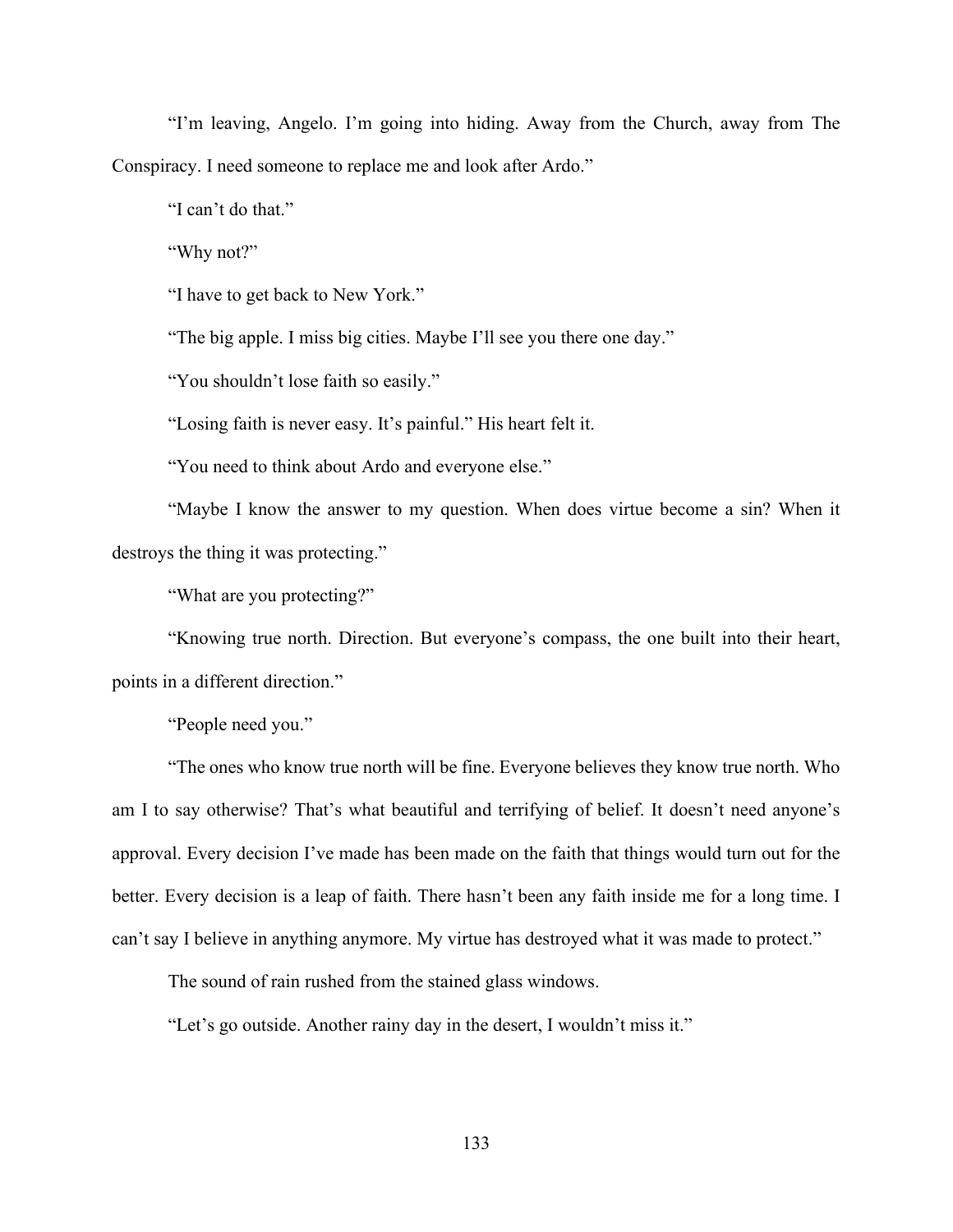Outside, the rain clouds moved in gray. The white breeze lifted the scent, mortar, concrete, and slab and patted prickly leaves. The desert's plants always thirsted for water.

In the park across the Gothic Cathedral, underneath a covered bench, they sat. No matter where Angelo was, clouds were the same everywhere. Looking up, the gargoyles took his attention away from the clouds.

"The gargoyles on this cathedral have human faces. They're worn down.

"Some gargoyles are distorted human faces, animals, chimeras, goblins. They function as waterspouts and make the rain fall away from the walls. Too much water at the base of the church can erode it and compromise the building. If gargoyles didn't have faces, they would be called grotesques, not gargoyles. Can you imagine them without any faces?"

A parishioner waved at Santiago.

"My duty follows," and he stood and left.

From the bench, Angelo said goodbye. He opened the box from Ardo, took the bag of mushrooms out, and picked one from the bunch. The walls of the mushroom looked like the trees of a branch. He smelled it, tasted it, and ate it.

#### **Many Whos**

From: Rincon, Angelo <angelo@electricavenue.com>

Sent: Thursday, April 29, 2021 4:13 AM

To:  $\Box$ 

Subject: Re: XYZ Gen

I had a dream last night that I think explains my current situation. Do you believe that dreams mean something? I can't be sure. Are you?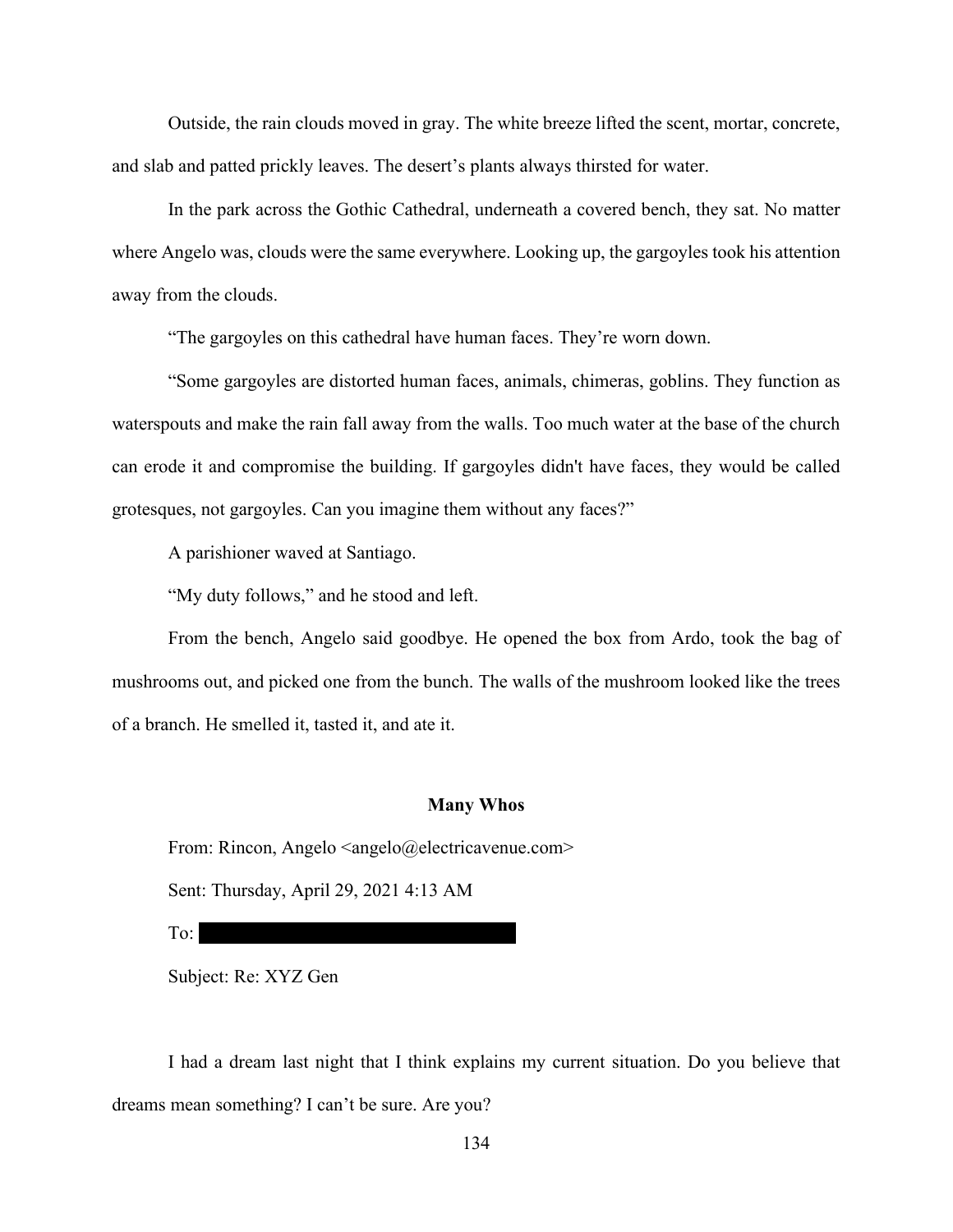I saw a man on top of a pyramid. I think it was a pharaoh. I think it was me. It could have been. I'm not sure. He stood on top of a pyramid pointing his finger to an ocean sky. In the reflection was another pharaoh floating above him pointing his finger to the pharaoh below him. The two pyramids looked like an hourglass.

The pyramid collapsed. But when it fell I felt the immense pressure of gravity. Is it gravity that makes us think of everything in pyramids. We've always lived by gravity. It's what gives us our atmosphere. It keeps us safe. But we've only lived in gravity. When the pyramid was flat on its side, I saw that it had roots underneath it and a wild plant grew on it, it had become a bog, and from the bog hundreds, no millions, I couldn't even see how many, I couldn't imagine it, trillions of little threads buried themselves into the ground.

And it buried itself deep and I went underground with it. Underground I saw that everything was connected. I saw the connections like trees, branches, like the brain connections, like the internet, like leaves of a tree, but more of them, and everywhere, they floated like if they were underwater.

You asked me to tell you why I am leaving you a paper trail.

You wanted to know what the conspiracy is, but not who. You wanted to know what it is. You think that knowing it that you can control it. But you can't. The Conspiracy is everywhere and is everyone.

There is no who behind it.

There are many ones.

Many whos.

135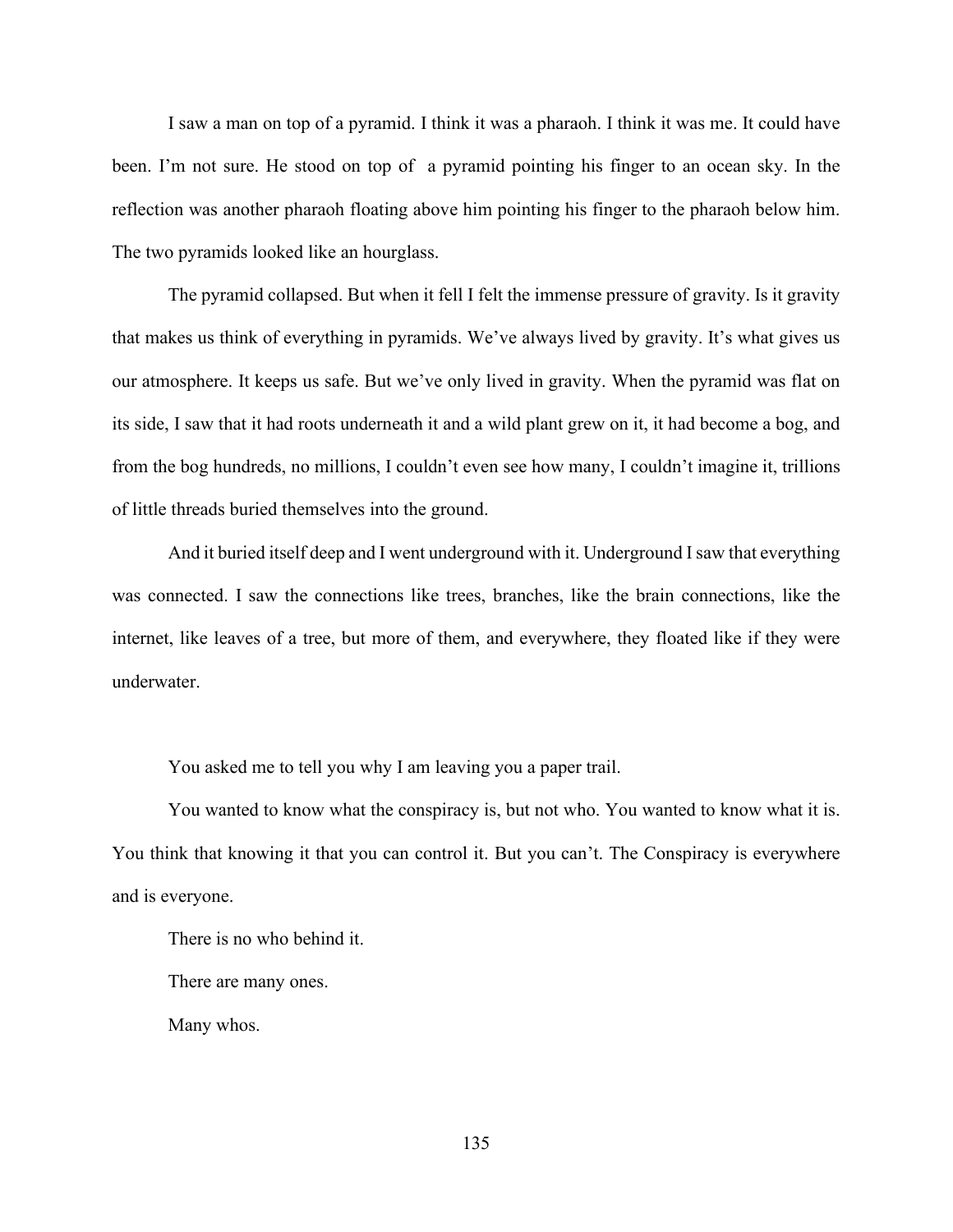#### **Holy Shit**

From: Sent: Thursday, April 29, 2021 9:27 AM To: Rincon, Angelo <angelo@electricavenue.com> Subject: Re: Re: XYZ Gen

Holy shit, what did you take?

## **Family Reunion**

"I had a dream last night," Marlow whispered aloud.

Angelo asked, "What about?"

"I was trapped, in a forest, there were a lot of trees. I'm not sure where it was, but it was on fire. Trees on fire avalanched down a hill. A kangaroo jumped out of the fire, and there was a koala, with its fur burnt. From the forest I could see the city. There was a church, I think it was Notre Dame burning. That happened, right?"

"It was a nightmare, that's all." He poked the fire, went to the couch, laid his head down.

"How come you can't work from home?"

Because home couldn't be at that house anymore, it was in another city, far away. He had tried hard enough, or maybe not, if there was something he could do none of the options were good ideas. There wasn't any other option in his mind or heart. He needed to leave. At least, he had seen them all. They were safe. "I have to get back, Marlow. I need to get back to work. Jacinto is going to be fine. You're going to be fine. Did you talk to your lawyer?"

"He's pretty sure I won't do jail time. The jails are packed. The courts are backed up, too." "Everyone is safe and sound then. You see? You don't need me anymore."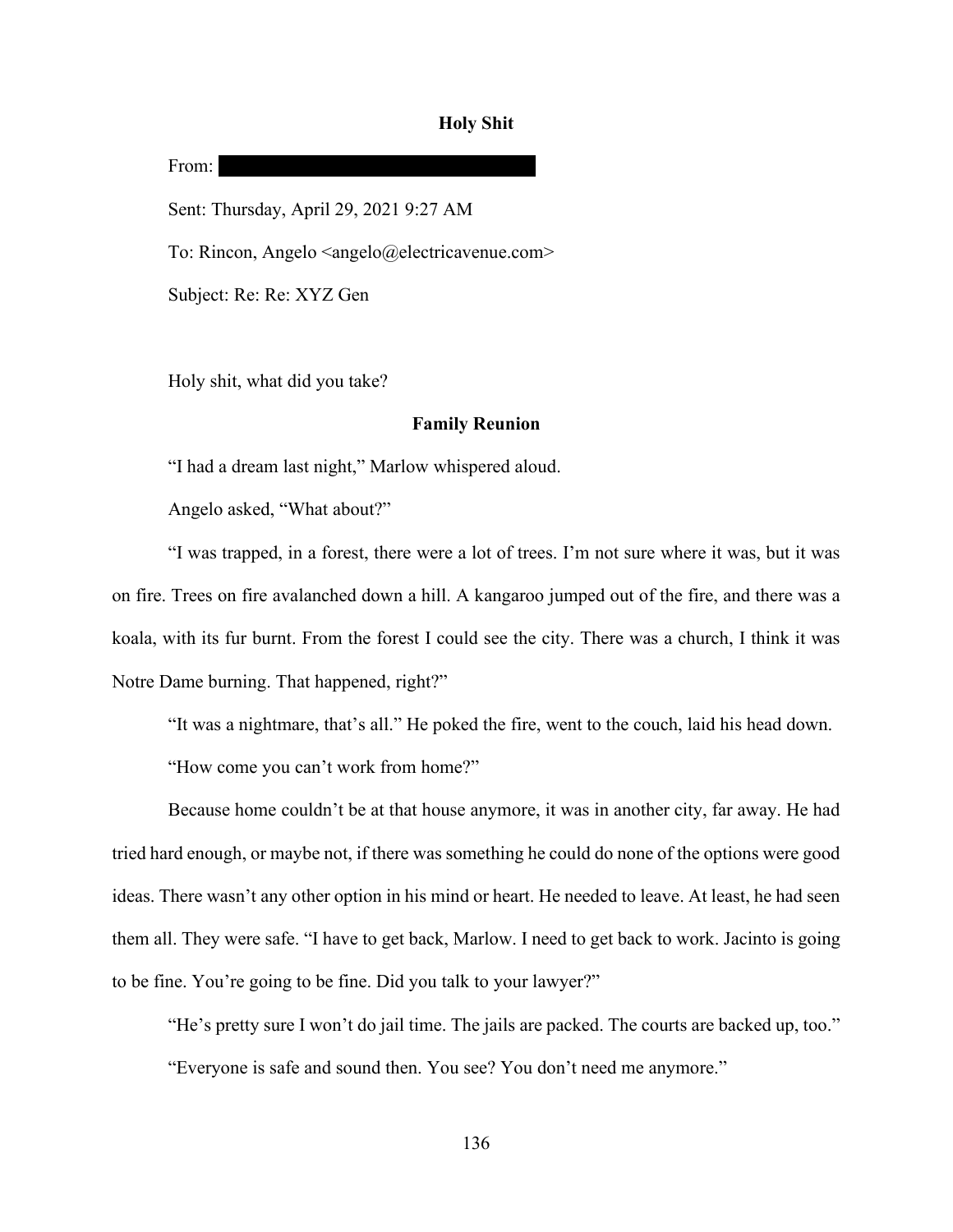"I'll be back before Christmas."

"Promise?"

"Yes, little brother."

## **Shatter Proof**

From La Guardia, he made a quick stop at his apartment. He was tired but bored and felt the urge to go out- he missed the hustle of escaping sleep. He dropped off his things, and took the R Train to the Lower East Side to meet with his coworkers.

As he had hoped, the buzzing neon lights woke him up. Down the twisted staircase, the lounge area glowed pink, purple, and orange. The stairs took him to the basement and it opened up to an empty dance floor. The underground music echoed in between the walls. The karaoke hall was two doors down, soundproofed. There he was greeted by a big yell coming from Luke. Across Luke was Ava.

Ava Cortez had her brunette hair straightened, almost sharpened, nothing like the natural wavy hair that lengthened to the middle of her back in grade school. It was almost always straightened. Her ribbons had disappeared. If she had wrapped it in a ponytail it would have been done using a black band. There were no more casual scrunchies or bowed ribbons. She was wearing gray. She never work pink anymore. Neutral colors were her favorite because how easy it was to shop for shoes. Express was her preferred mode. Simplicity, there was enough to think about other than clothes. Her wool sweater was gray with a black golden-buckle belt.

Luke was drunk and welcomed Angelo with a drink. "Maybe you can settle this for us. Who do you think is going to win in 2024?"

"Politics? It's our job not our life."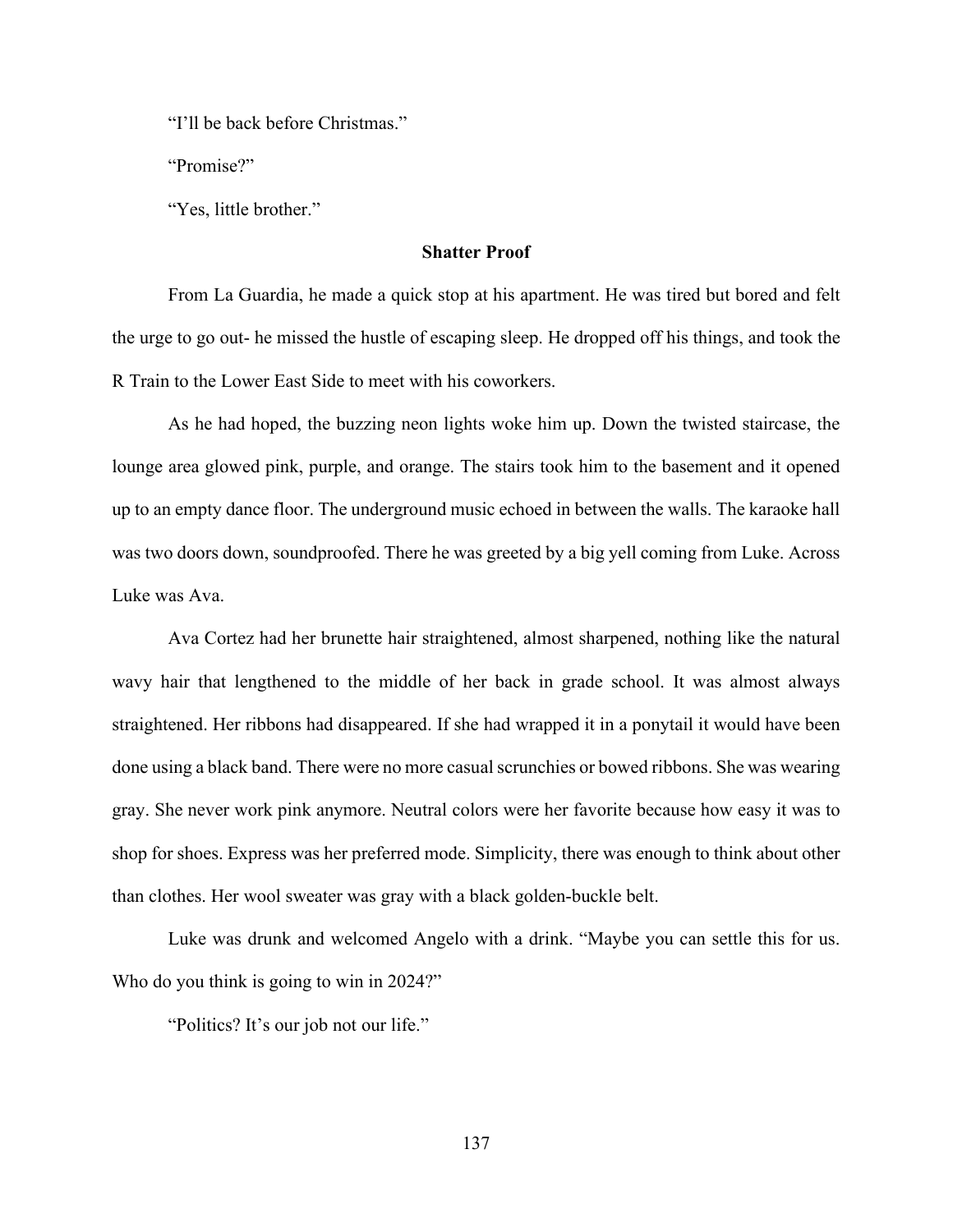Luke manifested control over his slur with a laugh, "I can't figure you out, Angelo. You don't talk like either-or. I've known you for a year and I haven't gotten any closer. You use collective words like community and *we* a lot- strangely a lot. It makes me think you have a social conscience about things. There's hardly any religious influence in your vocabulary, except God damn it. You don't say God bless you, you don't say good morning or good night, you just say morning or night, sometimes you don't say anything and disappear from the party. You dress like you're going to talk about politics. But then other times you dress in board shorts. I've got it. You're an independent! Or worse, you're in the neo-placebo-tea-party!"

"You got me, Luke," he drew his hands up and smiled his perfect teeth, "I'm a closeted conservative."

"Well, come out, it's okay. There's plenty of us here. Look around, what do you see?"

"Frugal, cautious, personally responsible libertarians."

"What are you? A wealthy socialist?"

"A conservative spender."

"An authoritarian libertarian."

"An equalitarian feudalist."

"A communal imperialist."

"A capitalist fascist."

"A feudal republican."

Ava watched Angelo from the corner seat of the table, "A young lesbian trapped in a man's body."

Luke burped, "Not that I care what you are. You're my friend, my colleague. But I want to know if you're one of the 55% of people holding out, or the 65% giving in."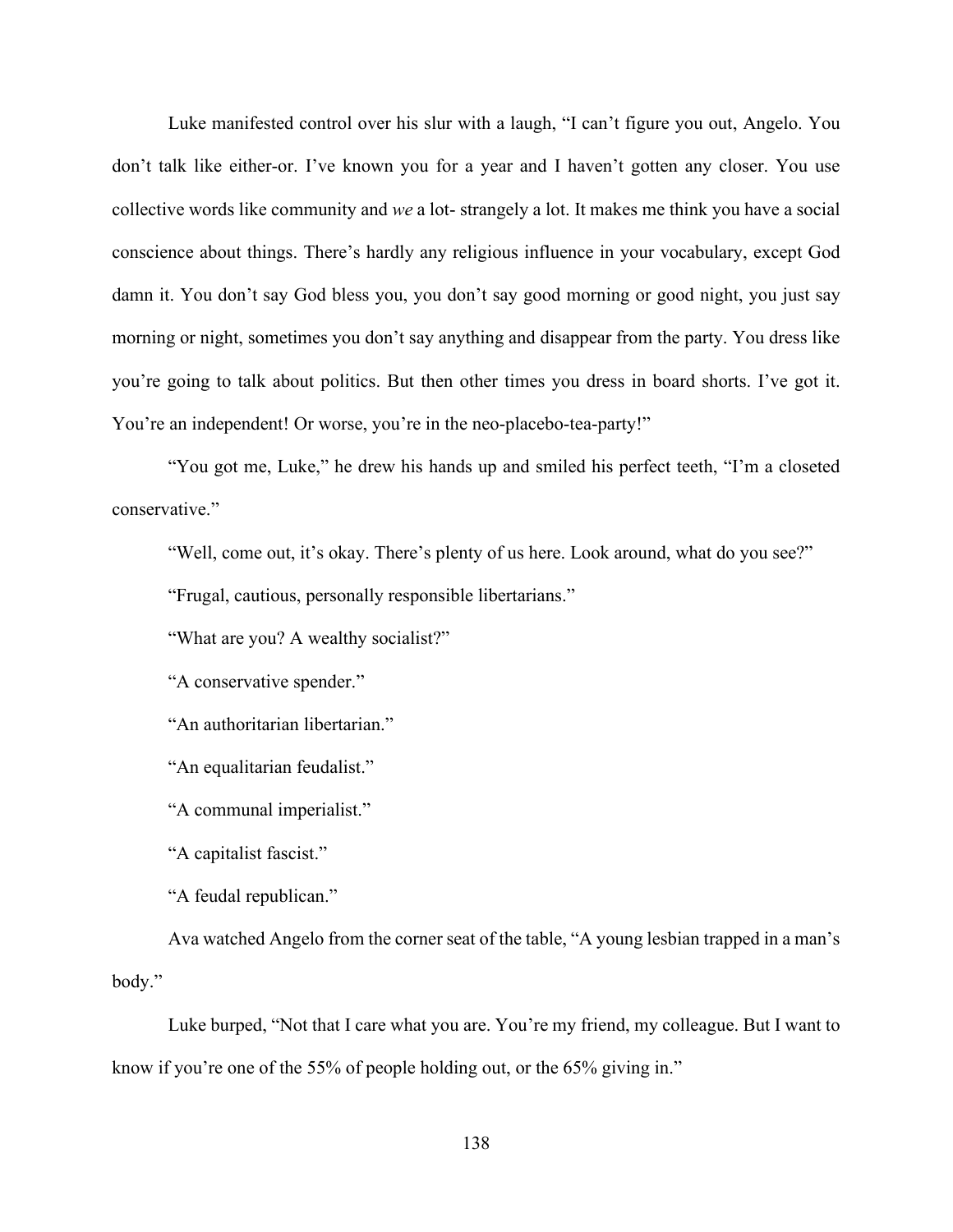"You guys have trust issues. Now stop drinking before you hurt yourself, Luke."

"I was only asking a question," Luke slurred. "What are you Ava?"

"Complicated."

"I haven't met a woman who wasn't."

"I'm sure you haven't met a man who wasn't, either, Luke."

"I've been called a genius by a few of our coworkers."

"I'm sure your admirers see things as simple as you do- no offense. Like minded people tend to think alike."

"I feel slightly offended."

"You asked if he's in the 55% of people holding out or the 65% giving in. You might want to check your math on that poll, but just so you know I could prove a point to anyone if I hired an economist, too," Ava sipped on her drink.

"That's right! Bury people with enough general statistics they'll stick with the first opinion they had from the get-go. Facts are irrelevant. It's what people believe. If people believe the world is flat. It's flat. If people believe the virus is fake. It's fake. Belief fuels the needle."

"You do have trust issues," Ava confirmed.

"Someone is always lying."

"But specifically, someone is lying to you."

"Yes."

"Or are they lying to you about something you believe is true?"

"Yes."

"Which one?"

"Both."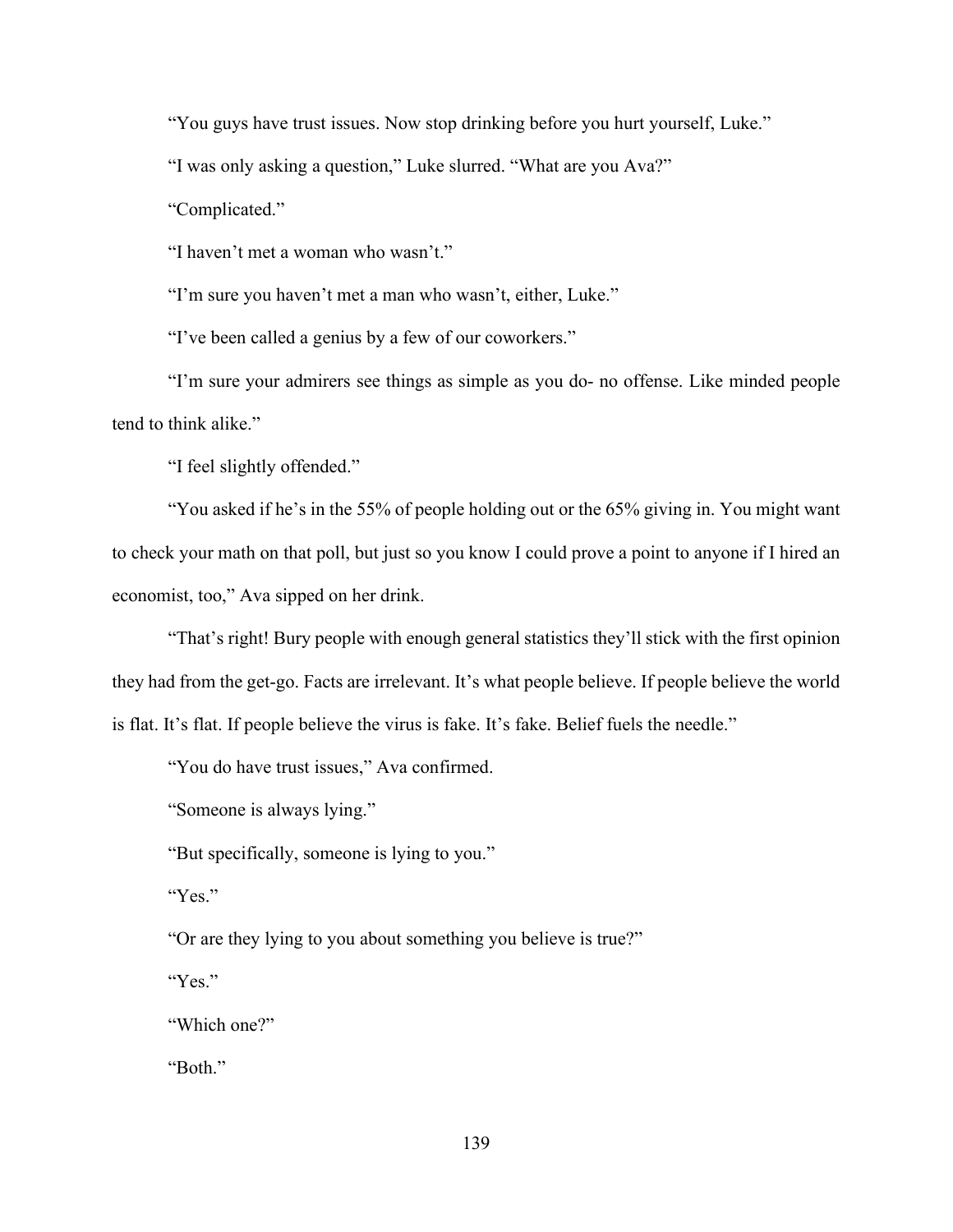"Are you dizzy?"

"I'm just saying. That's the way it is."

"Which way is that?"

"That's the way the country works."

"Now we're talking about the country, not just you. You've projected yourself onto 330 million Americans. For the sake of argument, let's continue. How does the country work?"

"It goes one way for some time and swings back."

"You are brilliant, Luke, my God! It's astounding."

"I'm astounded listening to you talk about how the country is in a perpetual state of chaos. Everything is fine. Look out your window? How disastrous is reality? It's a lot calmer than you're making it out to be. I lost my father when I was in my twenties, you don't see me complaining."

"You're right, Luke, things are chirpy." Ava tapped her drink twice on the table and shook Luke's hesitant, wobbly hand.

Angelo's round came to the table, "Luke what do you think about Russia's involvement with the elections?"

Luke bit his tongue, "Russian involvement, bull shit!"

"I'm sorry, Ukrainian?" Angelo prodded.

"Not that it actually happened," and Luke poured himself another drink.

"How fake do you think the news is, Luke?" Angelo asked.

"We work in consulting, why are you asking me? I can prove any point that you want to make- I just need an economist."

"It's the same shit," Ava finished her drink.

"Agreed," Angelo raised his glass and nobody reached to clink it.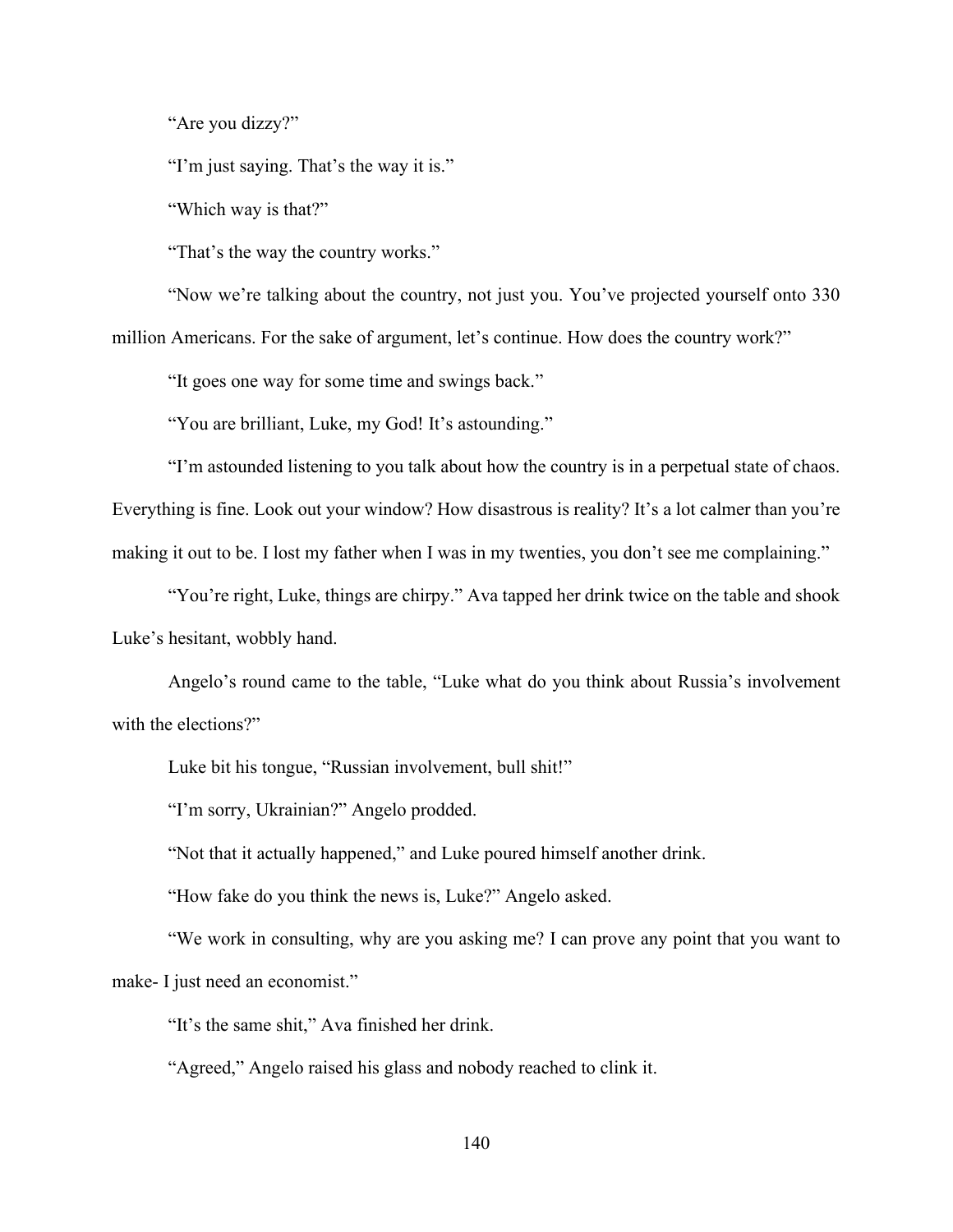Luke pushed his beer close to the edge of the table. "Ava, seriously? We were just talking about this before Angelo got here. Kidding aside, you should be Republican. What the fuck, Ava? You above all people should understand why it's important Republicans win. I mean for Christ's sake, your dad owns Electric Avenue, do you know how many people would go after him if the Democrats win?"

"I don't blame you for being confused. We weren't all raised the same way. It's complicated."

"You're not making any sense, Ava."

"Your summer outfit in winter doesn't make sense. You dress like you're going to a yacht every day, except you don't have one. Do you, Luke? And you're the only one who hasn't bought a round. I'm guessing that the case because your assets aren't all that liquid, am I right, or is it because your dad, like mine, keeps most of it for us?"

"Republicans make people believe that every Democrat wants a fucking yacht, that's my point."

"Luke, stop talking, you confused your own outfit's political statement."

"You're fucking paranoid, Ava. You're constantly talking shit about Reagan. If trickle down economics didn't work, why has the economy's wealth spread so well, so efficifffiiently You're the richest one of all of us here, Ava. You should know." Luke's sip dripped from the side of his mouth onto his khaki trousers. "I'm sorry, I'm not making any sense, excuse me, I need to take a tinkle." He nearly stood up, "You should take a piss, too, Ava, chill yourself out for bit." He rose and his legs hit the bottom of the table. Losing his balance, his forearm collapsed onto the table and a pint of beer came down on its side. The beer avalanched onto Ava.

Ava slammed the edge of the table onto Luke's thighs, locking him in.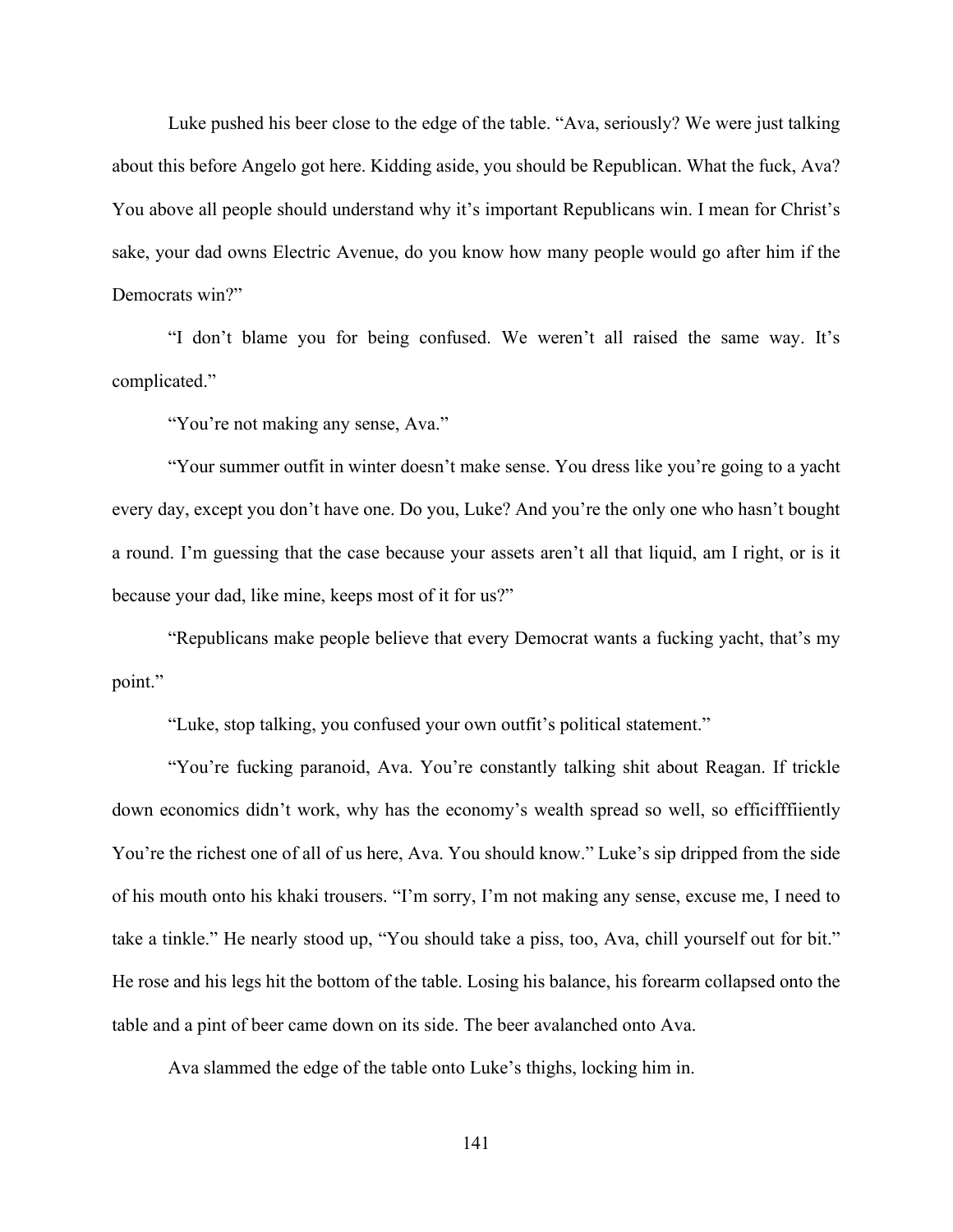He squirted saliva and it landed on her face. She swiped it off her lips.

Released from the table, Luke grabbed Ava's ass, "I'm sorry, honey."

She lifted the empty pint off the table by its handle and swung it across his face. The glass shattered on Luke's neck. Blood splattered on Angelo's shirt.

People stood, shoved, and shouted. It took moments for any bouncer to get there. Ava squeezed through the crowd. Angelo was pinched before reaching the front door. The bouncers took Angelo's face into a wall, his neck under a half-nelson, and his ass into the street.

Outside, minutes later, the cop patrol arrived. Luke pointed at Angelo and Angelo countered the accusations.

"He's a fucking liar," Luke pointed at him.

The camera footage was lost, nobody had a recording of what had happened. Enough people were pointing fingers and Angelo started pointing fingers, too. Then another fight broke out. The cops rushed in and Angelo ran.

A few blocks down Angelo walked into a movie theater looking for Ava.

Sunday night at 11:15 the Angelika Theatre was showing the re-released Argentine movie El Secreto de Sus Ojos. From the escalator, he arrived from the first floor to the underground auditoriums. The credits rolled, the floor lights led Angelo to his seat.

"I've decided I'm quitting first thing tomorrow," Ava whispered to Angelo from behind him.

"You might get fired, which is what you wanted anyway, isn't it?"

"You're right. This is better. I'll be let go, instead of letting go."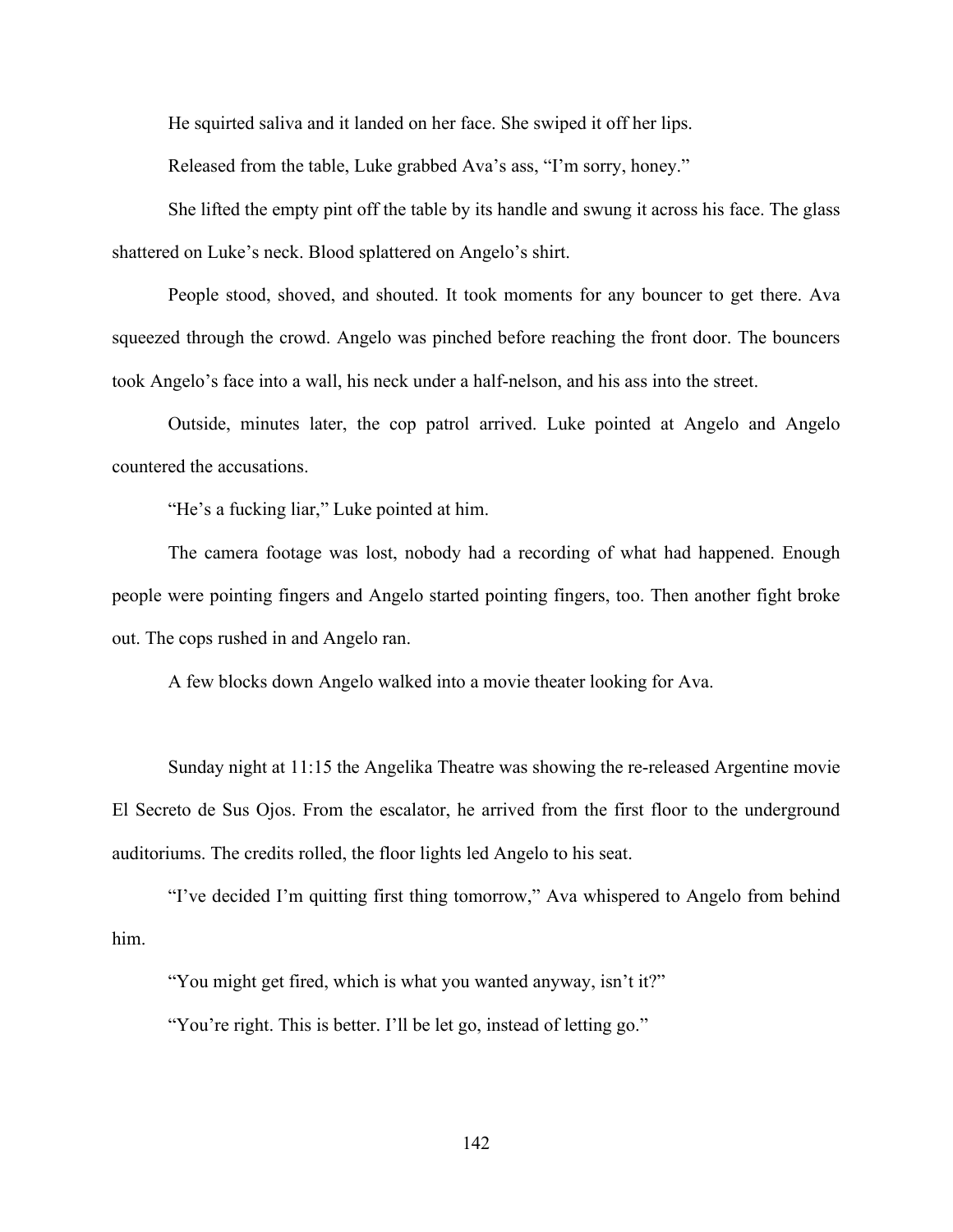"You'll tell Adam, what happened, I don't think it's a big deal. He was drunk. If anyone gets fired, it'll be him."

Once the movie began, there was another person in the theater. In New York's five Burroughs, with all the traffic and lights there was plenty of space in between seats in movie theaters on Sunday nights. They sat down, hunched back into their seats, and kicked up their legs. The lights faded out the room into darkness, and there was just enough people to talk as if they were alone- in whispers.

"Angelo?"

"What?"

"You don't think I'm a frustrated Republican, do you?"

"No, I think you were right about being complicated."

"Angelo?"

"Yeah."

"I profiled you."

"You didn't."

"I'll tell you, but you can't tell Adam."

"Adam knows?"

"He's the boss. You've been using your work laptop and cell phone more than your personal ones. I've only been getting information from your work stuff."

"Oh, good. I was worried about my privacy."

"I can tell you like your privacy."

"That's not creepy, Ava."

"Why don't you post anything with your friends or family?"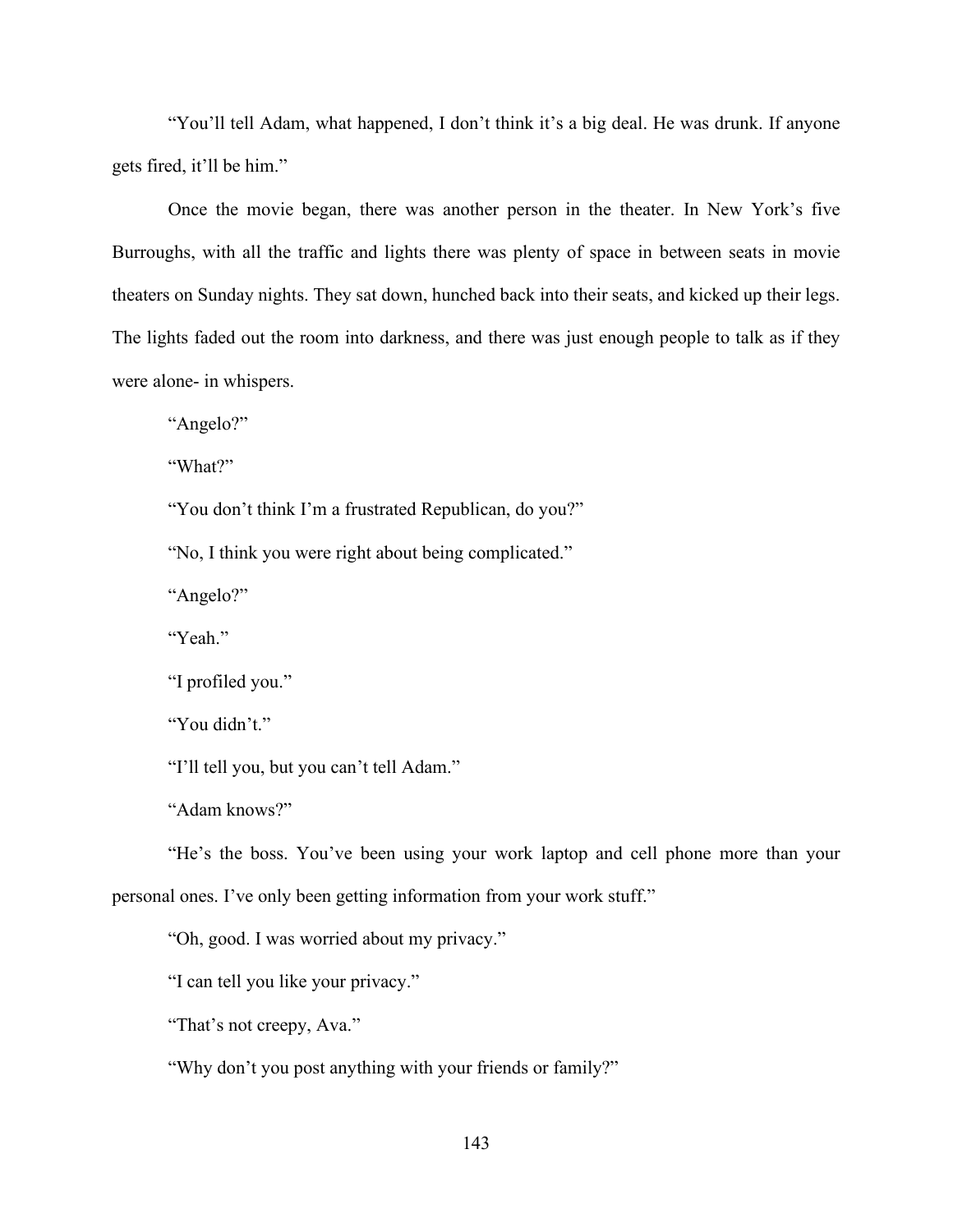"I don't hang out with people that take a lot of photos."

"You don't have a lot of friends."

"It's just me. Are you hungry?"

"Why don't you post more? You have a better personality than you show."

"My friends don't take pictures of me when we sit and talk. Can you believe that?"

"I can almost dream what you dream."

"What do I dream?"

"I can't tell you."

"I profiled, you, too."

"What do I dream?"

"I couldn't imagine the depths of your dreams."

"No, but that's why you used my data to profile me, and not my dreams. What did you see?"

"Your basic consumer category is female, Latin, 28-34 years old. You earn over six figures on a good economic year. That would put you at the higher earnings generally, but your browsing, clicks, and purchasing ratios don't prove that. Your location, Manhattan, is restrictive. Your a single mother. Financially independent."

"Republican or Democrat?"

"It's tough to say. Most of your peers, in parallel with age group tendencies and dispositions in the country after college, have a changing social media profile. Most likely you graduated from a small, liberal arts college where you practiced a sport. If I had to guess I'd say softball, outfield. You might have been a theater kid. That would explain why you follow entertainment and performance art on your page, old and new movies, you're a cinephile. Your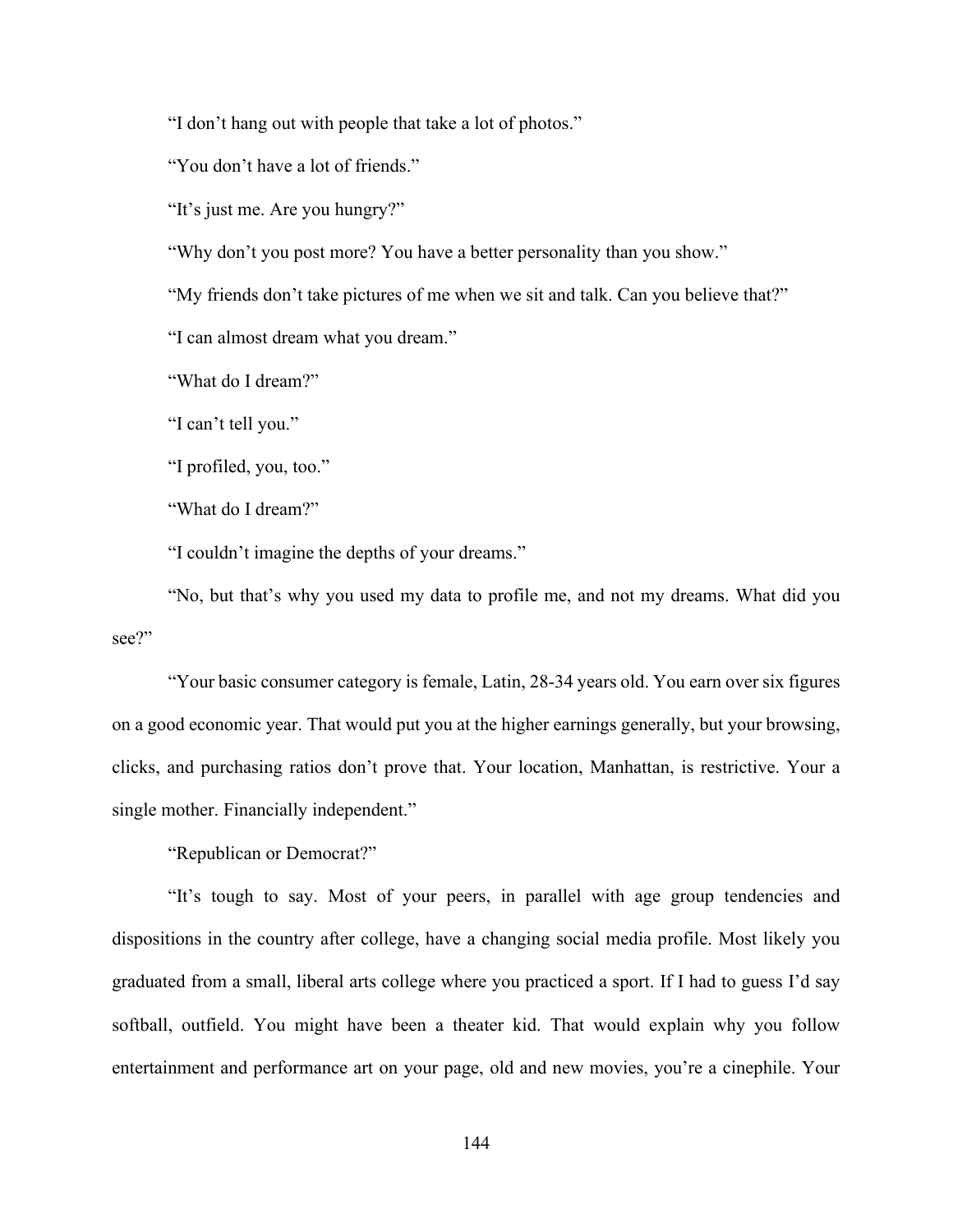personality is extroverted. In college you were more liberal. You follow memes, news, yoga, astrology, fast meal prep, and literature pages on your social media accounts. You're an avid reader and have a flare for new age medicine. The most notable change has been your dedication to the environment. Most recently you began following recycling, sustainability, and environmental pages. Like Gen Z, the world is on your mind, and you believe we can save the earth."

"Republican or Democrat?"

"It's hard to say. Your socioeconomic background is in the top percentile for your age group which in all likelihood makes you conservative, but that depends on your upbringing. Where did you live?"

She nudged her head in pantomime.

"Despite your spending, you are the top percentile of your social circle, and your social circles are varied, you bounce around, group to group, friends to friends, world to world. The spending forecast model shows you'll be at a top 1% net worth, but I think that's because I know you personally."

"Nothing what you've said is personal."

"Okay. Your concerns involve the word economy. The word economy is not just a news headline. It means something to you. That explains why you follow so many small business pages and are involved with micro-financing boards. It's why I think you believe you can steer Electric Avenue to be a higher ESG-rating kind of company. You're going to deal with the word economy like your father, directly, involved."

"Republican or Democrat?"

"You attended private schools through college. You follow key liberals in your social media accounts but also have key conservatives on your page. You're either a journalist or open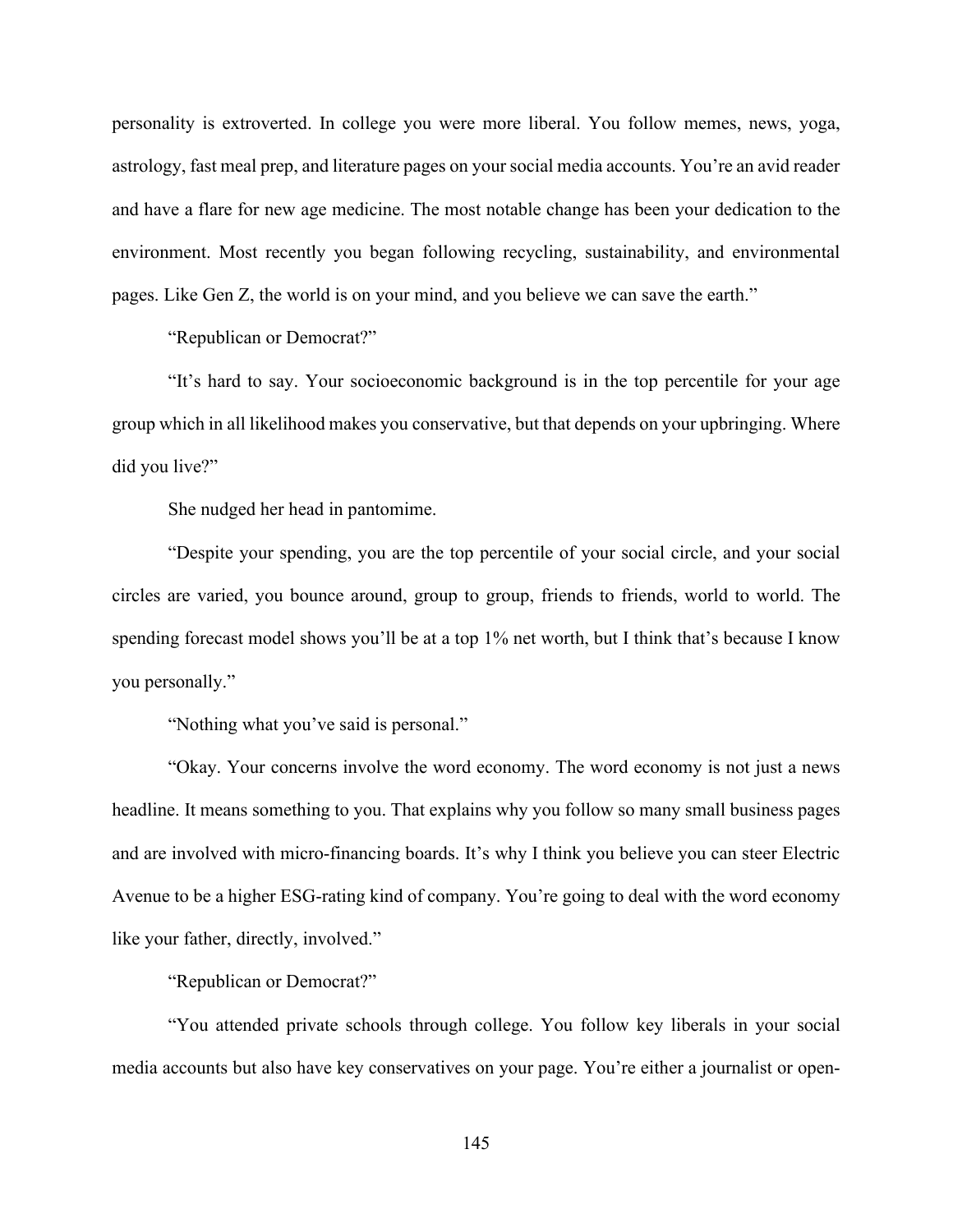minded. Given that you aren't, that makes you a swing voter. You may or may not have voted conservative in the past."

"Shh, don't say that."

"Okay, I'll say it slower," he raised his voice, "You might have voted Republican!"

"Sssshhhhh!" The other person in the theater objected.

"Sorry! You're a history buff. So much so that last week you followed a professor that specializes in the esoteric subject of American government in the 1770s. You liked posts featuring the Founding Fathers, Enlightenment thinkers, and the Federalist Papers. You prefer to re-establish the separation between Church and State. You believe there's enough space in society for everyone to get along. In regards to institutional religion, you lean towards Catholicism. You have a keen interest in astrology. You're a Gemini. You identify as her, she, and heterosexual. You believe in progressive social agendas in capitalism that could improve family life in the country for men and women in your situation."

"What my situation?"

"You're a single mother, adaptive, disciplined, and modular. You believe in things like a minimum wage indexed for inflation, a three-day weekend, maternity and paternity leave. You are likely to be married, but none of the data showed that you will be or have been. You're a seasonal shopper, every three months you spend enough money to make up a 8% of your annual gross salary. You're frugal and save approximately 5-10% of every paycheck. You shop online."

"Everyone shops online."

"You make consistent, planned, committed purchases. You tend to buy one phone and pay it off. Your car loan is ending after five years but you used public transportation because you want to save the planet. That's it."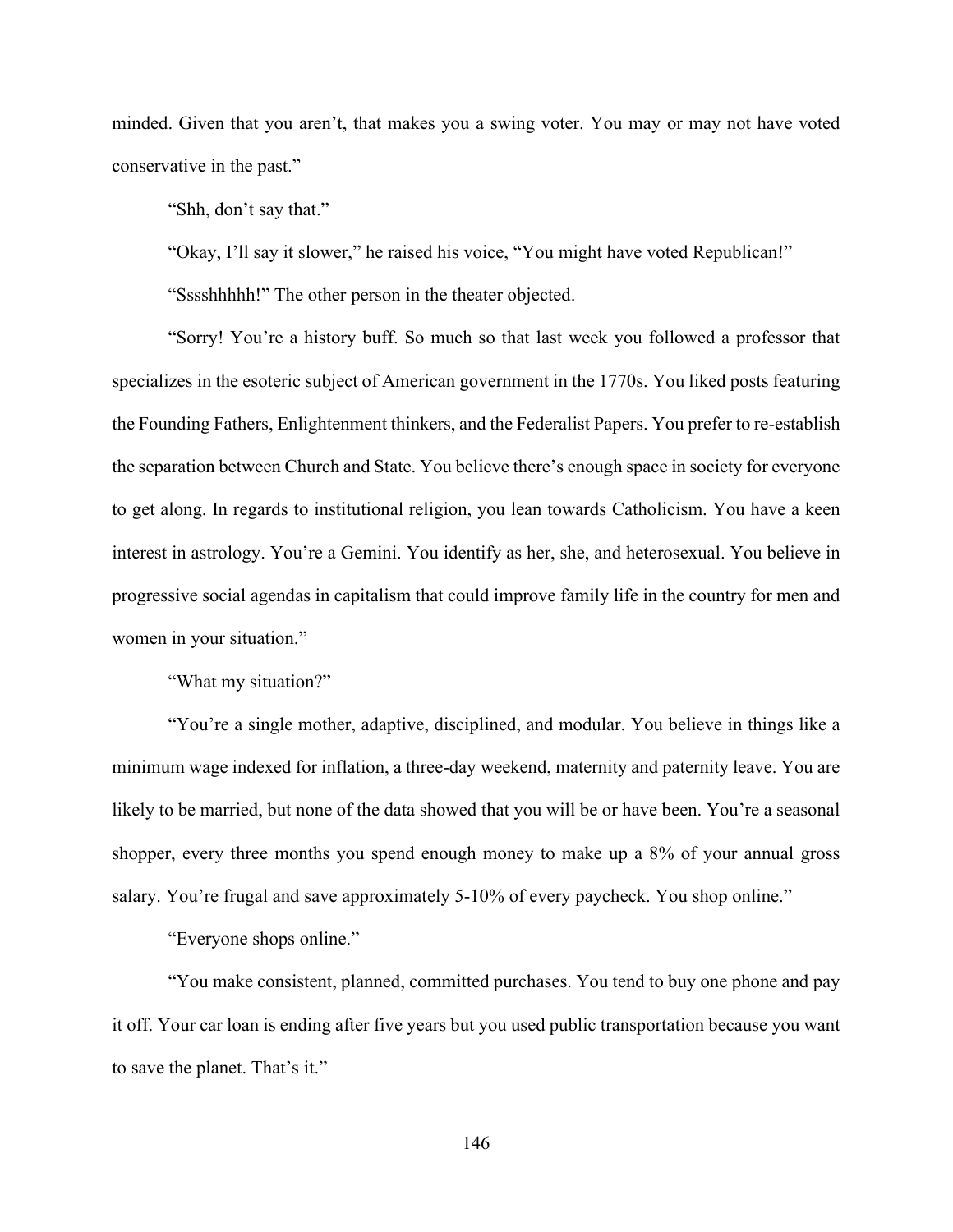"That's not bad."

"I know, it's like I know you."

"And what do you think of me? Be honest."

"I'm comfortable with you. We share similar interests and hobbies. We have chemistry and compatibility. Going out together is relaxing and necessary for both of us. We enjoy our company. But you value your privacy as much as I do. In that regard, you also value your space. There's something private in your space that you won't ever show, not anyone. But it comes out sometimes when you blush. I can't put my finger on it. I can smell it when I kiss you on the cheek."

"I'm the least self-conscious person you have ever met, Angelo."

"Irrefutably. You are."

"Should we get married?"

"Yay."

"When?"

"Next week."

Her heart pulsated. His, too.

"Everyone is getting married."

"On, purpose, too."

"We can try it and see how it works."

"Yeah, let's do it."

"Where would we live?"

"Here."

"Anywhere here?"

"Yes, but it would have to be your place. Mine is too small."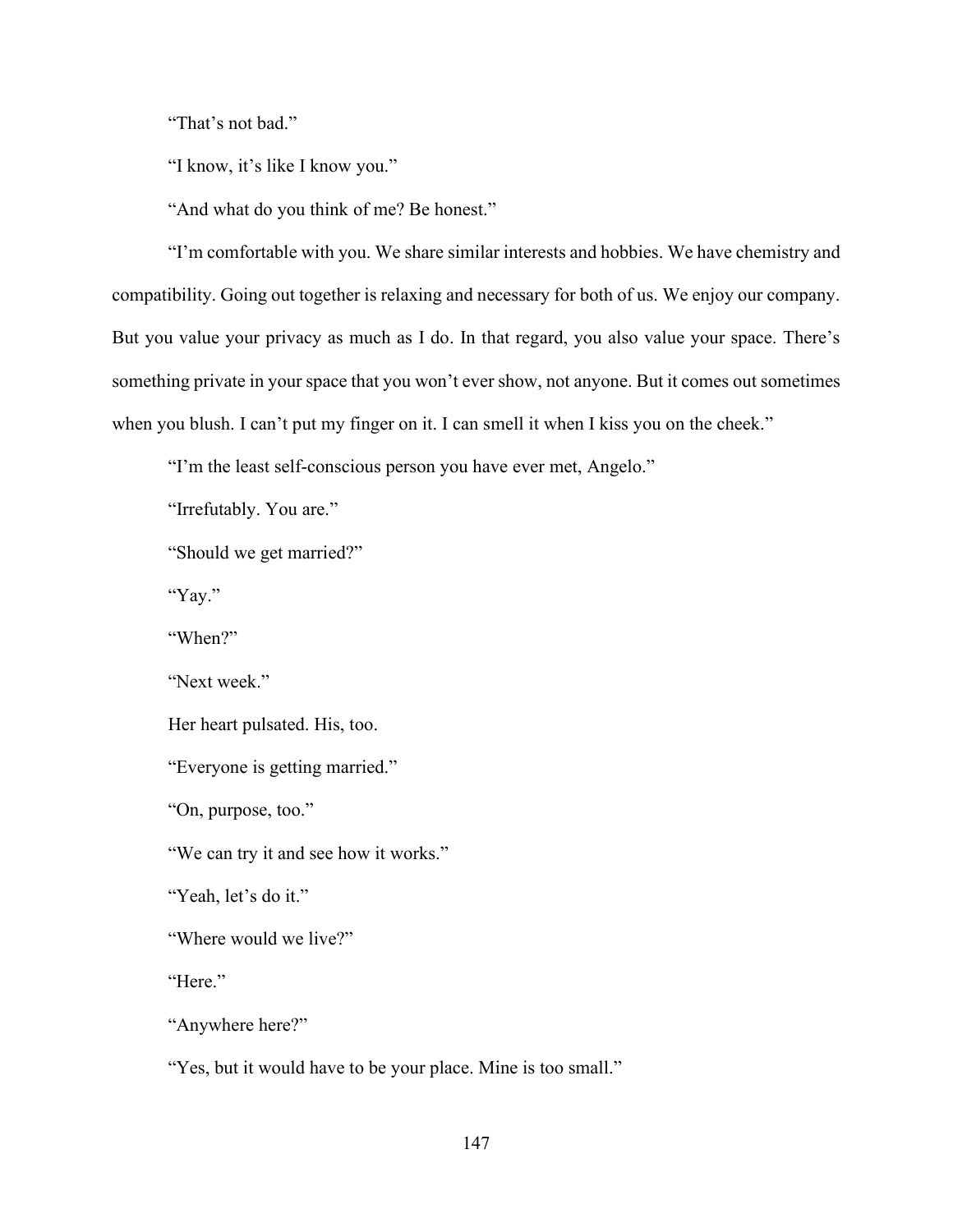"My dad could buy as a place as a wedding present."

"You'll have to choose for the both of us. Just don't put me on the deed."

"Why?"

"Do you believe in prenups?"

"Should I?"

"Messy."

He stopped talking- finally. But he never said enough.

Angelo, Angelo, Angelo, she didn't hate him. He was honest, too honest. Too smart for his own good. Another fact of life. The fact was that it was possible to love someone after being in love with them. After hating them, after accepting their flaws, after all the dreams were upended, after the truth was said, after every lie was uncovered, after every game was played, a creature behind two eyes was still looking at her. He was still cute in a dumb kind of way.

His heart sank in regret the moment he said those words, but he couldn't feel regret, not yet. Without his knowing, mistakes were being made that would cost him an elongation in time of his breaking heart. One that could not be repaired by his own wanting.

"Besides, your dad only knows me as the educated Mexican."

"I told you, you misheard that."

"I heard you perfectly fine. No que me importa, guera."

"Don't talk in Spanish." She couldn't keep him forever, instead she bit his shoulder. She wanted to hug him, but she couldn't anymore. There wasn't any point. It was too true what he said, but everything stayed unreal.

One day in the future, they imagined, in separate minds, living together when their hearts were at peace with the life that was given to them. If they had been born 88 years old they would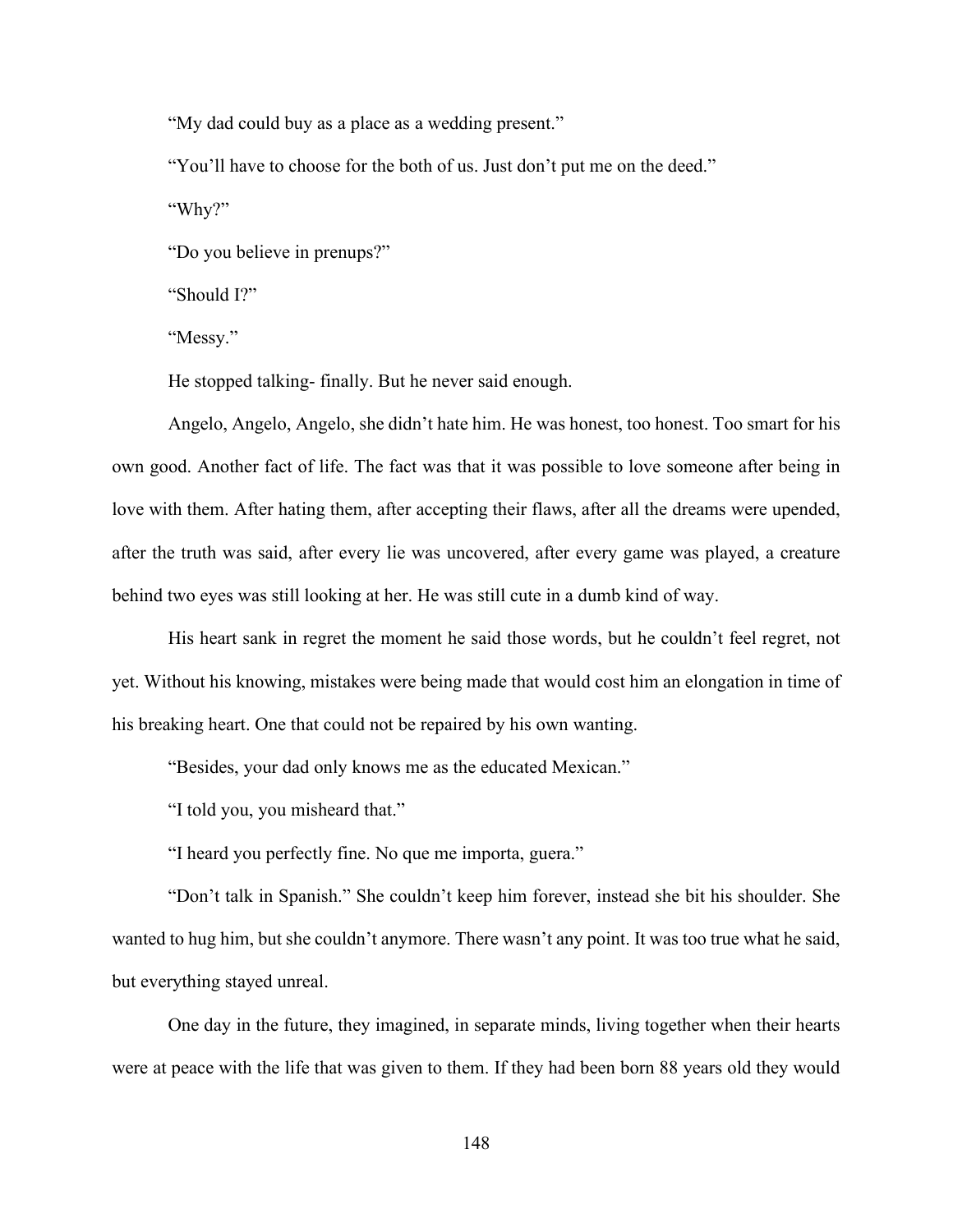have known. But because they were born infants, they did not know when to leave and when to stay. Ava should have left. Angelo should have stayed. And in that way they both made the decision for their own futures without ever leaving the delicious taste of the present, a blessing and a curse.

"Angelo, why are you still seeing Sophia?"

"I'm not, not anymore."

"Finally. When are we marrying?"

"Tomorrow."

"Why are you scared?"

"I'm not scared."

"Being alone doesn't scare you?"

"How can I be alone when I have you breathing down my neck? I can smell the nachos, when did you get nachos?"

"Don't deflate, I mean, don't deflect."

"I'm hungry, that's all I'm saying."

There was no separating Angelo from himself. Angelo was Angelo. Relationships were relationships. Love was love. Heartbreak was heartbreak. Hearts actually broke.

"You're full of shit, Angelo. Do you know that?"

"Did my profile say that, too?"

"You fall in line with your category."

"What's that?"

"Heterosexual male. Male."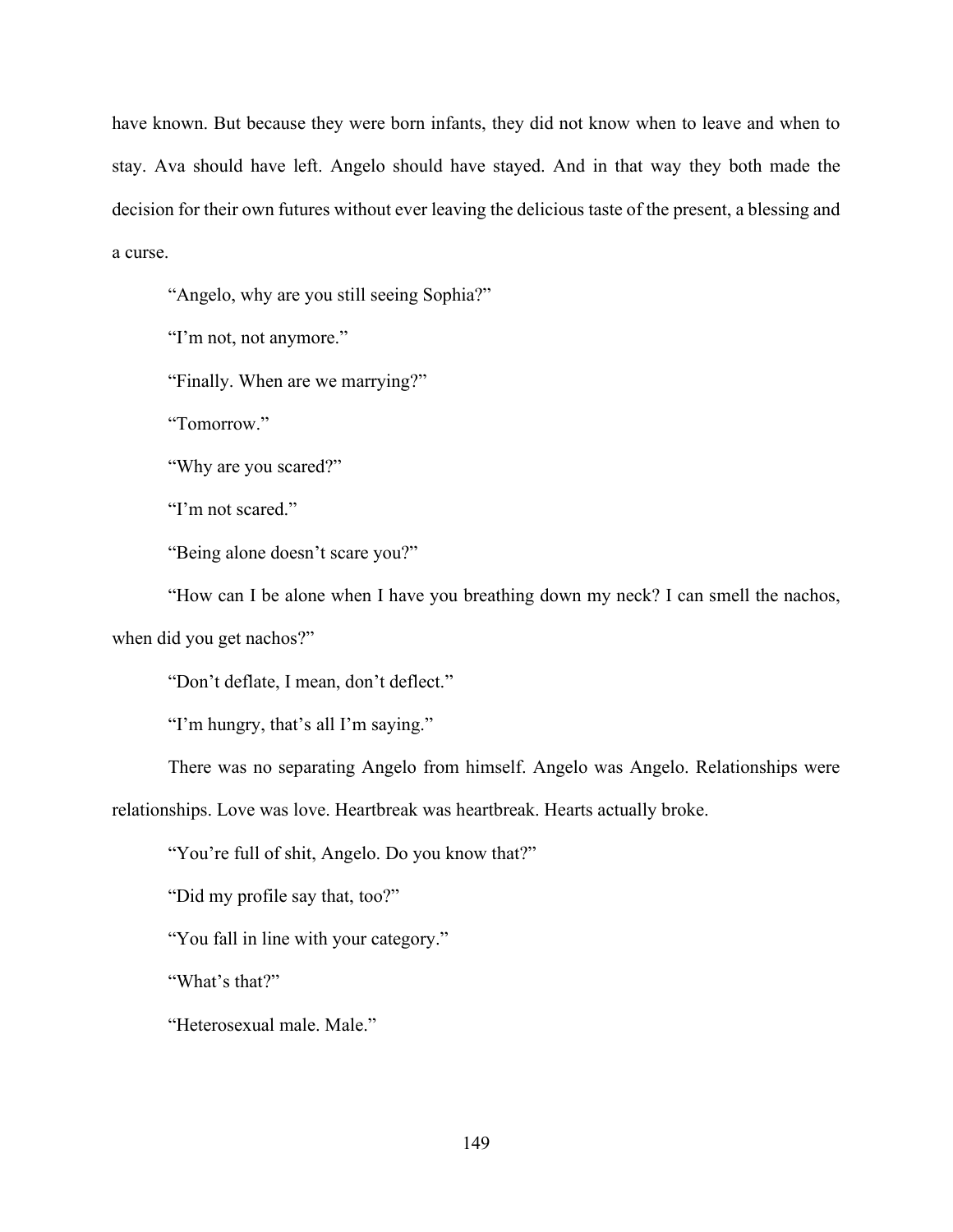How could he say so much? Her family wasn't like him. What portion of his genes had the ability to verbalize fantasy, what code? If he had been born Aquarius he would have been her perfect match, but he was a Virgo. Oddly enough, he was a good listener. Yet, strangely, whatever judgment he arrived at he kept to himself and listened all the more. That was the fucking trick. He listened. She dug her head into his shoulder.

"I don't think I can ever give you what you already have."

She waited.

"You have a sister, a father, a mother, you live comfortably. I'm barely making my way here. If we get married, I couldn't do anything that you don't already have. Besides what if I have to go back. What if I have to go home?"

"That's your ego talking.There's a perfectly simple solution to the problem you're talking about. But you can't say it, because of your pride and fantasy world. You want to be the breadwinner. You want to be the smarter of the two of us. All I asked is if you wanted to get married. You think too much."

"I tend to do that a lot. Someone told me I'm too smart for my own good. I'm beginning to believe that. I hope it's not too late."

And it was too late for her. Her heart sank and she let it stay there, she moved her head away, and thought about what new future could happen for her and little Beau. Little Beau would be her man. There was only room for one ego outside of hers, and it was her son.

"How's Beau?"

"He's good. He's at a fourth grade level in math and reading."

"Do you think he'll be valedictorian like his mother?"

"Of course, how else?"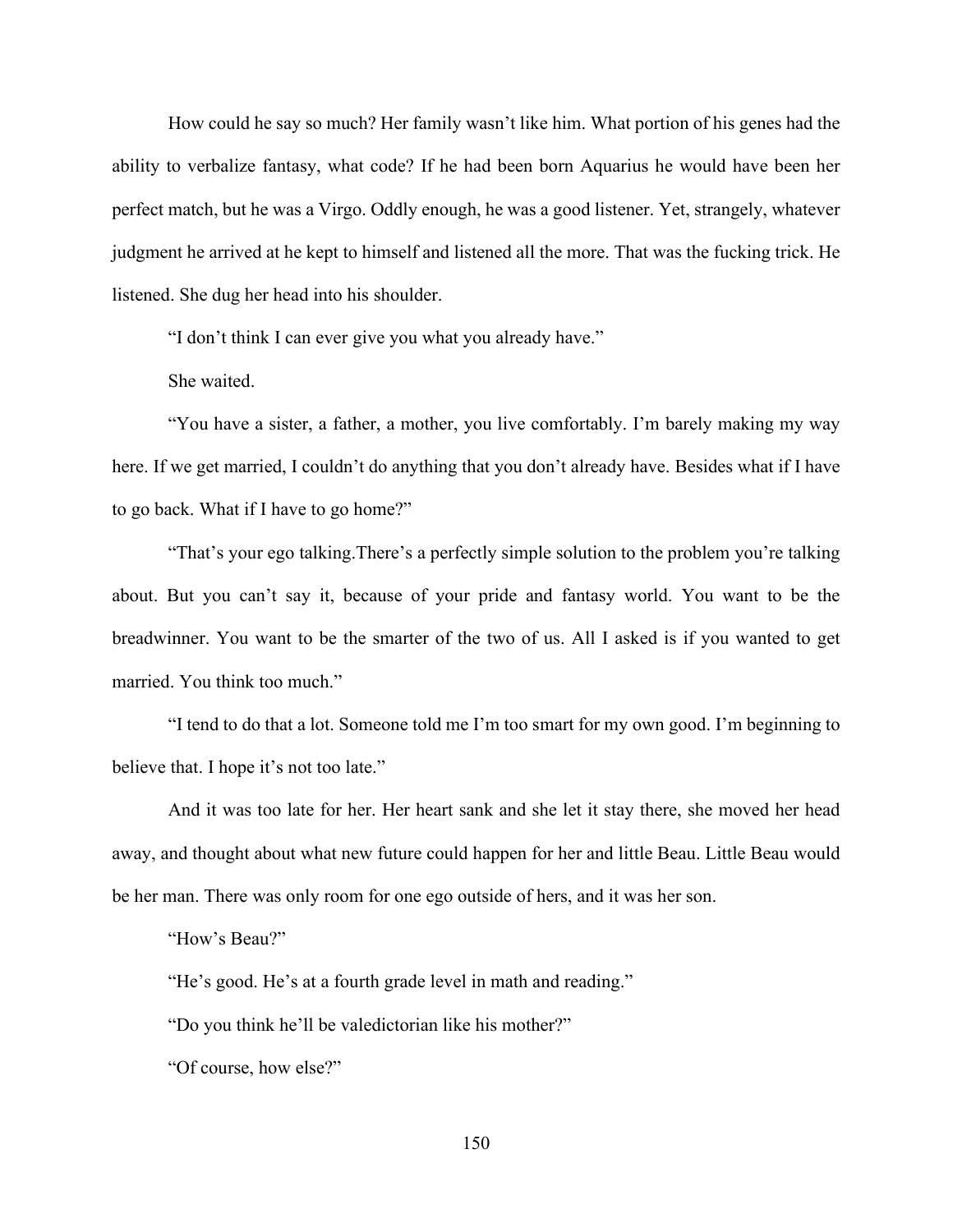"Have you talked to Sloan?"

"No, there's no need. He wanted to go missing, I let him. I don't think I'll ever tell him. It's been four years. I'm not interested in him being interested." After she learned that Beau's dad had a wife, after learning Beau's dad was in love with his old life, after meeting Sloan's wife, Sophia, she knew she would be a single mother for some time. She looked at Angelo, and saw the possibility of him becoming another Sloan. After hating him, there was still a desire to see him happy, with or without her. Did he imagine the same for her?

He did. He wished he had the courage to make a final decision on the matter. To take her hand in marriage and never look back. Never go back home and always look ahead. There was so much to look forward to. Those things that he looked forward to, what where they? Were they distractions? Were they destiny? Was it the constant offering of something new on every block in every city? This moment what did it mean? Did it mean anything? Was it to be kept or to be had? Was it both? He couldn't decide. God damn it. Angelo, Angelo, Angelo. Decide.

Where could their desire make sense? They didn't. They weren't supposed to. Desire wasn't the problem. And if it was, their hearts toiled to strike it out of their hearts. Was this love? It was passion. It was ardor. What was missing was Angelo's commitment and the fantasy of having a child of his own one day would be the way to fix it.

"Do you want to have another kid?"

Ava watched the movie and smacked her lips.

She couldn't erase the feeling of his fingertips from her flesh. The want of weight over her, that desire to be dressed after sex, one foot after another, one leg into each pant leg, but first the panties, and then her bra, and then her shirt. She couldn't hate him, because he had loved her before and after sex. After the deed that created so much uncertainty after the few men she had been with,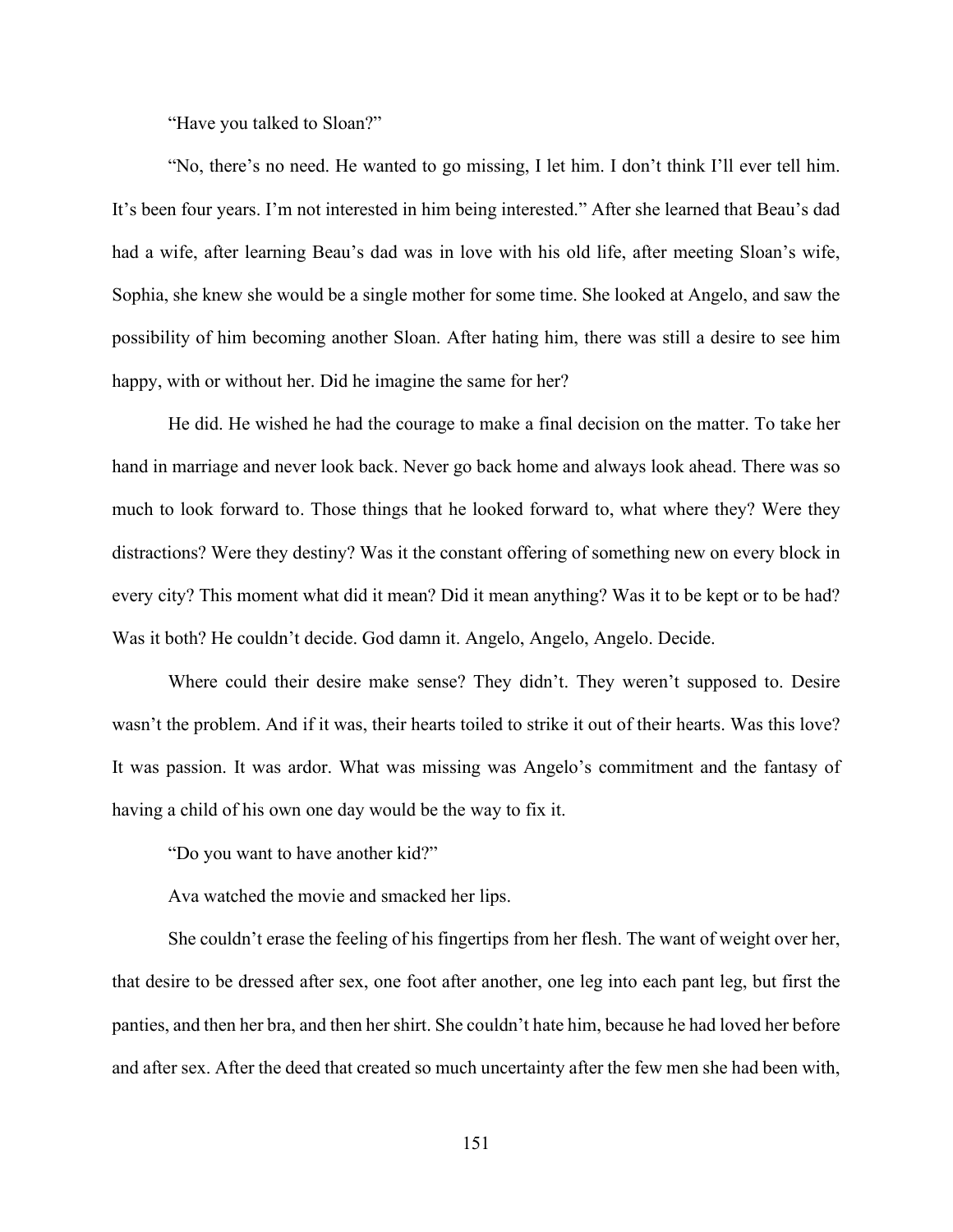it was with him that after the deed had been done she felt like a child being taken care of by her best friend, her best lover. Still, she wanted to get rid of it, and she finally did. She hated him.

"No, I don't think I want another kid."

They fell asleep in the auditorium. An usher woke them up. The theater lights illuminated their faces. They were pale, sleepy, and groggy. They walked out leaning their weight against one another's bodies wishing they weren't dreaming.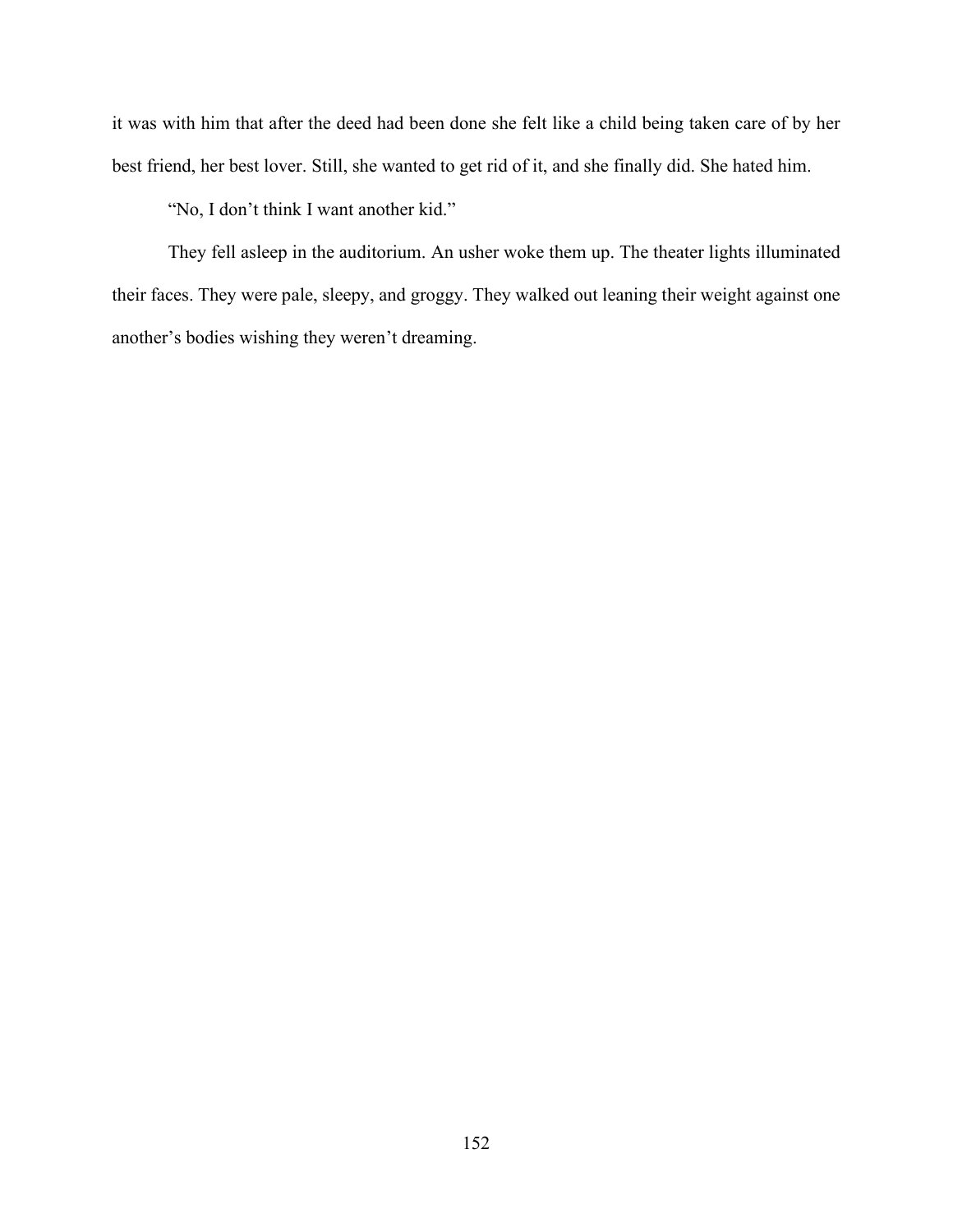## **References**

Barthes, Roland. *Camera Lucida: Reflections on Photography*. The Noonday Press, 1988. Blackmore, Susan. *The Meme Machine*. Oxford, United Kingdom, Oxford University Press, 2000.

The Great Courses. "Carl Jung and the Concept of Collective Consciousness." *The Great Courses Daily*, 6 Oct. 2020, www.thegreatcoursesdaily.com/carl-jung-and-the-conceptof-collectiveconsciousness/#:%7E:text=Carl%20Jung%E2%80%99s%20theory%20is%20the%20coll

ective%20unconscious.%20He,Q%3A%20What%20did%20Freud%20and%20Jung%20 disagree%20on%3F.

Dawkins, Richard. *The Selfish Gene*. Oxford, United Kingdom, Oxford University Press, 2006. Fitzgerald, Scott. *The Great Gatsby*. Scribner, 2003.

Haddon, Mark. *The Curious Incident of the Dog in the Night-Time*. 1st ed., Vintage Contemporaries, 2004.

Heinlein, Robert Anson. *Stranger in a Strange Land*. Hodder & Stoughton, 2007.

Llosa, Mario Vargas, and Natasha Wimmer. Letters to a Young Novelist. Picador, 2003.

Minsky, Marvin. *The Emotion Machine*. New York, United States, Simon & Schuster, 2007.

Packer, George. "George Packer: The Four Americas." *The Atlantic*, 8 June 2021,

www.theatlantic.com/magazine/archive/2021/07/george-packer-four-americas/619012.

Pressfield, Steven, and Shawn Coyne. *Nobody Wants to Read Your Sh\*t: And Other Tough-Love Truths to Make You a Better Writer*. Black Irish Entertainment LLC, 2016.

Pynchon, Thomas. *The Crying of Lot 49 (Perennial Fiction Library)*. Harper Perennial Modern Classics, 2006.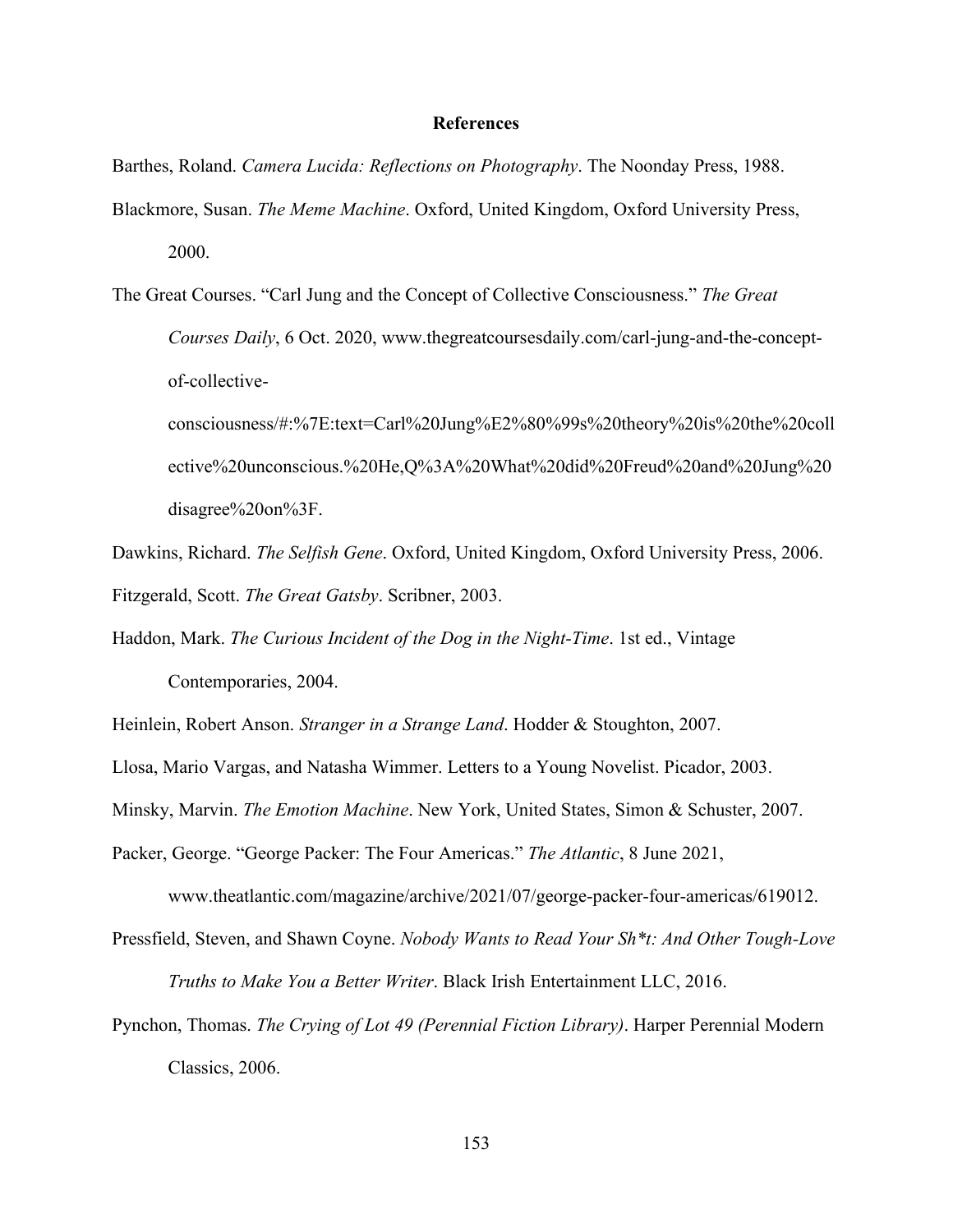Regalado, Antonio. "Brain Implants Could Be the next Computer Mouse." *MIT Technology Review*, 3 Nov. 2021, www.technologyreview.com/2021/10/27/1036821/brain-computerinterface-implant-mouse.

Snowden, Edward. *Permanent Record*. Picador Paper, 2020.

Wachowski Siblings. (1999). *The Matrix.* Warner Bros.

Wylie, Christopher. *Mindf\*ck: Cambridge Analytica and the Plot to Break America*. Random House, 2019.